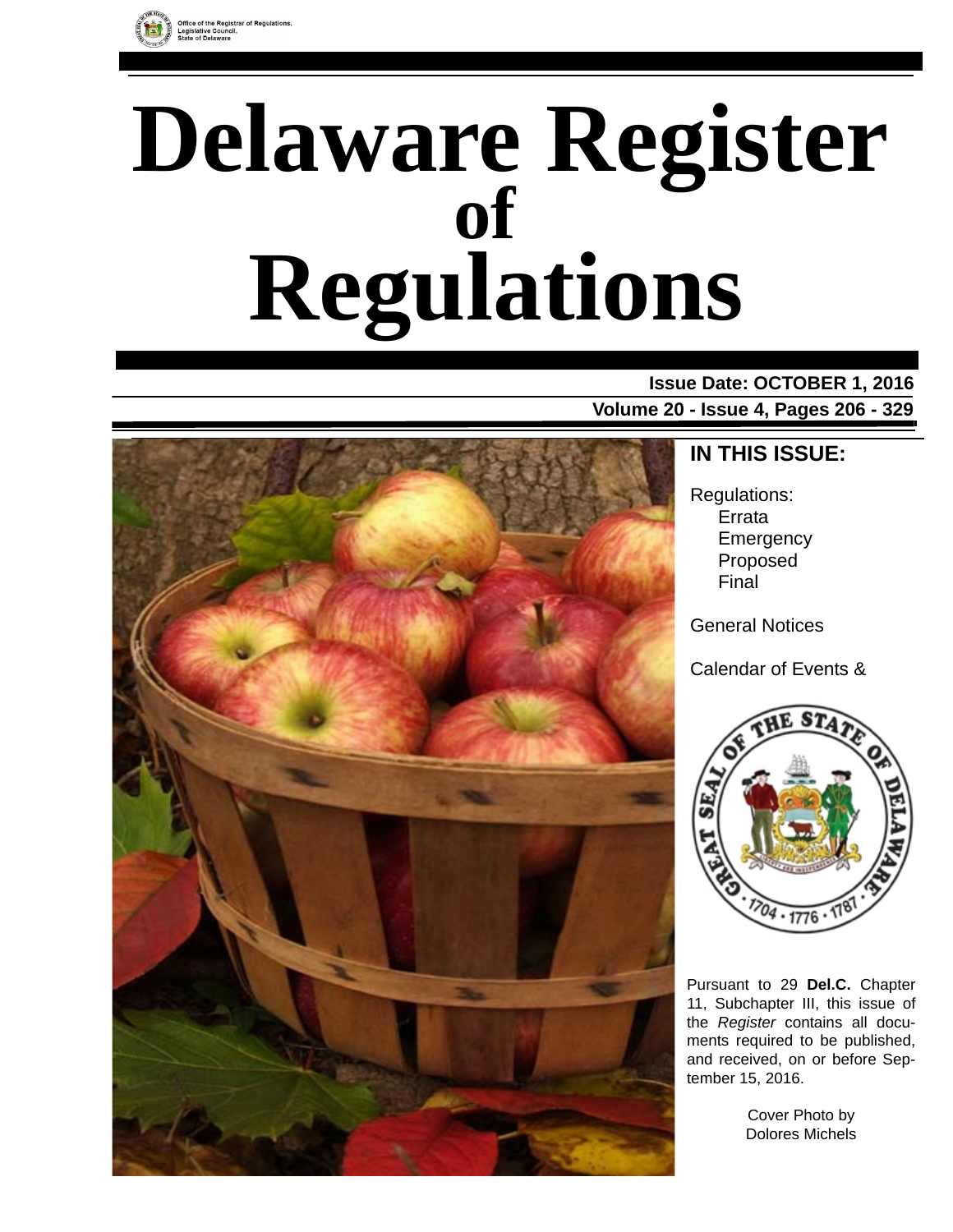# **INFORMATION ABOUT THE DELAWARE REGISTER OF REGULATIONS**

### **DELAWARE REGISTER OF REGULATIONS**

The *Delaware Register of Regulations* is an official State publication established by authority of 69 *Del. Laws*, c. 107 and is published on the first of each month throughout the year.

The *Delaware Register* will publish any regulations that are proposed to be adopted, amended or repealed and any emergency regulations promulgated.

The *Register* will also publish some or all of the following information:

- Governor's Executive Orders
- Governor's Appointments
- Agency Hearing and Meeting Notices
- Other documents considered to be in the public interest.

### **CITATION TO THE DELAWARE REGISTER**

The *Delaware Register of Regulations* is cited by volume, issue, page number and date. An example would be:

19 **DE Reg.** 1100 (06/01/16)

Refers to Volume 19, page 1100 of the *Delaware Register* issued on June 1, 2016.

### **SUBSCRIPTION INFORMATION**

The cost of a yearly subscription (12 issues) for the *Delaware Register of Regulations* is \$135.00. Single copies are available at a cost of \$12.00 per issue, including postage. For more information contact the Division of Research at 302-744-4114 or 1-800-282-8545 in Delaware.

### **CITIZEN PARTICIPATION IN THE REGULATORY PROCESS**

Delaware citizens and other interested parties may participate in the process by which administrative regulations are adopted, amended or repealed, and may initiate the process by which the validity and applicability of regulations is determined.

Under 29 **Del.C.** §10115 whenever an agency proposes to formulate, adopt, amend or repeal a regulation, it shall file notice and full text of such proposals, together with copies of the existing regulation being adopted, amended or repealed, with the Registrar for publication in the *Register of Regulations* pursuant to §1134 of this title. The notice shall describe the nature of the proceedings including a brief synopsis of the subject, substance, issues, possible terms of the agency action, a reference to the legal authority of the agency to act, and reference to any other regulations that may be impacted or affected by the proposal, and shall state the manner in which persons may present their views; if in writing, of the place to which and the final date by which such views may be submitted; or if at a public hearing, the date, time and place of the hearing. If a public hearing is to be held, such public hearing shall not be scheduled less than 20 days following publication of notice of the proposal in the *Register of Regulations*. If a public hearing will be held on the proposal, notice of the time, date, place and a summary of the nature of the proposal shall also be published in at least 2 Delaware newspapers of general circulation. The notice shall also be mailed to all persons who have made timely written requests of the agency for advance notice of its regulation-making proceedings.

**DELAWARE REGISTER OF REGULATIONS, VOL. 20, ISSUE 4, SATURDAY, OCTOBER 1, 2016**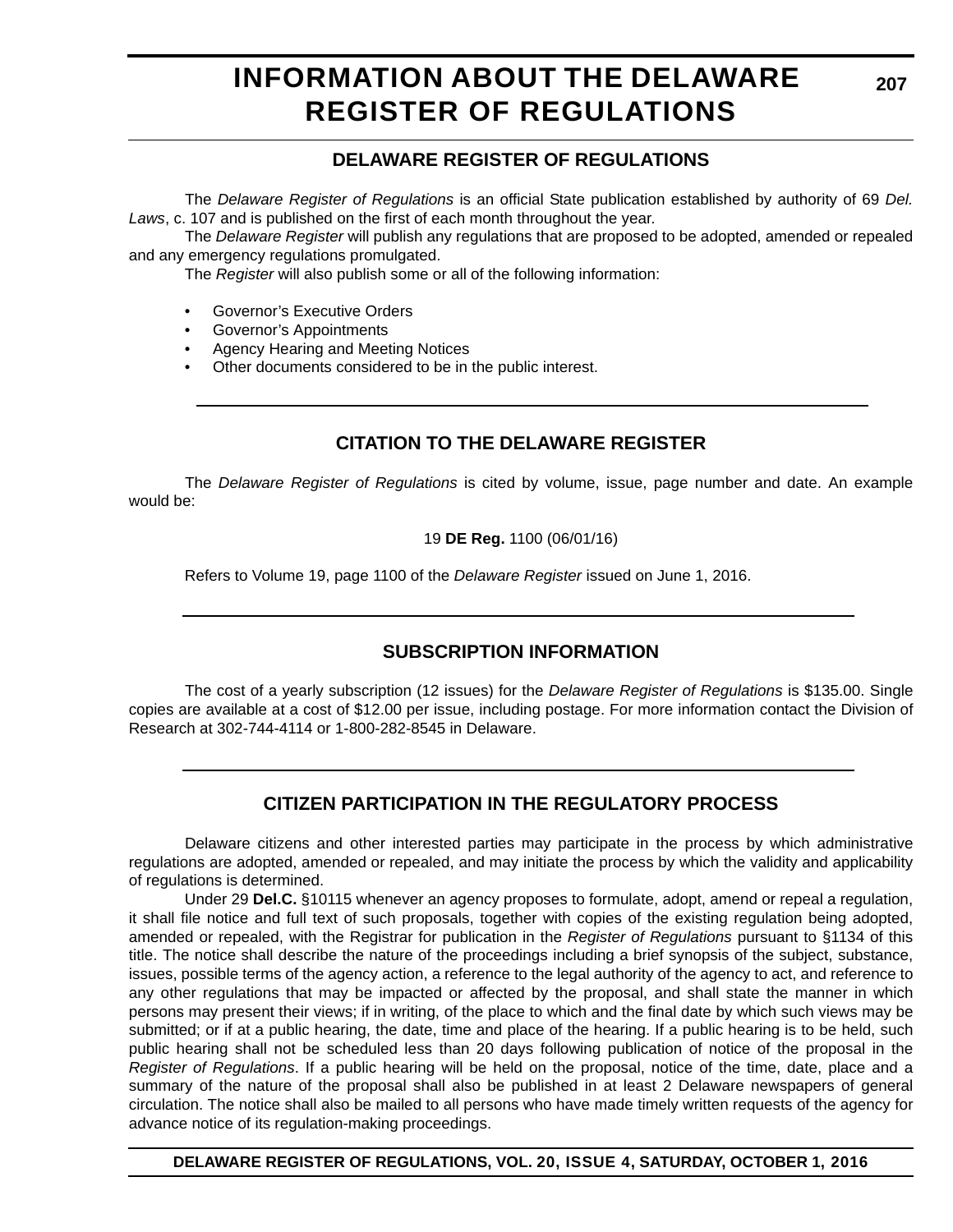**208**

# **INFORMATION ABOUT THE DELAWARE REGISTER OF REGULATIONS**

The opportunity for public comment shall be held open for a minimum of 30 days after the proposal is published in the *Register of Regulations*. At the conclusion of all hearings and after receipt, within the time allowed, of all written materials, upon all the testimonial and written evidence and information submitted, together with summaries of the evidence and information by subordinates, the agency shall determine whether a regulation should be adopted, amended or repealed and shall issue its conclusion in an order which shall include: (1) A brief summary of the evidence and information submitted; (2) A brief summary of its findings of fact with respect to the evidence and information, except where a rule of procedure is being adopted or amended; (3) A decision to adopt, amend or repeal a regulation or to take no action and the decision shall be supported by its findings on the evidence and information received; (4) The exact text and citation of such regulation adopted, amended or repealed; (5) The effective date of the order; (6) Any other findings or conclusions required by the law under which the agency has authority to act; and (7) The signature of at least a quorum of the agency members.

The effective date of an order which adopts, amends or repeals a regulation shall be not less than 10 days from the date the order adopting, amending or repealing a regulation has been published in its final form in the *Register of Regulations*, unless such adoption, amendment or repeal qualifies as an emergency under §10119.

Any person aggrieved by and claiming the unlawfulness of any regulation may bring an action in the Court for declaratory relief.

No action of an agency with respect to the making or consideration of a proposed adoption, amendment or repeal of a regulation shall be subject to review until final agency action on the proposal has been taken.

When any regulation is the subject of an enforcement action in the Court, the lawfulness of such regulation may be reviewed by the Court as a defense in the action.

Except as provided in the preceding section, no judicial review of a regulation is available unless a complaint therefor is filed in the Court within 30 days of the day the agency order with respect to the regulation was published in the *Register of Regulations*.

### **CLOSING DATES AND ISSUE DATES FOR THE DELAWARE REGISTER OF REGULATIONS**

| <b>ISSUE DATE</b> | <b>CLOSING DATE</b> | <b>CLOSING TIME</b> |  |  |  |  |
|-------------------|---------------------|---------------------|--|--|--|--|
| November 1        | October 17          | 4:30 p.m.           |  |  |  |  |
| December 1        | November 15         | 4:30 p.m.           |  |  |  |  |
| January 1         | December 15         | 4:30 p.m.           |  |  |  |  |
| February 1        | January 17          | 4:30 p.m.           |  |  |  |  |
| March 1           | February 15         | 4:30 p.m.           |  |  |  |  |

### **DIVISION OF RESEARCH STAFF**

**Lori Christiansen**, Director; **Mark J. Cutrona**, Deputy Director; **Tara Donofrio**, Administrative Specialist II; **Julie Fedele**, Joint Sunset Research Analyst; **Bethany Fiske**, Assistant Registrar of Regulations; **Deborah Gottschalk**, Legislative Attorney; **Robert Lupo**, Printer; **Deborah J. Messina**, Print Shop Supervisor; **Kathleen Morris**, Human Resources/Financials; **Georgia Roman**, Unit Operations Support Specialist; **Victoria Schultes,** Administrative Specialist II; **Don Sellers,** Printer; **Yvette W. Smallwood**, Registrar of Regulations; **Holly Vaughn Wagner**, Legislative Attorney; **Rochelle Yerkes**, Office Manager; **Sara Zimmerman**, Legislative Librarian.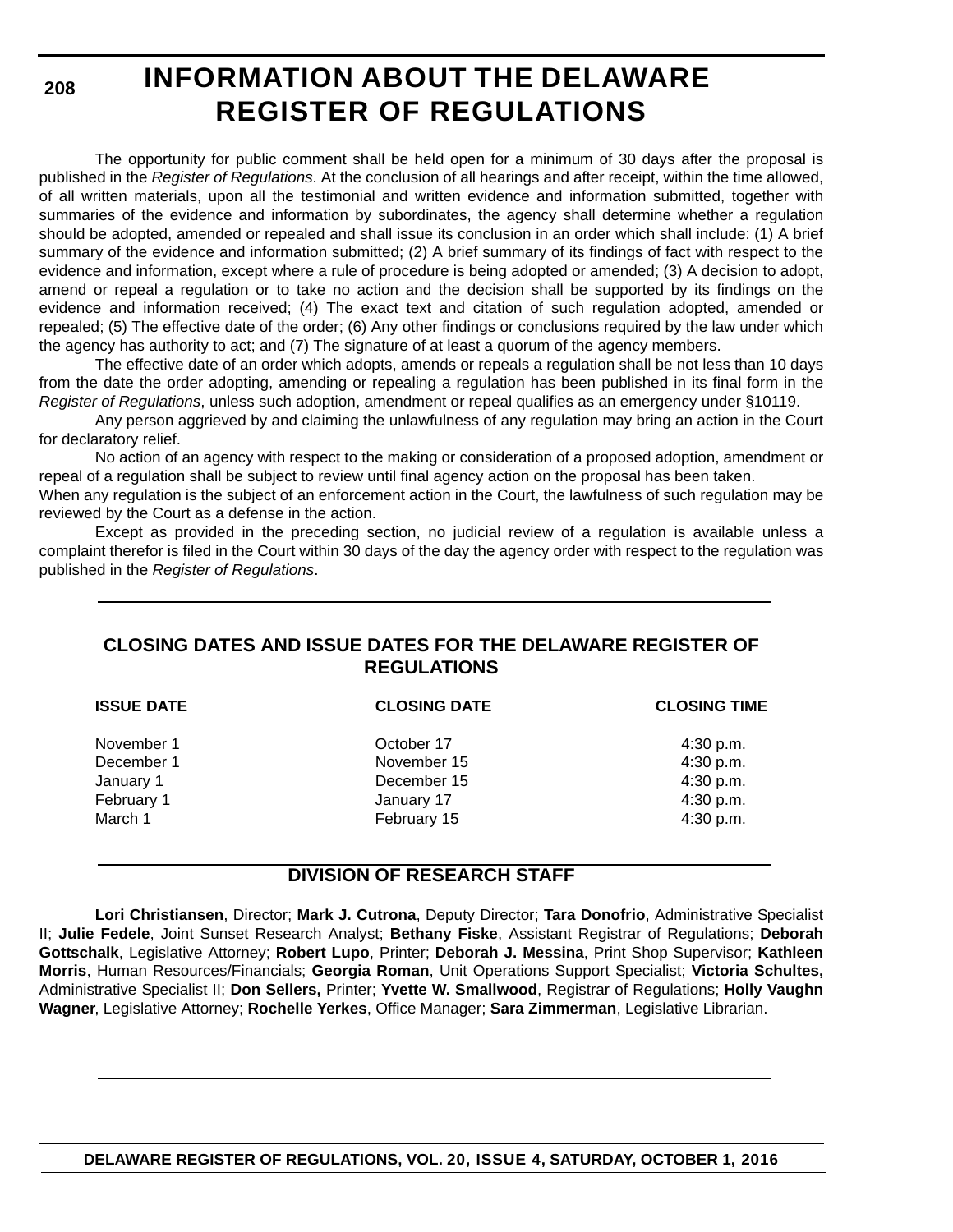<span id="page-3-0"></span>

| <b>TABLE OF CONTENTS</b>                                                                            | 209        |
|-----------------------------------------------------------------------------------------------------|------------|
|                                                                                                     | 211        |
| <b>ERRATA</b>                                                                                       |            |
| DEPT. OF TRANSPORTATION, Div. of Transportation Solutions                                           |            |
|                                                                                                     | 213        |
| <b>EMERGENCY</b><br>DEPT. OF NATURAL RESOURCES AND ENVIRONMENTAL CONTROL, Div. of Fish and Wildlife | 216        |
| <b>PROPOSED</b>                                                                                     |            |
| <b>DEPT. OF AGRICULTURE, Harness Racing Commission</b>                                              |            |
|                                                                                                     | 219        |
| DEPT. OF EDUCATION, Office of the Secretary                                                         |            |
|                                                                                                     | 220        |
|                                                                                                     | 223<br>227 |
|                                                                                                     | 231        |
| 925 Children with Disabilities Subpart D, Evaluations, Eligibility Determination, Individualized    |            |
|                                                                                                     | 233        |
| 926 Children with Disabilities Subpart E Procedural Safeguards for Parents and Children             | 234        |
| <b>Professional Standards Board</b>                                                                 | 237        |
|                                                                                                     | 240        |
|                                                                                                     | 244        |
| DEPT. OF HEALTH AND SOCIAL SERVICES, Div. of Medicaid and Medical Assistance                        |            |
| Target Case Management Services for Individuals with Intellectual and Developmental Disabilities    | 247        |
| <b>Division of Public Health</b>                                                                    |            |
|                                                                                                     | 249        |
| DEPT. OF NATURAL RESOURCES AND ENVIRONMENTAL CONTROL, Div. of Air Quality                           |            |
| 1104 Particulate Emissions from Fuel Burning Equipment                                              | 250        |
|                                                                                                     | 251        |
|                                                                                                     | 256<br>257 |
|                                                                                                     | 258        |
| <b>Division of Fish and Wildlife</b>                                                                |            |
| 3503 Striped Bass Recreational Fishing Seasons; Methods of Take; Creel Limit; Possession Limit      | 265<br>265 |
| 3505 Striped Bass Commercial Fishing Seasons; Quotas; Tagging and Reporting Requirements            | 265        |
| DEPT. OF SERVICES FOR CHILDREN, YOUTH AND THEIR FAMILIES, Div. of Family Services                   |            |
|                                                                                                     | 270        |
|                                                                                                     | 271        |
|                                                                                                     | 271        |
| <b>DEPT. OF STATE, Public Service Commission</b>                                                    |            |
|                                                                                                     | 272        |
| <b>OFFICE OF THE STATE TREASURER, Investments and Cash Management</b>                               |            |
| 1201 Objectives and Guidelines for the Investment of State of Delaware Funds                        | 275        |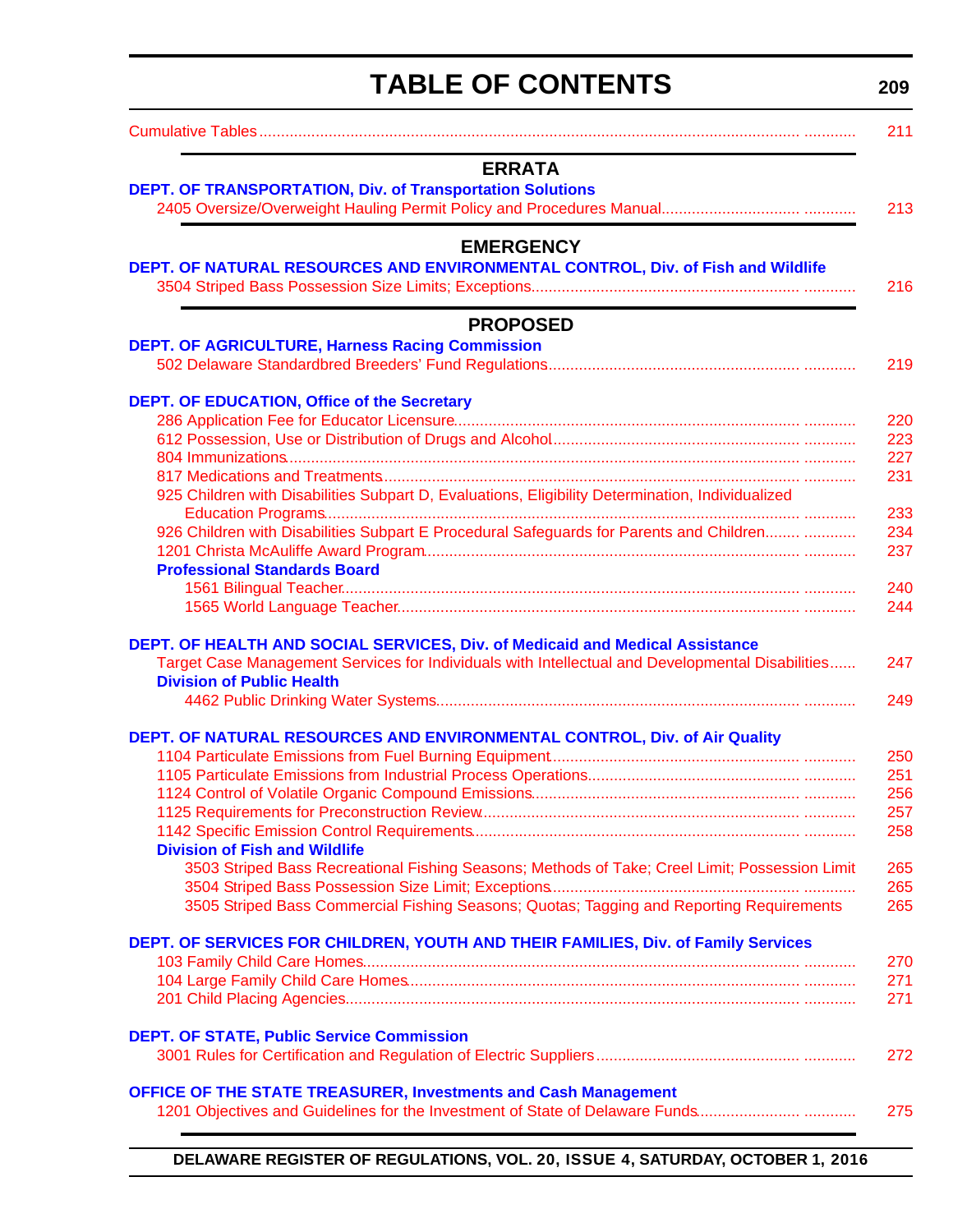**210**

# **TABLE OF CONTENTS**

### **FINAL**

| <b>DEPT. OF EDUCATION, Office of the Secretary</b>                                                    |     |
|-------------------------------------------------------------------------------------------------------|-----|
| 616 Uniform Due Process Procedures for Alternative Placement Meetings and Expulsion Hearings          | 277 |
| 706 Credit for Experience for Full Time Active Duty Service in the Armed Forces of the United States  | 281 |
|                                                                                                       |     |
| DEPT. OF HEALTH AND SOCIAL SERVICES, Div. of Medicaid and Medical Assistance                          |     |
| Financial Institution Accounts - Delaware Achieving a Better Life Experience (ABLE) Accounts          | 283 |
| Medical Care and Other Types of Remedial Care - Behavioral Interventions to Treat Autism              |     |
|                                                                                                       | 291 |
|                                                                                                       |     |
| DEPT. OF NAT'L RESOURCES AND ENVIRON. CTRL., Div. of Waste and Hazardous Substances                   |     |
|                                                                                                       | 296 |
|                                                                                                       |     |
| DEPT. OF SAFETY AND HOMELAND SECURITY, Div. of State Police                                           |     |
|                                                                                                       | 299 |
|                                                                                                       |     |
| <b>DEPT. OF STATE, Div. of Professional Regulation</b>                                                |     |
|                                                                                                       | 300 |
|                                                                                                       | 301 |
| <b>Office of the State Bank Commissioner</b>                                                          |     |
|                                                                                                       | 304 |
|                                                                                                       | 308 |
|                                                                                                       | 309 |
|                                                                                                       | 310 |
|                                                                                                       |     |
| <b>GENERAL NOTICES</b>                                                                                |     |
| DEPT. OF HEALTH AND SOCIAL SERVICES, Div. of Medicaid and Medical Assistance                          |     |
| Medicaid Home and Community-Based Services Settings - Transition Plan Updates                         | 314 |
|                                                                                                       | 316 |
|                                                                                                       |     |
| DEPT. OF NAT'L RESOURCES AND ENVIRON. CTRL., Div. of Air Quality                                      |     |
| Revision to Satisfy EPAs State Implementation Plan (SIP) Call Related to Air Emissions During         |     |
|                                                                                                       | 317 |
| <b>DEPT. OF STATE, Div. of Professional Regulation</b>                                                |     |
| 3700 Board of Examiners of Speech/Language Pathologists, Audiologists & Hearing Aid Dispensers        | 320 |
|                                                                                                       |     |
| <b>CALENDAR OF EVENTS/HEARING NOTICES</b>                                                             |     |
|                                                                                                       |     |
| Dept. of Agriculture, Harness Racing Commission, Notice of Public Comment Period                      | 324 |
|                                                                                                       | 324 |
| Dept. of Health and Social Services, Div. of Medicaid and Medical Assistance; Div. of Public Health,  |     |
| 324 - 325                                                                                             |     |
| Dept. of Natural Resources and Environmental Control, Div. of Air Quality; Div. of Fish and Wildlife, |     |
| $325 - 327$                                                                                           |     |
| Dept. of Services for Children, Youth and Their Families, Div. of Family Services, Notices of Public  |     |
| 327 - 328                                                                                             |     |
| Dept. of State, Public Service Commission, Notice of Public Hearing and Pubic Comment Period          | 328 |
| Office of the State Treasurer, Investment and Cash Management, Notice of Public Comment Period        | 329 |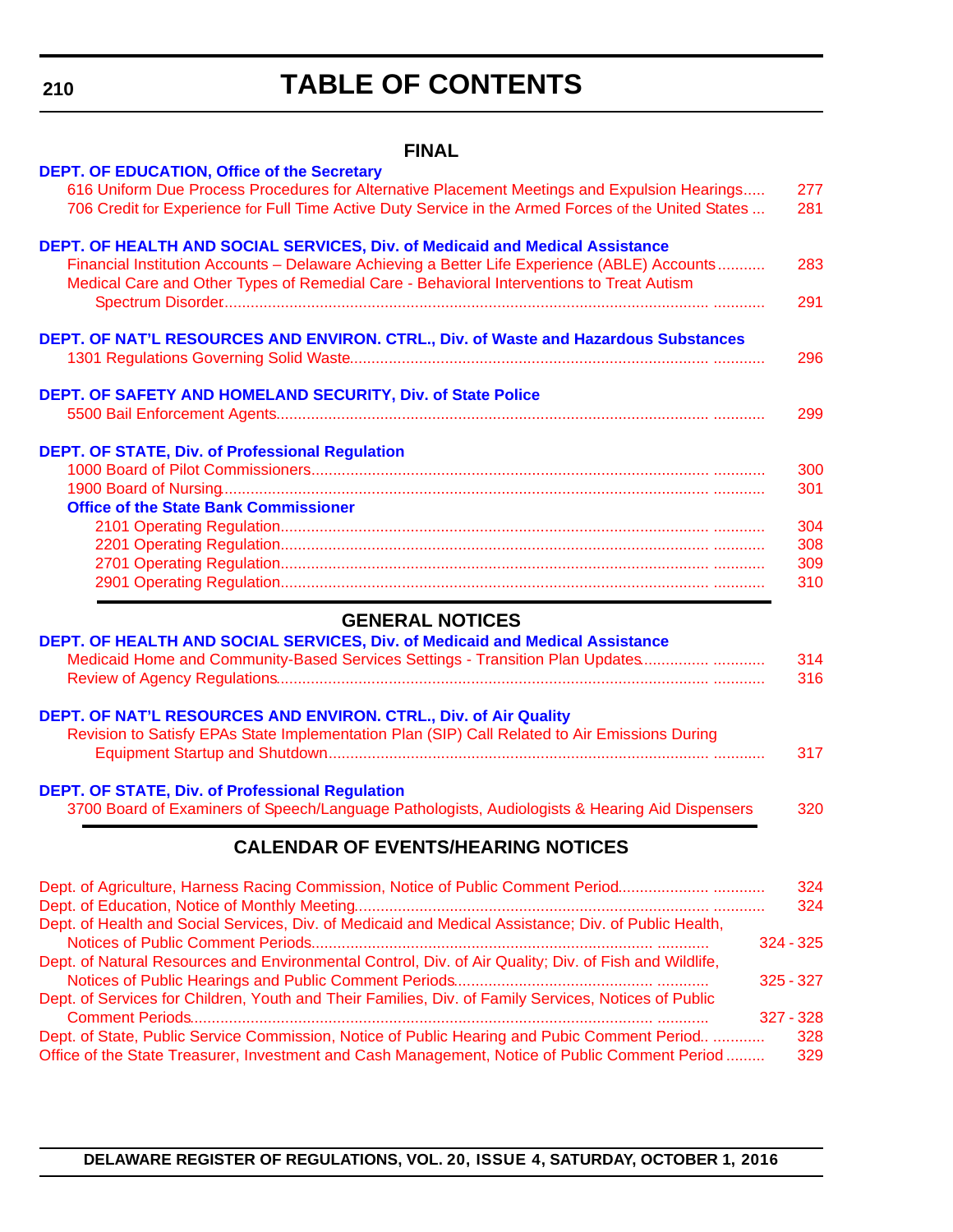# **[CUMULATIVE TABLES](#page-3-0)**

<span id="page-5-0"></span>The table printed below lists the regulations that have been proposed, adopted, amended or repealed in the preceding issues of the current volume of the *Delaware Register of Regulations*.

The regulations are listed alphabetically by the promulgating agency, followed by a citation to that issue of the *Register* in which the regulation was published. Proposed regulations are designated with (Prop.); Final regulations are designated with (Final); Emergency regulations are designated with (Emer.); and regulations that have been repealed are designated with (Rep.).

#### **DEPARTMENT OF EDUCATION**

| <b>Office of the Secretary</b>                                                                                                                   |                        |             |
|--------------------------------------------------------------------------------------------------------------------------------------------------|------------------------|-------------|
| 255 Definition of Public School, Private School and Nonpublic School<br>706 Credit for Experience for Full Time Active Duty Service in the Armed | 20 DE Reg.             | 9 (Prop.)   |
|                                                                                                                                                  | 20 DE Reg. 89 (Prop.)  |             |
| 922 Children with Disabilities Subpart A, Purposes and Definitions                                                                               | 20 DE Reg.             | 116 (Final) |
| 925 Children with Disabilities Subpart D, Evaluations, Eligibility Determination,                                                                |                        |             |
|                                                                                                                                                  | 20 DE Reg. 172 (Final) |             |
| 1105 Standards for School Buses Placed in Production on or after January                                                                         |                        |             |
|                                                                                                                                                  | 20 DE Reg. 141 (Prop.) |             |
| <b>Professional Standards Board</b>                                                                                                              |                        |             |
|                                                                                                                                                  | 20 DE Reg. 174 (Final) |             |
|                                                                                                                                                  | 20 DE Reg.             | 42 (Final)  |
|                                                                                                                                                  | 20 DE Reg.             | 45 (Final)  |
| 1562 English to Speakers of Other Languages (ESOL) Teacher                                                                                       | 20 DE Reg. 142 (Prop.) |             |
|                                                                                                                                                  | 20 DE Reg.             | 49 (Final)  |
| DEPARTMENT OF HEALTH AND SOCIAL SERVICES                                                                                                         |                        |             |
| <b>Division of Medicaid and Medical Assistance</b>                                                                                               |                        |             |
| Covered Outpatient Drugs for the Categorically Needy - Nonprescription Drug                                                                      |                        |             |
|                                                                                                                                                  | 20 DE Reg. 83 (Emer.)  |             |
|                                                                                                                                                  | 20 DE Reg.             | 91 (Prop.)  |
| Long-Term Care Eligibility; Spousal Impoverishment Undue Hardship                                                                                | 20 DE Reg.             | 52 (Final)  |
| Long-Term Care Facilities-Eligibility Determinations and Post-Eligibility Treat-                                                                 |                        |             |
|                                                                                                                                                  | 20 DE Reg. 117 (Final) |             |
| Title XIX Medicaid State Plan: Medical Care and Other Types of Remedial                                                                          |                        |             |
| Care - Behavioral Interventions to Treat Autism Spectrum Disorder                                                                                | 20 DE Reg.             | 11 (Prop.)  |
| <b>Division of Public Health</b>                                                                                                                 |                        |             |
|                                                                                                                                                  | 20 DE Reg. 176 (Final) |             |
| <b>DEPARTMENT OF INSURANCE</b>                                                                                                                   |                        |             |
| <b>Office of the Commissioner</b>                                                                                                                |                        |             |
| 304 Standards and Commissioner's Authority for Companies Deemed to be                                                                            |                        |             |
|                                                                                                                                                  | 20 DE Reg. 146 (Prop.) |             |
|                                                                                                                                                  | 20 DE Reg. 149 (Prop.) |             |
| 1313 Arbitration of Health Insurance Disputes Between Carriers and Providers                                                                     | 20 DE Reg. 150 (Prop.) |             |
|                                                                                                                                                  | 20 DE Reg. 155 (Prop.) |             |
| <b>DEPARTMENT OF JUSTICE</b>                                                                                                                     |                        |             |
| <b>Fraud and Consumer Protection Division</b>                                                                                                    |                        |             |
| 104 Privacy Policies For Commercial Online Sites, Services and Applications                                                                      | 20 DE Reg.             | 55 (Final)  |
| DEPARTMENT OF NATURAL RESOURCES AND ENVIRONMENTAL CONTROL                                                                                        |                        |             |
|                                                                                                                                                  |                        |             |
| <b>Division of Air Quality</b>                                                                                                                   |                        |             |
| 1141 Limiting Emissions of Volatile Organic Compounds from Consumer and                                                                          |                        |             |
|                                                                                                                                                  | 20 DE Reg. 21 (Prop.)  |             |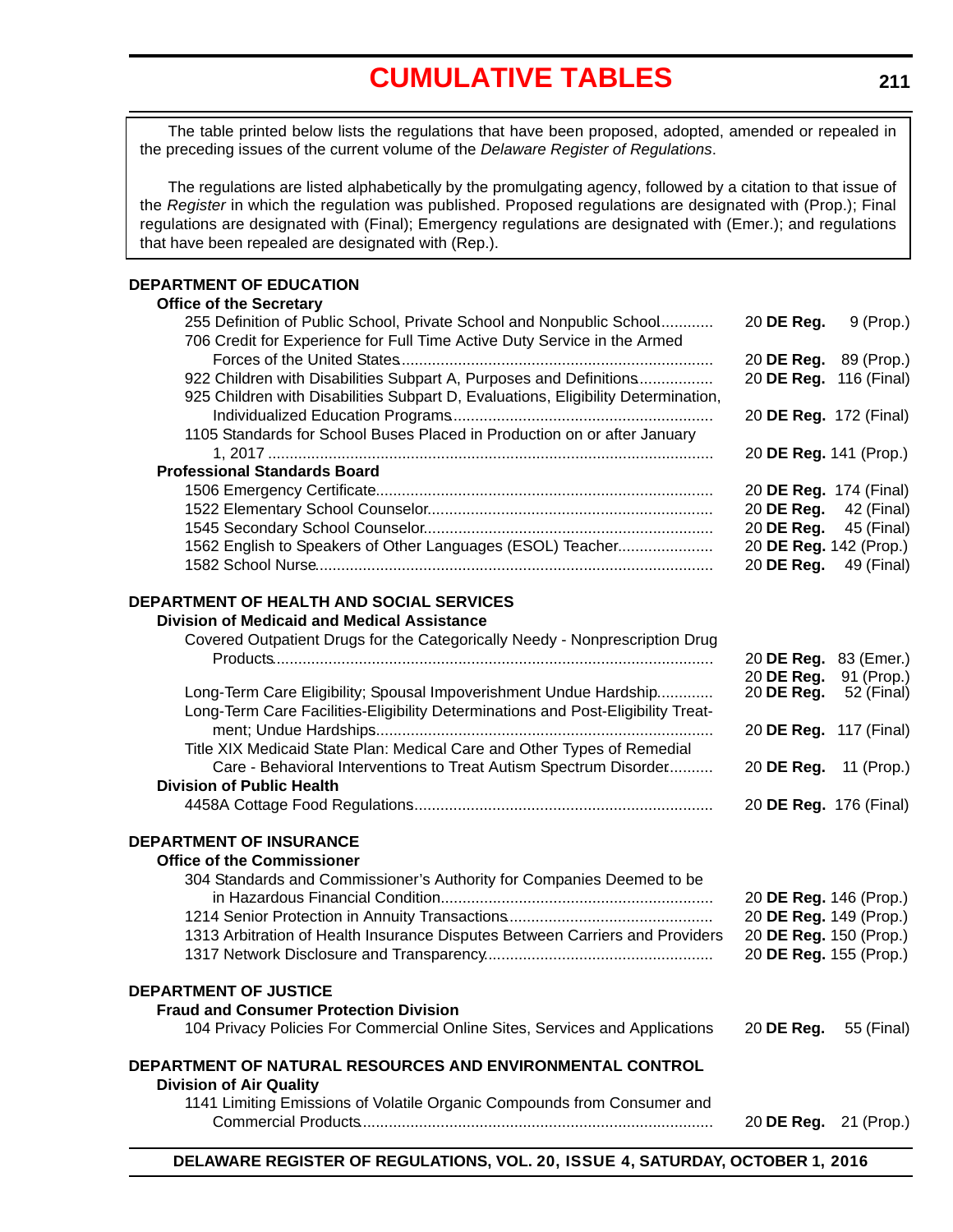# **CUMULATIVE TABLES**

| <b>Division of Energy and Climate</b>                                         |                               |             |
|-------------------------------------------------------------------------------|-------------------------------|-------------|
| 2105 Evaluation, Measurement and Verification Procedures and Standards        | 20 DE Reg.                    | 95 (Prop.)  |
| <b>Division of Fish and Wildlife</b>                                          |                               |             |
|                                                                               | 20 DE Reg.                    | 6 (Emer.)   |
|                                                                               | 20 DE Reg.                    | 58 (Final)  |
|                                                                               |                               |             |
| <b>Division of Waste and Hazardous Substances</b>                             |                               |             |
|                                                                               | 20 DE Reg. 82 (Errata)        |             |
| <b>Division of Water</b>                                                      |                               |             |
| 7301 Regulations Governing the Construction and Use of Wells                  | 20 DE Reg. 180 (Final)        |             |
| Division of Watershed Stewardship                                             |                               |             |
|                                                                               | 20 DE Reg. 87 (Emer.)         |             |
| 5102 Regulation Governing Beach Protection and the Use of Beaches             | 20 DE Reg. 120 (Final)        |             |
|                                                                               | 20 DE Reg. 183 (Final)        |             |
|                                                                               |                               |             |
| DEPARTMENT OF SAFETY AND HOMELAND SECURITY<br><b>Division of State Police</b> |                               |             |
|                                                                               |                               |             |
| 1300 Board of Examiners of Private Investigators & Private Security Agencies, |                               |             |
|                                                                               | 20 DE Reg. 159 (Prop.)        |             |
|                                                                               | 20 DE Reg. 162 (Prop.)        |             |
|                                                                               | 20 DE Reg. 61 (Final)         |             |
|                                                                               | 20 DE Reg. 166 (Prop.)        |             |
|                                                                               | 20 DE Reg. 22 (Prop.)         |             |
| <b>DEPARTMENT OF STATE</b>                                                    |                               |             |
|                                                                               |                               |             |
| <b>Division of Professional Regulation</b>                                    |                               |             |
| 103 Regulations Governing Charitable Gambling Other Than Raffles              | 20 <b>DE Reg.</b> 123 (Final) |             |
|                                                                               | 20 DE Reg.                    | 186 (Final) |
|                                                                               | 20 DE Reg.                    | 23 (Prop.)  |
|                                                                               | 20 DE Reg.                    | 187 (Final) |
|                                                                               | 20 DE Reg.                    | 62 (Final)  |
|                                                                               | 20 DE Reg.                    | 190 (Final) |
|                                                                               | 20 DE Reg.                    | 65 (Final)  |
| 3000 Board of Professional Counselors of Mental Health and Chemical           |                               |             |
|                                                                               | 20 DE Reg. 25 (Prop.)         |             |
|                                                                               | 20 DE Reg. 168 (Prop.)        |             |
| 3700 Board of Speech/Language Pathologists, Audiologists and Hearing Aid      |                               |             |
|                                                                               | 20 DE Reg. 107 (Prop.)        |             |
|                                                                               | 20 DE Reg. 169 (Prop.)        |             |
|                                                                               |                               |             |
|                                                                               | 20 DE Reg.                    | 31 (Prop.)  |
|                                                                               | 20 DE Reg. 124 (Final)        |             |
| <b>DEPARTMENT OF TRANSPORTATION</b>                                           |                               |             |
| <b>Division of Motor Vehicles</b>                                             |                               |             |
| 2224 Defensive Driving Course, Providers, and Instructors                     | 20 DE Reg. 125 (Final)        |             |
|                                                                               | 20 DE Reg.                    | 66 (Final)  |
| <b>Division of Transportation Solutions</b>                                   |                               |             |
| 2405 Oversize/Overweight Hauling Permit Policy and Procedures Manual          | 20 DE Reg.                    | 41 (Prop.)  |
|                                                                               | 20 DE Reg. 194 (Final)        |             |
|                                                                               |                               |             |
| <b>EXECUTIVE DEPARTMENT</b>                                                   |                               |             |
| <b>Office of Management and Budget</b>                                        |                               |             |
| <b>Statewide Benefits Office</b>                                              |                               |             |
| 2007 Disability Insurance Program Rules and Regulations                       | 20 <b>DE Reg.</b> 70 (Final)  |             |
|                                                                               |                               |             |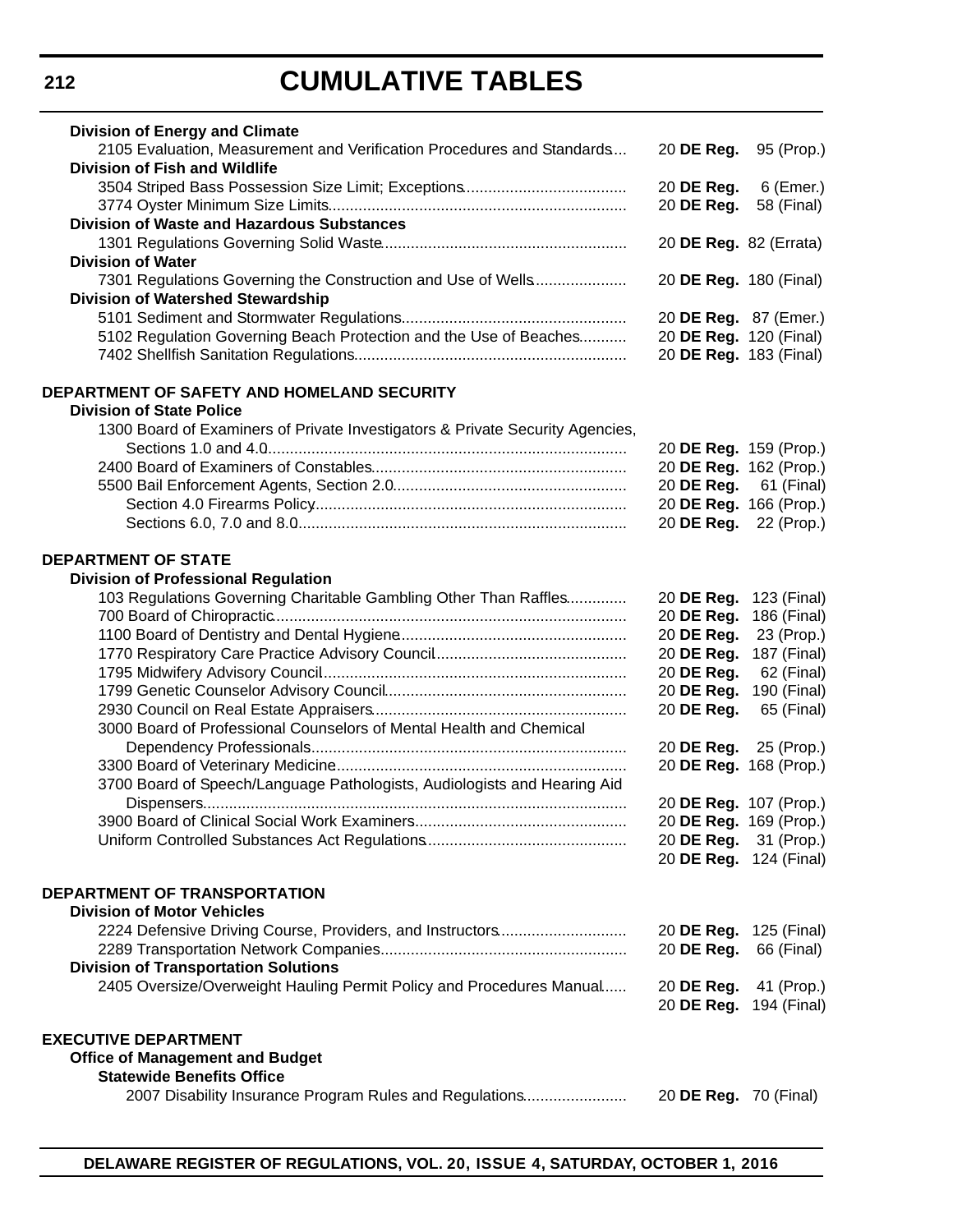# **ERRATA**

### **DEPARTMENT OF TRANSPORTATION**

**DIVISION OF TRANSPORTATION SOLUTIONS**

<span id="page-7-0"></span>Statutory Authority: 21 Delaware Code, Section 4504 (21 **Del.C.** §4504)

2 **DE Admin. Code** 2405

### **ERRATA**

#### **[2405 Oversize/Overweight Hauling Permit Policy and Procedures Manual](#page-3-0)**

**\* Please Note**: The final regulation for 2405 Oversize/Overweight Hauling Permit Policy and Procedures Manual that was published in the September 1, 2016, issue of the Delaware *Register* (Volume 20, Issue 3) inadvertently contained a publication error in the PDF of the document. An "X" to denote the removal of the Extreme Emergency Hauling Permit Notification form was published in error over the Oversized/Overweight Hauling Permit form.

The PDF for this errata shows the corrected forms. For the current version of 2405 Oversize/Overweight Hauling Permit Policy and Procedures Manual, see [http://regulations.delaware.gov/AdminCode/title2/2000/2400/](http://regulations.delaware.gov/AdminCode/title2/2000/2400/2405.shtml#TopOfPage) [2405.shtml#TopOfPage](http://regulations.delaware.gov/AdminCode/title2/2000/2400/2405.shtml#TopOfPage).

The effective date for the final order and regulation appearing in the September *Register* remains the same.

### **2405 Oversize/Overweight Hauling Permit Policy and Procedures Manual** *(Break in Continuity of Sections)*

**6.0 Extreme Emergency Permit Procedures** *(Break in Continuity Within Section)*

*A.3 Permit Format*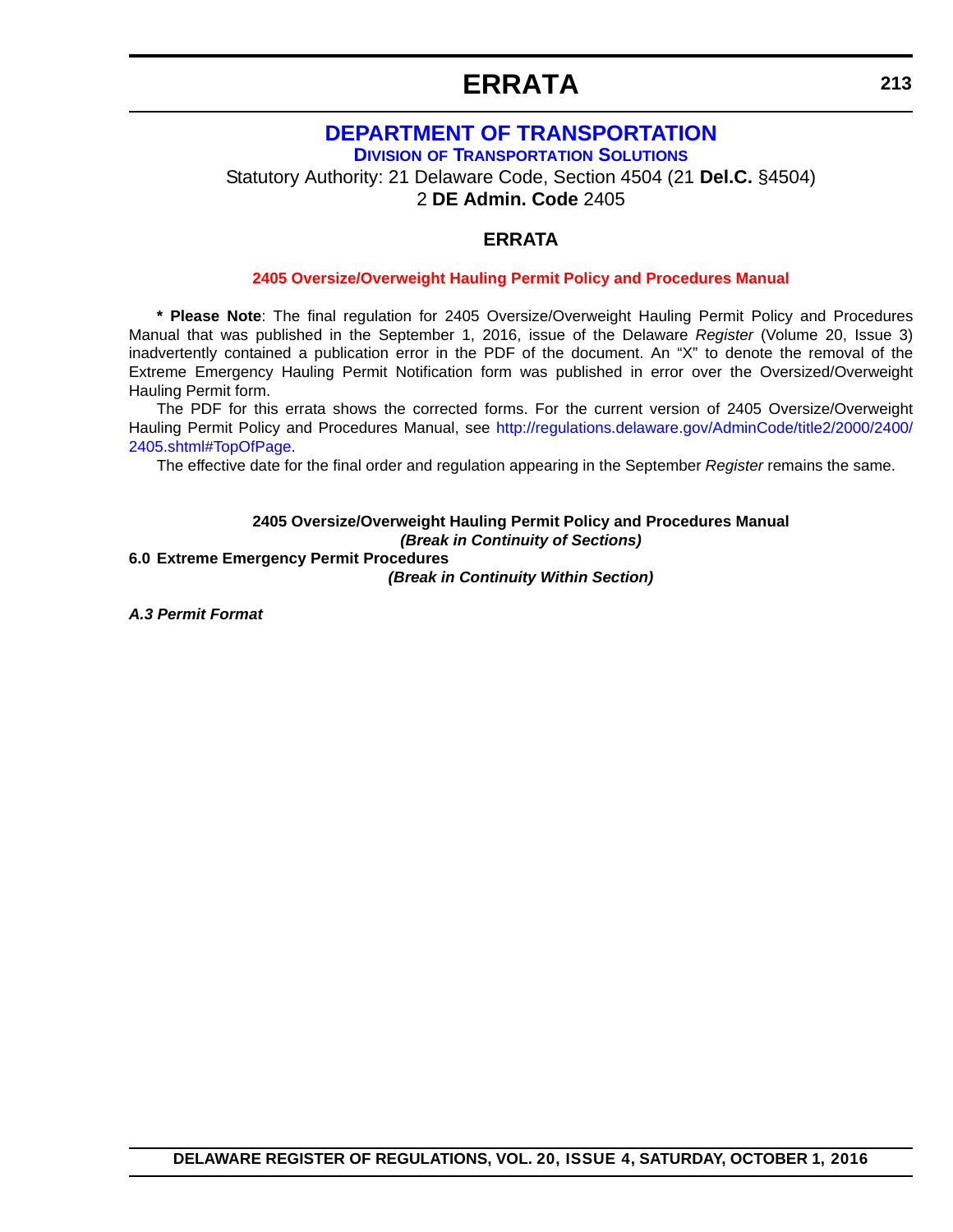# **ERRATA**

### STATE OF DELAWARE PERMIT OVERSIZE/OVERWEIGHT NONDIVISIBLE LOADS

|                                                                                                                                                                                                                                                                                                                                                                                                                                                                                                                                                                                                                                      |                                             |                      |  |                |                      |                     |  |                                             |               |                     |              |                                |                    |                                      |                       | PAGE OF             |      |  |
|--------------------------------------------------------------------------------------------------------------------------------------------------------------------------------------------------------------------------------------------------------------------------------------------------------------------------------------------------------------------------------------------------------------------------------------------------------------------------------------------------------------------------------------------------------------------------------------------------------------------------------------|---------------------------------------------|----------------------|--|----------------|----------------------|---------------------|--|---------------------------------------------|---------------|---------------------|--------------|--------------------------------|--------------------|--------------------------------------|-----------------------|---------------------|------|--|
| <b>APPLICANT</b>                                                                                                                                                                                                                                                                                                                                                                                                                                                                                                                                                                                                                     |                                             |                      |  |                | REQUESTED START DATE |                     |  |                                             |               | OVERALL FEET INCHES |              |                                |                    | OVERALL FEET INCHES                  |                       |                     |      |  |
|                                                                                                                                                                                                                                                                                                                                                                                                                                                                                                                                                                                                                                      |                                             |                      |  |                |                      |                     |  |                                             |               |                     |              | <b>LENGTH</b>                  |                    |                                      |                       | HEIGHT              |      |  |
| LOAD DESCRIPTION - MAKE, MODEL, SERIAL No, OR BILL OF LADING No.                                                                                                                                                                                                                                                                                                                                                                                                                                                                                                                                                                     |                                             |                      |  |                |                      |                     |  |                                             | LOAD CODE     |                     |              |                                |                    |                                      |                       |                     |      |  |
|                                                                                                                                                                                                                                                                                                                                                                                                                                                                                                                                                                                                                                      |                                             |                      |  |                |                      |                     |  |                                             |               |                     | <b>WIDTH</b> |                                |                    |                                      | OVERHANG FEET INCHES' |                     |      |  |
|                                                                                                                                                                                                                                                                                                                                                                                                                                                                                                                                                                                                                                      |                                             |                      |  |                |                      |                     |  |                                             | # OF PIECES   |                     |              |                                |                    |                                      |                       | <b>FRONT</b>        |      |  |
|                                                                                                                                                                                                                                                                                                                                                                                                                                                                                                                                                                                                                                      |                                             |                      |  |                |                      |                     |  |                                             |               |                     |              |                                | USDOT / FEIN / SS# |                                      |                       | <b>REAR</b>         |      |  |
| MOTOR CARRIER'S NAME AND ADDRESS                                                                                                                                                                                                                                                                                                                                                                                                                                                                                                                                                                                                     |                                             |                      |  |                |                      |                     |  |                                             |               |                     |              |                                |                    |                                      | LIC.PLATE #           | ST/                 | # OF |  |
|                                                                                                                                                                                                                                                                                                                                                                                                                                                                                                                                                                                                                                      |                                             |                      |  |                |                      |                     |  |                                             |               |                     |              | <b>VEHICLE</b><br>IF NONE: VIN |                    |                                      | JUR                   | <b>AXLES</b>        |      |  |
|                                                                                                                                                                                                                                                                                                                                                                                                                                                                                                                                                                                                                                      |                                             |                      |  |                |                      |                     |  |                                             |               |                     |              | POWER                          |                    |                                      |                       |                     |      |  |
|                                                                                                                                                                                                                                                                                                                                                                                                                                                                                                                                                                                                                                      |                                             |                      |  |                |                      |                     |  |                                             |               |                     |              | UNIT                           |                    |                                      |                       |                     |      |  |
|                                                                                                                                                                                                                                                                                                                                                                                                                                                                                                                                                                                                                                      |                                             |                      |  |                |                      |                     |  |                                             |               |                     |              | <b>TRAILER</b>                 |                    |                                      |                       |                     |      |  |
| AXLE #                                                                                                                                                                                                                                                                                                                                                                                                                                                                                                                                                                                                                               |                                             | <b>STEERING AXLE</b> |  | $\overline{2}$ | 3                    |                     |  | 4                                           | 5             |                     |              |                                | 6                  |                                      | 7                     | <b>GROSS WEIGHT</b> |      |  |
| AXLE                                                                                                                                                                                                                                                                                                                                                                                                                                                                                                                                                                                                                                 |                                             |                      |  |                |                      |                     |  |                                             |               |                     |              |                                |                    |                                      |                       |                     |      |  |
| <b>WEIGHTS</b>                                                                                                                                                                                                                                                                                                                                                                                                                                                                                                                                                                                                                       |                                             |                      |  |                |                      |                     |  |                                             |               |                     |              |                                |                    |                                      |                       |                     |      |  |
| AXLE SPACINGS<br><b>FEET/INCHES*</b>                                                                                                                                                                                                                                                                                                                                                                                                                                                                                                                                                                                                 |                                             |                      |  |                |                      |                     |  |                                             |               |                     |              |                                |                    |                                      |                       |                     |      |  |
| SPECIFIC ADDRESS OF TRIP ORIGIN                                                                                                                                                                                                                                                                                                                                                                                                                                                                                                                                                                                                      |                                             |                      |  |                |                      |                     |  |                                             |               |                     |              |                                |                    | SPECIFIC ADDRESS OF TRIP DESTINATION |                       |                     |      |  |
|                                                                                                                                                                                                                                                                                                                                                                                                                                                                                                                                                                                                                                      |                                             |                      |  |                |                      |                     |  |                                             |               |                     |              |                                |                    |                                      |                       |                     |      |  |
|                                                                                                                                                                                                                                                                                                                                                                                                                                                                                                                                                                                                                                      |                                             |                      |  |                |                      |                     |  |                                             |               |                     |              |                                |                    |                                      |                       |                     |      |  |
|                                                                                                                                                                                                                                                                                                                                                                                                                                                                                                                                                                                                                                      |                                             |                      |  |                |                      |                     |  |                                             |               |                     |              |                                |                    |                                      |                       |                     |      |  |
|                                                                                                                                                                                                                                                                                                                                                                                                                                                                                                                                                                                                                                      |                                             |                      |  |                |                      | ROUTING INFORMATION |  |                                             |               |                     |              |                                |                    |                                      |                       | <b>FEES</b>         |      |  |
|                                                                                                                                                                                                                                                                                                                                                                                                                                                                                                                                                                                                                                      |                                             |                      |  |                |                      |                     |  |                                             |               |                     |              |                                |                    |                                      |                       | MIN:                |      |  |
|                                                                                                                                                                                                                                                                                                                                                                                                                                                                                                                                                                                                                                      |                                             |                      |  |                |                      |                     |  |                                             |               |                     |              |                                |                    |                                      |                       | WT:                 |      |  |
|                                                                                                                                                                                                                                                                                                                                                                                                                                                                                                                                                                                                                                      |                                             |                      |  |                |                      |                     |  |                                             |               |                     |              |                                |                    |                                      |                       | TOLLS:<br>AMEND:    |      |  |
|                                                                                                                                                                                                                                                                                                                                                                                                                                                                                                                                                                                                                                      |                                             |                      |  |                |                      |                     |  |                                             |               |                     |              |                                |                    |                                      |                       |                     |      |  |
|                                                                                                                                                                                                                                                                                                                                                                                                                                                                                                                                                                                                                                      |                                             |                      |  |                |                      |                     |  |                                             |               |                     |              |                                |                    |                                      |                       |                     |      |  |
|                                                                                                                                                                                                                                                                                                                                                                                                                                                                                                                                                                                                                                      |                                             |                      |  |                |                      |                     |  |                                             |               |                     |              |                                |                    |                                      |                       |                     |      |  |
|                                                                                                                                                                                                                                                                                                                                                                                                                                                                                                                                                                                                                                      |                                             |                      |  |                |                      |                     |  |                                             |               |                     |              |                                |                    |                                      |                       |                     |      |  |
|                                                                                                                                                                                                                                                                                                                                                                                                                                                                                                                                                                                                                                      |                                             |                      |  |                |                      |                     |  |                                             |               |                     |              |                                |                    |                                      |                       |                     |      |  |
| TOLLS: MD LINE:                                                                                                                                                                                                                                                                                                                                                                                                                                                                                                                                                                                                                      |                                             |                      |  |                |                      | <b>BIDDLES:</b>     |  |                                             |               |                     | DOVER:       |                                |                    |                                      |                       | <b>TOTAL:</b>       |      |  |
| I(WE) HAVE READ THIS FORM AND HEREBY CERTIFY: THAT THE ABOVE DATA IS CORRECT TO THE BEST OF MY(OUR) KNOWLEDGE AND<br>BELIEF, THAT THE LOAD IS NONDIVISIBLE, THAT SATISFACTORY ARRANGEMENTS HAVE BEEN MADE WITH THE PROPER AUTHORITIES TO<br>TRAVEL ROADS AND CROSS OVER AND UNDER ALL STRUCTURES OPERATED BY AUTHORITIES NOT PARTY TO THIS PERMIT. APPENDIX B OF<br>THE DELAWARE HAULING PERMIT MANUAL CONTAINS THE COMMON SAFETY STANDARDS THAT APPLY TO THIS MOVE. COPIES ARE<br>AVAILABLE FROM THE PERMIT OFFICE OR THE APPLICANT'S REPRESENTATIVE.<br>NAME OF APPLICANT'S REPRESENTATIVE<br><b>REP'S PHONE NUMBER</b>            |                                             |                      |  |                |                      |                     |  |                                             |               |                     |              |                                |                    |                                      |                       |                     |      |  |
|                                                                                                                                                                                                                                                                                                                                                                                                                                                                                                                                                                                                                                      |                                             |                      |  |                |                      |                     |  |                                             |               |                     |              |                                |                    |                                      |                       |                     |      |  |
| DATE & TIME OF APPLICATION                                                                                                                                                                                                                                                                                                                                                                                                                                                                                                                                                                                                           |                                             |                      |  |                |                      |                     |  | DRIVER SIGNATURE<br><b>REP'S FAX NUMBER</b> |               |                     |              |                                |                    |                                      |                       |                     |      |  |
|                                                                                                                                                                                                                                                                                                                                                                                                                                                                                                                                                                                                                                      |                                             |                      |  |                |                      |                     |  |                                             |               |                     |              |                                |                    | DRIVER SIGNATURE                     |                       |                     |      |  |
| EFFECTIVE DATE                                                                                                                                                                                                                                                                                                                                                                                                                                                                                                                                                                                                                       |                                             |                      |  |                |                      | <b>ISSUE DATE</b>   |  |                                             |               |                     |              |                                |                    |                                      |                       |                     |      |  |
|                                                                                                                                                                                                                                                                                                                                                                                                                                                                                                                                                                                                                                      | <b>EXPIRATION DATE</b><br><b>ISSUE TIME</b> |                      |  |                |                      |                     |  |                                             | PERMIT NUMBER |                     |              |                                |                    |                                      |                       |                     |      |  |
| SPECIAL PROVISIONS:                                                                                                                                                                                                                                                                                                                                                                                                                                                                                                                                                                                                                  |                                             |                      |  |                |                      |                     |  |                                             |               |                     |              |                                |                    |                                      |                       |                     |      |  |
|                                                                                                                                                                                                                                                                                                                                                                                                                                                                                                                                                                                                                                      |                                             |                      |  |                |                      |                     |  |                                             |               |                     |              |                                |                    |                                      |                       |                     |      |  |
| THE SIGNED PERMIT MUST BE WITH THE VEHICLE DURING THE MOVE. AUTHORIZATION AND PERMISSION IS HEREBY GRANTED TO MOVE THE<br>VEHICLE/LOAD ON THE ROUTING AS DESCRIBED ABOVE. THIS MOVEMENT SHALL ALSO BE MADE IN COMPLIANCE WITH DELAWARE LAW.<br>THIS PERMIT MAY BE CONFISCATED AND/OR INVALIDATED IF ANY LAWS, RULES, REGULATIONS, OR PROVISIONS OF THE STATE OF<br>DELAWARE ARE VIOLATED. ALL POSTED HIGHWAY/BRIDGE LIMITS MUST BE OBSERVED UNLESS SPECIFICALLY EXEMPTED HEREIN. THE<br>ISSUANCE OF THIS PERMIT DOES NOT GUARANTEE THAT ANY HIGHWAY OR STRUCTURE IS CAPABLE OF CARRYING OR PASSING THE<br>VEHICLE OR LOAD DESCRIBED. |                                             |                      |  |                |                      |                     |  |                                             |               |                     |              |                                |                    |                                      |                       |                     |      |  |

**Figure A.3: Oversized/Overweight Hauling Permit**

**214**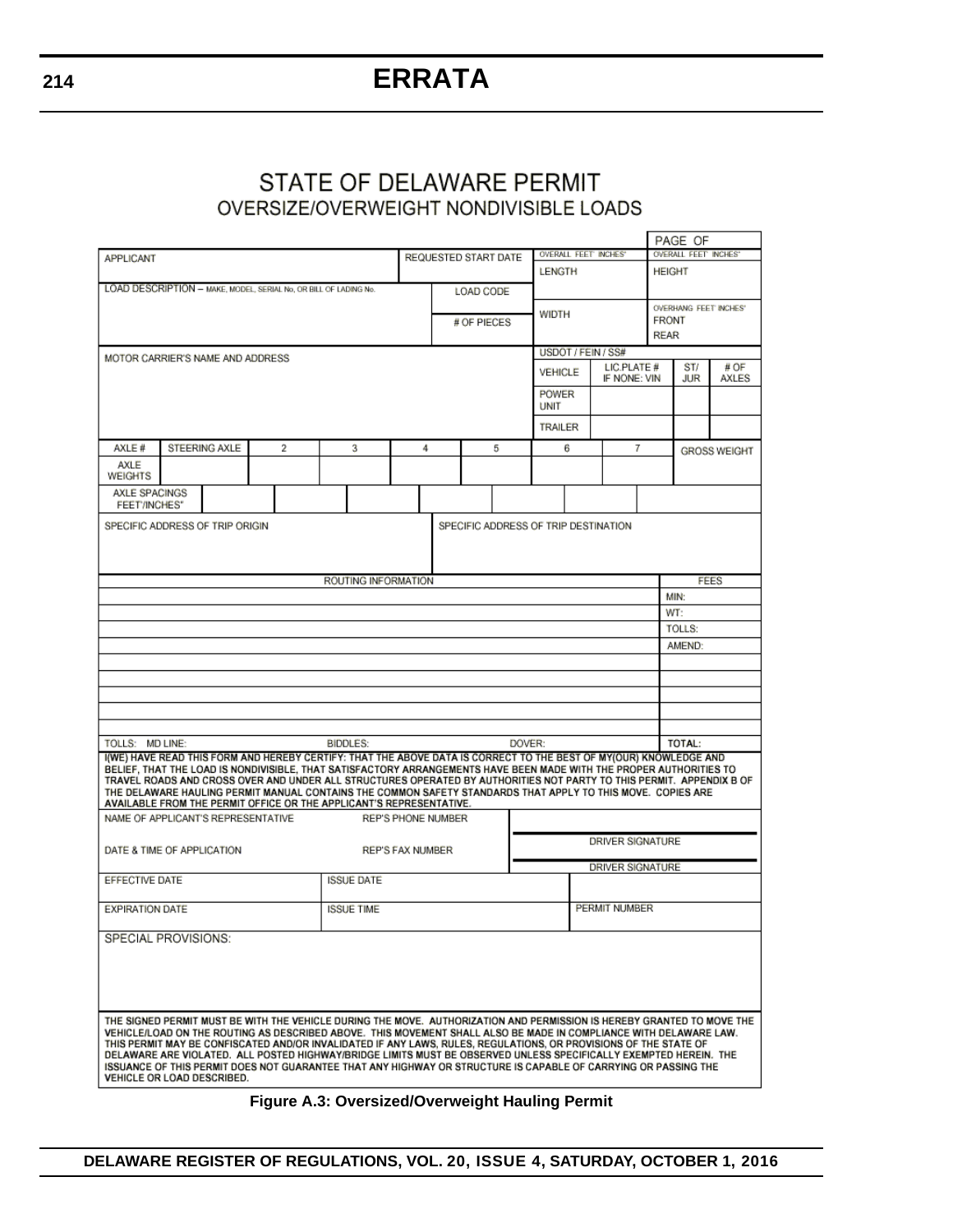# **ERRATA**

#### *A.4 HP Form 8 Extreme Emergency Hauling Permit Notification*

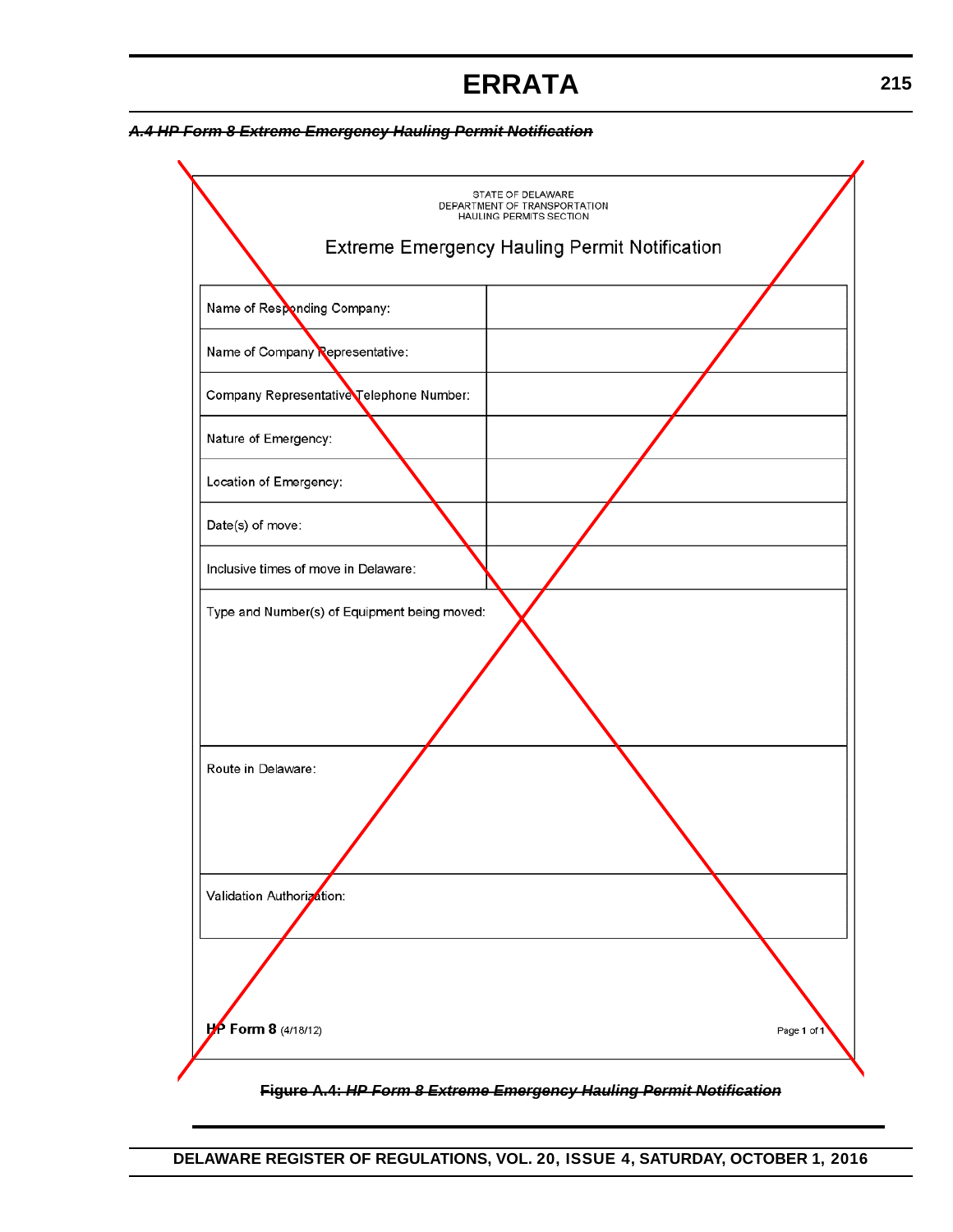### **EMERGENCY REGULATIONS**

#### **Symbol Key**

<span id="page-10-0"></span>Arial type indicates the text existing prior to the regulation being promulgated. Underlined text indicates new text. Language which is stricken through indicates text being deleted.

#### **Emergency Regulations**

Under 29 **Del.C.** §10119 an agency may promulgate a regulatory change as an Emergency under the following conditions:

#### **§ 10119. Emergency regulations.**

If an agency determines that an imminent peril to the public health, safety or welfare requires the adoption, amendment or repeal of a regulation with less than the notice required by § 10115, the following rules shall apply:

(1) The agency may proceed to act without prior notice or hearing or upon any abbreviated notice and hearing that it finds practicable;

(2) The order adopting, amending or repealing a regulation shall state, in writing, the reasons for the agency's determination that such emergency action is necessary;

(3) The order effecting such action may be effective for a period of not longer than 120 days and may be renewed once for a period not exceeding 60 days;

(4) When such an order is issued without any of the public procedures otherwise required or authorized by this chapter, the agency shall state as part of the order that it will receive, consider and respond to petitions by any interested person for the reconsideration or revision thereof; and

(5) The agency shall submit a copy of the emergency order to the Registrar for publication in the next issue of the *Register of Regulations*. (60 Del. Laws, c. 585, § 1; 62 Del. Laws, c. 301, § 2; 71 Del. Laws, c. 48, § 10.)

### **DEPARTMENT OF NATURAL RESOURCES AND ENVIRONMENTAL CONTROL**

#### **DIVISION OF FISH AND WILDLIFE**

Statutory Authority: 7 Delaware Code, Section 903(h) (7 **Del.C.** §903(h))

7 **DE Admin. Code** 3500

**SECRETARY'S ORDER** *Pursuant to 29 Del.C. §10119 and 7 Del.C. §903(h)* **Order No. 2016-F-0039**

#### **[3504 Striped Bass Possession Size Limit; Exceptions](#page-3-0)**

#### **AUTHORITY**

Pursuant to 29 **Del.C.** §10119, the Department of Natural Resources and Environmental Control adopted on June 13, 2016 amendments through emergency order 2016-F-0027 to Tidal Finfish Regulation 3504 without prior notice or public hearing to assure that Delaware's commercial Striped Bass harvesters were not burdened with an unnecessary harvest constraint that would result in unintended wanton waste of fish, which collectively posed an actual and imminent danger to this fishing resource and its associated businesses. 7 **Del.C.** §903(h) authorizes the Department to adopt emergency regulations when such regulations are necessary to deal with an actual or imminent public health threat or danger to a fishing resource or habitat involving finfish. It is now necessary to extend the emergency order for 90 days, pursuant to 7 **Del.C.** §903(h) to retain its provisions while the amendments are considered through standard administrative procedures.

#### **REASON FOR THE EMERGENCY ORDER**

The Atlantic States Marine Fisheries Commission approved in 2014 Addendum IV to Amendment 6 to the Interstate Fisheries Management Plan for Atlantic Striped Bass (the Addendum) that imposed a 25% commercial

**DELAWARE REGISTER OF REGULATIONS, VOL. 20, ISSUE 4, SATURDAY, OCTOBER 1, 2016**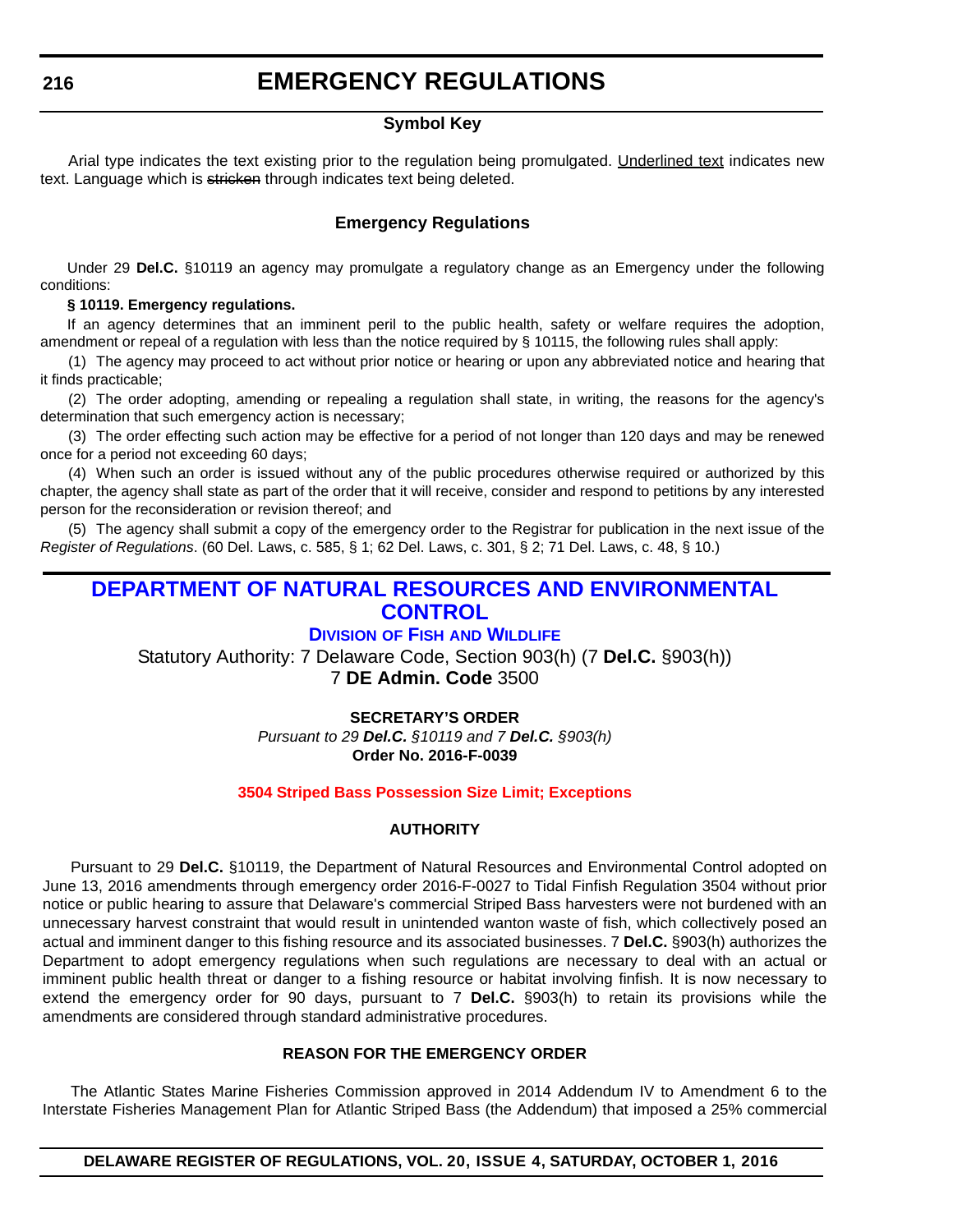### **EMERGENCY REGULATIONS**

quota poundage reduction on all states with commercial Striped Bass fisheries, resulting in Delaware reducing in 2015 its commercial quota poundage by 25%. The Addendum also required all states to reduce their recreational Striped Bass harvest by 25%, resulting in Delaware changing in 2015 its recreational Striped Bass size limit from a 28" minimum length to a slot size limit of 28" to 37" and 44" or greater. The regulation change implementing the new slot size limits for the recreational fishery inadvertently required the Striped Bass commercial hook and line fishery and commercial fall gill fishery to abide by these new recreational slot size limits. This presents a hardship for these two commercial fisheries as an additional and unnecessary constraint to their harvest within the already required 25% commercial poundage quota reduction.

If Delaware does not renew the emergency order to change the size limits for its Striped Bass, the current commercial hook and line fishery and upcoming fall commercial gill net fishery, will revert to our existing regulations and will once again be subject to the unintended and unnecessary harvest constraint of restrictive recreational fishery slot size limits that require greater effort to fill or prevent filling their reduced harvest quotas. This harvest constraint also threatens the Striped Bass population by increasing the number of Striped Bass that these two fisheries catch to reach or attempt to reach their harvest quota, with catches not meeting the slot size limits released (discarded) as a substantial portion of dead or dying fish (wanton waste).

The emergency order is being renewed for 90 days since there is insufficient time to promulgate and adopt the regulation change through the Administrative Procedures Act during the ongoing commercial hook and line fishery or before the upcoming commercial fall gill net fishery. Therefore, this action is being taken "to deal with an actual or imminent public health threat or danger to a fishing resource or habitat involving finfish" by returning the Striped Bass size limit for the commercial hook and line fishery and fall gill net fishery to the 28" minimum length. The Department has initiated the normal regulatory process through Start Action Notice #2016-13.

#### **EFFECTIVE DATE OF ORDER**

This Emergency Order shall take effect at 12:01 a.m. on September 13, 2016, and shall remain in effect for 90 days.

#### **PETITION FOR RECOMMENDATIONS**

The Department will receive, consider and respond to petitions by any interested person for recommendations or revisions of this Order. Petitions should be presented to the Fisheries Section, Division of Fish and Wildlife, 89 Kings Highway, Dover, Delaware, 19901. A public hearing related to this matter is tentatively scheduled for October 24, 2016 at 6PM in the DNREC Auditorium, located at the Richardson & Robbins Building, 89 Kings Highway, Dover, DE 19901.

#### **ORDER**

It is hereby ordered, the 13<sup>th</sup> day of September 2016 that the above referenced amendment to Tidal Finfish Regulation 3504, a copy of which is hereby attached, are adopted pursuant to 29 **Del.C.** §10119 and 7 **Del.C.** §903(h) and supported by the evidence contained herein.

David S. Small, Secretary Department of Natural Resources and Environmental Control 9/13/16

#### **3504 Striped Bass Possession Size Limit; Exceptions.**

(Penalty Section 7 **Del.C.** §936(b)(2))

1.0 Notwithstanding, the provisions of 7 **Del.C.** §929(b)(1), it is unlawful for any recreational fisherman to take and reduce to possession any striped bass that measures less than twenty-eight (28) inches in total length or any striped bass that measures greater than thirty-seven (37) inches but less than fortyfour (44) inches in total length, except that recreational hook and line fisherman may take two (2) striped bass measuring not less than twenty (20) inches and not greater than twenty-five (25) inches from the Delaware River, Delaware Bay, or their tributaries during the months of July and August.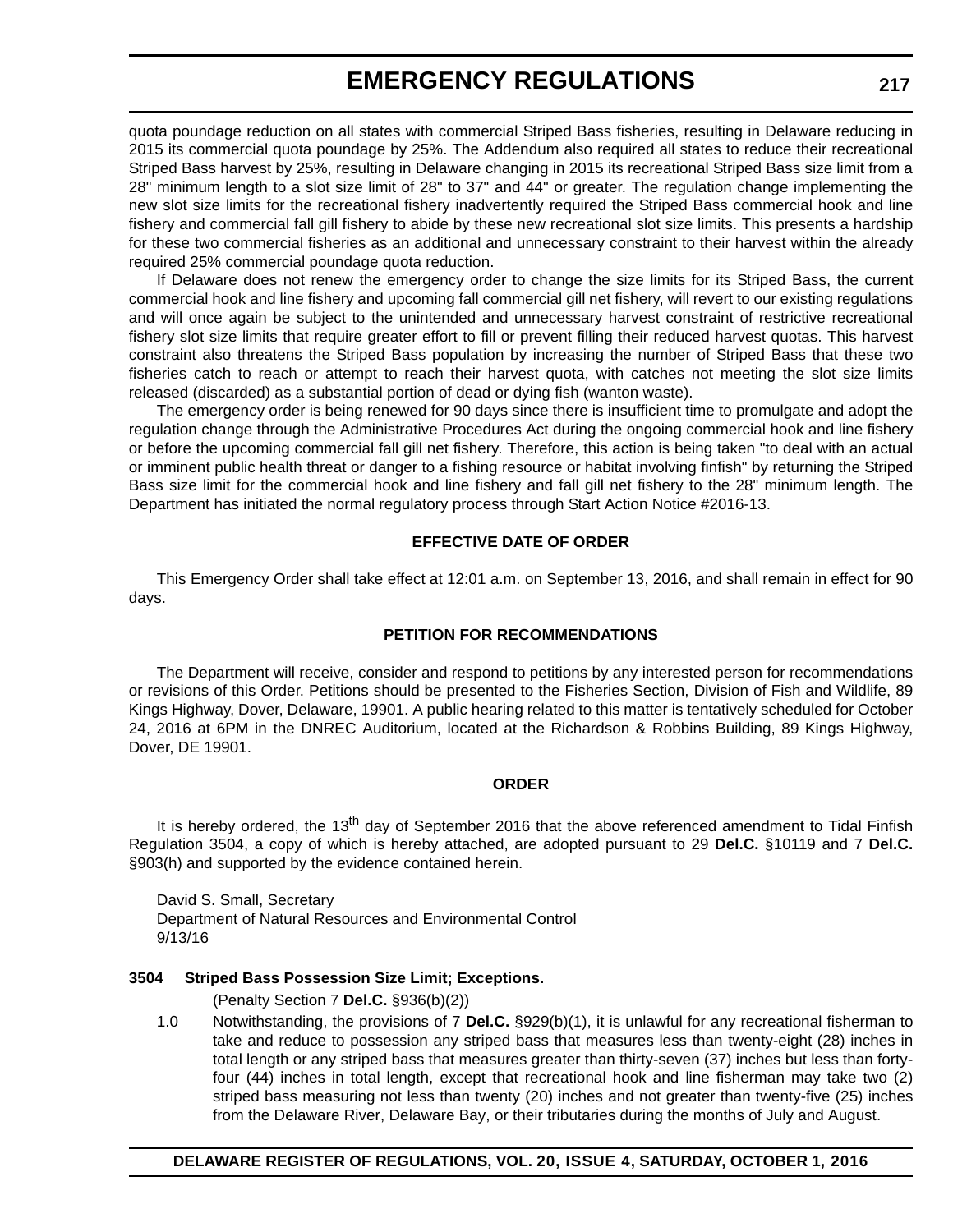### **EMERGENCY REGULATIONS**

- 2.0 Notwithstanding, the provisions of 7 **Del.C.** §929(b)(1), it is unlawful for any commercial food fisherman to take and reduce to possession any striped bass that measure less than twenty-eight (28) inches in total length from the tidal waters of this State except that commercial gill net fishermen may take striped bass measuring no less than twenty (20) inches in total length from the tidal waters of the Delaware River and Delaware Bay or their tributaries during the period from February 15 through May 31 or from the tidal waters of the Nanticoke River or its tributaries during the period from February 15 through the month of March.
- 3.0 It is unlawful for any person to possess a striped bass that measures less than 28 inches in total length or a striped bass that measures greater than thirty-seven (37) inches but less than forty-four (44) inches, total length, unless said striped bass is in one or more of the following categories:
	- 3.1 It has affixed, a valid strap tag issued by the Department to a commercial  $\frac{d}{dt}$  net food fisherman and was legally taken and tagged by said commercial gill net food fisherman from the tidal waters of the Delaware River and Delaware Bay or their tributaries during the period from February 15 through May 31; or from the tidal waters of the Nanticoke River or its tributaries during the period from February 15 through the month of March; or
	- 3.2 It was legally landed in another state for commercial purposes and has affixed a valid tag issued by said state's marine fishery authority; or
	- 3.3 It entered Delaware packed or contained for shipment, either fresh or frozen, and accompanied by a bill-of-lading with a destination to a state other than Delaware; or
	- 3.4 It was legally landed in another state for non commercial purposes by the person in possession of said striped bass and there is affixed to either the striped bass or the container in which the striped bass is contained a tag that depicts the name and address of the person landing said striped bass and the date, location, and state in which said striped bass was landed; or
	- 3.5 It is the product of a legal aquaculture operation and the person in possession has a written bill of sale or receipt for said striped bass.
- 4.0 It is unlawful for any commercial finfisherman to possess any striped bass for which the total length has been altered in any way prior to selling, trading or bartering said striped bass.
- 5.0 The words "land" and "landed" shall mean to put or cause to go on shore from a vessel.
- 6.0 It is unlawful for any person to land any striped bass that measures less than twenty-eight (28) inches in total length or a striped bass that measures greater than thirty-seven (37) inches but less than fortyfour (44) inches, total length at any time, except those striped bass caught in a commercial gill net legally fished in the waters of Delaware River or Delaware Bay or their tributaries during the period from February 15 through May 31 or from a commercial gill net legally fished in the tidal waters of the Nanticoke River or its tributaries during the period from February 15 through the month of March.
- 7.0 It is unlawful for a commercial finfisherman authorized to fish during Delaware's commercial striped bass fishery to land any striped bass that measures less than twenty (20) inches in total length.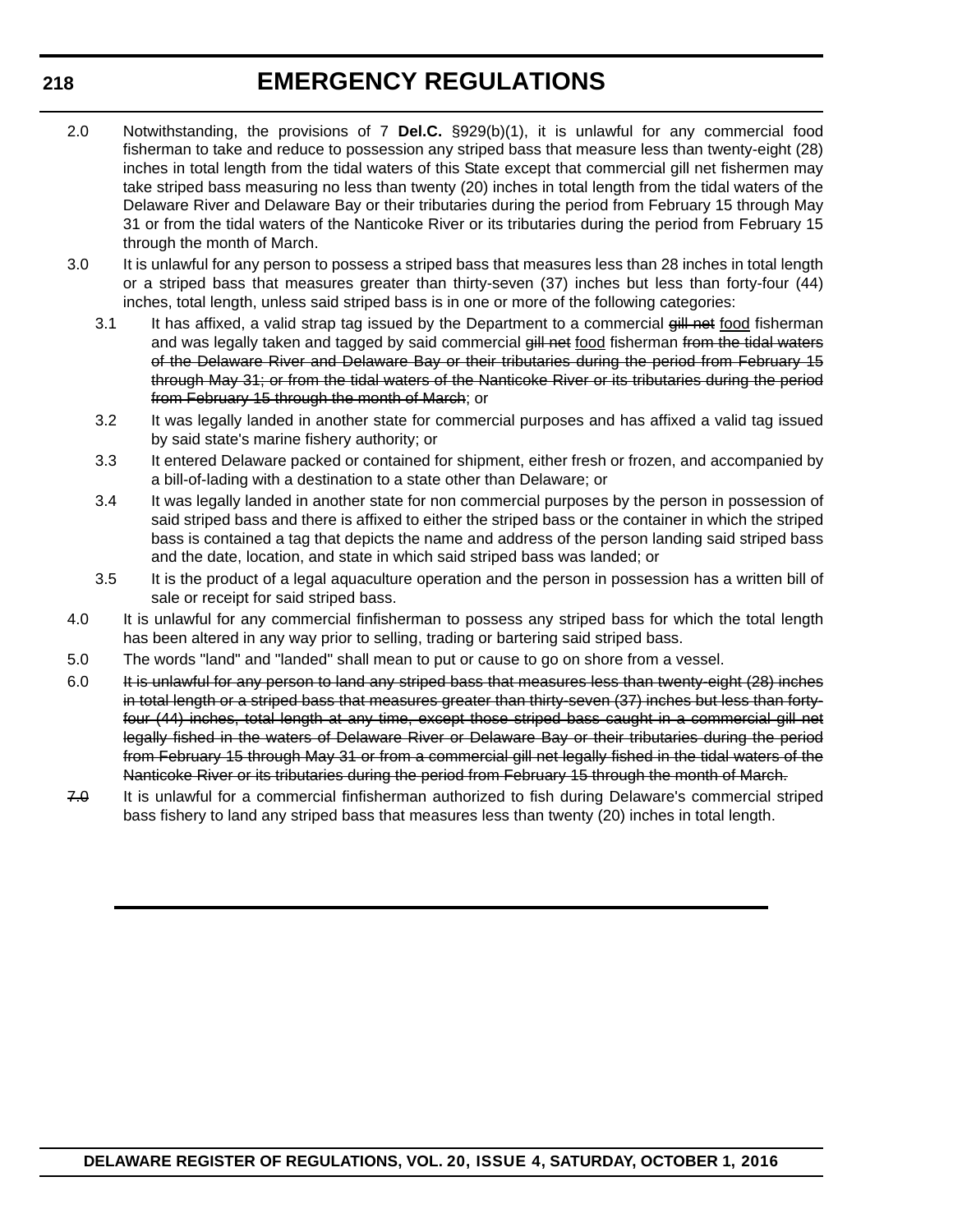### **Symbol Key**

<span id="page-13-0"></span>Arial type indicates the text existing prior to the regulation being promulgated. Underlined text indicates new text. Language which is stricken through indicates text being deleted.

### **Proposed Regulations**

Under 29 **Del.C.** §10115 whenever an agency proposes to formulate, adopt, amend or repeal a regulation, it shall file notice and full text of such proposals, together with copies of the existing regulation being adopted, amended or repealed, with the Registrar for publication in the *Register of Regulations* pursuant to §1134 of this title. The notice shall describe the nature of the proceedings including a brief synopsis of the subject, substance, issues, possible terms of the agency action, a reference to the legal authority of the agency to act, and reference to any other regulations that may be impacted or affected by the proposal, and shall state the manner in which persons may present their views; if in writing, of the place to which and the final date by which such views may be submitted; or if at a public hearing, the date, time and place of the hearing. If a public hearing is to be held, such public hearing shall not be scheduled less than 20 days following publication of notice of the proposal in the *Register of Regulations*. If a public hearing will be held on the proposal, notice of the time, date, place and a summary of the nature of the proposal shall also be published in at least 2 Delaware newspapers of general circulation. The notice shall also be mailed to all persons who have made timely written requests of the agency for advance notice of its regulation-making proceedings.

#### **DEPARTMENT OF AGRICULTURE HARNESS RACING COMMISSION DELAWARE STANDARDBRED BREEDERS' FUND**

Statutory Authority: 29 Delaware Code, Section 4815(b)(4)b.2 (29 **Del.C.** §4815(b)(4)b.2) 3 **DE Admin. Code** 502

#### **PUBLIC NOTICE**

#### **502 Delaware [Standardbred Breeders' Fund Regulations](#page-3-0)**

The State of Delaware, Department of Agriculture's Standardbred Breeders' Fund ("the Fund") hereby gives notice of its intention to adopt an amended regulation pursuant to the General Assembly's delegation of authority to do so found at 29 **Del.C.** §4815(b)(4)b.2 and in compliance with Delaware's Administrative Procedures Act at 29 **Del.C.** §10115. The proposed amended regulation under 4.2 and 9.2 removes the four (4) year old bonus program beginning with the foals of 2018 who would be four (4) year olds in 2022. This is a financial move to keep the "Fund" viable in the future.

The Fund solicits, and will consider, timely filed written comments from interested individuals and groups concerning these proposed amended regulations. The deadline for the filing of such written comments will be thirty days (30) after these proposed amended regulations are promulgated in the Delaware *Register of Regulations*. Any such submissions should be mailed or hand-delivered to Ms. Judy Davis-Wilson, Administrator, Delaware Standardbred Breeders' Fund Program whose address is State of Delaware, Department of Agriculture, 2320 South duPont Highway, Dover, Delaware 19901 by November 1, 2016.

#### **\*Please Note: The Regulatory Flexibility Analysis and Impact Statement for this regulation, as required by 29 Del.C. Ch. 104, is available at:**

**<http://regulations.delaware.gov/register/october2016/proposed/20 DE Reg 219RFA 10-01-16.pdf>**

**502 Delaware Standardbred Breeders' Fund Regulations** *(Break in Continuity of Sections)*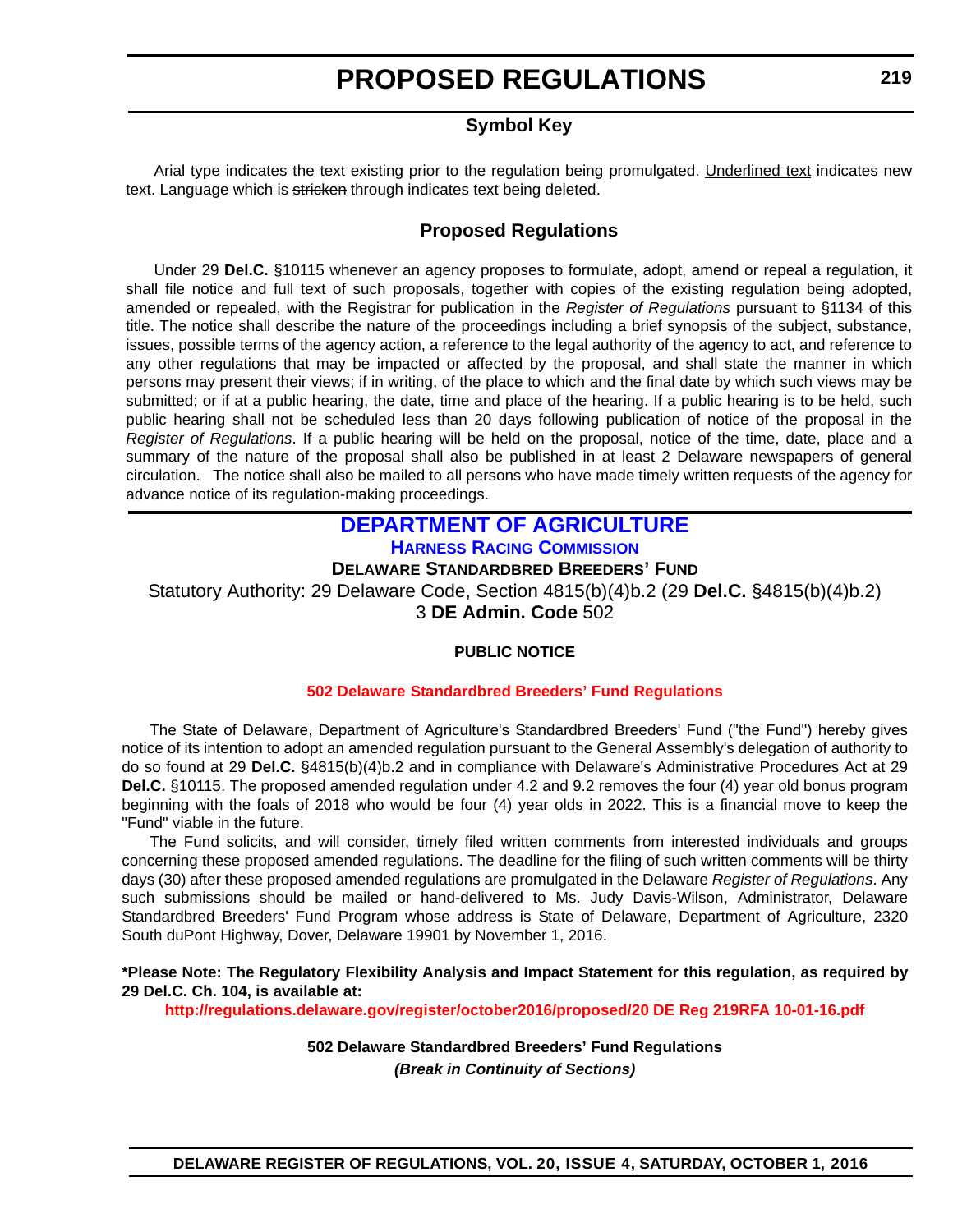<span id="page-14-0"></span>**220**

# **PROPOSED REGULATIONS**

#### **4.0 Eligibility of Breeders for Bonus Payments**

#### *(Break in Continuity Within Section)*

4.2 Beginning in race year 2012 and ending in race year 2021, any four year old horse that was nominated by May 15th of its yearling year or supplemented by March 15<sup>th</sup> of its two year old year will be eligible to earn a bonus in overnight races conducted by a licensed harness race track in Delaware. A bonus payment of ten percent (10%) of any overnight purse earned shall be paid to the breeder of the eligible four year old and ten percent (10%) of any overnight purse earned shall be paid to the owner(s) or legal entity of record at the time of the race. The four year old bonus is eliminated for all foals on the ground after the 2017 breeding season.

#### *(Break in Continuity of Sections)*

#### **9.0 Purses and Bonus Awards**

#### *(Break in Continuity Within Section)*

9.2 Administrator of the Program shall compile bonus payments earned by breeders of Delaware Sires and Dams and maintain a separate ledger of them. Starting in race year 2012 and ending in race year 2021, the Administrator of the Program shall compile bonus payments earned by breeders and owners of Delaware Standardbred Breeders' Fund four year olds in overnight races at each racing meet and maintain a separate ledger for them. Starting in race year 2015 bonus payments will be paid on consolation races. Bonus payments will be paid out at the end of the racing year. The four year old bonus is eliminated for all foals on the ground after the 2017 breeding season.

**\*Please Note: As the rest of the sections were not amended, they are not being published. A copy of the regulation is available at:**

**502 Delaware [Standardbred Breeders' Fund Regulations](http://regulations.delaware.gov/register/october2016/proposed/20 DE Reg 219 10-01-16.htm)**

### **DEPARTMENT OF EDUCATION**

**OFFICE OF THE SECRETARY** Statutory Authority: 14 Delaware Code, Section 122(b) (14 **Del.C.** §122(b)) 14 **DE Admin. Code** 286

#### **PUBLIC NOTICE**

#### **Education Impact Analysis Pursuant To 14 Del.C**. **Section 122(d)**

#### **[286 Application Fee For Educator Licensure](#page-3-0)**

#### **A. Type of Regulatory Action Required**

Amendment to Existing Regulation

#### **B. Synopsis of Subject Matter of the Regulation**

The Secretary of Education seeks the consent of the State Board of Education to amend 14 **DE Admin. Code** 286 Application Fee for Educator Licensure. This regulation is being amended to align with changes to 14 **Del.C.** §122(b)(27) related to educator licensure. It clarifies that the application fee for educator licensure shall be reimbursed for any applicant who becomes a teacher in a Delaware public school and that \$90,000 will be set aside for the sole purpose of reimbursing such educators.

Persons wishing to present their views regarding this matter may do so in writing by the close of business on or before November 7, 2016 to Tina Shockley, Education Associate, Department of Education, Regulatory Review, at 401 Federal Street, Suite 2, Dover, Delaware 19901. A copy of this regulation may be viewed online at the Register of Regulation's website, [http://regulations.delaware.gov/services/current\\_issue.shtml,](http://regulations.delaware.gov/services/current_issue.shtml) or obtained at the Department of Education, Finance Office located at the address listed above.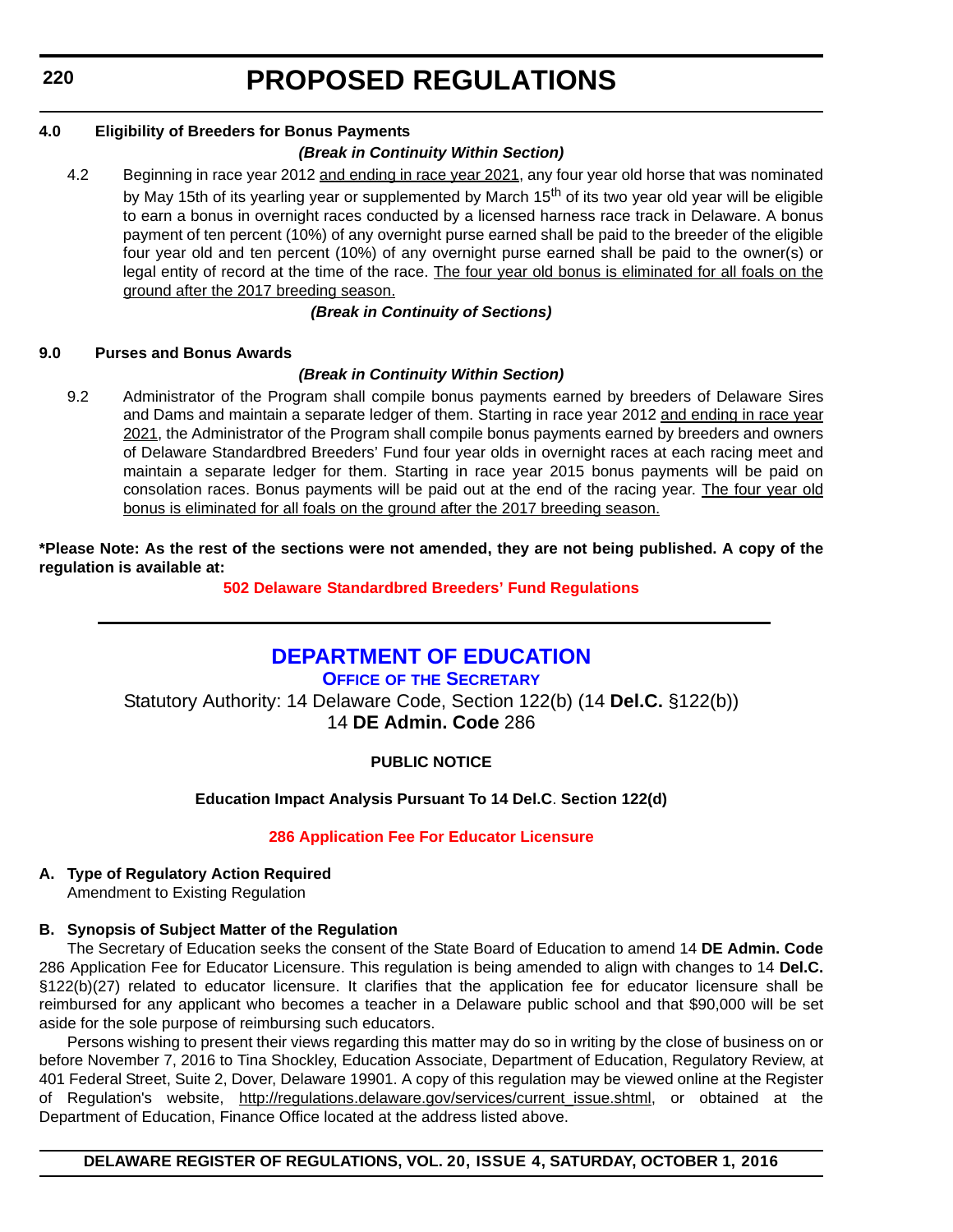#### **C. Impact Criteria**

1. Will the amended regulation help improve student achievement as measured against state achievement standards? The amended regulation does not specifically address student achievement.

2. Will the amended regulation help ensure that all students receive an equitable education? The amended regulation is intended to continue to help ensure all students receive an equitable education.

3. Will the amended regulation help to ensure that all students' health and safety are adequately protected? The amendments do not address students' health and safety.

4. Will the amended regulation help to ensure that all students' legal rights are respected? The amended regulation continues to help ensure that all student's legal rights are respected.

5. Will the amended regulation preserve the necessary authority and flexibility of decision making at the local board and school level? The amended regulation does not change the decision making at the local board and school level.

6. Will the amended regulation place unnecessary reporting or administrative requirements or mandates upon decision makers at the local board and school levels? The amended regulation does not place any unnecessary reporting or administrative requirements on decision makers.

7. Will the decision making authority and accountability for addressing the subject to be regulated be placed in the same entity? The decision making authority and accountability for addressing the subject to be regulated does not change because of the amendment.

8. Will the amended regulation be consistent with and not an impediment to the implementation of other state educational policies, in particular to state educational policies addressing achievement in the core academic subjects of mathematics, science, language arts and social studies? The amendment is consistent with and not an impediment to the implementation of other state educational policies.

9. Is there a less burdensome method for addressing the purpose of the regulation? There is not a less burdensome method for addressing the purpose of the regulation.

10. What is the cost to the State and to the local school boards of compliance with the regulation? The expected cost to the State is reflected in the \$90,000 that has been set aside for the sole purpose of reimbursing qualified educators.

**\*Please Note: The Regulatory Flexibility Analysis and Impact Statement for this regulation, as required by 29 Del.C. Ch. 104, is available at:**

**<http://regulations.delaware.gov/register/october2016/proposed/20 DE Reg 220RFA 10-01-16.pdf>**

#### **286 Application Fee For Educator Licensure**

#### **1.0 Purpose**

The purpose of this regulation is to comply with 14 **Del.C.** §122(b)(27) related to educator licensure. This regulation sets forth the rules and guidelines related to fees for educator licensure. Specifically, the Department of Education will implement a one-time, non-refundable fee of not more than \$100 for an educator's first application for licensure in Delaware. However, the fee shall be reimbursed for any applicant who becomes employed as a teacher in a Delaware Public School. This application may be for an Initial, Continuing or Advanced License.

#### **2.0 Definitions**

"**Advanced License**" means a license issued as part of the three tiered licensure system set forth in 14 **Del.C.** §121(c) and 14 **Del.C.** Ch. 12, subchapter II.

"**Charter School**" means a non home-based public school including two or more of grade kindergarten through twelve, operating in an approved physical plant for the personal physical attendance of all students and is managed by a board of directors. It exists under a charter granted by a public school district or the State Department of Education, with the approval of the State Board of Education, pursuant to 14 **Del.C.** Ch. 5.

"**Continuing License**" means a license issued as part of the three tiered licensure system set forth in and 14 **Del.C.** §121(c) and 14 **Del.C.** Ch. 12, subchapter II.

"**Department**" means the Delaware Department of Education.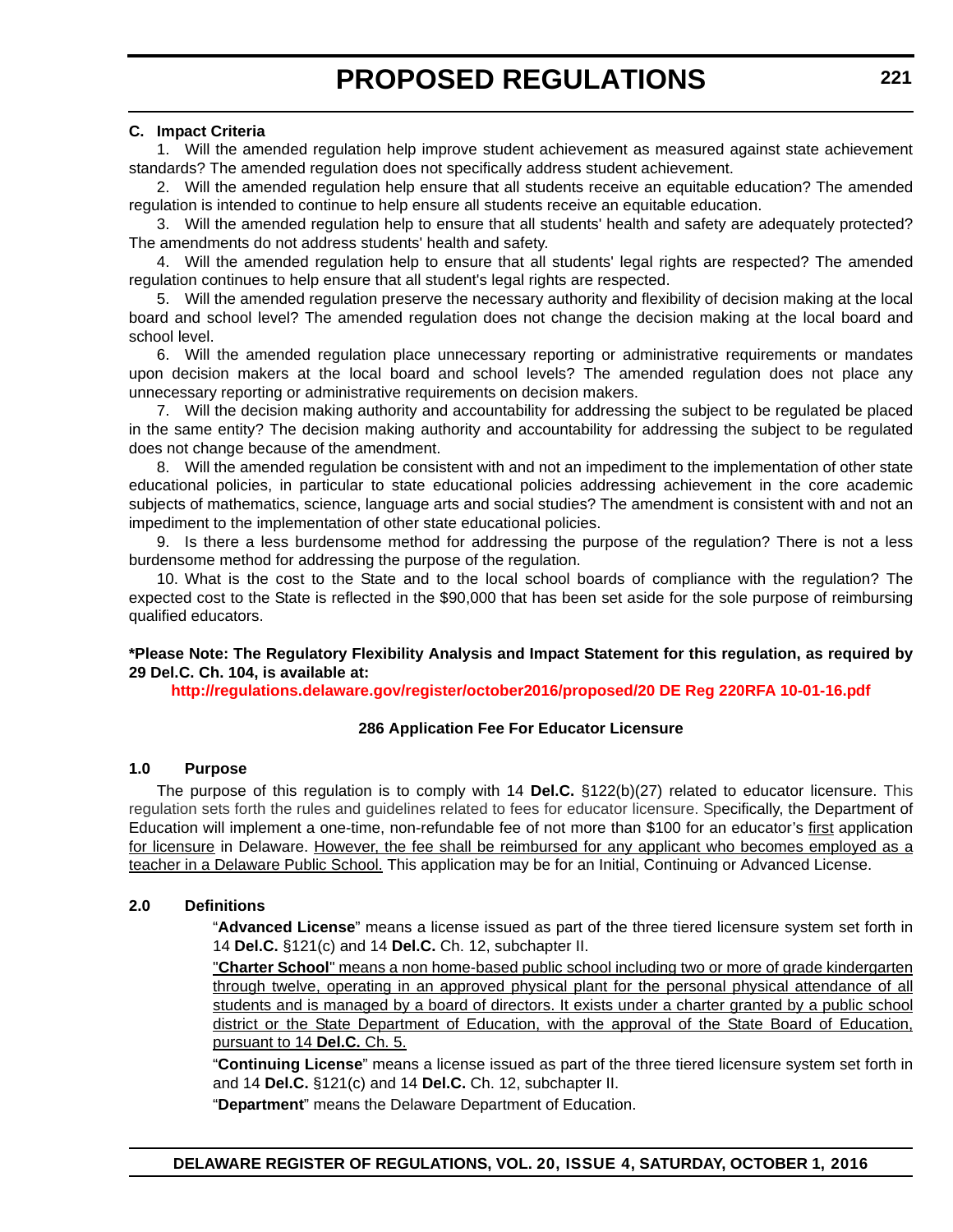"**Educator Licensure Application Fee**" means the one-time, non-refundable fee of not more than \$100 an individual pays for a first educator license in Delaware.

"**Eligible Educator for Reimbursement**" or "**Eligible Educator**" means an educator who has paid the one-time \$100 educator licensure fee and who has become employed as a teacher in a Delaware public school.

"**Initial License**" means a license issued as part of the three tiered licensure system set forth in 14 **Del.C.** §121(c) and 14 **Del.C.** Ch. 12, subchapter II.

"**Public School**" means a physical plant having any or all of grades kindergarten through twelve, supported primarily from public funds and under the supervision of public school administrators. A Charter School, as defined herein, is also a public school.

#### **3.0 Application Process**

- 3.1 Effective the later of January 15, 2016 or upon activation of the online payment option within the electronic licensure and certification system, applicants Applicants seeking an educator licensure in Delaware shall:
	- 3.1.1 Establish an online account in the electronic licensure and certification system in Delaware;
	- 3.1.2 Submit official documents to the Department to support their application;
	- 3.1.3 Pay a one-time, non-refundable \$100 application fee via debit or credit card through the electronic licensure and certification system when applying for an Initial, Continuing, or Advanced License; and
	- 3.1.4 Meet all statutory and regulatory requirements.
- 3.2 An application will not be processed until all conditions of subsection 3.1 are met.
- 3.3 Submission of an online fee and application does not entitle the applicant to the requested license.

#### **4.0 Exemptions From Application Fee**

- 4.1 Any person who submits an application for their first license in Delaware prior to January 15, 2016 shall be exempt from the application fee.
- 4.2 Any person An applicant who is already licensed and certified to teach in Delaware prior to January 15, 2016 shall be exempt from the application fee.

#### **5.0 Fee Payment and Collection**

- 5.1 No installment or partial payments of the fee will be accepted. Only full payment of the fee, to be made as part of the online electronic application, is permitted.
- 5.2 No appeals, exceptions, or waivers shall be granted for the fee.
- 5.3 All fees collected pursuant to this regulation shall be deposited in the General Fund, with the exception of \$90,000, which shall be retained annually by the Department in a special fund to be established for the sole purpose of reimbursing Eligible Educators.

#### **6.0 Reimbursement**

- 6.1 An Eligible Educator For Reimbursement shall receive a reimbursement of the one-time \$100 educator licensure fee. The reimbursement shall be processed by the Department of Education in coordination with the Division of Accounting for those Eligible Educators for Reimbursement identified November 1 and March 1 of each fiscal year.
- 6.2 Eligible Educators for Reimbursement shall receive their reimbursement check through either a direct deposit transaction or live check.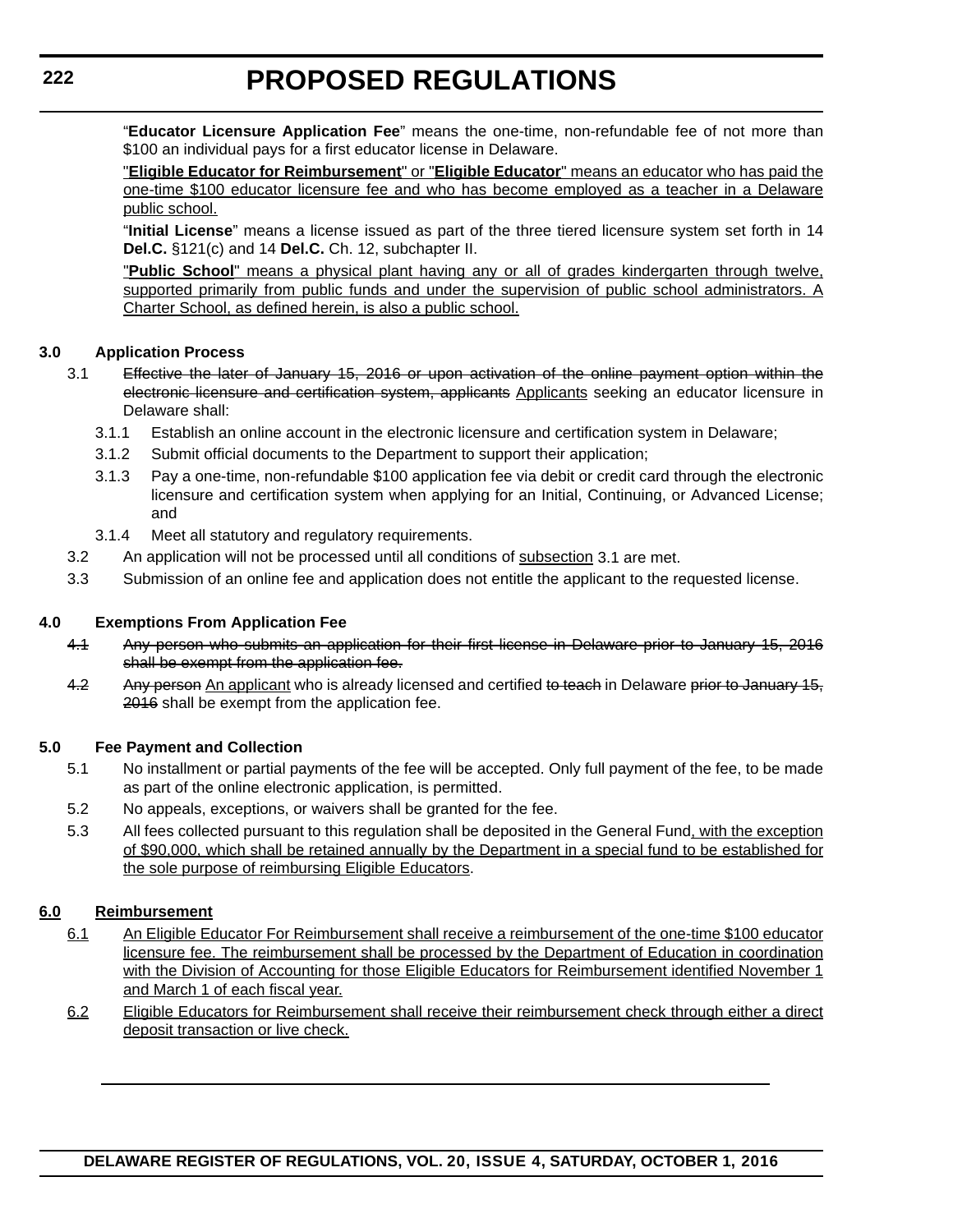#### **OFFICE OF THE SECRETARY**

<span id="page-17-0"></span>Statutory Authority: 14 Delaware Code, Section 122(b) (14 **Del.C.** §122(b)) 14 **DE Admin. Code** 612

#### **PUBLIC NOTICE**

**Education Impact Analysis Pursuant To 14 Del.C**. **Section 122(d)**

#### **[612 Possession, Use or Distribution of Drugs and Alcohol](#page-3-0)**

#### **A. Type of Regulatory Action Required**

Amendment to Existing Regulation

#### **B. Synopsis of Subject Matter of the Regulation**

The Secretary of Education seeks the consent of the State Board of Education to amend 14 **DE Admin. Code** 612 Possession, Use or Distribution of Drugs and Alcohol. This regulation is being amended to update definitions, include reference to an insulin pump and medical marijuana oil, and update drug and alcohol policy posting requirements and to clarify disciplinary penalties based on Regulation 616 (Uniform Due Process for Alternate Placement Meetings and Expulsion Hearings).

Persons wishing to present their views regarding this matter may do so in writing by the close of business on or before November 7, 2016 to Tina Shockley, Education Associate, Department of Education, Regulatory Review, at 401 Federal Street, Suite 2, Dover, Delaware 19901. A copy of this regulation may be viewed online at the Register of Regulation's website, [http://regulations.delaware.gov/services/current\\_issue.shtml](http://regulations.delaware.gov/services/current_issue.shtml), or obtained at the Department of Education, Finance Office located at the address listed above.

#### **C. Impact Criteria**

1. Will the amended regulation help improve student achievement as measured against state achievement standards? The amended regulation does not directly address student achievement.

2. Will the amended regulation help ensure that all students receive an equitable education? The amended regulation is intended to continue to help ensure all students receive an equitable education.

3. Will the amended regulation help to ensure that all students' health and safety are adequately protected? The amendments address students' health and safety by helping to ensure that students who need medications have easy access to such medications. This regulation also establishes rules that seek to protect students from drugs in the school setting.

4. Will the amended regulation help to ensure that all students' legal rights are respected? The amended regulation continues to help ensure that all student's legal rights are respected.

5. Will the amended regulation preserve the necessary authority and flexibility of decision making at the local board and school level? The amended regulation does not change the decision making at the local board and school level.

6. Will the amended regulation place unnecessary reporting or administrative requirements or mandates upon decision makers at the local board and school levels? The amended regulation does not place any unnecessary reporting or administrative requirements on decision makers.

7. Will the decision making authority and accountability for addressing the subject to be regulated be placed in the same entity? The decision making authority and accountability for addressing the subject to be regulated does not change because of the amendments.

8. Will the amended regulation be consistent with and not an impediment to the implementation of other state educational policies, in particular to state educational policies addressing achievement in the core academic subjects of mathematics, science, language arts and social studies? The amendments are consistent with and not an impediment to the implementation of other state educational policies.

9. Is there a less burdensome method for addressing the purpose of the regulation? There is not a less burdensome method for addressing the purpose of the regulation.

10. What is the cost to the State and to the local school boards of compliance with the regulation? There is no expected cost to implementing this amended regulation.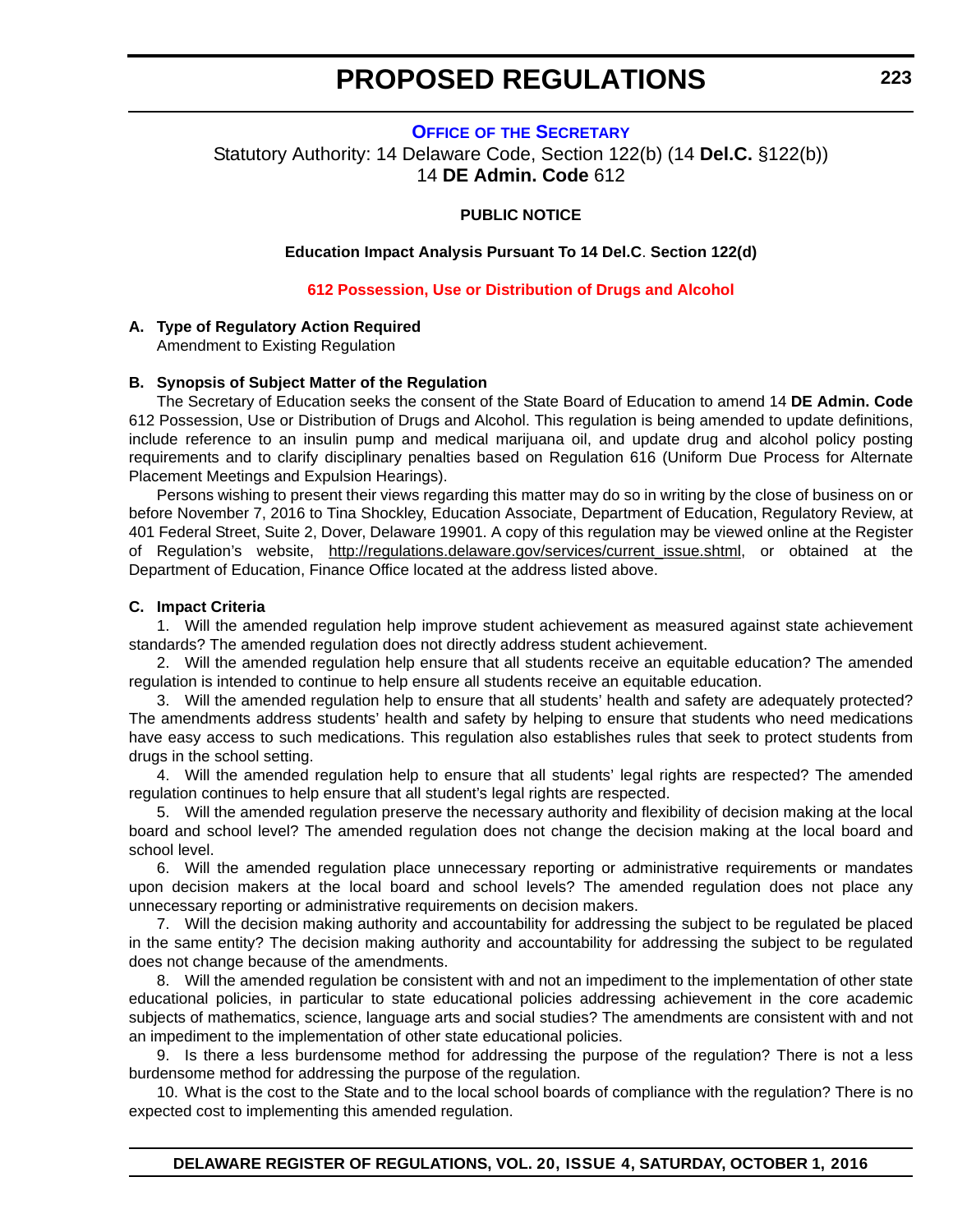**\*Please Note: The Regulatory Flexibility Analysis and Impact Statement for this regulation, as required by 29 Del.C. Ch. 104, is available at:**

**<http://regulations.delaware.gov/register/october2016/proposed/20 DE Reg 223RFA 10-01-16.pdf>**

#### **612 Possession, Use or Distribution of Drugs and Alcohol**

#### **1.0 The Following Policy on the Possession, Use, or Distribution of Drugs and Alcohol Shall Apply to All Public School Districts and Charter Schools Purpose**

The purpose of this regulation is to outline the minimum requirements to be included in all public school district and charter school policies on the Possession, Use, or Distribution of Drugs and Alcohol.

#### **2.0 General Provisions**

- 2.1 The following provisions shall apply to all public school district and charter schools:
	- 1.1 2.1.1 The possession, use and/or distribution of aAlcohol, a dDrug, a dDrug lLike sSubstance, a lLook aAlike sSubstance and dDrug pParaphernalia are wrong and harmful to students and are prohibited within the sSchool eEnvironment, unless medically necessary.
	- 1.2 2.1.2 Student lockers are the property of the school and may be subjected to search at any time with or without reasonable suspicion.
	- 1.3 2.1.3 Student motor vehicle use to and in the sSchool eEnvironment is a privilege which may be extended by school districts or charter schools to students in exchange for their cooperation in the maintenance of a safe school atmosphere. Reasonable suspicion of a student's use, possession or distribution of aAlcohol, a dDrug, a dDrug ILike sSubstance, a ILook aAlike substance or dDrug pParaphernalia in the sSchool eEnvironment, may result in the student being asked to open an automobile in the  $s$ School eEnvironment to permit school authorities to look for such items. Failure to open any part of the motor vehicle on the request of school authorities may result in the police being called to conduct a search, and will result in loss of the privilege to bring the vehicle on campus.
	- 1.4 2.1.4 All aAlcohol, dDrugs, dDrug ILike sSubstances, ILook aAlike sSubstances and dDrug pParaphernalia found in a student's possession shall be turned over to the principal or designee, and be made available, in the case of a medical emergency, for identification. All substances shall be sealed and documented, and, in the case of substances covered by 16 **Del.C.** Ch. 47, turned over to police as potential evidence.

#### **23.0 The Following Definitions Shall Apply to This Policy and Will be Used in All District and Charter School Policies**

The following definitions shall apply to this regulation, unless a specific regulation, statute or the context in which they are used clearly indicates otherwise, and shall apply to all public school districts and charter schools.

> **"Alcohol"** shall means alcohol or any alcoholic liquor capable of being consumed by a human being, as defined in 4 **Del.C.** §101 including alcohol, spirits, wine and beer.

> "**Designated Caregiver**" means, pursuant to 16 **Del.C.** §4902A(5), a person who: is at least 21 years of age unless the person is the parent or legal guardian of a minor who is a qualifying patient; has agreed to assist with a patient's medical use of marijuana; has not been convicted of an excluded felony offense; and assists no more than 5 qualifying patients with their medical use of marijuana.

> **"Distribute"**, **"Distributing"** or **"Distribution"** shall means the transfer or attempted transfer of aAlcohol, a dDrug, a dDrug ILike sSubstance, or dDrug pParaphernalia to any other person with or without the exchange of money or other valuable consideration.

> **"Drug"** shall means any controlled substance or counterfeit substance as defined in 16 **Del.C.** §4701 including, for example, narcotic  $dD$ rugs such as heroin or cocaine, amphetamines, anabolic steroids, and marijuana, and shall include any prescription substance which has been given to or prescribed for a person other than the student in whose possession it is found.

**DELAWARE REGISTER OF REGULATIONS, VOL. 20, ISSUE 4, SATURDAY, OCTOBER 1, 2016**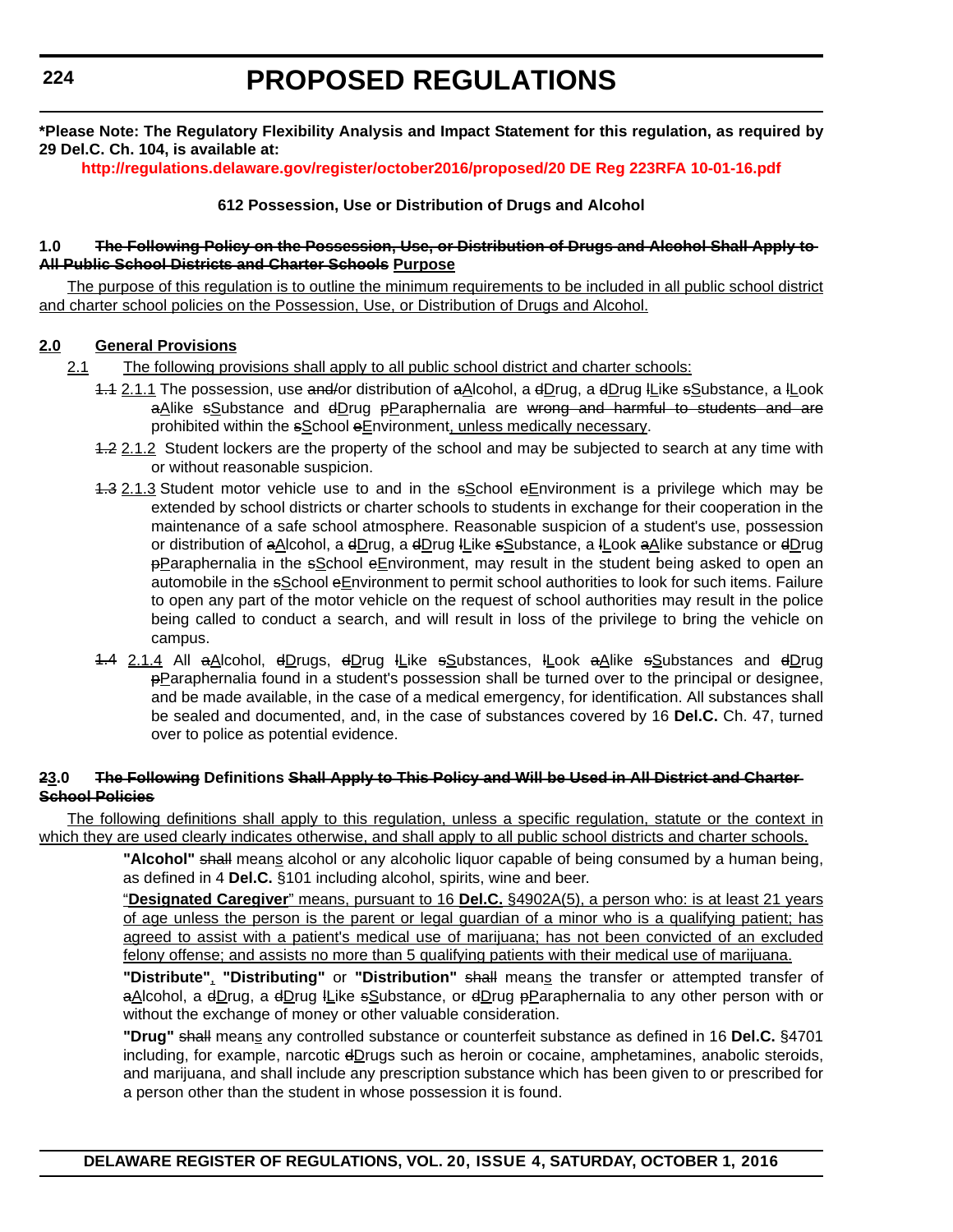**"Drug Like Substance"** shall means any noncontrolled and nonprescription substance capable of producing a change in behavior or altering a state of mind or feeling, including, for example, some over the counter cough medicines, certain types of glue, caffeine pills and diet pills. The definition of dDrug lLike sSubstance does not include tobacco or tobacco products which are governed by 14 **DE Admin. Code** 877 Tobacco Policy.

**"Drug Paraphernalia"** shall means all equipment, products and materials as defined in 16 **Del.C.** §4701 including, for example, roach clips, miniature cocaine spoons and containers for packaging dDrugs.

**"Expulsion"** shall means exclusion from school for a period determined by the local district or charter school not to exceed the total number of student days. The process for readmission shall be determined by the local district or charter school. disciplinary action approved by the Board of Education resulting in a student being removed from the regular school program for a duration not to exceed the total number of student days in a school year. A student expelled without appropriate educational services shall be unenrolled from the district/charter during the term of the expulsion. Regardless of whether without or with services, including alternative placement, the expelled student is not eligible to enroll in any other Delaware public school during the period of the expulsion and until any reasonable terms of the expulsion are fulfilled.

**"Look Alike Substance"** shall means any noncontrolled substance which is packaged so as to appear to be, or about which a student makes an express or implied representation that the substance is, a  $\bigoplus$ rug or a noncontrolled substance capable of producing a change in behavior or altering a state of mind or feeling. See 16 **Del.C.** §4752A.

#### "**Medical Marijuana Oil**" means as defined in 16 **Del.C.** §4902A(10).

"Nonprescription Medication" shall means any over the counter medication; some of these medications may be a "dDrug ILike sSubstance."

**"Possess" "Possessing" or "Possession"** shall means that a student has on the student's person, in the student's belongings, or under the student's reasonable control by placement of and knowledge of the whereabouts of, aAlcohol, a dDrug, a dDrug lLike sSubstance, a lLook aAlike sSubstance, or dDrug pParaphernalia.

**"Prescription Drugs Medication(s)"** shall means any substance obtained directly from or pursuant to a valid prescription or order of a practitioner, as defined in 16 **Del.C.** §4701(24), while acting in the course of his or her professional practice, and which is specifically intended for the student in whose possession it is found.

#### **"Relative Caregiver"** means an individual who meets the criteria and requirements of 14 **Del.C.** §202  $(f)(1)$ .

**"School Environment"** shall means within or on school property, and at school sanctioned or supervised activities, including, for example, on school grounds, on school buses, at functions held on school grounds, at extra curricular activities held on and off school grounds, on field trips and at functions held at the school in the evening.

**"Suspension"** means, for the purposes of this regulation, disciplinary action approved by the principal or school discipline committee resulting in the student being removed from his regular school program for at least one (1) school day and not more than ten (10) consecutive school days. Student maintains enrollment in district/charter, but is excluded from all school activities including, but not limited to extracurricular sports/programs, field trips, and ceremonies. Student is not allowed on school property when suspension is out-of-school. A suspension requires initial due process procedures as outlined in Regulation 616.

**"Use"** shall means that a student is reasonably known to have ingested, smoked or otherwise assimilated aAlcohol, a  $dDrug$  or a  $dDrug$  *I*Like  $sDu$ stance, or is reasonably found to be under the influence of such a substance.

#### **34.0 Requirement of Each School District and Charter School to have a Policy.**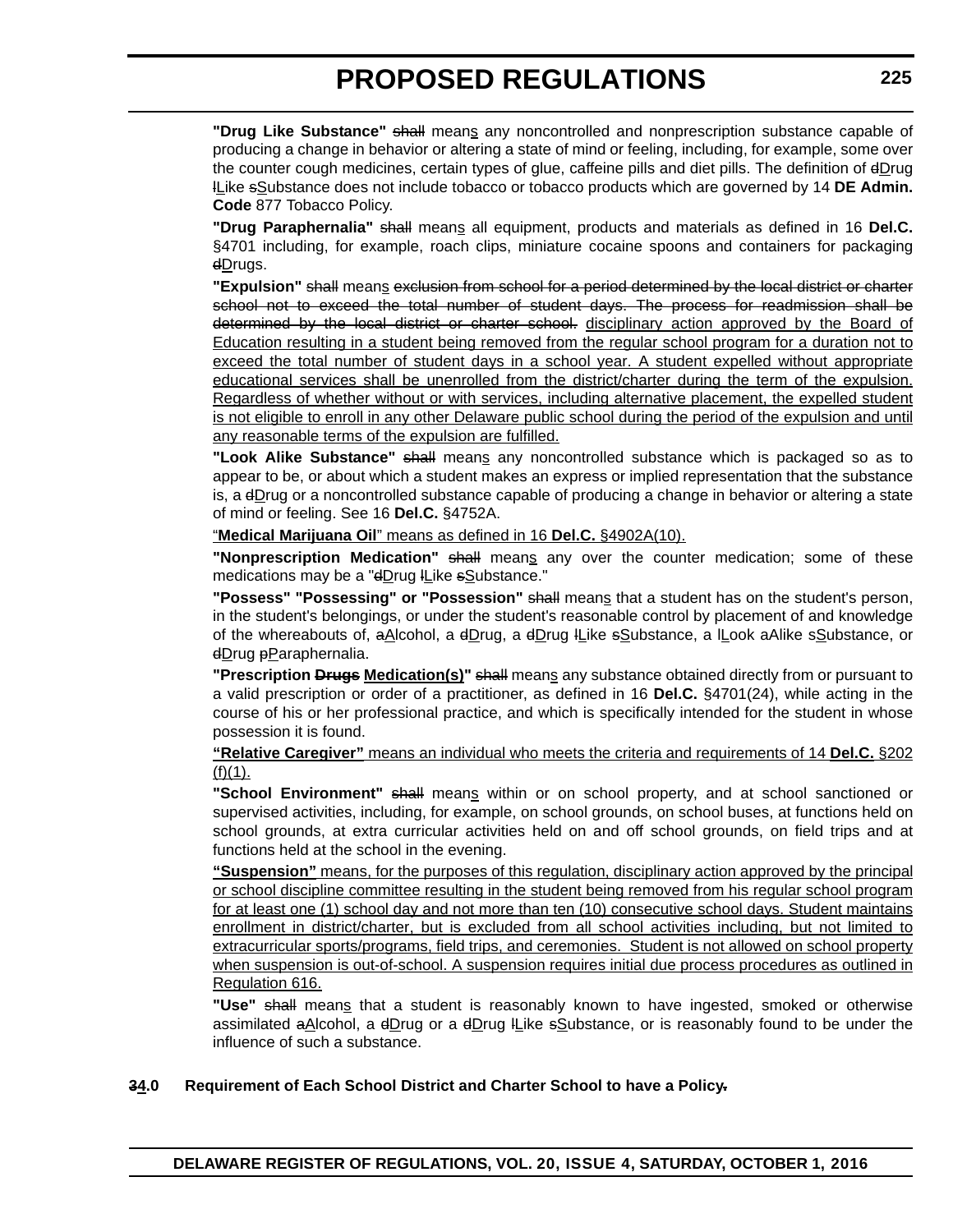- 4.1 Each school district and charter school shall have a policy on file and update it periodically. The policy shall linclude, as at a minimum, the following:
- 3.1 4.1.1 A system of notification of each student and of his/her their parent, guardian or Relative Caregiver at the beginning of the school year, of the state and district policies and regulations. In addition a system for the notification of each student and his/her their parent, guardian or Relative Caregiver whenever a student enrolls or re enrolls during the school year of the state and district policies and regulations.
- 3.2 4.1.2 A statement that state and district or charter school policies shall apply to all students, except that with respect to children with disabilities, applicable federal and state laws will be followed.
- 3.3 4.1.3 A written policy which sets out procedures for reporting incidents to police authorities, parents, guardians or Relative Caregivers and to the Department of Education, while maintaining confidentiality.
- 3.4 4.1.4 A written policy on how evidence is to be kept, stored and documented, so that the chain of custody is clearly established prior to giving such evidence over to the police.
- 3.5 4.1.5 A written policy on search and seizure.
- 3.6 4.1.6 A program of assistance for students with counseling and referral to services as needed.
- 3.7 4.1.7 A discipline policy which contains, at a minimum, the following penalties for infractions of state, district, and charter school  $dDruq$  policies.
	- 3.7.1 Use/Impairment: For a first offense, if a student is found to be only impaired and not in violation of any other policies, he/she shall be suspended for up to 10 days, or placed in an alternative setting for up to 10 days, depending upon the degree of impairment, the nature of the substance used, and other aggravating or mitigating factors. For a second or subsequent offense, a student may be expelled or placed in an alternative setting for the rest of the school year.
	- 3.7.2 Possession of alcohol, a drug, a drug like substance, and/or a look alike substance, in an amount typical for personal use, and drug paraphernalia: For a first offense, the student shall be suspended for 5 to 10 days. For a second or subsequent offense, a student may be expelled for the rest of the school year or placed in an alternative setting for the rest of the school year.
	- 3.7.3 Possession of a quantity of alcohol, a drug, a drug like substance, a look alike substance and drug paraphernalia in an amount which exceeds an amount typical for personal use, or distribution of the above named substances or paraphernalia: the student shall be suspended for 10 days, or placed in an alternative setting for 10 days. Depending on the nature of the substance, the quantity of the substance and/or other aggravating or mitigating factors, the student also may be expelled.
- 3.8  $4.1.8$  A policy in cases involving a  $4D \text{rug}$  H<sub>L</sub>ike  $\frac{1}{2}$  Substance or a H<sub>L</sub>ook a Alike  $\frac{1}{2}$  Abstance for establishing that the student intended to use, possess or distribute the substance as a dDrug.
- $3.9\,4.1.9$  A policy which establishes how  $p$ Prescription Medications and  $n$ Nonprescription drugs Medications shall be handled in the sSchool eEnvironment and when they will be considered unauthorized and subject to these state and local policies.

3.10 4.1.10 A policy which sets out the conditions for return after eExpulsion for aAlcohol or dDrug infractions.

3.11 4.2 Notwithstanding any of the foregoing to the contrary, all policies adopted by public school districts or charter schools relating to the possession or use of dDrugs shall permit a student's discretionary use and possession of an asthmatic quick relief inhaler ("Inhaler") with an individual prescription label, or an autoinjectable epinephrine with individual prescription label, or an insulin pump for continuous subcutaneous insulin infusion ("insulin pump"); provided, nevertheless, that the student uses the inhaler, or autoinjectable epinephrine, or an insulin pump pursuant to prescription or written direction from a state licensed health care practitioner; a copy of which shall be provided to the school district or charter school; and further provided that the parent(s) or legal custodian(s) of such student provide the school district or charter school with written authorization for the student to possess and use the inhaler, or autoinjectable epinephrine, or an insulin pump at such student's discretion or under the school nurse's supervision, together with a form of release satisfactory to the school district or charter school releasing the school district or charter school and its employees from any and all liability resulting or arising from the student's discretionary use and possession of the inhaler, or autoinjectable

**226**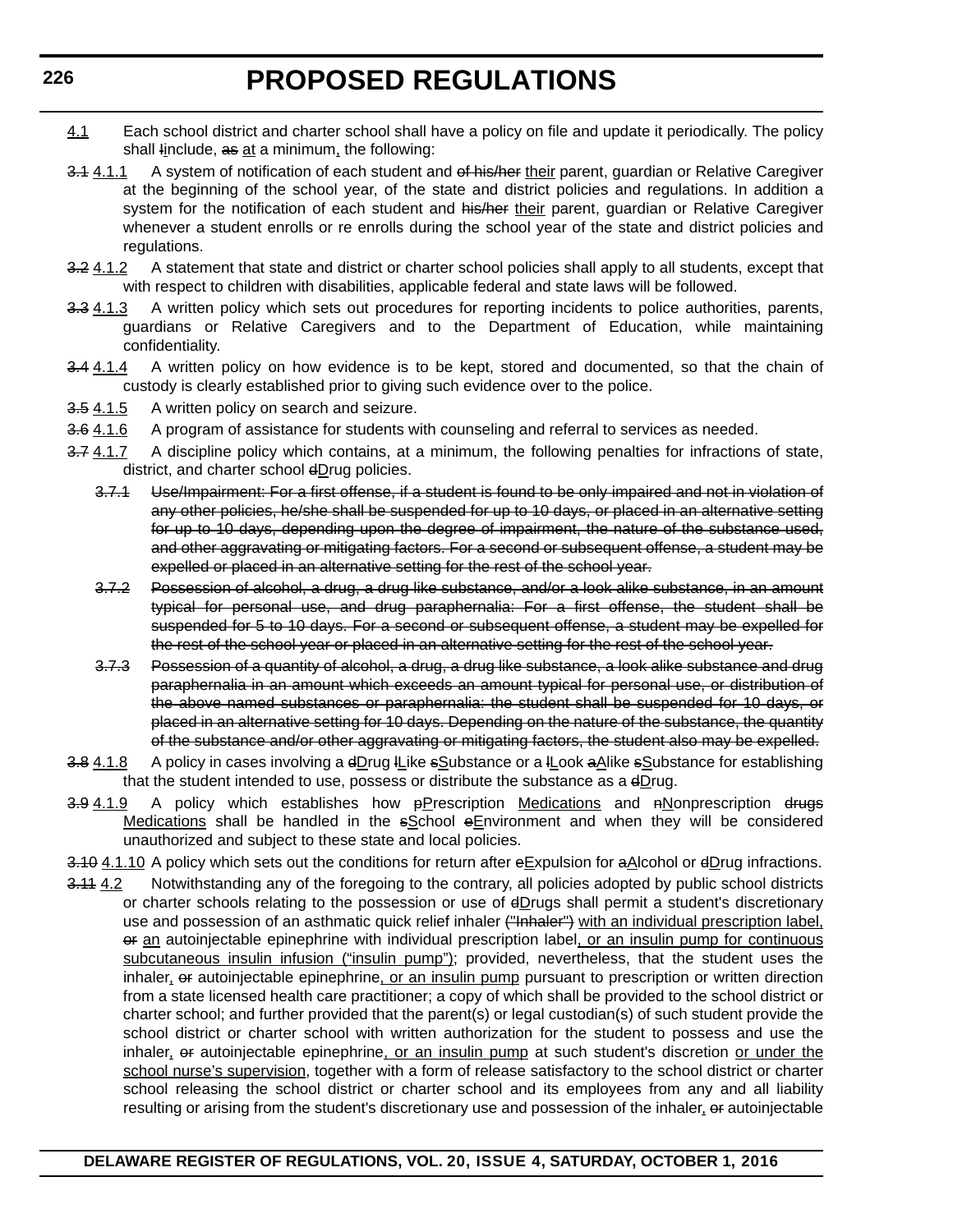<span id="page-21-0"></span>epinephrine, or an insulin pump, and further provided that the school nurse may impose reasonable limitations or restrictions upon the student's use and possession of the inhaler, or autoinjectable epinephrine, or an insulin pump based upon the student's age, level of maturity, behavior, or other relevant considerations.

- 3.11.1 4.2.1 Parents or legal custodians shall not be required to provide or sign a form of release where the student's use and possession of an asthmatic quick relief inhaler,  $\theta$  autoinjectable epinephrine, or insulin pump is determined by the student's IEP or Section 504 Team to be necessary for the student's educational placement.
- 3.11.2 4.2.2 Except as provided for in a student's Section 504 Plan or IEP, the school nurse may not unilaterally impose limitations or restrictions on a student's use and possession of an asthmatic quick relief inhaler, or autoinjectable epinephrine, or an insulin pump if a Section 504 or IEP Team has determined the use of the medication is necessary for the student's educational placement.

(For students who use prescribed asthmatic quick relief inhalers, or autoinjectable epinephrine, or an insulin pump for continuous subcutaneous insulin therapy, see 14 **DE Admin. Code** 817, Administration of Medications and Treatments)

4.3 A Designated Caregiver may possess for the purpose of administering and may administer to a minor qualifying patient Medical Marijuana Oil in a school bus and on the grounds or property of the preschool, or primary or secondary school in which a minor qualifying patient is enrolled. The Designated Caregiver shall not be a school nurse or other school employee hired or contracted by a school unless he or she is a parent or legal guardian of the minor qualifying patient, and said parent or legal guardian possesses no more than the number of dose(s) prescribed per day of Medical Marijuana Oil which is kept at all times on their person.

#### **45.0 Reporting Requirements and Timelines**

- 4.4 5.1 Each local school district and charter school shall have an electronic copy of its current possession, use and distribution of  $\frac{dD}{dD}$  and  $\frac{dD}{dD}$  and  $\frac{dD}{dD}$  policy on file with the Department of Education.
- 4.25.2 When a local school district or charter school revises its possession, use, and distribution of dDrugs and aAlcohol policy, it shall provide an electronic copy notify the Department of Education of the revised policy to the Department within thirty (30) days of the revision, even if the revision was made because of changes in Ffederal, state or local law, regulations, guidance or policies.

#### **OFFICE OF THE SECRETARY**

Statutory Authority: 14 Delaware Code, Section 122(b) (14 **Del.C.** §122(b)) 14 **DE Admin. Code** 804

#### **PUBLIC NOTICE**

#### **Education Impact Analysis Pursuant To 14 Del.C**. **Section 122(d)**

#### **[804 Immunizations](#page-3-0)**

### **A. Type of Regulatory Action Required**

Amendment to Existing Regulation

#### **B. Synopsis of Subject Matter of the Regulation**

The Secretary of Education intends to amend 14 **DE Admin. Code** 804 Immunizations. This regulation is being amended to align with 14 **Del.C.** Ch. 1., §131 which provides explicit language related to the responsibilities of the school and parents for exemptions from immunizations.

Persons wishing to present their views regarding this matter may do so in writing by the close of business on or before November 7, 2016 to Tina Shockley, Education Associate, Department of Education, Regulatory Review, at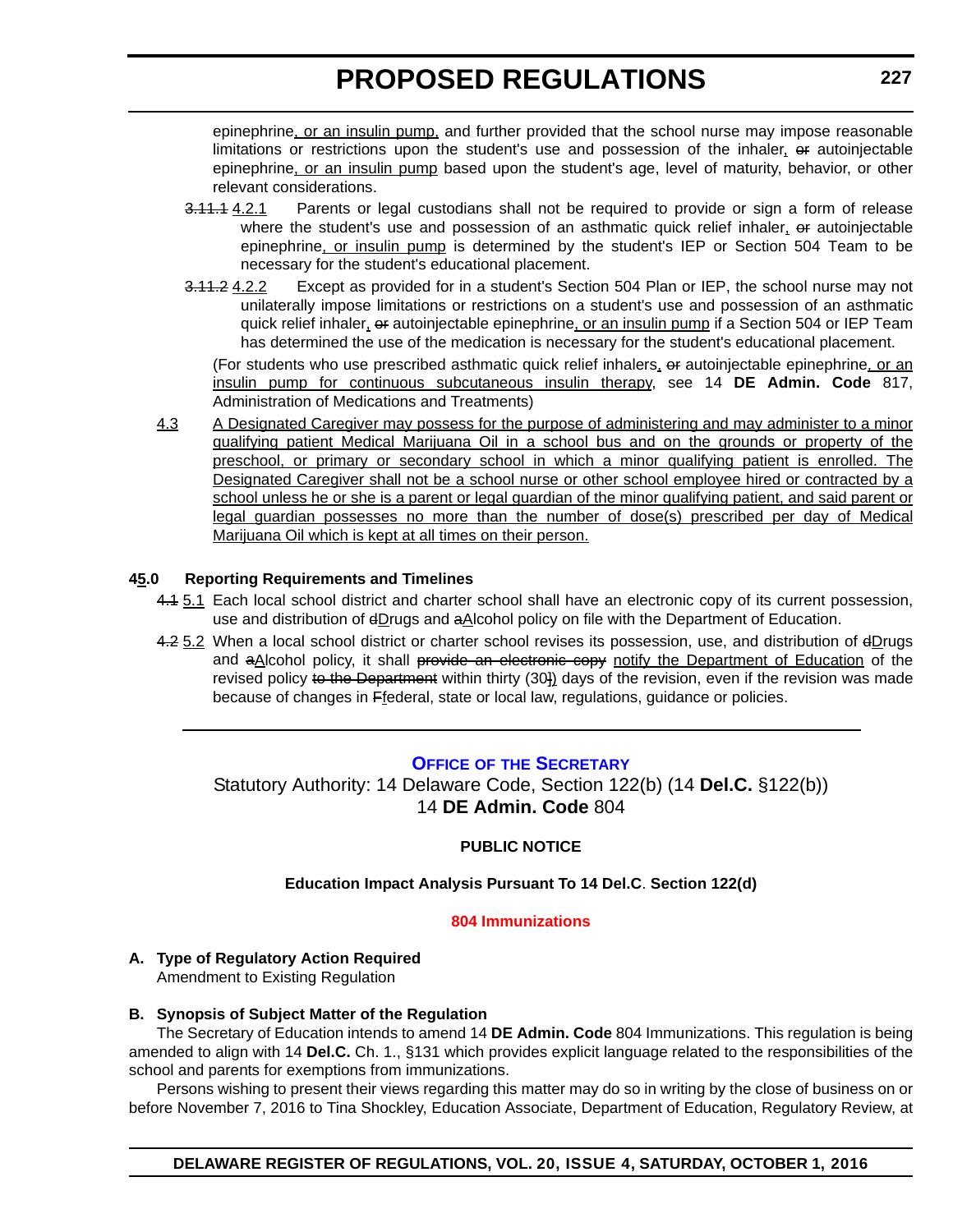401 Federal Street, Suite 2, Dover, Delaware 19901. A copy of this regulation may be viewed online at the Register of Regulation's website, [http://regulations.delaware.gov/services/current\\_issue.shtml,](http://regulations.delaware.gov/services/current_issue.shtml) or obtained at the Department of Education, Finance Office located at the address listed above.

#### **C. Impact Criteria**

1. Will the amended regulation help improve student achievement as measured against state achievement standards? The amended regulation is intended to improve student achievement as measured against state achievement standards by helping to ensure students are healthy for learning.

2. Will the amended regulation help ensure that all students receive an equitable education? The amended regulation is intended to continue to help ensure all students receive an equitable education by promoting a healthy school environment.

3. Will the amended regulation help to ensure that all students' health and safety are adequately protected? The amendment is designed to help ensure that all students' health and safety are adequately protected and allow for a healthy school environment.

4. Will the amended regulation help to ensure that all students' legal rights are respected? The amended regulation continues to help ensure that all student's legal rights are respected.

5. Will the amended regulation preserve the necessary authority and flexibility of decision making at the local board and school level? The amended regulation does not change the decision making at the local board and school level.

6. Will the amended regulation place unnecessary reporting or administrative requirements or mandates upon decision makers at the local board and school levels? The amended regulation does not place any unnecessary reporting or administrative requirements on decision makers, but it does require schools to: (1) provide parents seeking exemption for religious reasons with materials and (2) change the schools' exemptions form.

7. Will the decision making authority and accountability for addressing the subject to be regulated be placed in the same entity? The decision making authority and accountability for addressing the subject to be regulated does not change because of the amendment.

8. Will the amended regulation be consistent with and not an impediment to the implementation of other state educational policies, in particular to state educational policies addressing achievement in the core academic subjects of mathematics, science, language arts and social studies? The amendment is consistent with and not an impediment to the implementation of other state educational policies.

9. Is there a less burdensome method for addressing the purpose of the regulation? There is not a less burdensome method for addressing the purpose of the regulation.

10. What is the cost to the State and to the local school boards of compliance with the regulation? There is no expected cost to implementing this amended regulation.

#### **\*Please Note: The Regulatory Flexibility Analysis and Impact Statement for this regulation, as required by 29 Del.C. Ch. 104, is available at:**

**<http://regulations.delaware.gov/register/october2016/proposed/20 DE Reg 227RFA 10-01-16.pdf>**

#### **804 Immunizations**

#### **1.0 Purpose**

This regulation is promulgated pursuant to Title 14 **Del.C.** Ch. 1, §131 which states that, "the Department (of Education) shall from time to time, with advice from Division of Public Health (DPH), adopt and promulgate rules and regulations to establish an immunization program to protect pupils enrolled in public schools from certain diseases."

#### **19 DE Reg. 43 (07/01/15)**

#### **2.0 Definitions**

"**Affidavit of Religious Belief**" means, pursuant to 14 **Del.C.** Ch. 1, §131(a)(6), the statement to request exemption from immunizations based on individual religious beliefs.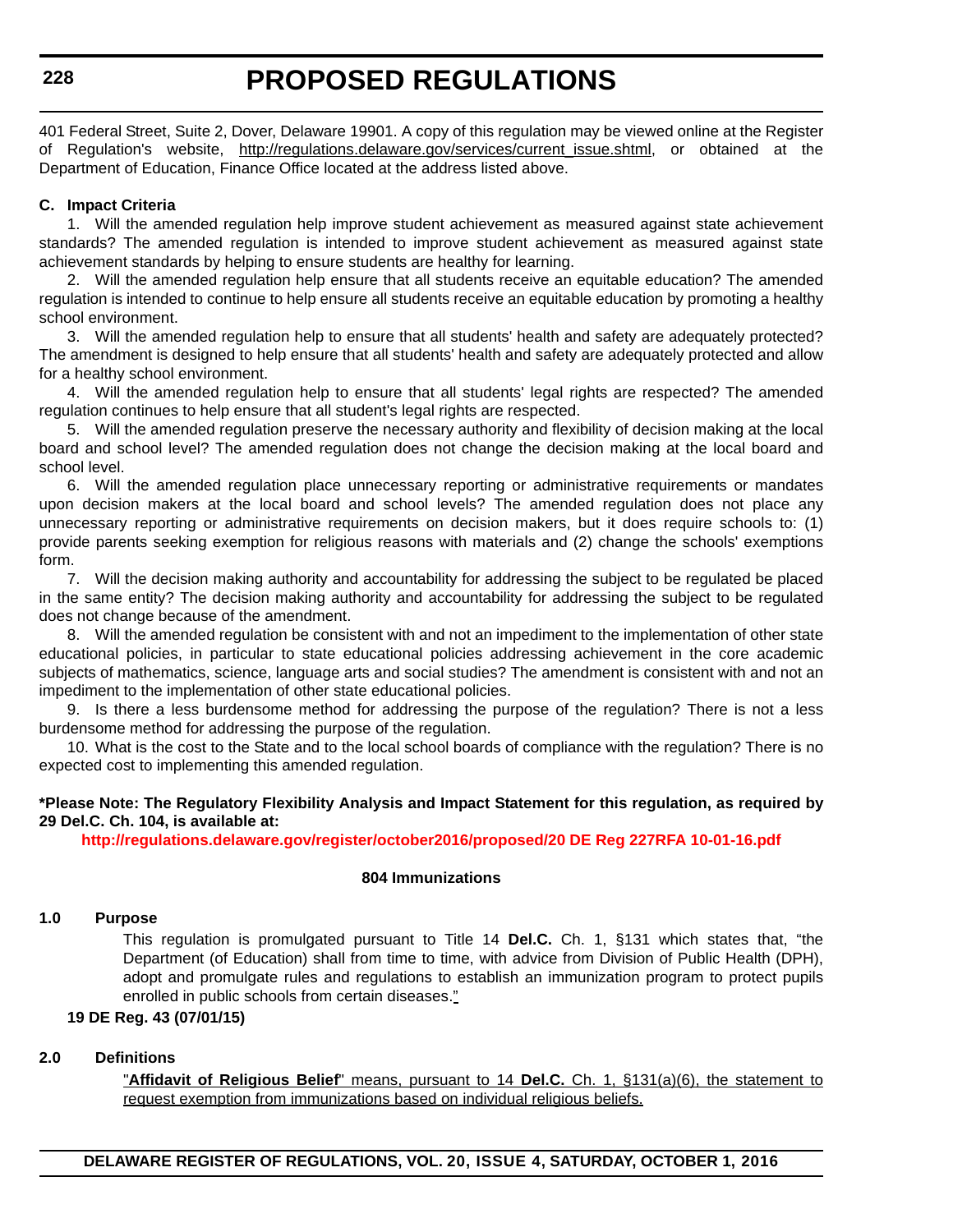"**Approved Vaccine**" means a vaccine, vaccine combination, formulation, or schedule which has been reviewed and accepted by the Division of Public Health (DPH) based upon Centers for Disease Control and Prevention (CDC) Recommended Immunization Schedule.

"**School Enterer**" means any child between birth and twenty (20) years inclusive entering or being admitted to a Delaware public school district or public school for the first time, including but not limited to, foreign exchange students, immigrants, students from other states and territories and children entering from nonpublic schools.

"**Secondary School**" means, for the purposes of this regulation, means a school with a grade or age configuration including any of the following: grade 9, grade 10, grade 11, or grade 12.

#### **3.0 Minimum Immunizations Required for All School Enterers**

- 3.1 All School Enterers shall have immunizations given up to four days prior to the minimum interval or age and shall include:
	- 3.1.1 Four or more doses of diphtheria, tetanus, pertussis (DTaP, DTP, or other Approved Vaccine). Notwithstanding this requirement:
		- 3.1.1.1 A child who received a fourth dose prior to his or her fourth birthday shall have a fifth dose;
		- 3.1.1.2 A child who received the first dose of diphtheria and tetanus containing vaccine as adult Td vaccine at or after age seven may meet this requirement with only three doses of Td or Approved Vaccine.
		- 3.1.1.3 A booster dose of Tdap (adult) is strongly recommended by DPH for all students at age 11-12 years (preferred) or through 18 years and required as per subsections 4.1 and 4.1.1 below.
	- 3.1.2 Three or more doses of inactivated polio virus vaccine (IPV), oral polio vaccine (OPV), or an Approved Vaccine. Notwithstanding this requirement:
		- 3.1.2.1 A child who received a third dose prior to his or her fourth birthday shall have a fourth dose.
	- 3.1.3 Two doses of measles, mumps and rubella (MMR) Approved Vaccine. The first dose should be administered on or after the age of 12 months. The second dose should be administered after the fourth birthday.
		- 3.1.3.1 Disease histories for measles, rubella and mumps shall not be accepted unless serologically confirmed.
	- 3.1.4 Three doses of Hepatitis B vaccine.
		- 3.1.4.1 For children 11 to 15 years old age, two doses of an Approved Vaccine may be used.
		- 3.1.4.2 Titers are not acceptable in lieu of completing the vaccine series and a disease history for Hepatitis B shall not be accepted unless serologically confirmed.
	- 3.1.5 Two doses of Varicella Approved Vaccine. Students who entered during or prior to the 2008-2009 school year are required to have one dose. By the 2020-2021 school year all students must have two doses. DPH strongly recommends two doses for all students regardless of date of school entry.
		- 3.1.5.1 The first dose should be administered on or after the age of twelve (12) months and the second at kindergarten entry into a Delaware public school.
		- 3.1.5.2 A written disease history, provided by the health care provider, will be accepted in lieu of the Varicella vaccination.
	- 3.1.6 Two doses of meningococcal vaccine are strongly recommended by DPH, with an initial dose at ages 11-12 and a booster at ages 16-18, and required as per subsections 4.1 and 4.1.2 below.
- 3.2 Children who enter school prior to age four (4) shall follow current Delaware Division of Public Health recommendations.

#### **4.0 Minimum Immunizations for Secondary School Students**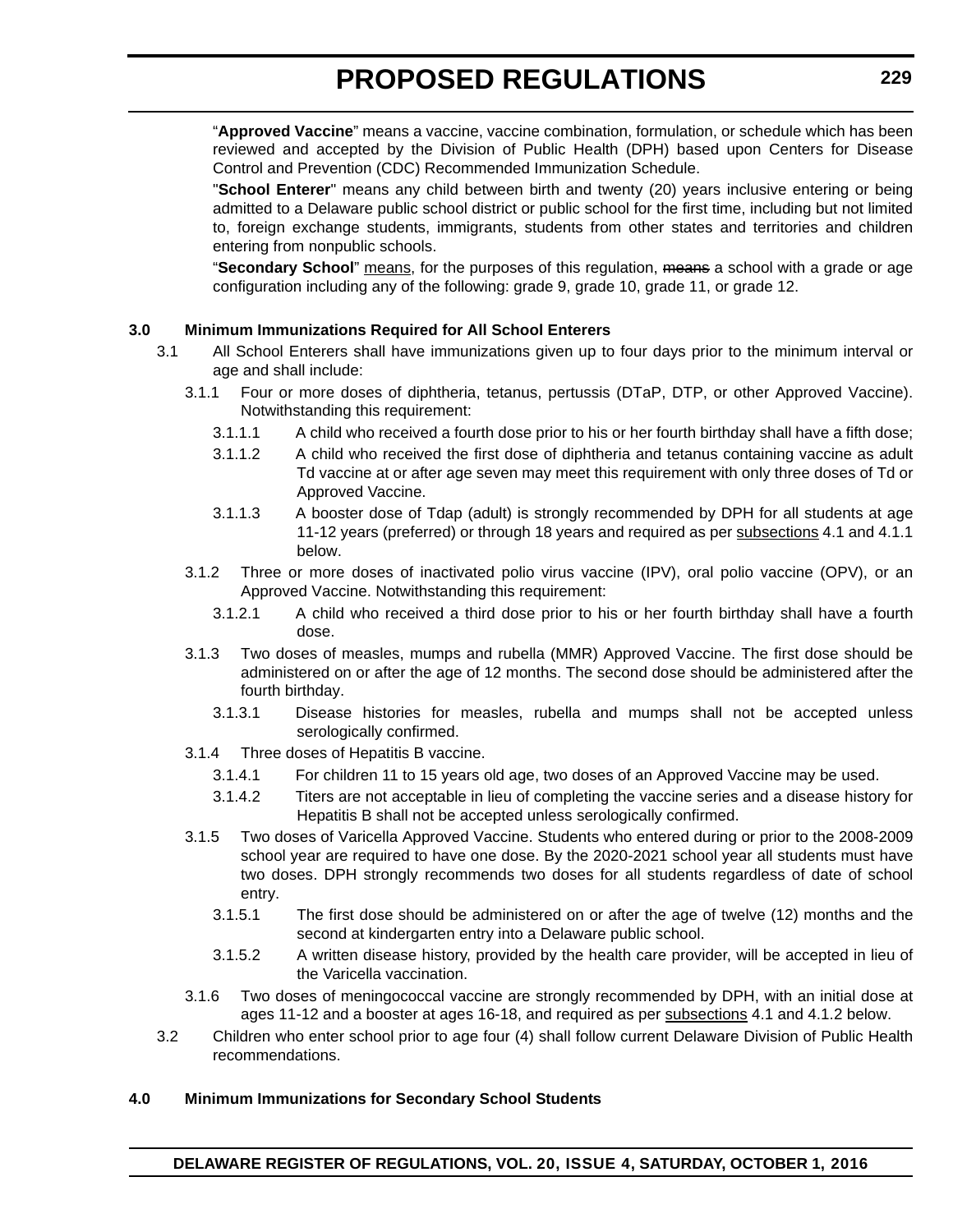- 4.1 Beginning in school year 2016-2017 entering grade 9 students shall show proof of immunizations. One Secondary School grade shall be added each year thereafter.
	- 4.1.1 An adolescent booster dose of Tdap or other Approved Vaccine administered at age 11-12 (preferred) or prior to entry to Grade 9.
	- 4.1.2 One dose of meningococcal Approved Vaccine.
- 4.2 Schools will coordinate with the Division of Public Health to assure services to non-compliant Secondary School students.

(Non-regulatory guidance: Please refer to 14 **DE Admin. Code** 815 Health Examinations and Screenings for health examinations required for entering grade 9 students.)

#### **5.0 Certification Documentation of Immunization**

- 5.1 The parent, legal guardian, Relative Caregiver or a School Enterer who has reached the statutory age of majority (18) shall present a certificate documentation specifying the month, day, and year that the immunizations were administered by a licensed health care practitioner.
- 5.2 According to 14 **Del.C.** §131, a principal or person in charge of a school shall not permit a child to enter into school without acceptable evidence of immunization. The parent, legal guardian, Relative Caregiver, or a School Enterer who has reached the statutory age of majority (18) shall be notified of this requirement in writing. Within 14 calendar days after notification, evidence must be presented to the school that the basic series of immunizations has been initiated or has been completed.
- 5.3 A School Enterer may be conditionally admitted to a Delaware school district by presenting a statement from a licensed health care practitioner who specifies that the School Enterer has received at least:
	- 5.3.1 One dose of DTaP, or DTP, or DT, or Approved Vaccine; and
	- 5.3.2 One dose of IPV or OPV, or Approved Vaccine; and
	- 5.3.3 One dose of measles, mumps and rubella (MMR) Approved Vaccine; and
	- 5.3.4 The first dose of the Hepatitis B series; and
	- 5.3.5 One dose of Varicella vaccine.
	- 5.3.6 One dose of meningococcal vaccine, if entering a Secondary School according to subsections 4.1 and 4.1.2.
- 5.4 School districts and charter schools shall ensure that policies concerning immunization, guardianship and birth certificates do not create barriers to the school enrollment of homeless children and youth. To that end, school districts shall assist homeless children and youth in meeting the immunization requirements.
- 5.5 In accordance with the provisions of 14 **Del.C.**, Ch. 1, Subchapter III-A Interstate Compact on Education For Children of Military Families (MIC3) and its enabling regulation, a School Enterer or Secondary School student who is subject to MIC3 shall be allowed thirty (30) calendar days from the date of enrollment or within such time as is reasonably determined under the rules promulgated by the Interstate Commission, to obtain or to initiate a series of immunizations required by this regulation.
- 5.6 If the School Enterer or Secondary School student fails to complete the series of required immunizations, the parent, legal guardian, Relative Caregiver, or student who has reached the statutory age of majority (18) shall be notified that the School Enterer or Secondary School student will be excluded according to 14 **Del.C.** §131.

#### **6.0 Lost or Destroyed Immunization Record**

When a student's immunization record has been lost or destroyed by the medical provider who administered the vaccine, the parent, legal guardian, Relative Caregiver, or a School Enterer who has reached the statutory age of majority (18), or the school nurse shall sign a written statement to this effect and must obtain at least one dose of each of the immunizations as identified in subsection 5.3. Evidence that the vaccines were administered shall be presented to the superintendent or his or her designee.

**DELAWARE REGISTER OF REGULATIONS, VOL. 20, ISSUE 4, SATURDAY, OCTOBER 1, 2016**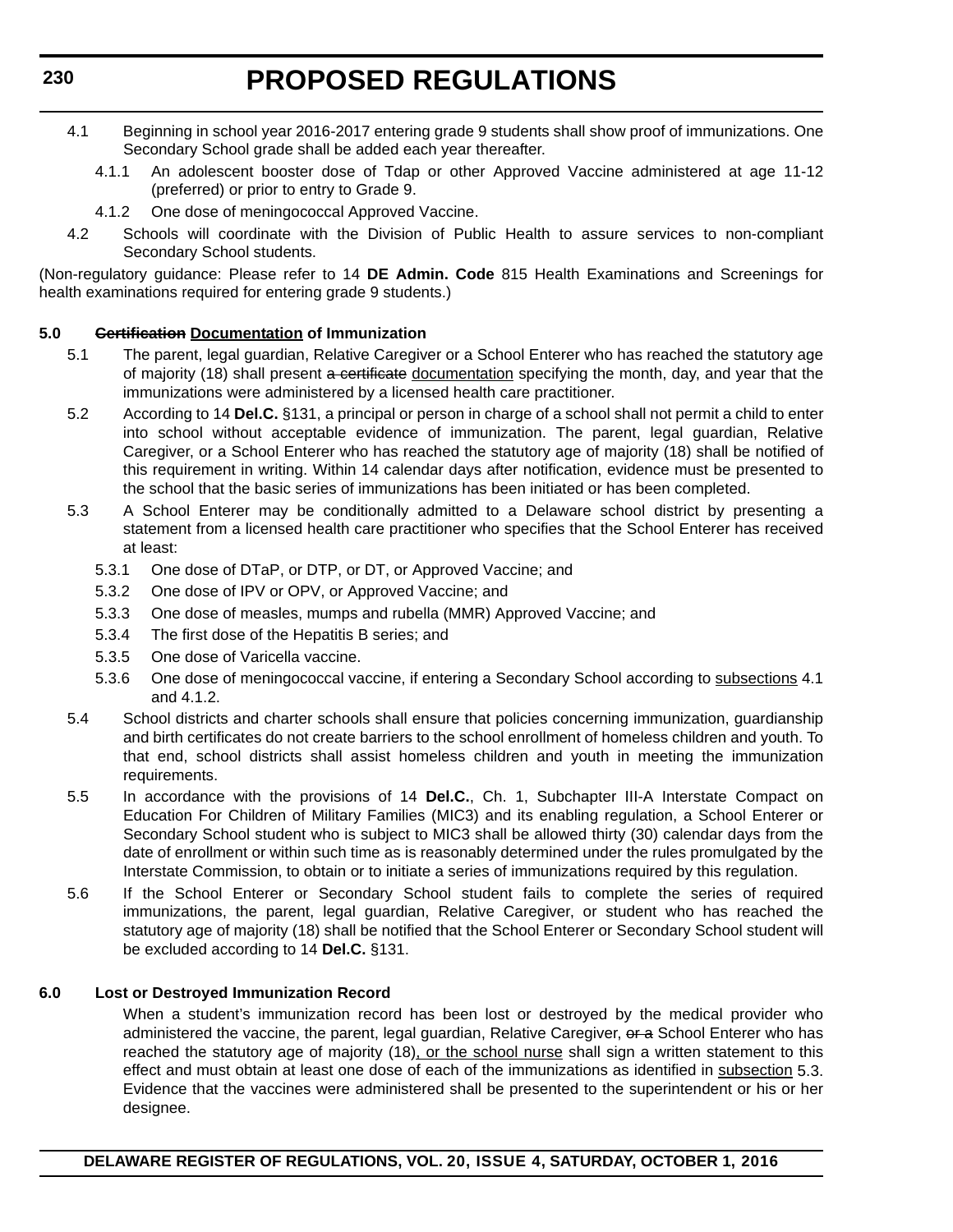#### <span id="page-25-0"></span>**7.0 Exemption from Immunization**

- 7.1 Exemption from this requirement may be granted in accordance with 14 **Del.C.** §131 and this regulation which permits approved medical and notarized religious exemptions.
	- 7.1.1 Medical exemptions are reviewed and approved by the Delaware Division of Public Health Medical exemptions shall be considered based on a written statement from a physician, i.e., medical doctor or doctor of osteopathy, stating that immunization is medically contraindicated.
		- 7.1.1.1 The Delaware Division of Public Health shall review and determine approval.
	- 7.1.2 Religious exemptions shall be approved upon receipt of a notarized Affidavit of Religious Belief, and the school shall offer information regarding the benefits of immunization and the risks of not being fully immunized.
	- 7.1.3 Upon approval of a medical or religious exemption, the school shall inform the parent, legal guardian, Relative Caregiver, or a School Enterer who has reached the statutory age of majority (18), that the student shall be temporarily excluded from school in the event the Division of Public Health declares an outbreak of a vaccine preventable disease or determines the student has had or is at risk of having an exposure to a vaccine preventable disease. The Division of Public Health shall determine when the student may return to school.
		- 7.1.3.1 During a temporary exclusion, the school and parent, legal guardian or Relative Caregiver shall assist the student with keeping up with school work. No academic penalty shall be assessed provided the student completes assignments.
- 7.2 Alternative dosages or immunization schedules may be accepted with the written approval of the Delaware Division of Public Health.

#### **8.0 Verification of School Records**

The Delaware Division of Public Health shall have the right to audit and verify school immunization records to determine compliance with the law.

#### **9.0 Documentation**

- 9.1 School nurses shall record and maintain documentation of each student's immunization status.
- 9.2 Each student's immunization record shall be included in the Delaware Immunization Registry.

### **OFFICE OF THE SECRETARY**

Statutory Authority: 14 Delaware Code, Section 122(b) (14 **Del.C.** §122(b)) 14 **DE Admin. Code** 817

#### **PUBLIC NOTICE**

#### **Education Impact Analysis Pursuant To 14 Del.C**. **Section 122(d)**

#### **[817 Medications and Treatments](#page-3-0)**

### **A. Type of Regulatory Action Required**

Amendment to Existing Regulation

#### **B. Synopsis of Subject Matter of the Regulation**

The Secretary of Education intends to amend 14 **DE Admin. Code** 817 Medications and Treatments. This regulation is being amended to align with Senate Bill 181 with Senate Amendment 1 of the 148th General Assembly, which permits the use, with specific conditions, of medical marijuana oil in schools. Non-regulatory notes have been edited and added to the end of the regulation to reference the change in state law and emphasize that the school nurse will not be administering medical marijuana oil.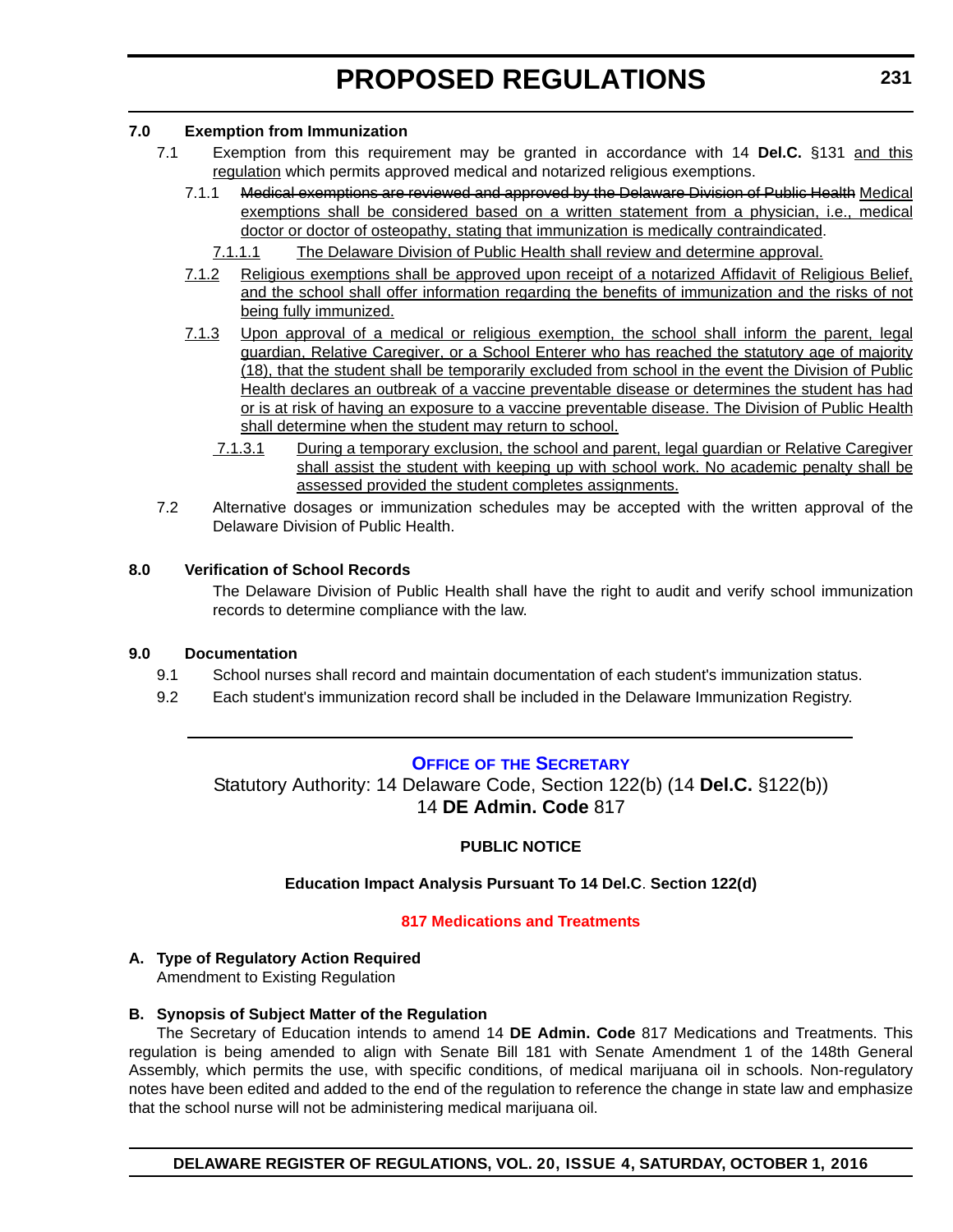Persons wishing to present their views regarding this matter may do so in writing by the close of business on or before November 7, 2016 to Tina Shockley, Education Associate, Department of Education, Regulatory Review, at 401 Federal Street, Suite 2, Dover, Delaware 19901. A copy of this regulation may be viewed online at the Register of Regulation's website, [http://regulations.delaware.gov/services/current\\_issue.shtml,](http://regulations.delaware.gov/services/current_issue.shtml) or obtained at the Department of Education, Finance Office located at the address listed above.

#### **C. Impact Criteria**

1. Will the amended regulation help improve student achievement as measured against state achievement standards? The amended regulation is intended to improve student achievement as measured against state achievement standards by protecting students' health.

2. Will the amended regulation help ensure that all students receive an equitable education? The amended regulation is intended to continue to help ensure all students receive an equitable education.

3. Will the amended regulation help to ensure that all students' health and safety are adequately protected? The amendments help ensure that students' health and safety are adequately protected.

4. Will the amended regulation help to ensure that all students' legal rights are respected? The amended regulation continues to help ensure that all student's legal rights are respected.

5. Will the amended regulation preserve the necessary authority and flexibility of decision making at the local board and school level? The amended regulation does not change the decision making at the local board and school level.

6. Will the amended regulation place unnecessary reporting or administrative requirements or mandates upon decision makers at the local board and school levels? The amended regulation does not place any unnecessary reporting or administrative requirements on decision makers.

7. Will the decision making authority and accountability for addressing the subject to be regulated be placed in the same entity? The decision making authority and accountability for addressing the subject to be regulated does not change because of the amendments.

8. Will the amended regulation be consistent with and not an impediment to the implementation of other state educational policies, in particular to state educational policies addressing achievement in the core academic subjects of mathematics, science, language arts and social studies? The amendments are consistent with and not an impediment to the implementation of other state educational policies.

9. Is there a less burdensome method for addressing the purpose of the regulation? There is not a less burdensome method for addressing the purpose of the regulation.

10. What is the cost to the State and to the local school boards of compliance with the regulation? There is no expected cost to implementing this amended regulation.

#### **\*Please Note: The Regulatory Flexibility Analysis and Impact Statement for this regulation, as required by 29 Del.C. Ch. 104, is available at:**

**<http://regulations.delaware.gov/register/october2016/proposed/20 DE Reg 231RFA 10-01-16.pdf>**

#### **817 Medications and Treatments** *(Break in Continuity of Sections)*

#### **8.0 Other School Employees Obligation**

Except for a School Nurse, no Educator or Other School Employee shall be compelled to assist a student with medication or to administer emergency medication unless training is a requirement of hire or contract. If a facility is otherwise required to have a School Nurse, nothing contained here shall be interpreted to relieve the school of such obligation.

Nonregulatory note: 14 **DE Admin. Code** 612, *Possession, Use and Distribution of Drugs and Alcohol* addresses student self-administration of a prescribed asthmatic quick relief inhaler and student self-administration of prescribed autoinjectable epinephrine, an insulin pump or administration of medical marijuana oil.

Nonregulatory note: 16 **Del.C.** §3007E provides liability protection for any Trained Person or School Nurse, who, in good faith and without expectation of compensation from the person aided or treated, administers Emergency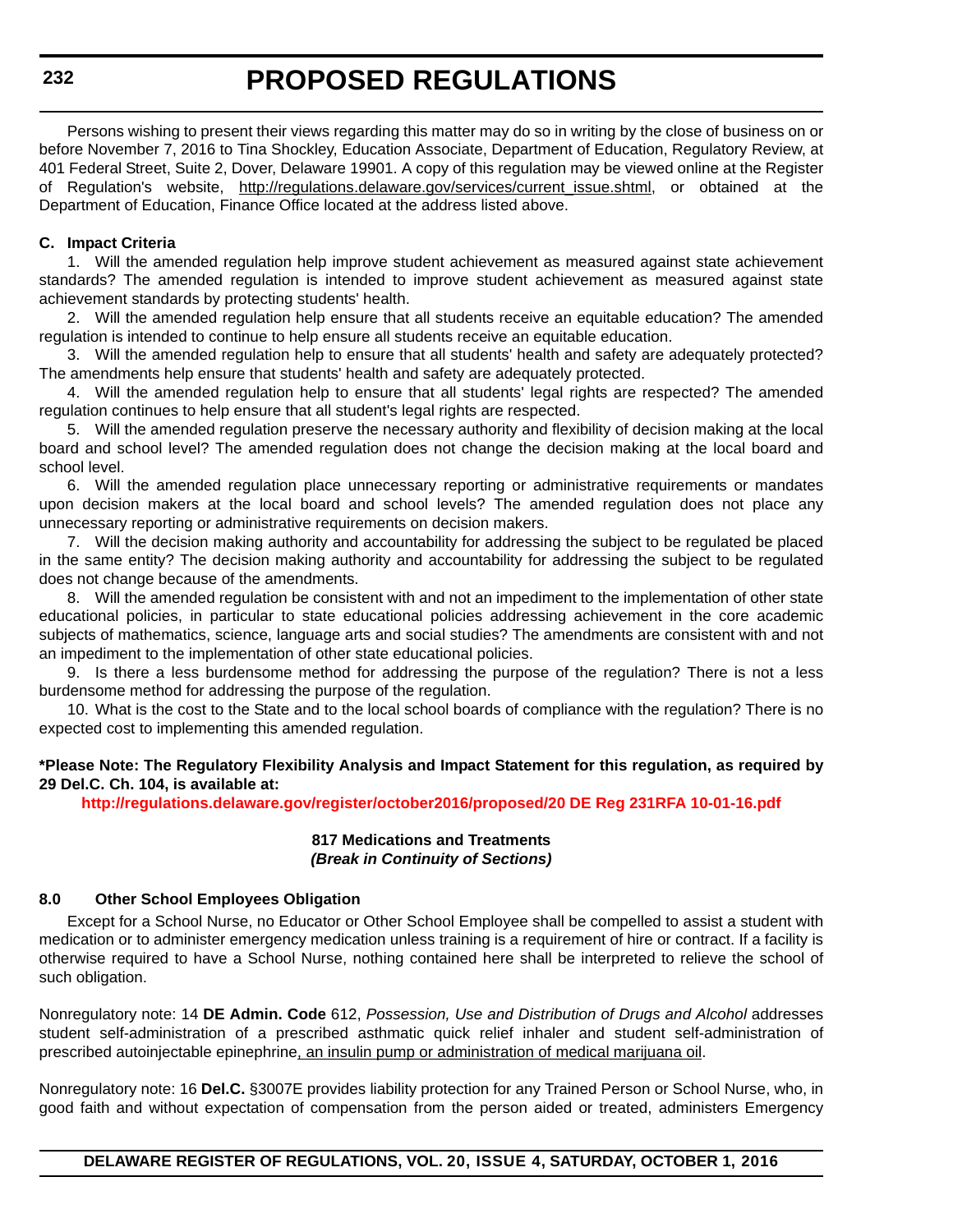<span id="page-27-0"></span>Medication.

Nonregulatory note: 16 **Del.C.** §4904A provides exceptions for the administration of medical marijuana oil by a parent or designated caregivers.

**\*Please Note: As the rest of the regulation was not amended, it is not being published in full. A copy of the regulation is available at:**

#### **[817 Medications and Treatments](http://regulations.delaware.gov/register/october2016/proposed/20 DE Reg 231 10-01-16.htm)**

#### **OFFICE OF THE SECRETARY** Statutory Authority: 14 Delaware Code, Section 122(b) (14 **Del.C.** §122(b)) 14 **DE Admin. Code** 925

#### **PUBLIC NOTICE**

#### **Education Impact Analysis Pursuant To 14 Del.C**. **Section 122(d)**

**[925 Children with Disabilities Subpart D, Evaluations, Eligibility Determination, Individualized Education](#page-3-0)  Programs**

#### **A. Type of Regulatory Action Required**

Amendment to Existing Regulation

#### **B. Synopsis of Subject Matter of the Regulation**

The Secretary of Education seeks the consent of the State Board of Education to amend 14 **DE Admin. Code** 925 Children with Disabilities Subpart D, Evaluations, Eligibility Determination, Individualized Education Programs. This regulation is being amended to align with 14 **Del.C.** Chapter 31 regarding the appointment of individuals to represent the educational interests of children with disabilities.

Persons wishing to present their views regarding this matter may do so in writing by the close of business on or before December 7, 2016 to Tina Shockley, Education Associate, Department of Education, Regulatory Review, at [401 Federal Street, Suite 2, Dover, Delaware 19901. A copy of this regulation may be viewed online at the Register](http://regulations.delaware.gov/services/current_issue.shtml) of Regulation's website, http://regulations.delaware.gov/services/current\_issue.shtml, or obtained at the Department of Education, Finance Office located at the address listed above.

#### **C. Impact Criteria**

1. Will the amended regulation help improve student achievement as measured against state achievement standards? The amended regulation is intended to help improve student achievement as measured against state achievement standards by outlining procedures for the appointment of an individual to represent the educational interest of a child with a disability.

2. Will the amended regulation help ensure that all students receive an equitable education? The amended regulation is intended to continue to ensure all students receive an equitable education.

3. Will the amended regulation help to ensure that all students' health and safety are adequately protected? The amendments do not address students' health and safety.

4. Will the amended regulation help to ensure that all students' legal rights are respected? The amended regulation continues to ensure that all student's legal rights are respected.

5. Will the amended regulation preserve the necessary authority and flexibility of decision making at the local board and school level? The amended regulation does not change the decision making at the local board and school level.

6. Will the amended regulation place unnecessary reporting or administrative requirements or mandates upon decision makers at the local board and school levels? The amended regulation does not place any unnecessary reporting or administrative requirements on decision makers.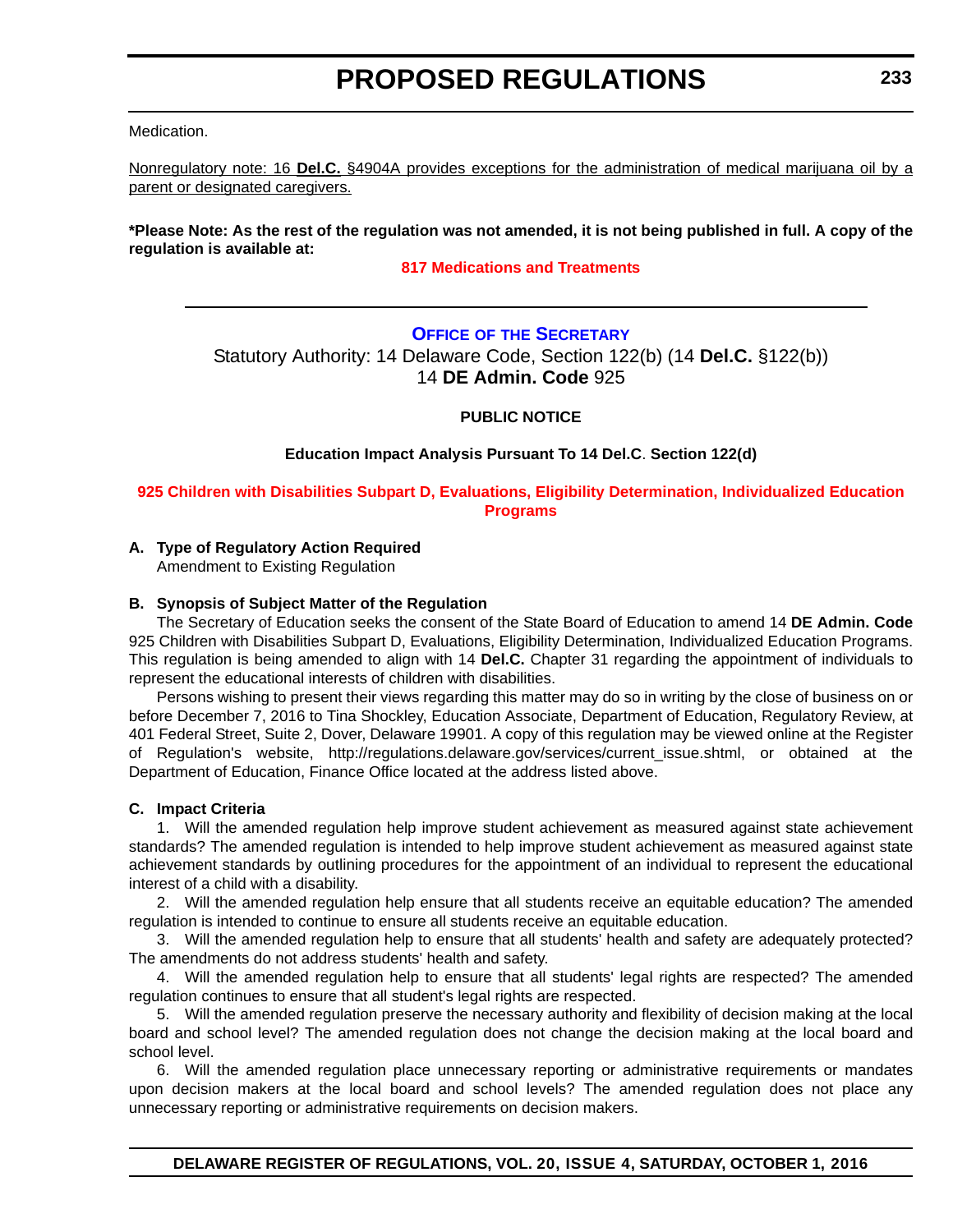<span id="page-28-0"></span>**234**

# **PROPOSED REGULATIONS**

7. Will the decision making authority and accountability for addressing the subject to be regulated be placed in the same entity? The decision making authority and accountability for addressing the subject to be regulated does not change because of the amendment.

8. Will the amended regulation be consistent with and not an impediment to the implementation of other state educational policies, in particular to state educational policies addressing achievement in the core academic subjects of mathematics, science, language arts and social studies? The amendment is consistent with and not an impediment to the implementation of other state educational policies.

9. Is there a less burdensome method for addressing the purpose of the regulation? There is not a less burdensome method for addressing the purpose of the regulation.

10. What is the cost to the State and to the local school boards of compliance with the regulation? There is no expected cost to implementing this amended regulation.

#### **\*Please Note: The Regulatory Flexibility Analysis and Impact Statement for this regulation, as required by 29 Del.C. Ch. 104, is available at:**

**<http://regulations.delaware.gov/register/october2016/proposed/20 DE Reg 233RFA 10-01-16.pdf>**

#### **925 Children with Disabilities Subpart D, Evaluations, Eligibility Determination, Individualized Education Programs**

**Non-regulatory note:** Some sections of this regulation are shown in *italics*. Federal law requires that the Delaware Department of Education identify in writing any Delaware rule, regulation or policy that is a state-imposed requirement rather than a federal requirement (see 20 USC §14079(a)(2)). The *italicized portions* of this regulation are Delaware-imposed requirements for the education of children with disabilities and are not specifically required by federal special education law and regulations.

#### *(Break in Continuity of Sections)*

#### **20.0 Definition of Individualized Education Program**

#### *(Break in Continuity Within Section)*

20.3 Transfer of rights at age of majority: Beginning not later than 4 one year before the child reaches the age of 18, the IEP shall include a statement that the child has been informed that the child's rights under Part B of the Act 14 **Del.C.** §3132 will transfer to the child, *or an educational representative or educational surrogate parent* on reaching the age of 18 under 14 **DE Admin. Code** 926.20.0. (Authority: 20 U.S.C. 1415(m); 14 **Del.C.** §3132)

**\*Please Note: As the rest of the sections were not amended, they are not being published. A copy of the regulation is available at:**

#### **[925 Children with Disabilities Subpart D](http://regulations.delaware.gov/register/october2016/proposed/20 DE Reg 233 10-01-16.htm)**

### **OFFICE OF THE SECRETARY**

Statutory Authority: 14 Delaware Code, Section 122(b) (14 **Del.C.** §122(b)) 14 **DE Admin. Code** 926

#### **PUBLIC NOTICE**

#### **Education Impact Analysis Pursuant To 14 Del.C**. **Section 122(d)**

#### **[926 Children with Disabilities Subpart E Procedural Safeguards for Parents and Children](#page-3-0)**

**A. Type of Regulatory Action Required** Amendment to Existing Regulation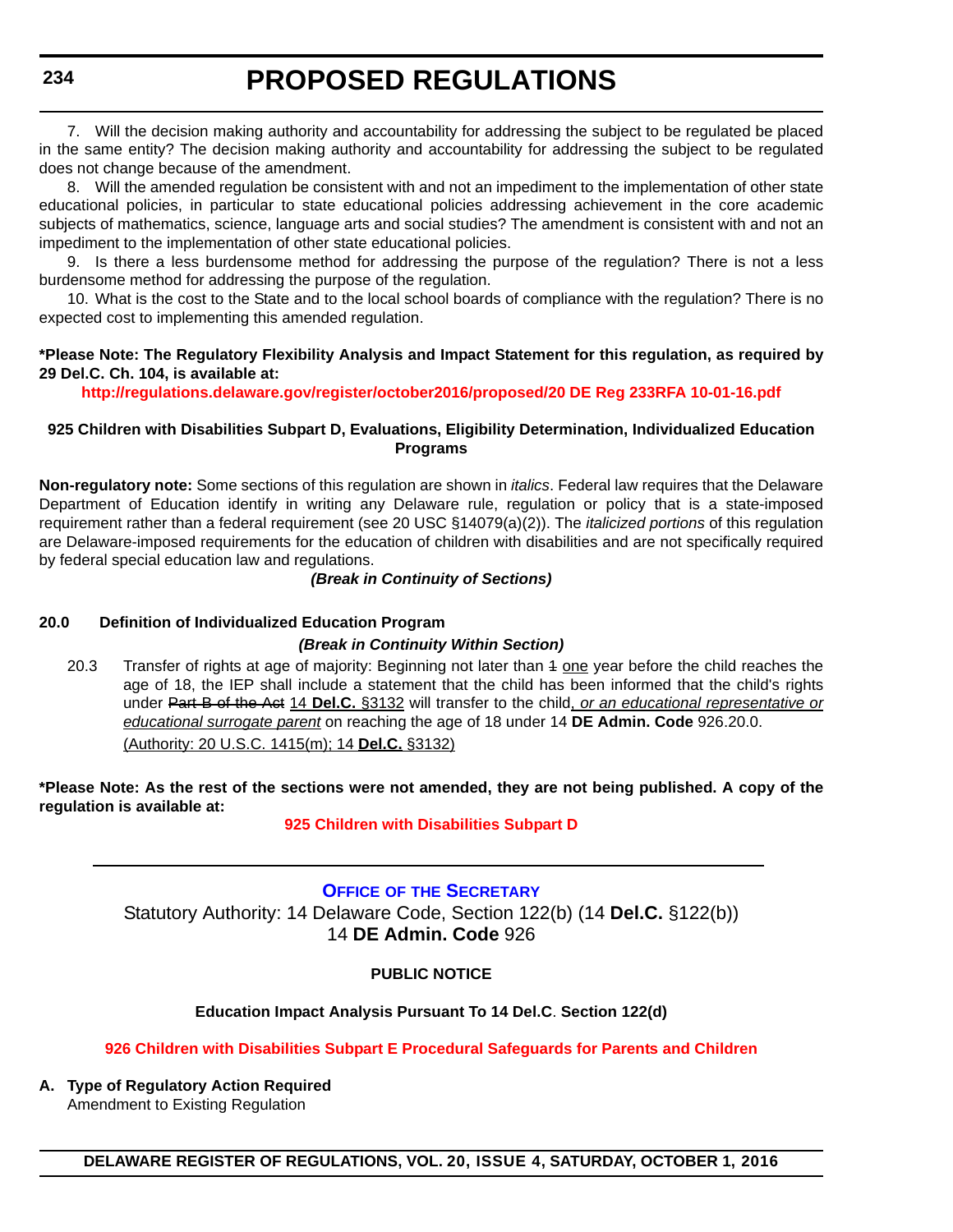#### **B. Synopsis of Subject Matter of the Regulation**

The Secretary of Education seeks the consent of the State Board of Education to amend 14 **DE Admin. Code** 926 Children with Disabilities Subpart E, Procedural Safeguards for Parents and Children. This regulation is being amended to align with 14 **Del.C.** Chapter 31 regarding the appointment of individuals to represent the educational interests of children with disabilities.

Persons wishing to present their views regarding this matter may do so in writing by the close of business on or before December 7, 2016 to Tina Shockley, Education Associate, Department of Education, Regulatory Review, at 401 Federal Street, Suite 2, Dover, Delaware 19901. A copy of this regulation may be viewed online at the Register of Regulation's website, [http://regulations.delaware.gov/services/current\\_issue.shtml](http://regulations.delaware.gov/services/current_issue.shtml), or obtained at the Department of Education, Finance Office located at the address listed above.

#### **C. Impact Criteria**

1. Will the amended regulation help improve student achievement as measured against state achievement standards? The amended regulation is intended to help improve student achievement as measured against state achievement standards by outlining procedures for the appointment of an individual to represent the educational interest of a child with a disability.

2. Will the amended regulation help ensure that all students receive an equitable education? The amended regulation is intended to continue to ensure all students receive an equitable education.

3. Will the amended regulation help to ensure that all students' health and safety are adequately protected? The amendments do not address students' health and safety.

4. Will the amended regulation help to ensure that all students' legal rights are respected? The amended regulation continues to ensure that all student's legal rights are respected.

5. Will the amended regulation preserve the necessary authority and flexibility of decision making at the local board and school level? The amended regulation does not change the decision making at the local board and school level.

6. Will the amended regulation place unnecessary reporting or administrative requirements or mandates upon decision makers at the local board and school levels? The amended regulation does not place any unnecessary reporting or administrative requirements on decision makers.

7. Will the decision making authority and accountability for addressing the subject to be regulated be placed in the same entity? The decision making authority and accountability for addressing the subject to be regulated does not change because of the amendment.

8. Will the amended regulation be consistent with and not an impediment to the implementation of other state educational policies, in particular to state educational policies addressing achievement in the core academic subjects of mathematics, science, language arts and social studies? The amendment is consistent with and not an impediment to the implementation of other state educational policies.

9. Is there a less burdensome method for addressing the purpose of the regulation? There is not a less burdensome method for addressing the purpose of the regulation.

10. What is the cost to the State and to the local school boards of compliance with the regulation? There is no expected cost to implementing this amended regulation.

#### **\*Please Note: The Regulatory Flexibility Analysis and Impact Statement for this regulation, as required by 29 Del.C. Ch. 104, is available at:**

**<http://regulations.delaware.gov/register/october2016/proposed/20 DE Reg 234RFA 10-01-16.pdf>**

#### **926 Children with Disabilities Subpart E Procedural Safeguards for Parents and Children**

**Non-regulatory note:** Some sections of this regulation are shown in *italics*. Federal law requires that the Delaware Department of Education identify in writing any Delaware rule, regulation or policy that is a state-imposed requirement rather than a federal requirement (see 20 USC §14079(a)(2)). The *italicized portions* of this regulation are Delaware-imposed requirements for the education of children with disabilities and are not specifically required by federal special education law and regulations.

*(Break in Continuity of Sections)*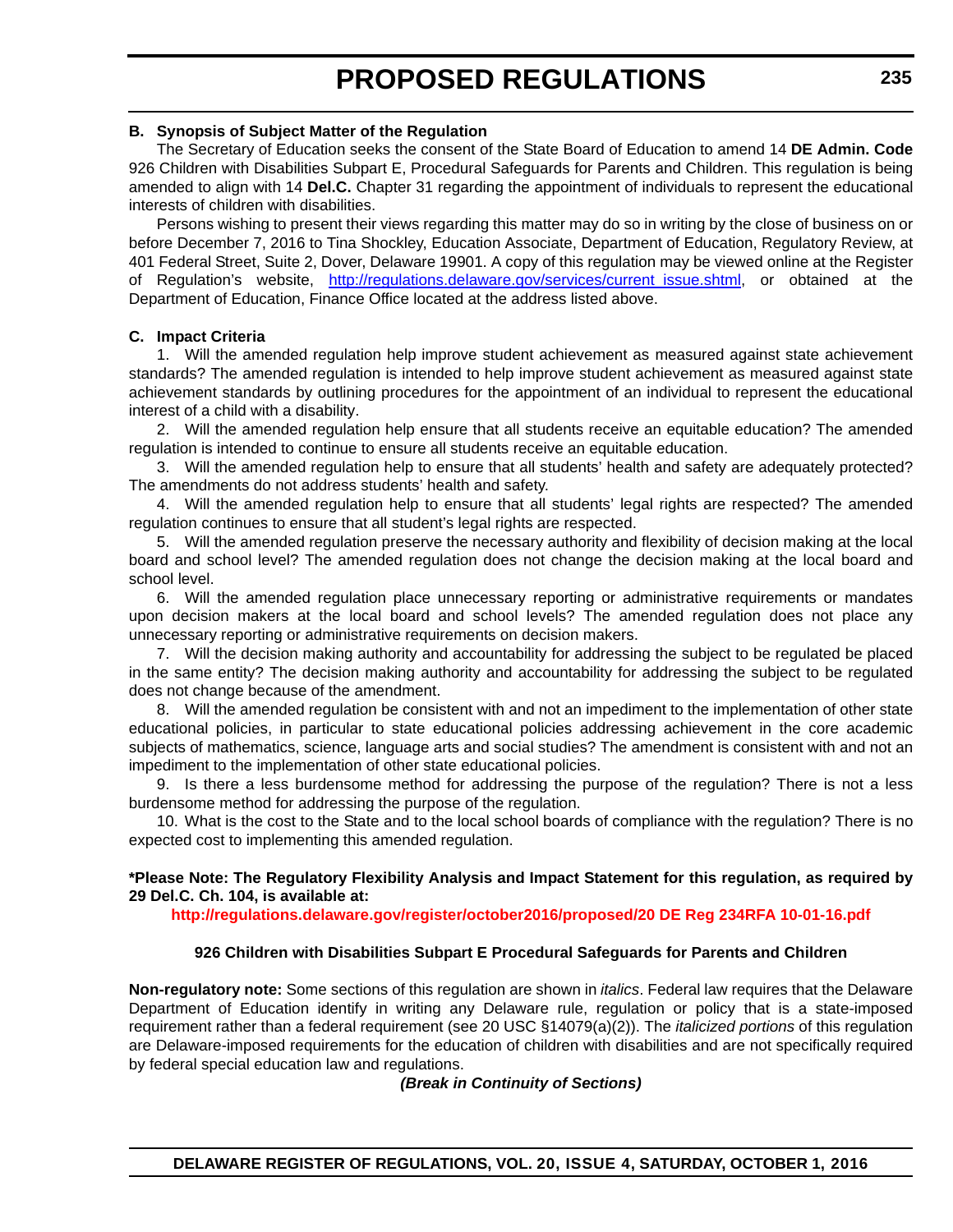**236**

# **PROPOSED REGULATIONS**

#### **4.0 Procedural Safeguards Notice**

4.1 General: A copy of the procedural safeguards available to the parents of a child with a disability shall be given to the parents only one (1) time a school year, except that a copy also shall be given to the parents:

#### *(Break in Continuity Within Section)*

4.1.5 *In addition, a copy of the procedural safeguards notice shall be offered provided to the parents of a child with a disability at each IEP meeting convened for the child.* 

#### *(Break in Continuity of Sections)*

#### **11.0 Impartial Due Process Hearing**

#### *(Break in Continuity Within Section)*

- 11.2 The DOE shall be responsible for conducting the due process hearing as further provided in this section. Upon receipt of a due process complaint, the Secretary shall appoint a three (3) member hearing panel, on a rotating basis, consisting of:
	- 11.2.1 An attorney admitted to practice in Delaware and in good standing with the bar of a state;

#### *(Break in Continuity of Sections)*

#### **20.0 Transfer of Parental Rights at Age of Majority**

- 20.1 Age of majority: When a child with a disability reaches the age of majority (eighteen (18)) years old) (except a child with a disability who has been determined to be incompetent under State law): *To assure that children with disabilities who have reached age 18 have an identified decision-maker, which may be the child with a disability, the IEP team shall discuss the potential need for an educational representative during the transfer of rights at age of majority review, and annually thereafter. In determining the need for an educational representative, the IEP team shall consider:*
	- 20.1.1 All rights accorded to parents under Part B of the Act transfer to the child; and
	- *20.1.1 A child with a disability without a court-appointed guardian of the person shall be presumed to have capacity and be accorded the rights of a parent upon attainment of age 18.*
		- *20.1.1.1 The public agency shall notify both the child and the parents that all rights accorded to parents under 14 Del.C. §3132(b) transfer to the child.*
	- 20.1.2 The public agency shall notify both the child and the parents that all rights accorded to parents under Part B of the Act transfer to the child.
	- *20.1.2 A child with a disability with capacity may authorize an adult agent to exercise rights through execution of a power of attorney or a standard voluntary grant of authority form published by the Department of Education.*
	- *20.1.3 The determination of capacity shall be made by the IEP team during an IEP meeting and shall conform to the following standards:*
		- *20.1.3.1 In cases where capacity is uncertain, a school psychologist familiar with the child must attend the initial meeting. For purposes of this section, the term "familiar with the child" means the school psychologist has conducted a recent in-person evaluation of the child which conforms to evaluation procedures established by the Department of Education. In subsequent annual IEP meeting reviews, the participation of a school psychologist is discretionary if it is clear there has been no change in the child's capacity.*
		- *20.1.3.2 The child with a disability and parent, as defined in 14 Del.C. §3101(7), must be invited to participate in the meeting regardless of whether the child has already attained the age of 18.*
		- *20.1.3.3 The IEP team may consider information from sources apart from school personnel and may authorize evaluation if necessary to inform its deliberations.*
		- *20.1.3.4 If information is ambiguous, any benefit of the doubt shall be exercised in favor of a finding of capacity.*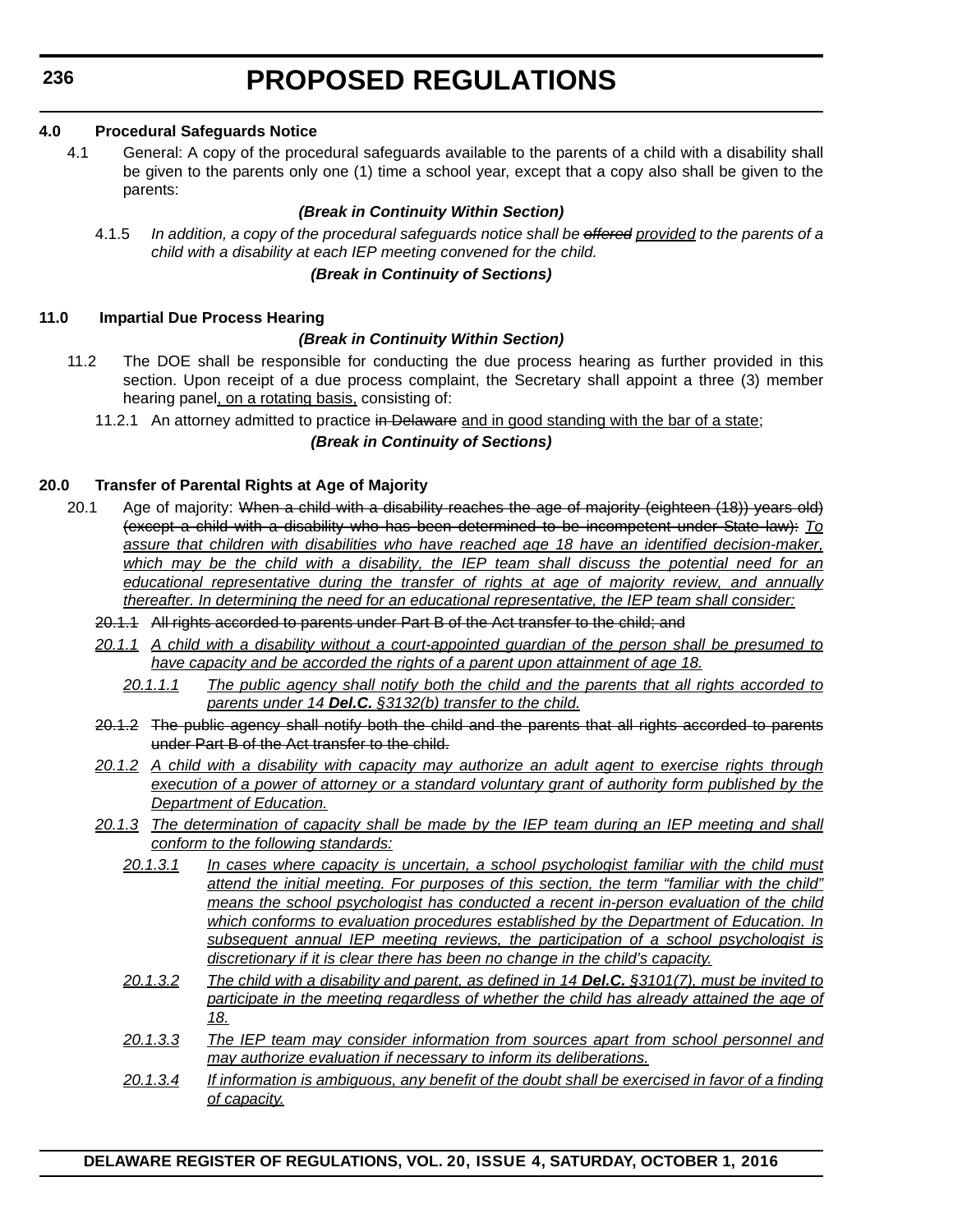- <span id="page-31-0"></span>*20.1.4 If the IEP team determines that the child lacks capacity, the IEP team shall appoint an individual to serve as an educational representative in the following descending order of priority:*
	- *20.1.4.1 Willing and available biological or adoptive parent;*
	- *20.1.4.2 Willing and available adult relative.*
- *20.2 If such an individual is not identified, the IEP team shall promptly facilitate a referral to the Department of Education for appointment of an educational surrogate parent. An appointed educational representative shall have the same authority as a parent under 14 Del.C.* §3101(7).
	- *20.2.1 If a child with a disability or parent disagrees with the capacity determination, either may contest the determination by pursuing dispute resolution options described in the procedural safeguards in this regulation or in 14 Del.C. Ch. 31.*

*20.2.2 The capacity determination is limited to exercise of rights under 14 Del.C. Ch. 31 or this regulation and shall not affect exercise of rights in any other context. In furtherance of this limitation, any other statute notwithstanding, the capacity determination shall not be admissible as evidence of competency or capacity in any non-educational judicial or administrative proceeding.* (Authority: 20 U.S.C. 1415(m); 14 **Del.C.** §3110)

**\*Please Note: As the rest of the sections were not amended, they are not being published. A copy of the regulation is available at:**

**[926 Children with Disabilities Subpart E](http://regulations.delaware.gov/register/october2016/proposed/20 DE Reg 234 10-01-16.htm)**

#### **OFFICE OF THE SECRETARY**

Statutory Authority: 14 Delaware Code, Section 122(b) (14 **Del.C.** §122(b))

#### **PUBLIC NOTICE**

**Education Impact Analysis Pursuant To 14 Del.C**. **Section 122(d)**

#### **[1201 Christa McAuliffe Award Program](#page-3-0)**

#### **A. Type of Regulatory Action Required** New Regulation

### **B. Synopsis of Subject Matter of the Regulation**

The Secretary of Education intends to create 14 **DE Admin. Code** 1201 Christa McAuliffe Award Program. This regulation is being created to formally put into policy the purpose, eligibility and other criteria for the award of this scholarship loan program. This is the first in a series of regulations the Department of Education will be promulgating related to higher education/scholarships.

Persons wishing to present their views regarding this matter may do so in writing by the close of business on or before November 7, 2016 to Tina Shockley, Education Associate, Department of Education, Regulatory Review, at 401 Federal Street, Suite 2, Dover, Delaware 19901. A copy of this regulation may be viewed online at the Register of Regulation's website, [http://regulations.delaware.gov/services/current\\_issue.shtml](http://regulations.delaware.gov/services/current_issue.shtml), or obtained at the Department of Education, Finance Office located at the address listed above.

#### **C. Impact Criteria**

1. Will the regulation help improve student achievement as measured against state achievement standards? The regulation does not address the improvement of student achievement as measured against state achievement standards.

2. Will the regulation help ensure that all students receive an equitable education? The regulation is intended to help ensure all students who meet the established criteria will receive equal opportunity for this scholarship.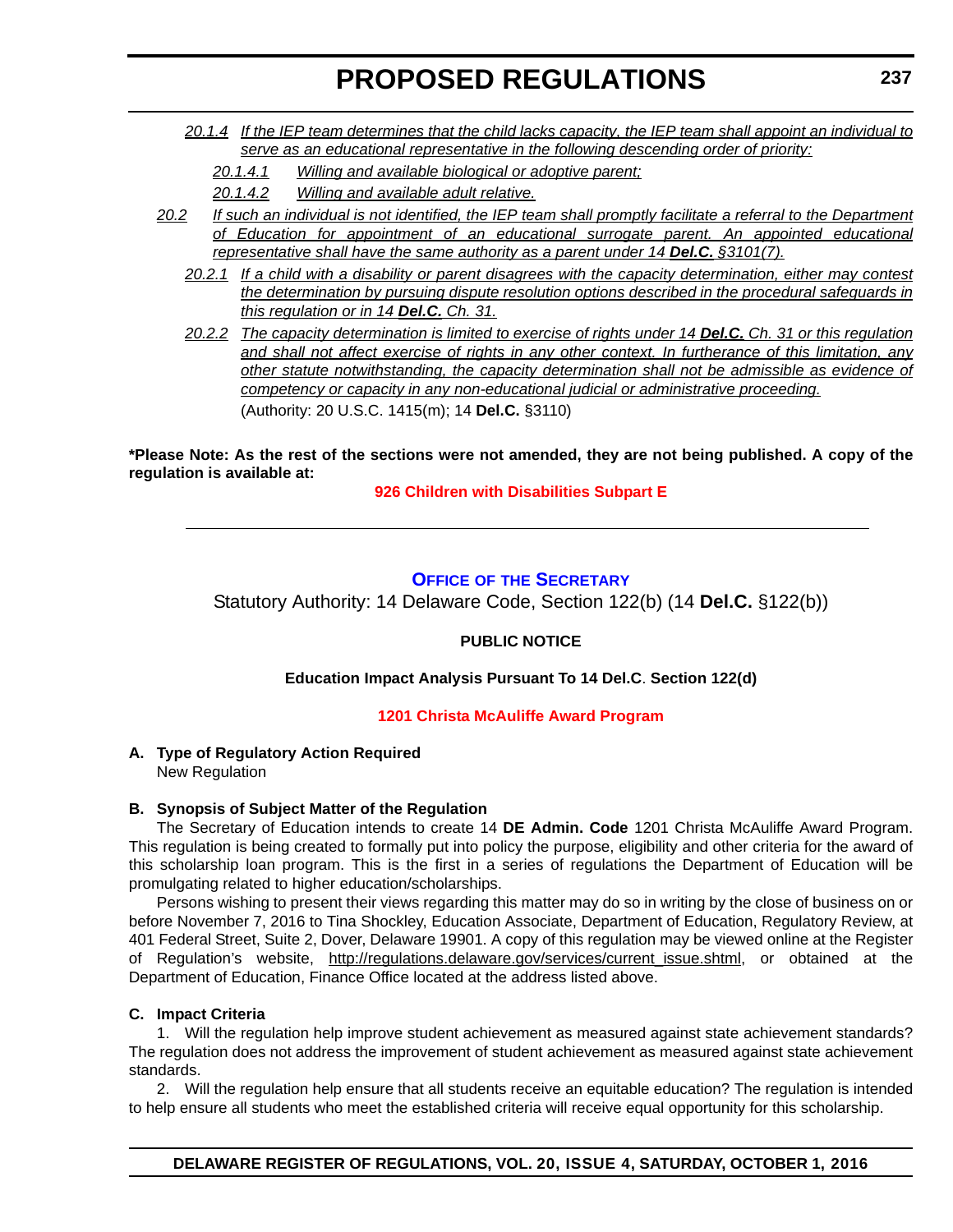3. Will the regulation help to ensure that all students' health and safety are adequately protected? The regulation does not address students' health and safety.

4. Will the regulation help to ensure that all students' legal rights are respected? The regulation continues to help ensure that all student's legal rights are respected.

5. Will the regulation preserve the necessary authority and flexibility of decision making at the local board and school level? The regulation does not change the decision making at the local board and school level.

6. Will the regulation place unnecessary reporting or administrative requirements or mandates upon decision makers at the local board and school levels? The regulation does not place any unnecessary reporting or administrative requirements on decision makers.

7. Will the decision making authority and accountability for addressing the subject to be regulated be placed in the same entity? The decision making authority and accountability for addressing the subject to be regulated does not change because of this regulation.

8. Will the regulation be consistent with and not an impediment to the implementation of other state educational policies, in particular to state educational policies addressing achievement in the core academic subjects of mathematics, science, language arts and social studies? The regulation is consistent with and not an impediment to the implementation of other state educational policies.

9. Is there a less burdensome method for addressing the purpose of the regulation? There is not a less burdensome method for addressing the purpose of the regulation.

10. What is the cost to the State and to the local school boards of compliance with the regulation? There is no expected cost to implementing this regulation.

#### **\*Please Note: The Regulatory Flexibility Analysis and Impact Statement for this regulation, as required by 29 Del.C. Ch. 104, is available at:**

**<http://regulations.delaware.gov/register/october2016/proposed/20 DE Reg 237RFA 10-01-16.pdf>**

#### **1201 Christa McAuliffe Award Program**

#### **1.0 Purpose**

The purpose of this regulation is to provide criteria for the Christa McAuliffe Award, a professional incentive program, pursuant to 14 **Del.C.** §3419 and to encourage academically talented Delawareans to pursue teaching careers in Delaware public schools.

#### **2.0 Definitions**

"**Award**" means a loan under the Christa McAuliffe Award program, the repayment of which is forgiven when the borrower is employed in the teaching profession for the period of time specified in 14 **Del.C.**  $$3418(c)(2)$ .

"**Critical Need Area**" means, for the purposes of this regulation, classifications where there is a shortage of teachers available for employment. These classifications are posted annually on the Delaware Higher Education Office (DHEO) website and are based on federal and state reporting.

"**Delaware Higher Education Office (DHEO)**" is the Department of Education's office which administers specific programs related to higher education, including, but not limited to, scholarship and loan programs.

"**Direct Educational Expenses**" means tuition, room and board, mandatory fees, books and supplies. "**Full-Time Student**" means a student enrolled in twelve or more college credit hours.

"**Grade Point Average (GPA)**" means the number representing the average value of the accumulated final grades earned in courses over time.

"**Part-Time Student**" means a student enrolled in six to eleven college credit hours.

"**Qualifying Employment**" means, for the purposes of this regulation, employment as a teacher in a Delaware public school, whether as an employee of the State, the Department of Education, a school district or an individual school, or as an employee of a private organization providing educational services to Delaware school children under a contract with the State, the Department of Education, a school district or an individual school.

**DELAWARE REGISTER OF REGULATIONS, VOL. 20, ISSUE 4, SATURDAY, OCTOBER 1, 2016**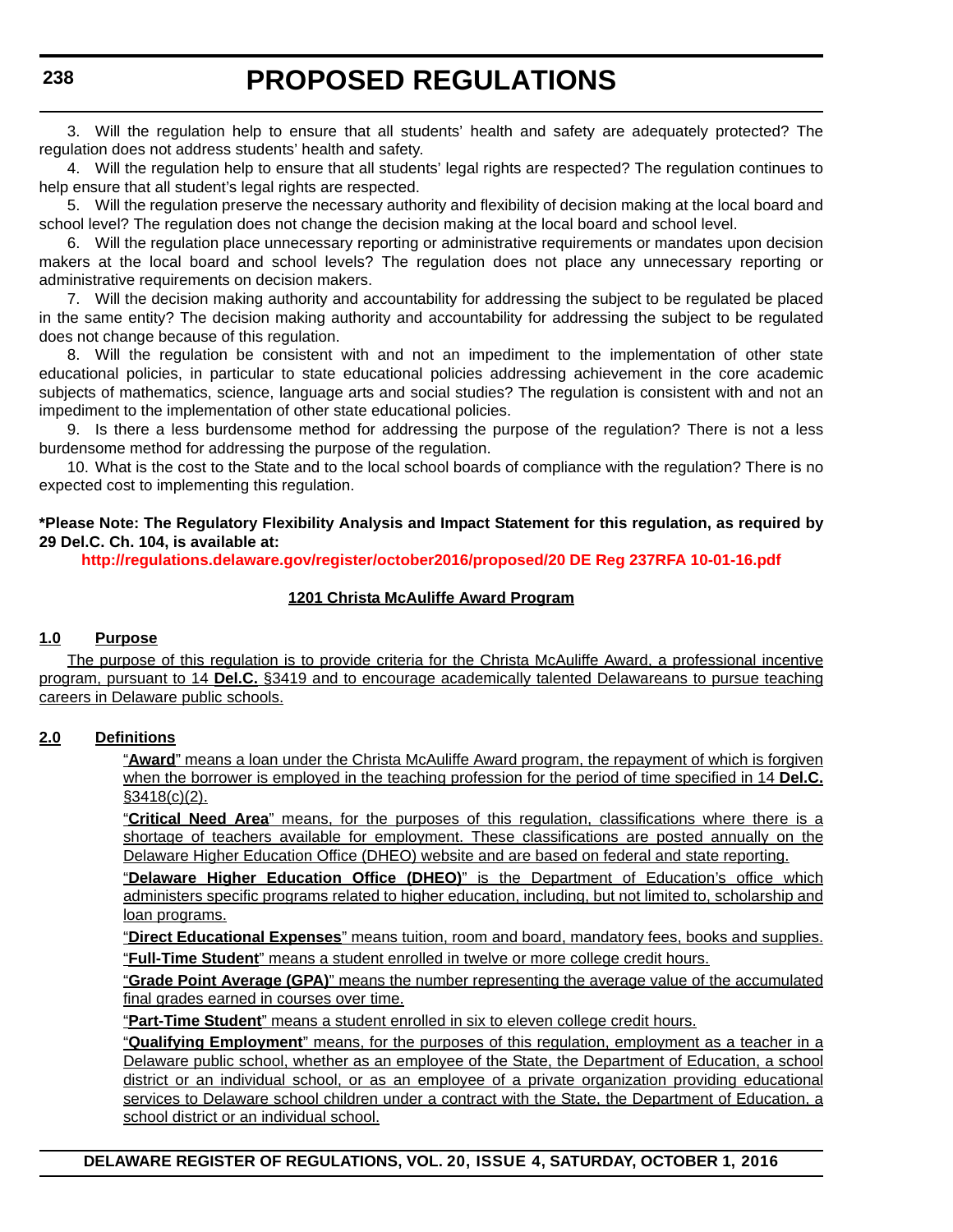"**Resident of the State**" means the student meets the definition of residency as defined in 14 **Del.C.** §3402(f).

"**Semester**" means a half-year term in a school or college, typically lasting fifteen to eighteen weeks. "**Student Account Access Site**" means the webpage on the DHEO's website where students can access scholarship opportunities.

"**Undergraduate**" means a student at a college or university who has not yet earned a bachelor's or equivalent degree; typically the first four years of college attendance.

#### **3.0 Application Acceptance and Submission Period**

- 3.1 Applications must be submitted online via the Student Account Access Site accessed via the DHEO's website.
	- 3.1.1 First time users shall establish an account and provide a valid email and mailing address before being permitted to submit an application online.
- 3.2 The application acceptance period for this scholarship loan will be posted on the DHEO's website by December 1 of each calendar year.
	- 3.2.1 Applications shall not be accepted outside of the posted application acceptance period under any circumstances.
	- 3.2.2 Applicants are required to submit:
		- 3.2.2.1 A completed application form, including activities; and
		- 3.2.2.2 An unofficial transcript.
			- 3.2.2.2.1 An applicant is responsible for ensuring that he or she electronically submits his or her unofficial transcript through the Student Account Access Site by the end of the posted application acceptance period.
			- 3.2.2.2.2 An applicant who is a current high school senior enrolled in a public or charter school in Delaware is not required to submit an unofficial transcript.
- 3.3 Incomplete applications shall not be accepted or processed.

### **4.0 Eligibility**

- 4.1 Applicants shall meet the following eligibility requirements to be considered for the Christa McAuliffe Award Program:
	- 4.1.1 Be a Resident of the State; and
	- 4.1.2 Be a high school senior who ranks in the upper half of his or her class and has a minimum combined reading and math score of 1000 on the SAT; or
	- 4.1.3 Be either a Part-Time or a Full-Time Student enrolled at a Delaware college or university in an Undergraduate program leading to teacher licensure and certification and have at least a 3.0 cumulative GPA; or
	- 4.1.4 Be a Part-Time or a Full-Time Student enrolled at a college or university in a program of study not offered in Delaware leading to teacher licensure and certification and have at least a 3.0 cumulative GPA.

#### **5.0 Awards**

- 5.1 Preference for the award shall be given to applicants planning to teach in a Critical Need Area as annually defined on the DHEO's website.
- 5.2 An Award may be pro-rated for Part-Time Students.
- 5.3 An Award is to be used for, and not in excess of, Direct Educational Expenses.
- 5.4 For Full-Time Students and Part-Time Students, an Award may be renewed annually for the equivalent of four academic years.
	- 5.4.1 An Award is renewable upon the condition that the student maintains a 3.0 cumulative GPA within an eligible program of study leading to teacher certification.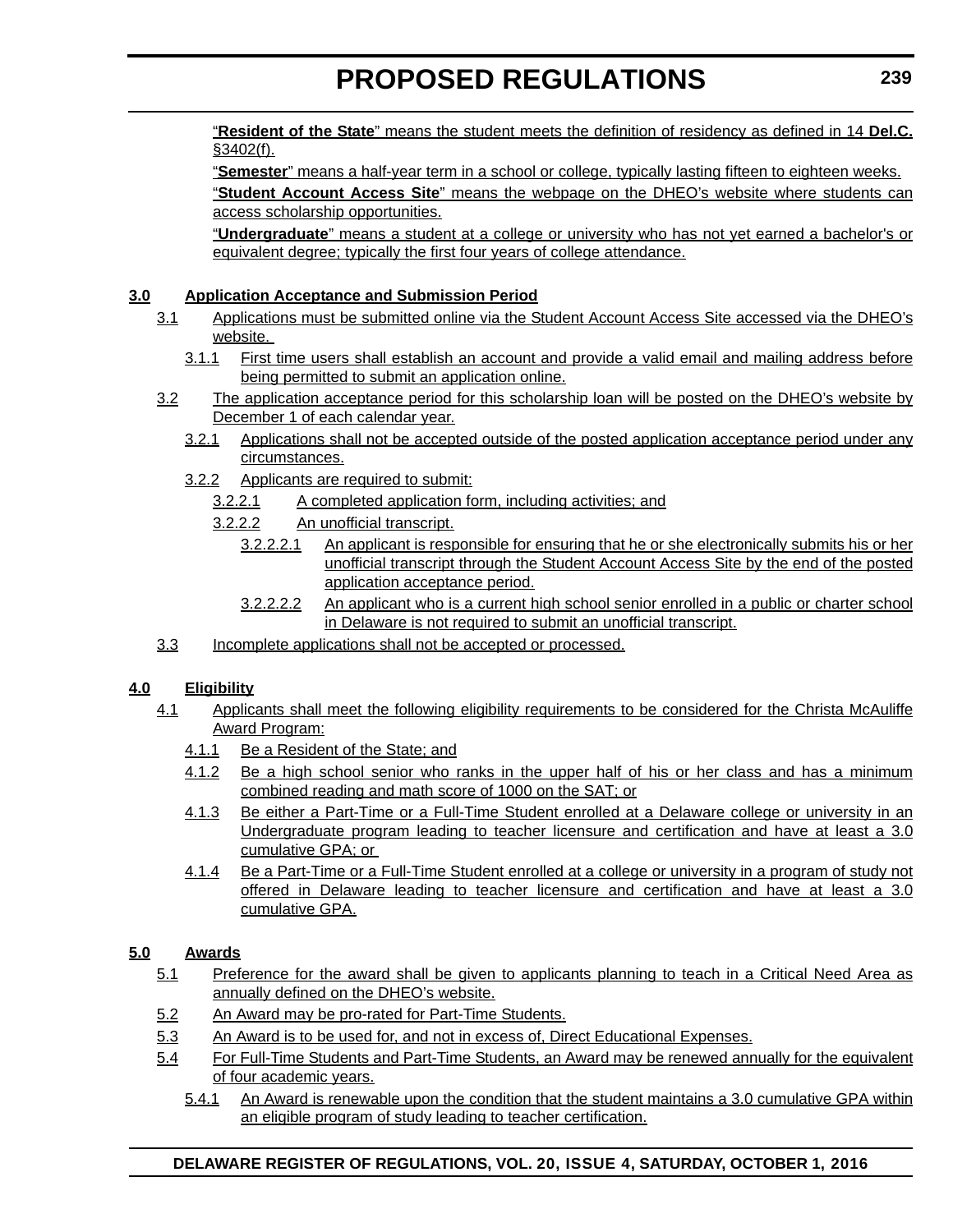<span id="page-34-0"></span>**240**

# **PROPOSED REGULATIONS**

#### **6.0 Award Payment**

- 6.1 Students awarded under this program shall sign a promissory note, which includes the terms of repayment and loan forgiveness, annually in order to receive the Award.
- 6.2 DHEO will contact the student's college or university to verify the student's enrollment and eligibility at the start of the fall and spring Semesters prior to an Award payment being disbursed.
- 6.3 All payments will be disbursed directly to the eligible student's college or university.

#### **PROFESSIONAL STANDARDS BOARD**

Statutory Authority: 14 Delaware Code, Section 1205(b) (14 **Del.C.** §1205(b)) 14 **DE Admin. Code** 1561

#### **PUBLIC NOTICE**

#### **Education Impact Analysis Pursuant To 14 Del.C. Section 122(d)**

#### **[1561 Bilingual Teacher](#page-3-0)**

#### **A. Type of Regulatory Action Required** Amendment to Existing Regulation

#### **B. Synopsis of Subject Matter of the Regulation**

The Professional Standards Board, acting in cooperation and collaboration with the Department of Education, seeks the consent of the State Board of Education to amend regulation 14 **DE Admin. Code** 1561 Bilingual Teacher. This regulation concerns the requirements for certification of educational personnel, pursuant to 14 **Del.C.** §1220(a). It is necessary to amend this regulation in order to update requisite performance levels in oral and written proficiency in English and the target language. This regulation is also being reviewed as part of the five year review cycle. This regulation sets forth the requirements for a Bilingual Teacher.

Persons wishing to present their views regarding this matter may do so in writing by the close of business on Monday, October 31, 2016 to Mr. Chris Kenton, Executive Director, Delaware Professional Standards Board, The Townsend Building, 401 Federal Street, Dover, Delaware 19901. Copies of this regulation are available from the above address or may be viewed at the Professional Standards Board Business Office.

#### **C. Impact Criteria**

1. Will the amended regulation help improve student achievement as measured against state achievement standards? The amended regulation addresses student achievement by establishing standards for the issuance of a standard certificate to educators who have acquired the prescribed knowledge, skill and/or education to practice in a particular area, to teach a particular subject or to instruct a particular category of students to help ensure that students are instructed by educators who are highly qualified.

2. Will the amended regulation help ensure that all students receive an equitable education? The amended regulation helps to ensure that all teachers employed to teach students meet high standards and have acquired the prescribed knowledge, skill and/or education to practice in a particular area, to teach a particular subject or to instruct a particular category of students.

3. Will the amended regulation help to ensure that all students' health and safety are adequately protected? The amended regulation addresses educator certification, not students' health and safety.

4. Will the amended regulation help to ensure that all students' legal rights are respected? The amended regulation addresses educator certification, not students' legal rights.

5. Will the amended regulation preserve the necessary authority and flexibility of decision making at the local board and school level? The amended regulation will preserve the necessary authority and flexibility of decision makers at the local board and school level.

6. Will the amended regulation place unnecessary reporting or administrative requirements or mandates upon decision makers at the local board and school levels? The amended regulation will not place unnecessary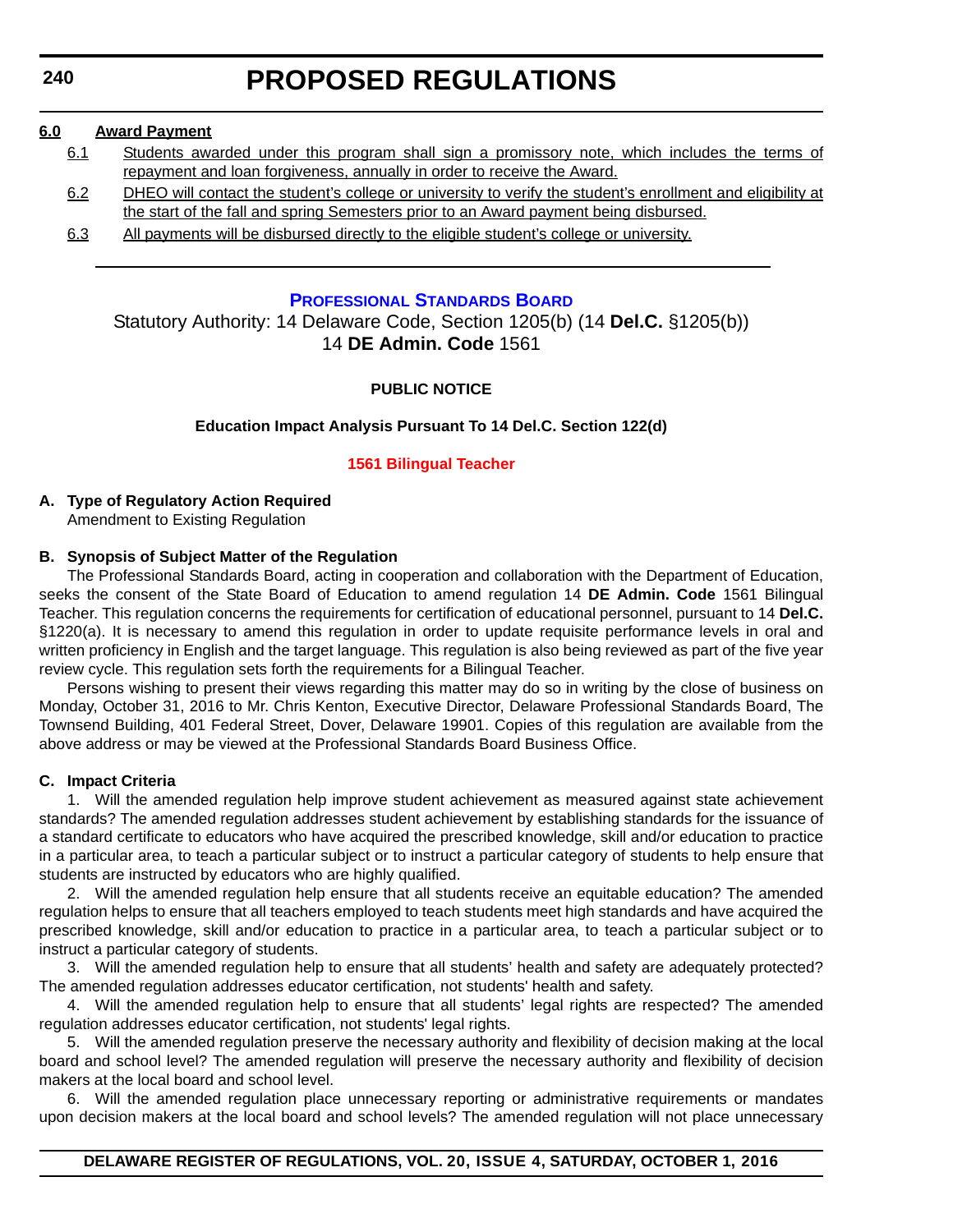reporting or administrative requirements or mandates upon decision makers at the local board and school levels.

7. Will the decision making authority and accountability for addressing the subject to be regulated be placed in the same entity? The decision-making authority and accountability for addressing the subject to be regulated rests with the Professional Standards Board, in collaboration with the Department of Education, and with the consent of the State Board of Education.

8. Will the amended regulation be consistent with and not an impediment to the implementation of other state educational policies, in particular to state educational policies addressing achievement in the core academic subjects of mathematics, science, language arts and social studies? The amended regulation will be consistent with, and not an impediment to, the implementation of other state educational policies, in particular to state educational policies addressing achievement in the core academic subjects of mathematics, science, language arts and social studies.

9. Is there a less burdensome method for addressing the purpose of the regulation? 14 **Del.C.** §1205 requires that we promulgate this regulation.

10. What is the cost to the State and to the local school boards of compliance with the regulation? There is no additional cost to local school boards for compliance with the regulation.

#### **\*Please Note: The Regulatory Flexibility Analysis and Impact Statement for this regulation, as required by 29 Del.C. Ch. 104, is available at:**

**<http://regulations.delaware.gov/register/october2016/proposed/20 DE Reg 240RFA 10-01-16.pdf>**

#### **1561 Bilingual Teacher**

#### **1.0 Content**

- 1.1 This regulation shall apply to the issuance of a Standard Certificate, pursuant to 14 **Del.C.** §1220(a), for Bilingual Teacher (Category). This certification is required for grades K to 12.
	- 1.1.1 This certification is required for an educator within district-identified bilingual classrooms or bilingual programs for grades K to 12 that are identified to serve students who are English Language Learners or immersion program students.
	- 1.1.2 This certification is a category certificate and does not certify an educator to practice in a particular area or teach a particular subject. A category certificate only establishes that an educator has met the prescribed knowledge, skill, or education to instruct a particular category of students specified. This certification is limited to the specific category of teaching students who are English Language Learners or immersion program students.
	- 1.1.3 This certification may not be issued alone and an educator shall hold at least one subject or area certification.
- 1.2 Except as otherwise provided, the requirements set forth in 14 **DE Admin. Code** 1505 Standard Certificate, including any subsequent amendment or revision thereto, are incorporated herein by reference.

#### **2.0 Definitions**

- 2.1 The definitions set forth in 14 **DE Admin. Code** 1505 Standard Certificate, including any subsequent amendment or revision thereto, are incorporated herein by reference.
- 2.2 The following words and terms, when used in this regulation, shall have the following meaning unless the context clearly indicates otherwise: "**Nationally recognized equivalent examination**" means a standardized test which measures

knowledge in a specific content area that is nationally recognized as having at a minimum the same rigor and reliability as a Praxis II examination.

"**Passing score**" means a minimum score as established by the Standards Board, in consultation with the Department and with the concurrence approval of the State Board of Education.

"**Target language**" means, for the purpose of this regulation, the world language of the bilingual classroom or bilingual program.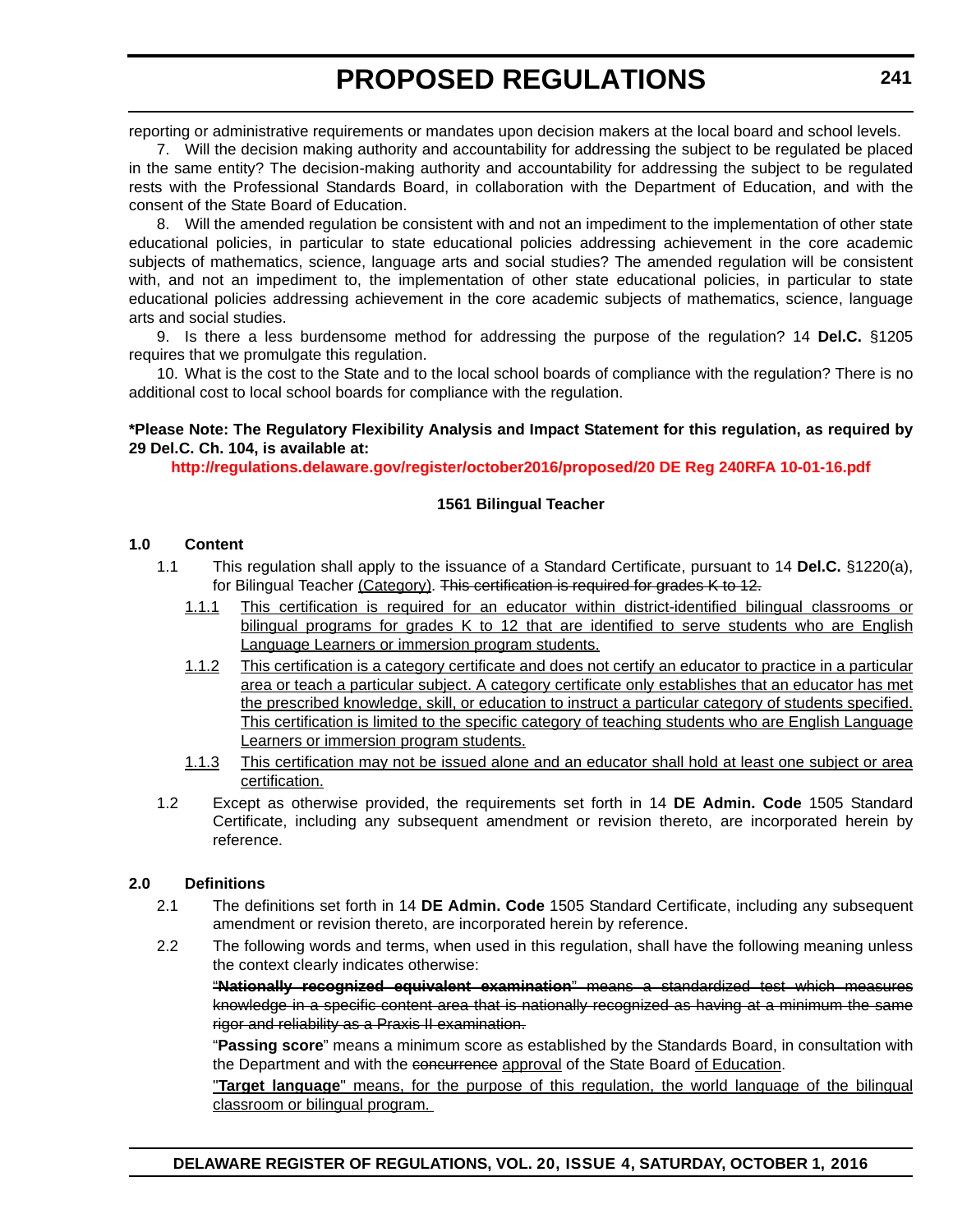## **3.0 Standard Certificate**

- 3.1 In accordance with 14 **Del.C**. §1220(a), the Department shall issue a Standard Certificate as a Bilingual Teacher to an educator who has met the following:
	- 3.1.1 Holds a valid Delaware Initial, Continuing, or Advanced License; or a Limited Standard, Standard or Professional Status Certificate issued by the Department prior to August 31, 2003; and,
	- 3.1.2 Has met the requirements as set forth in 14 **DE Admin. Code** 1505 Standard Certificate, including any subsequent amendment or revision thereto; and
	- 3.1.3 Has satisfied the additional requirements in this regulation. Holds a Standard Certificate in a subject or area; and
	- 3.1.4 Has satisfied the additional requirements in this regulation.

# **4.0 Additional Requirements**

### An educator must also have met the following:

- 4.1 Demonstrated oral and written proficiency in English and the target language of the bilingual program by having completed the following:
	- 4.1.1 Achieved a passing score on an oral proficiency examination in English; and
	- 4.1.2 Achieved a passing score on a written proficiency examination in English; and
	- 4.1.3 Achieved a passing score on an oral proficiency examination in the target language of the bilingual program; and
	- 4.1.4 Achieved a passing score on a written proficiency examination in the target language of the bilingual program; and
	- 4.1.5 The written proficiency and oral proficiency examinations required may be a Praxis II examination if applicable and available or as specified in section 4.2.
- 4.2 If an examination of content knowledge such as Praxis II is not applicable and available for the Standard Certificate requested, an educator must also meet the following:
	- 4.2.1 Where no PRAXIS II examination is applicable and available, nationally recognized equivalent examinations may be substituted. The applicant shall achieve a passing score on the examination as established by the Standards Board, in consultation with the Department and with the concurrence of the State Board.
	- 4.2.2 For the purposes of this regulation, the following test shall be accepted as a nationally recognized equivalent examination: the American Council on the Teaching of Foreign Languages (ACTFL) Oral Proficiency Interview and the ACTFL Writing proficient test.
		- 4.2.2.1 For purposes of this regulation the following shall be considered a passing score:
			- 4.2.2.1.1 For tests of languages using a Roman alphabet, candidates are required to achieve as a minimum score an Advanced Low level of the oral skills and an Advanced Low level on the writing skills based on the ACTFL Proficiency Guidelines.
			- 4.2.2.1.2 For tests of languages using a non Roman alphabet, candidates are required to achieve as a minimum score an Advanced Low Level on the oral skills and an Intermediate High level on the writing skills based on the ACTFL Proficiency Guidelines.
- 4.3 If the educator is applying for their first Standard certificate pursuant to 14 **DE Admin. Code** 1505 Standard Certificate 3.1.5.1 the required 15 credits or their equivalent in professional development required in 14 **DE Admin. Code** 3.1.5.1 that must be satisfactory completed for this standard certificate must at a minimum include the following areas;
	- 4.3.1 Methods of Teaching English as a Second Language (3 credits);
	- 4.3.2 Second Language Acquisition (3 credits);
	- 4.3.3 Teaching Literacy for English Language Learners (3 credits);
	- 4.3.4 Second Language Testing (3 credits);
	- 4.3.5 Structure of the English Language (3 credits).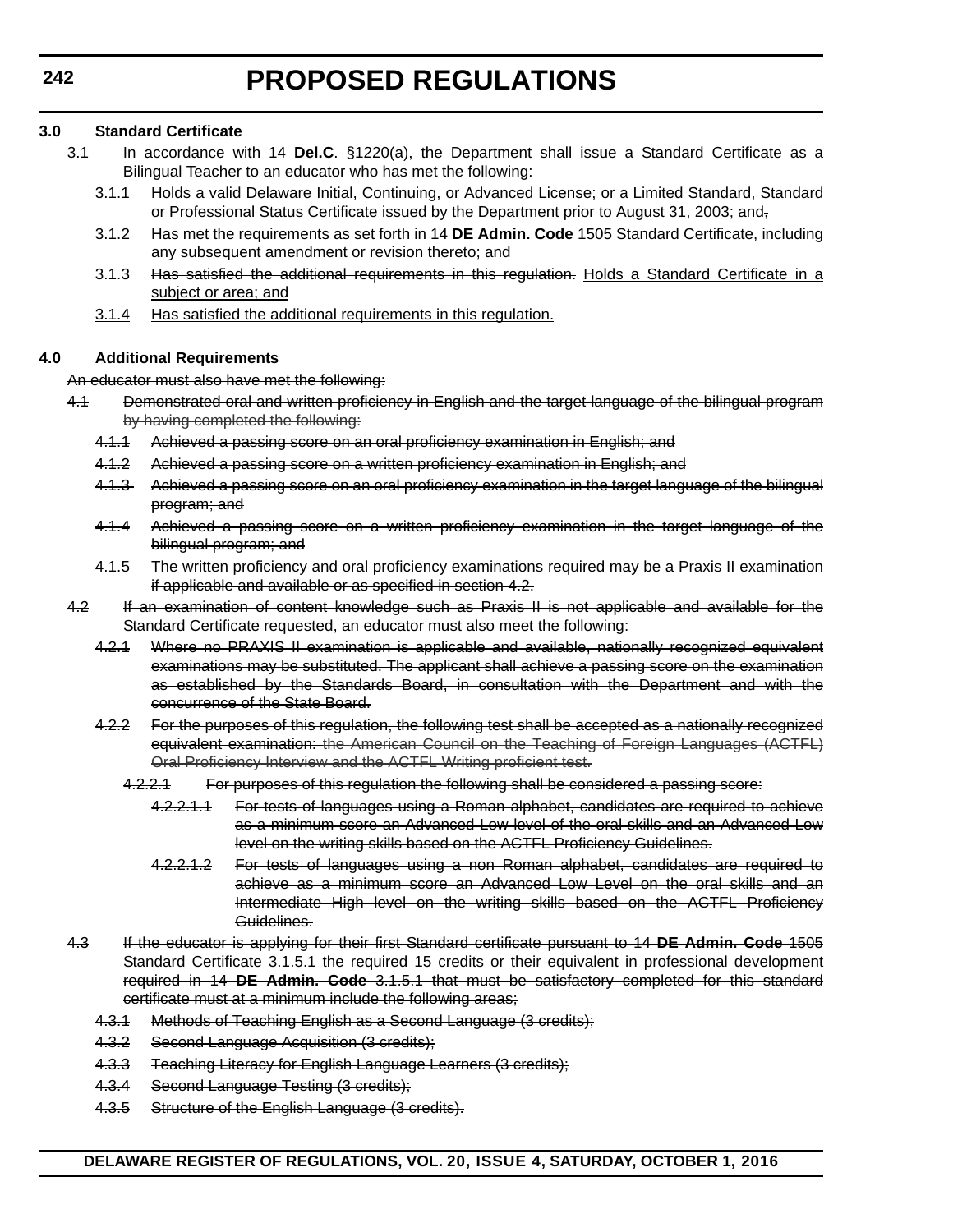- 4.4 If the educator is applying for their second standard Certificate pursuant to 14 **DE Admin. Code** 1505 Standard Certificate 3.1.5, the satisfactory completion of fifteen (15) credits or their equivalent in professional development in the areas of;
	- 4.4.1 Methods of Teaching English as a Second Language (3 credits);
	- 4.4.2 Second Language Acquisition (3 credits);
	- 4.4.3 Teaching Literacy for English Language Learners (3 credits):
	- 4.4.4 Second Language Testing (3 credits);
	- 4.4.5 Structure of the English Language (3 credits).
- 4.1 An educator shall also have satisfied each of the following requirements:
	- 4.1.1 Demonstrated oral and written proficiency in English by:
		- 4.1.1.1 Completion of a bachelor's, master's, or doctoral degree from a regionally accredited college or university that is located in the United States or in a permanently inhabited territory of the United States in which the majority of courses were taught and assessed in the English language; or
		- 4.1.1.2 Achieving a minimum level of Advanced Mid based on the American Council on the Teaching of Foreign Languages (ACTFL) Proficiency Guidelines on:
			- 4.1.1.2.1 the ACTFL Oral Proficiency Interview (OPI) in English, and
			- 4.1.1.2.2 the ACTFL Writing Proficiency Test (WPT) in English.
	- 4.1.2 Demonstrated oral and written proficiency in the target language of the bilingual classroom or bilingual program by:
		- 4.1.2.1 Achieving a minimum level of Advanced Mid based on the ACTFL Proficiency Guidelines on the ACTFL OPI in the target language, and
		- 4.1.2.2 Achieving a passing score on the ACTFL WPT in the target language.
			- 4.1.2.2.1 For the purposes of subsection 4.1.2.2 of this regulation, a passing score shall be:
				- 4.1.2.2.1.1 For tests using the Roman alphabet, achieving a minimum level of Advanced Mid based on the ACTFL Proficiency Guidelines.
				- 4.1.2.2.1.2 For tests using a non-Roman alphabet, achieving a minimum level of Advanced Low based on the ACTFL Proficiency Guidelines.
	- 4.1.3 Completion of either:
		- 4.1.3.1 A bachelor's, master's, or doctoral degree from a regionally accredited college or university with a major or its equivalent in bilingual education from an educator preparation program approved or recognized by National Council for the Accreditation of Teacher Education (NCATE), the Council for Accreditation of Educator Preparation (CAEP), or a state where the state approval body employed the appropriate standards; or
		- 4.1.3.2 A minimum of fifteen (15) credits or the equivalent thereof in professional development as approved by the Department in the following content areas:
			- 4.1.3.2.1 Methods of Teaching English as a Second Language (3 credits);
			- 4.1.3.2.2 Second Language Acquisition (3 credits);
			- 4.1.3.2.3 Teaching Literacy for English Language Learners (3 credits);
			- 4.1.3.2.4 Second Language Testing (3 credits); and
			- 4.1.3.2.5 Structure of the English Language (3 credits).

# **5.0 Past Certification Recognized**

The Department shall recognize a Standard Certificate Bilingual Teacher issued before January 1, 2017. A teacher holding such a Standard Certificate issued by the Department before January 1, 2017 shall be considered certified as a Bilingual Teacher.

# **6.0 Effective Date**

This regulation shall be effective on January 1, 2017.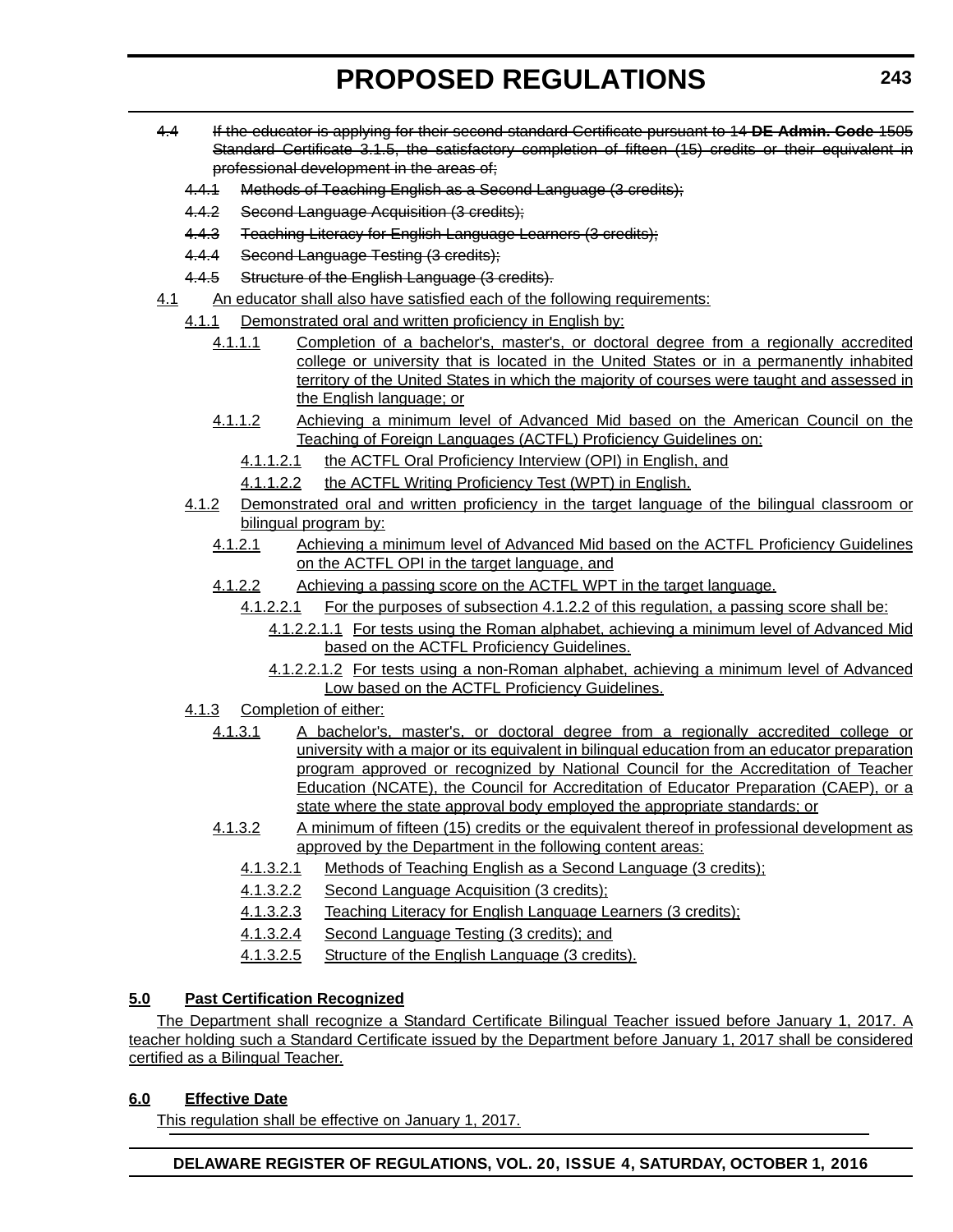**PROFESSIONAL STANDARDS BOARD**

Statutory Authority: 14 Delaware Code, Section 1205(b) (14 **Del.C.** §1205(b)) 14 **DE Admin. Code** 1561

**PUBLIC NOTICE**

**Education Impact Analysis Pursuant To 14 Del.C. Section 122(d)**

**[1565 World Language Teacher](#page-3-0)**

### **A. TYPE OF REGULATORY ACTION REQUESTED**

Amendment to Existing Regulation

#### **B. SYNOPSIS OF SUBJECT MATTER OF REGULATION**

The Professional Standards Board, acting in cooperation and collaboration with the Department of Education, seeks the consent of the State Board of Education to amend regulation 14 **DE Admin. Code** 1565 World Language Teacher The regulation concerns the requirements for certification of educational personnel, pursuant to 14 **Del.C.** §1220(a). It is necessary to amend this regulation to update oral and written proficiency requirements in the target language. This regulation is also being reviewed as part of the five year review cycle. This regulation sets forth the requirements for a World Language Teacher.

Persons wishing to present their views regarding this matter may do so in writing by the close of business on Monday, October 31, 2016 to Mr. Chris Kenton, Executive Director, Delaware Professional Standards Board, The Townsend Building, 401 Federal Street, Dover, Delaware 19901. Copies of this regulation are available from the above address or may be viewed at the Professional Standards Board Business Office.

### **C. IMPACT CRITERIA**

1. Will the amended regulation help improve student achievement as measured against state achievement standards? The amended regulation addresses student achievement by establishing standards for the issuance of a standard certificate to educators who have acquired the prescribed knowledge, skill and/or education to practice in a particular area, to teach a particular subject or to instruct a particular category of students to help ensure that students are instructed by educators who are highly qualified.

2. Will the amended regulation help ensure that all students receive an equitable education? The amended regulation helps to ensure that all teachers employed to teach students meet high standards and have acquired the prescribed knowledge, skill and/or education to practice in a particular area, to teach a particular subject or to instruct a particular category of students.

3. Will the amended regulation help to ensure that all students' health and safety are adequately protected? The amended regulation addresses educator certification, not students' health and safety.

4. Will the amended regulation help to ensure that all students' legal rights are respected? The amended regulation addresses educator certification, not students' legal rights.

5. Will the amended regulation preserve the necessary authority and flexibility of decision-makers at the local board and school level? The amended regulation will preserve the necessary authority and flexibility of decision makers at the local board and school level.

6. Will the amended regulation place unnecessary reporting or administrative requirements or mandates upon decision makers at the local board and school levels? The amended regulation will not place unnecessary reporting or administrative requirements or mandates upon decision makers at the local board and school levels.

7. Will decision making authority and accountability for addressing the subject to be regulated be placed in the same entity? The decision-making authority and accountability for addressing the subject to be regulated rests with the Professional Standards Board, in collaboration with the Department of Education, and with the consent of the State Board of Education.

8. Will the amended regulation be consistent with and not an impediment to the implementation of other state educational policies, in particular to state educational policies addressing achievement in the core academic subjects of mathematics, science, language arts and social studies? The amended regulation will be consistent with, and not an impediment to, the implementation of other state educational policies, in particular to state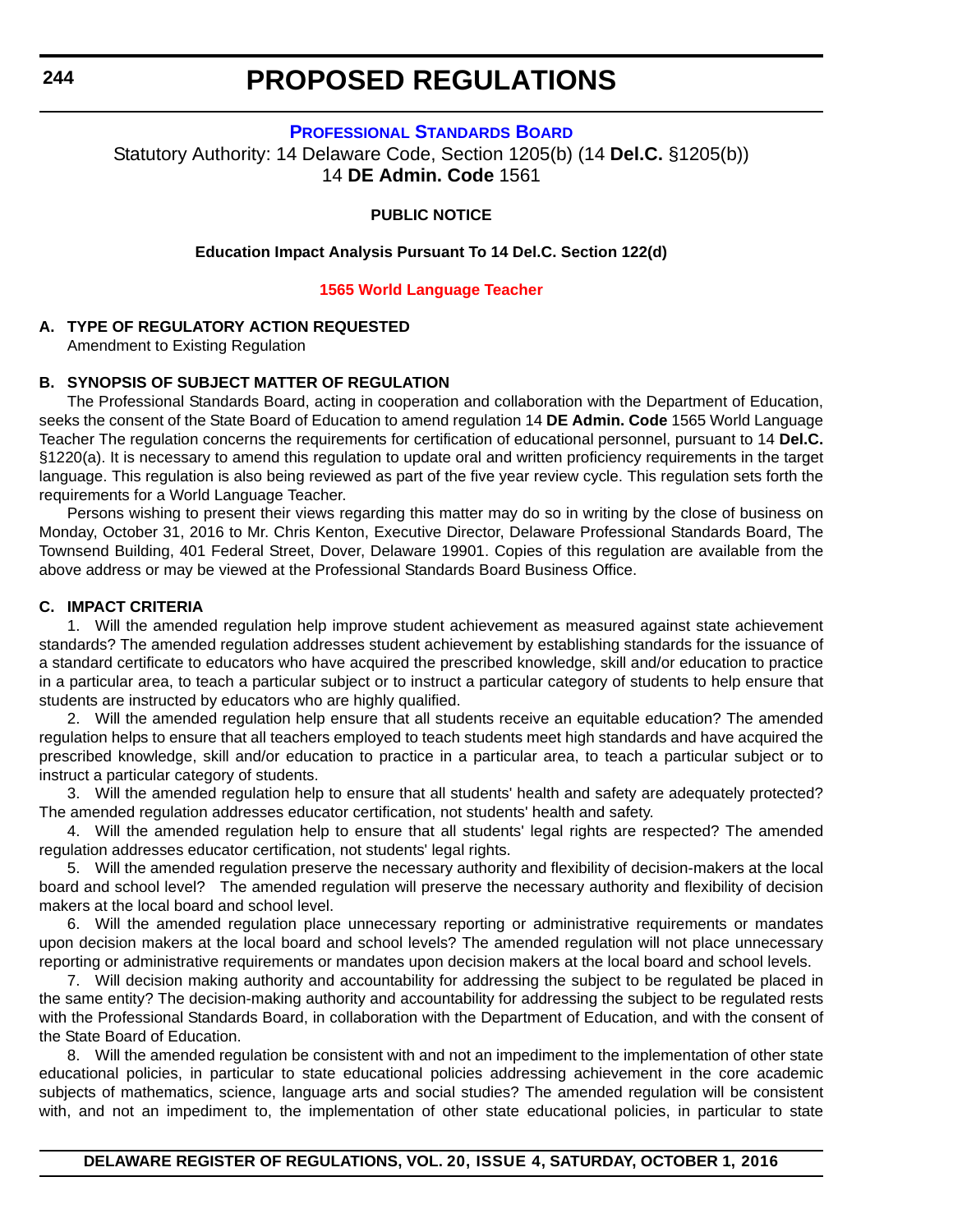educational policies addressing achievement in the core academic subjects of mathematics, science, language arts and social studies.

9. Is there a less burdensome method for addressing the purpose of the amended regulation? 14 **Del.C.** §1205 requires that we promulgate this regulation.

10. What is the cost to the state and to the local school boards of compliance with the adopted regulation? There is no additional cost to local school boards for compliance with the regulation.

### **\*Please Note: The Regulatory Flexibility Analysis and Impact Statement for this regulation, as required by 29 Del.C. Ch. 104, is available at:**

**<http://regulations.delaware.gov/register/october2016/proposed/20 DE Reg 244RFA 10-01-16.pdf>**

### **1565 World Language Teacher**

### **1.0 Content**

- 1.1 This regulation shall apply to the issuance of a Standard Certificate, pursuant to 14 **Del.C.** §1220(a), for World Language Teacher. This certification is required for grades K to 12.
	- 1.1.1 This certification is limited to the world language in which the Standard Certificate is requested.
- 1.2 Except as otherwise provided, the requirements set forth in 14 **DE Admin. Code** 1505 Standard Certificate, including any subsequent amendment or revision thereto, are incorporated herein by reference.

#### **2.0 Definitions**

- 2.1 The definitions set forth in 14 **DE Admin. Code** 1505 Standard Certificate, including any subsequent amendment or revision thereto, are incorporated herein by reference.
- 2.2 The following words and terms, when used in this regulation, shall have the following meaning unless the context clearly indicates otherwise:

"**Passing score**" means a minimum score as established by the Standards Board, in consultation with the Department, and with the approval of the State Board.

"**Target language**" means, for the purpose of this regulation, the specific world language, as defined in Section 1.0 of 14 **DE Admin. Code** 505, in which the Standard Certificate is requested.

#### **3.0 Standard Certificate**

- 3.1 In accordance with 14 **Del.C.** §1220(a), the Department shall issue a Standard Certificate as a World Language Teacher to an educator who has met the following:
	- 3.1.1 Holds a valid Delaware Initial, Continuing, or Advanced License; or a Standard or Professional Status Certificate issued by the Department prior to August 31, 2003; and,
	- 3.1.2 Has met the requirements as set forth in 14 **DE Admin. Code** 1505 Standard Certificate, including any subsequent amendment or revision thereto; and
	- 3.1.3 Has satisfied the additional requirements in this regulation.

### **4.0 Additional Requirements**

- 4.1 If an examination of content knowledge such as Praxis II is not applicable and available for the World Language Standard Certificate requested, an educator must also meet the following:
	- 4.1.1 Available ACTFL Tests
		- 4.1.1.1 When the American Council on the Teaching of Foreign Languages (ACTFL) Oral Proficiency Interview and the ACTFL Writing Proficiency Test is available in the World Language requested, the applicant shall achieve a passing score on the examination.
		- 4.1.1.2 For purposes of this regulation the following shall be considered a passing score: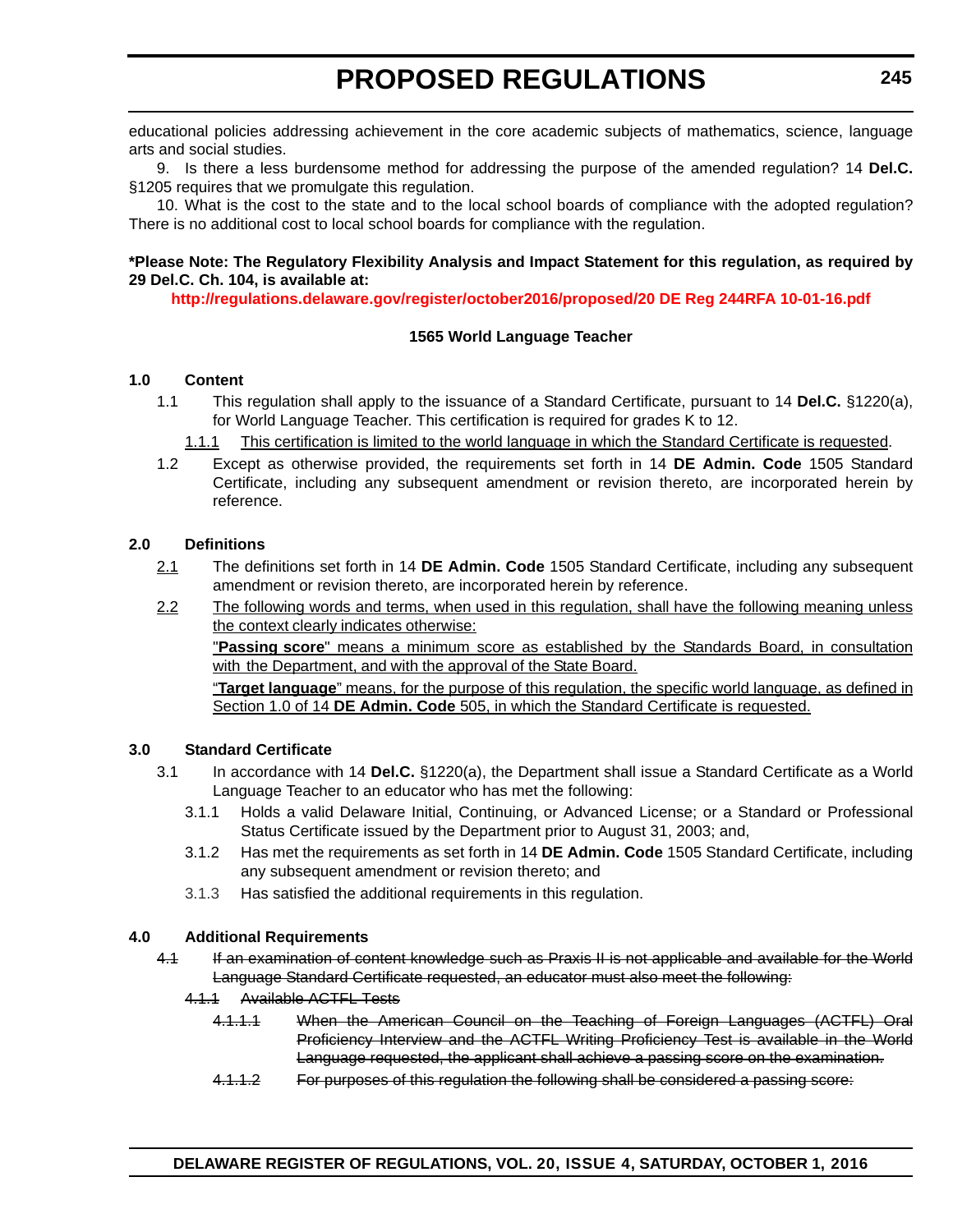- 4.1.1.2.1 For tests of languages using a Roman alphabet, candidates are required to achieve as a minimum score an Advanced Low Level on the oral skills and an Advanced Low Level on the writing skills based on the ACTFL Proficiency Guidelines.
- 4.1.1.2.2 For tests of languages using a non-Roman alphabet, candidates are required to achieve as a minimum score an Advanced Low Level on the oral skills and an Intermediate High level on the writing skills based on the ACTFL Proficiency Guidelines.
- 4.1.2 If ACTFL tests are not available, the educator must meet one of the following:
	- 4.1.2.1 Specialized Education
		- 4.1.2.1.1 The applicant shall have completed fifteen (15) credits or their equivalent in professional development in the area of the World Language requested.
			- 4.1.2.1.1.1 The fifteen (15) credits or their equivalent in professional development in the area of the World Language requested for certification must be selected by the applicant with the assent of the employing school district or charter school and subsequently submitted to the Department for final approval.
			- 4.1.2.1.1.2 In the case where the educator is seeking certification independently or there is no employing school district or charter school, the Department shall review the proposed fifteen (15) credits or their equivalent in professional development selected by the applicant in the area of the World Language, for final determination of acceptance.
			- 4.1.2.1.1.3 If approved by the Department, the educator may use past coursework or professional development; or
	- 4.1.2.2 Approved Certification of Content Knowledge
		- 4.1.2.2.1 The applicant has earned an approved certificate in the World Language requested.
		- 4.1.2.2.2 The Standards Board may recognize certificate programs that establish the minimum content knowledge in a World Language. Certificates are approved by the Standards Board in consultation with the Department and with the concurrence of the State Board in the same manner as examinations of content knowledge.
		- 4.1.2.2.3 The Department shall make publicly available a list of approved World Language certificates.
- 4.1 An educator shall also have satisfied each of the following requirements:
	- 4.1.1 Completion of a bachelor's, master's, or doctoral degree from a regionally accredited college or university with a major or its equivalent in the target language from an educator preparation program approved or recognized by National Council for the Accreditation of Teacher Education (NCATE), the Council for the Accreditation of Educator Preparation (CAEP), or a state where the state approval body employed the appropriate standards; and
	- 4.1.2 Demonstrated oral and written proficiency in the target language by either:
		- 4.1.2.1 Achieving a passing score on a Praxis Subject Assessment in the target language; or
		- 4.1.2.2 Based on the American Council on the Teaching of Foreign Languages (ACTFL) **Proficiency Guidelines:** 
			- 4.1.2.2.1 Achieving a minimum level of Advanced Low on the ACTFL Oral Proficiency Interview (OPI) in the target language, and
			- 4.1.2.2.2 Achieving a passing score on the ACTFL Writing Proficiency Test (WPT) in the target language.
				- 4.1.2.2.2.1 For tests using the Roman alphabet, a passing score means achieving a minimum level of Advanced Low.
				- 4.1.2.2.2.2 For tests using a non-Roman alphabet, a passing score means achieving a minimum level of Intermediate High.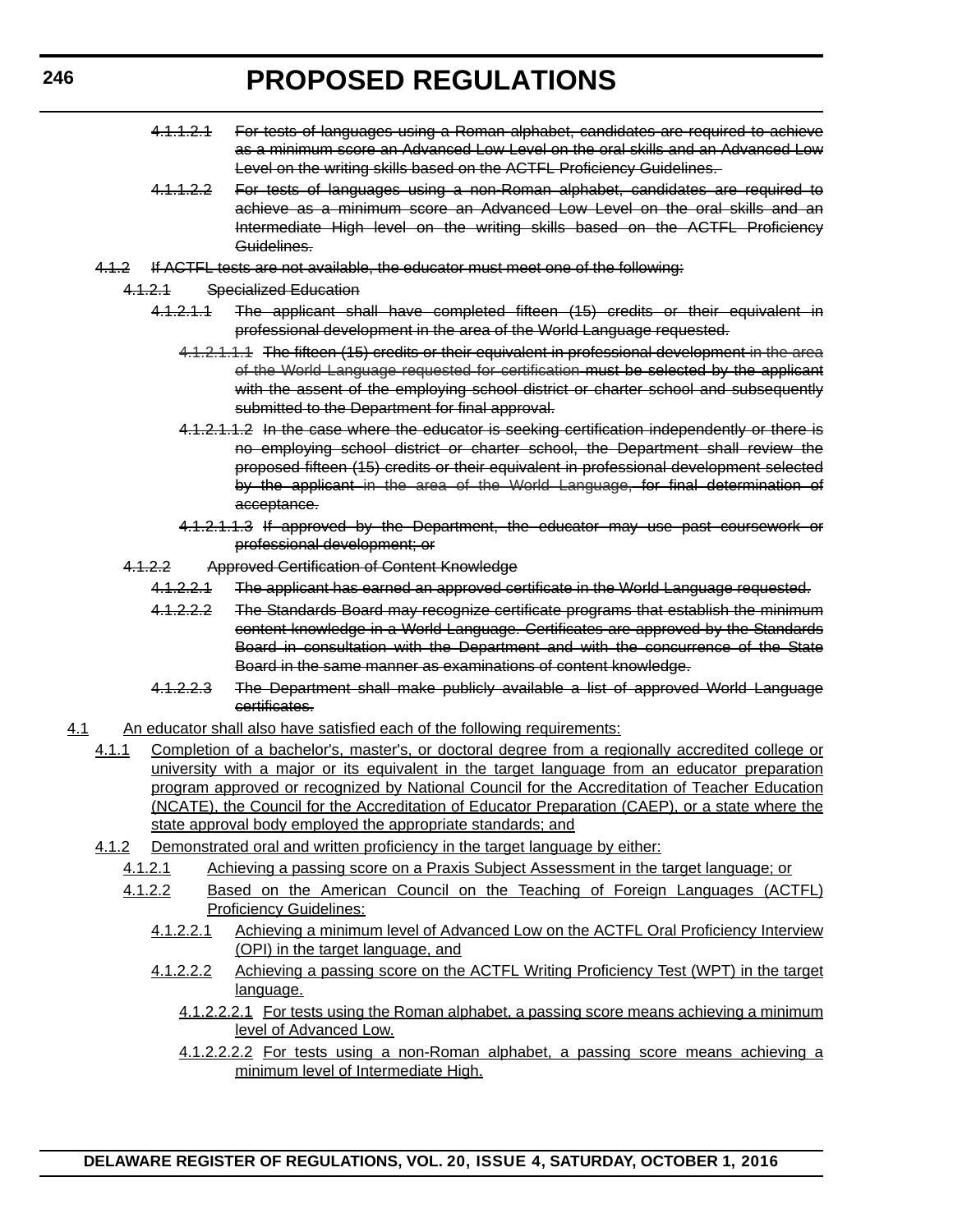### **5.0 Past Certification Recognized**

The Department shall recognize a Standard Certificate World Language Teacher issued before January 1, 2017. A teacher holding such a Standard Certificate issued by the Department before January 1, 2017 shall be considered certified as a World Language Teacher.

# **6.0 Effective Date**

This regulation shall be effective on January 1, 2017.

# **DEPARTMENT OF HEALTH AND SOCIAL SERVICES**

**DIVISION OF MEDICAID AND MEDICAL ASSISTANCE**

Statutory Authority: 31 Delaware Code, Section 512 (31 **Del.C.** §512)

# **PUBLIC NOTICE**

### **[Target Case Management Services for Individuals with Intellectual and Developmental Disabilities](#page-3-0)**

In compliance with the State's Administrative Procedures Act (APA - Title 29, Chapter 101 of the Delaware Code), 42 CFR §447.205, and under the authority of Title 31 of the Delaware Code, Chapter 5, Section 512, Delaware Health and Social Services (DHSS) / Division of Medicaid and Medical Assistance (DMMA) is proposing to amend the Title XIX Medicaid State Plan regarding Targeted Case Management, specifically, *to establish coverage and reimbursement methodologies for targeted case management services for individuals with intellectual disabilities.*

Any person who wishes to make written suggestions, compilations of data, testimony, briefs or other written materials concerning the proposed new regulations must submit same to, Planning, Policy and Quality Unit, Division of Medicaid and Medical Assistance, 1901 North DuPont Highway, P.O. Box 906, New Castle, Delaware 19720-0906, by email to Kimberly.Xavier@state.de.us, or by fax to 302-255-4425 by October 31, 2016. Please identify in the subject line: Target Case Management Services.

The action concerning the determination of whether to adopt the proposed regulation will be based upon the results of Department and Division staff analysis and the consideration of the comments and written materials filed by other interested persons.

# **SUMMARY OF PROPOSAL**

The purpose of this notice is to advise the public that Delaware Health and Social Services (DHSS)/Division of Medicaid and Medical Assistance (DMMA) is proposing to amend the Title XIX Medicaid State Plan regarding Targeted Case Management, specifically, *to establish coverage and reimbursement methodologies for targeted case management services for individuals with intellectual disabilities.*

### **Statutory Authority**

- 42 CFR §440.169, *Case management services, general provisions*
- 42 CFR §441.18, *Case management services, specific requirements*
- 42 CFR §441.301(c)(1)(2)(3), *Contents of a waiver request, Person-Centered Services*
- 42 CFR §441.301(c)(4), *Contents of a waiver request, Home and Community-Based Settings*
- 42 CFR §447.205, *Public notice of changes in statewide methods and standards for setting payment rates*
- §1902(a)(23) of the Social Security Act, *Freedom of choice of qualified providers*
- §1902(a)(25) of the Social Security Act, *Third party liability*
- §1903(c) of the Social Security Act, *FFP for case management included in an individualized education program or individualized family service plan*
- §1915(c) of the Social Security Act, *Home and community-based services*
- §1915(g)(1) of the Social Security Act, *location and comparability of case management services*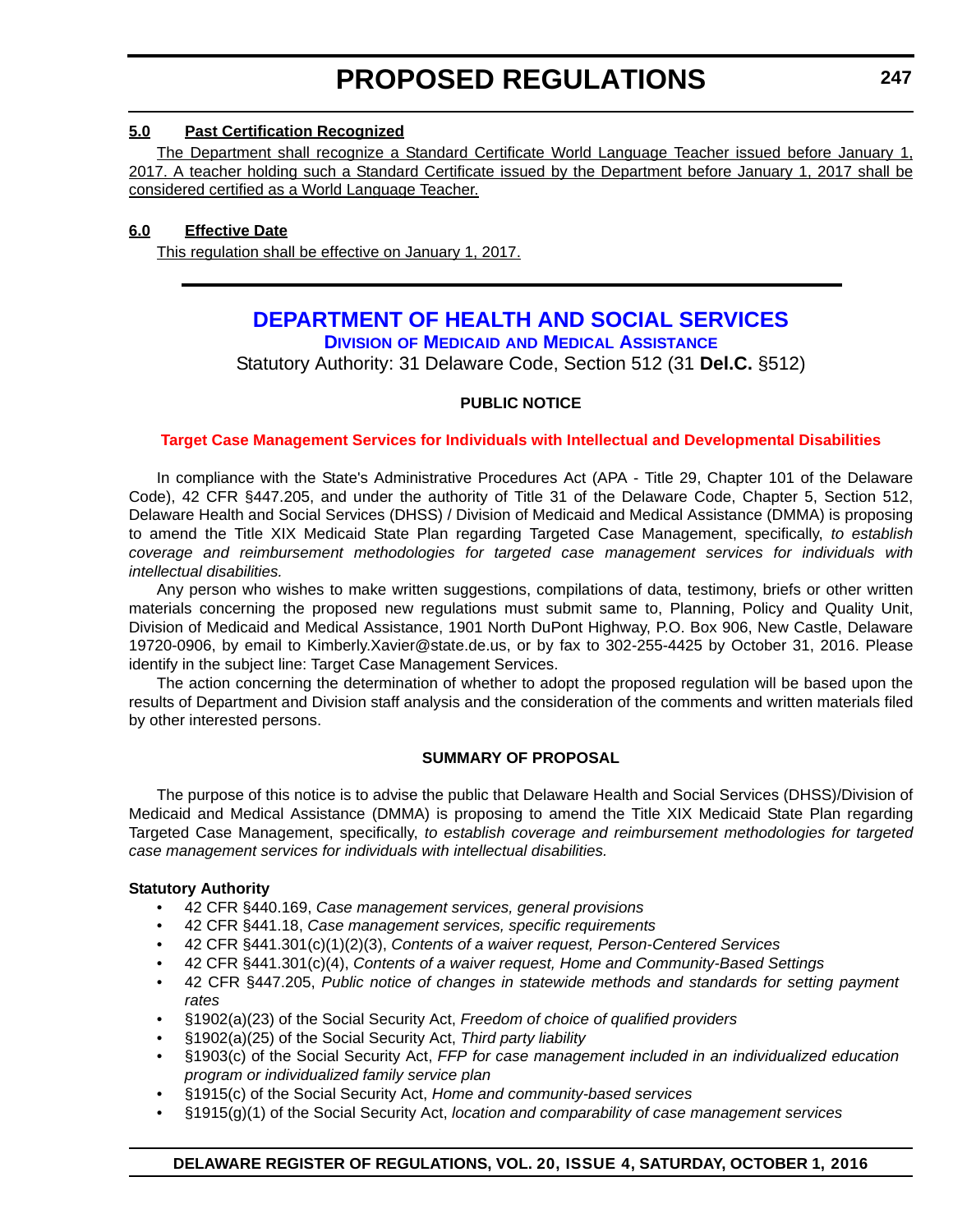### **248**

# **PROPOSED REGULATIONS**

• 16 **DE Admin. Code** 2100 Division of Developmental Disabilities Services (DDDS) *Eligibility Criteria*

#### **Background**

On July 25, 2000, the Center for Medicare and Medicaid Services (CMS) issued a State Medicaid Director Letter (SMDL) providing policy changes and clarification giving states more flexibility to serve people with disabilities in different settings. This SMDL provided clarification regarding the use of Case Management to assist states to overcome barriers to community transition. Case management services are defined under section 1915(g)(2) of the Social Security Act (the Act) as "services which will assist individuals, eligible under the plan, in gaining access to needed medical, social, educational, and other services." Case management services are often used to foster the transitioning of a person from institutional care to a more integrated setting or to help maintain a person in the community. There are several ways that case management services may be furnished under the Medicaid program. Home and Community-Based Services (HCBS) Case Management may be furnished as a service under the authority of section 1915(c) when this service is included in an approved HCBS waiver. Persons served under the waiver may receive case management services while they are still institutionalized, for up to 180 consecutive days prior to discharge. This case management service may be provided under the optional Targeted Case Management (TCM) authority of section 1915(g)(2) of the Social Security Act. TCM, defined in section 1915(g) of the Act, may be furnished as a service to institutionalized persons who are about to leave the institution, to facilitate the process of transition to community services and to enable the person to gain access to needed medical, social, educational and other services in the community. TCM may be furnished during the last 180 consecutive days of a Medicaid eligible person's institutional stay if provided for the purpose of community transition. States may specify a shorter time period or other conditions under which TCM may be provided.

In the Epilogue of Delaware's FY17 Budget Act, the Division of Developmental Disability Services (DDDS) was directed to add Medicaid (HCBS) for individuals with intellectual developmental disabilities living with their family. DDDS intends to fulfill this requirement by amending the current DDDS HCBS 1915(c) waiver by adding additional waiver capacity and additional services targeted to meet the needs of families. Individuals receiving a DDDS day service will be targeted for new enrollment in the amended waiver which will be called the Lifespan Waiver. There will be no interruption in service to these individuals. DDDS intends to meet the CMS requirement for the delivery of case management and person-centered planning to waiver recipients by using the optional Targeted Case Management (TCM) authority of Section 1915(g)(2) of the Social Security Act. The proposed State Plan Amendments establish two TCM target groups: one for individuals with Intellectual Developmental Disabilities (IDD) who are receiving residential habilitation under the 1915(c) HCBS waiver and the other for individuals with IDD who are eligible for DDDS services and living at home.

#### **Summary of Proposal**

#### *Purpose*

The purpose of this proposed regulation is to add Targeted Case Management (TCM) to the Delaware Medicaid State Plan under the authority of 1915(g)(2) of the Social Security Act. Delaware does not currently offer Targeted Case Management under the State Plan.

#### *Summary of Proposed Changes*

If implemented as proposed, this state plan amendment will accomplish the following, effective January 1, 2017: The SPAs will establish two TCM target groups: one for individuals with Intellectual Developmental Disabilities (IDD) receiving residential habilitation under the Division of Developmental Disability Services (DDDS) 1915(c) HCBS waiver and the other for individuals with IDD who are eligible for DDDS services and living at home. Individuals living at home are not currently covered under the DDDS HCBS Waiver. It is DDDS's intention, however, to submit an amendment to the DDDS waiver to CMS in FY17. This amendment will add certain individuals living at home to the DDDS waiver which will be called the Lifespan Waiver. Adding TCM to the State Plan will enable DDDS to meet the CMS requirement for the provision of case management and person-centered planning to new the waiver recipients living in their family home. Case management for individuals currently enrolled in the DDDS waiver is provided by DDDS employees as a Medicaid administrative activity, for which the state is reimbursed 50% of the cost of Medicaid allowable activities. If this SPA is approved, DDDS will convert administrative case management to TCM for individuals currently enrolled in the DDDS waiver.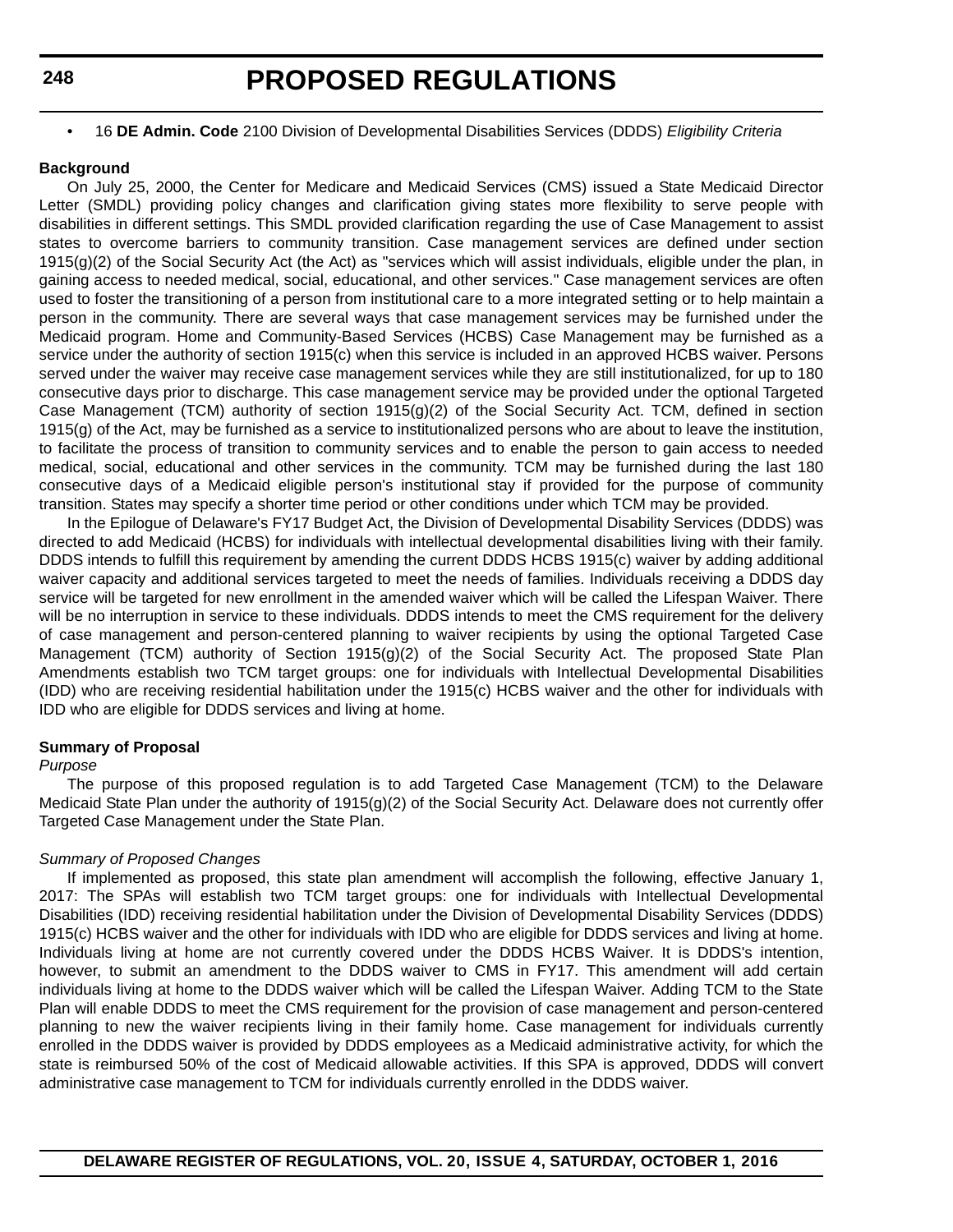### *Public Notice*

In accordance with the *federal* public notice requirements established at Section 1902(a)(13)(A) of the Social Security Act and 42 CFR 447.205 and the state public notice requirements of Title 29, Chapter 101 of the Delaware Code, Delaware Health and Social Services (DHSS)/Division of Medicaid and Medical Assistance (DMMA) gives public notice and provides an open comment period for thirty (30) days to allow all stakeholders an opportunity to provide input to the establish coverage and reimbursement methodologies for targeted case management services for individuals with intellectual disabilities. Comments must be received by 4:30 p.m. on October 31, 2016.

### *Centers for Medicare and Medicaid Services Review and Approval*

The provisions of this state plan amendment (SPA) relating to coverage and payment methodology for services are subject to approval by the Centers for Medicare and Medicaid Services (CMS). The draft SPA page(s) may undergo further revisions before and after submittal to CMS based upon public comment and/or CMS feedback. The final version may be subject to significant change.

### *Provider Manuals Update*

Also, upon CMS approval, the applicable Delaware Medical Assistance Program (DMAP) Provider Policy Specific Manuals will be updated. Manual updates, revised pages or additions to the provider manual are issued, as required, for new policy, policy clarification, and/or revisions to the DMAP program. Provider billing guidelines or instructions to incorporate any new requirement may also be issued. A newsletter system is utilized to distribute new or revised manual material and to provide any other pertinent information regarding manual updates. DMAP provider manuals and official notices are available on the DMAP website: http://www.dmap.state.de.us/home/ index.html

### **Fiscal Impact Statement**

No fiscal impact is projected. The Division of Developmental Disability Services (DDDS) has been contracting with individuals it calls "Family Support Specialists (FSS)" to help connect persons with intellectual and developmental disabilities and their families to community resources. This will be discontinued and replaced by Targeted Case Management, at which time the funds that were in use to contract with the FSS will be redirected to TCM.

### **\*Please Note:**

**(1) The Regulatory Flexibility Analysis and Impact Statement for this regulation, as required by 29 Del.C. Ch. 104, is available at:**

#### **<http://regulations.delaware.gov/register/october2016/proposed/20 DE Reg 247RFA 10-01-16.pdf>**

**(2) Due to the size of the proposed regulation, it is not being published here. A copy of the regulation is available at:**

**[Target Case Management Services for Individuals with Intellectual and Developmental Disabilities](http://regulations.delaware.gov/register/october2016/proposed/20 DE Reg 247 10-01-16.htm)**

# **DIVISION OF PUBLIC HEALTH** Statutory Authority: 16 Delaware Code, §122(3)c (16 **Del.C.** §122(3)c) 16 **DE Admin. Code** 4462

### **PUBLIC NOTICE**

#### **[4462 Public Drinking Water Systems](#page-3-0)**

Health Systems Protection Section (HSP), Division of Public Health, Department of Health and Social Services, is proposing revisions to the regulations governing Public Drinking Water Systems (4462). The regulations are being revised to include technical corrections to bring Delaware's regulations into full compliance with the Safe Drinking Water Act. On October 1, 2016, HSP plans to publish as proposed the amended regulations, and hold them out for public comment per Delaware law.

**249**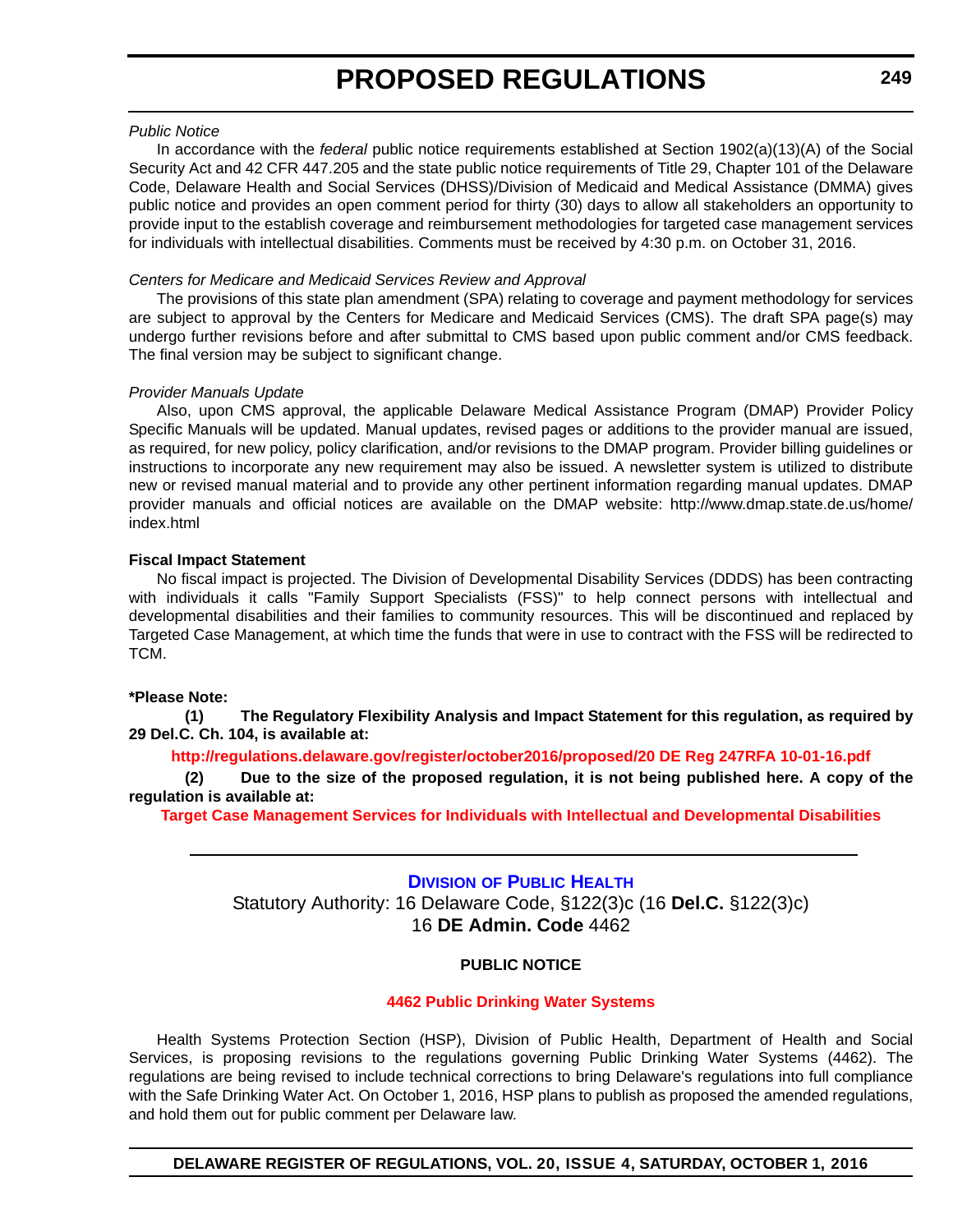# **250**

# **PROPOSED REGULATIONS**

Copies of the proposed regulations are available for review in the October 1, 2016 edition of the Delaware *Register of Regulations*, accessible online at: http://regulations.delaware.gov or by calling the Division of Public Health at (302) 744-4951.

Any person who wishes to make written suggestions, testimony, briefs or other written materials concerning the proposed regulations must submit same to Jamie Mack by Friday, November 11, 2016, at:

Jamie Mack Division of Public Health 417 Federal Street Dover, DE 19901 Email: jamie.mack@state.de.us Phone: (302) 744-4951

## **\*Please Note:**

**(1) The Regulatory Flexibility Analysis and Impact Statement for this regulation, as required by 29 Del.C. Ch. 104, is available at:**

**<http://regulations.delaware.gov/register/october2016/proposed/20 DE Reg 249RFA 10-01-16.pdf>**

**(2) Due to the size of the proposed regulation, it is not being published here. A copy of the regulation is available at:**

**[4462 Public Drinking Water Systems](http://regulations.delaware.gov/register/october2016/proposed/20 DE Reg 249 10-01-16.htm)**

# **DEPARTMENT OF NATURAL RESOURCES AND ENVIRONMENTAL CONTROL**

# **DIVISION OF AIR QUALITY**

Statutory Authority: 7 Delaware Code, Chapter 60; (7 **Del.C.**, Ch. 60) 7 **DE Admin. Code** 1104

# **REGISTER NOTICE SAN#: 2016-06**

### **[1104 Particulate Emissions from Fuel Burning Equipment](#page-3-0)**

### **1. TITLE OF THE REGULATION:**

Revise 7 **DE Admin. Code** 1104, Particulate Emissions from Fuel Burning Equipment.

### **2. BRIEF SYNOPSIS OF THE SUBJECT, SUBSTANCE AND ISSUES:**

EPA, in 80 FR 33840 (6/12/2015 - final) identified the State Implementation Plans (SIPs) of 36 states as inadequate because they allegedly allowed unregulated excess emissions. Seven Delaware regulations were cited in this SIP Call because the EPA believes the regulations do not appropriately restrict emissions during start-up or shutdown events. This action is to revise one of the cited Delaware's regulations to comply with the EPA SIP Call and avoid the imposition of federal sanctions.

- **3. POSSIBLE TERMS OF THE AGENCY ACTION:** None.
- **4. STATUTORY BASIS OR LEGAL AUTHORITY TO ACT:** 7 **Delaware Code**, Chapter 60.
- **5. OTHER REGULATIONS THAT MAY BE AFFECTED BY THE PROPOSAL**: None.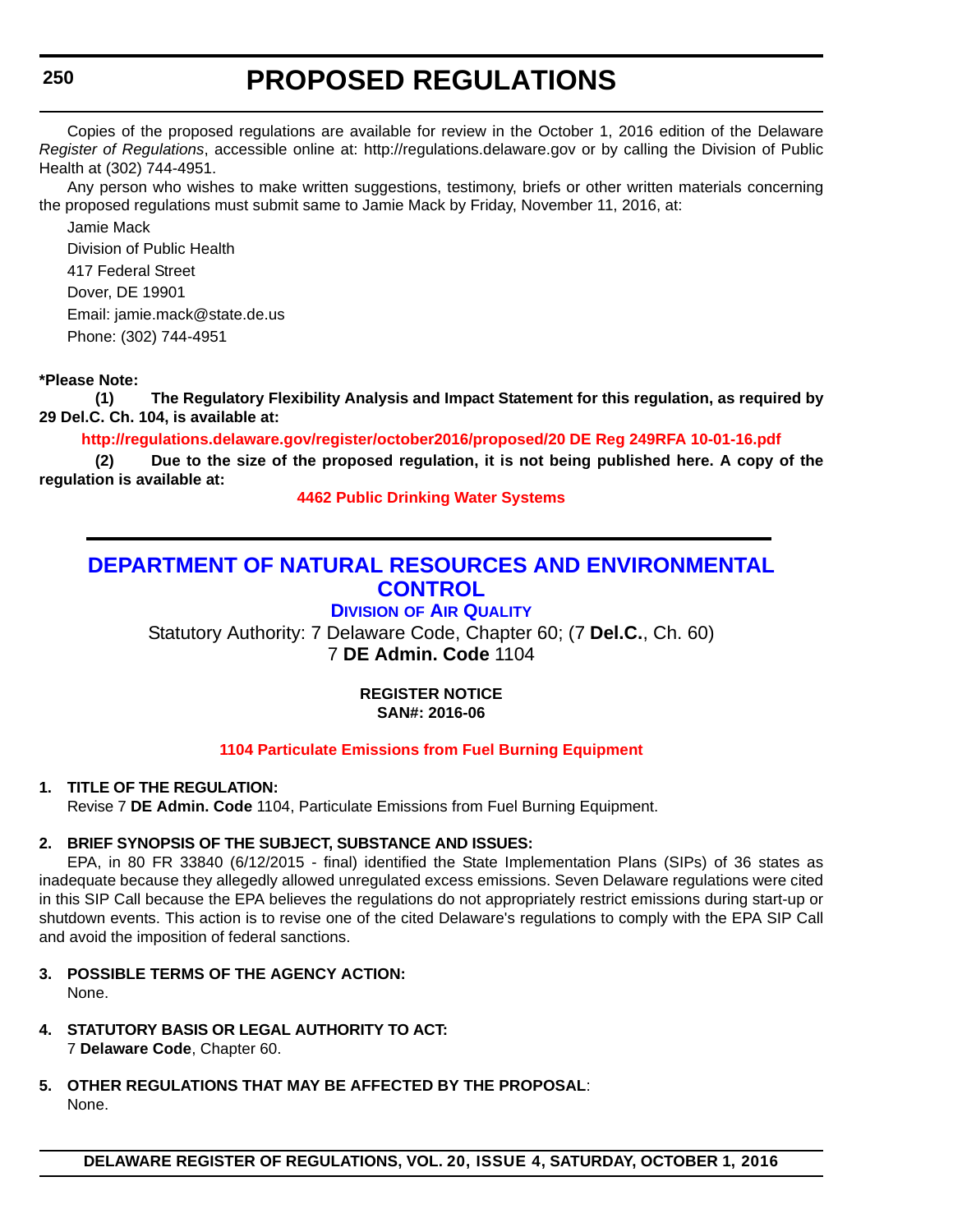### **6. NOTICE OF PUBLIC COMMENT:**

There will be a hearing on this proposed amendment and the other EPA cited Delaware rules on October 25, 2016 beginning at 6pm in the Dover DAQ offices at State Street Commons, 100 West Water Street, Suite 6A, Dover, DE 19904. Interested parties may submit comments in writing to David Fees, Division of Air Quality, 100 West Water Street, Suite 6A, Dover, DE 19904 and/or statements and testimony may be presented either orally or in writing at the public hearing.

### **7. PREPARED BY**:

David Fees david.fees@state.de.us (302) 739-9402

### **\*Please Note: The Regulatory Flexibility Analysis and Impact Statement for this regulation, as required by 29 Del.C. Ch. 104, is available at:**

**<http://regulations.delaware.gov/register/october2016/proposed/20 DE Reg 250RFA 10-01-16.pdf>**

### **1104 Particulate Emissions from Fuel Burning Equipment**

### 11/11/2013 xx/xx/2016

### **1.0 General Provisions**

- 1.1 The emission of particulate matter from fuel burning equipment shall be controlled to a limit that shall meet the ambient air quality requirements.
- 1.2 The provisions of this Regulation shall not apply where the heat input capacity of the equipment is less than 1,000,000 BTU per hour.
- 1.3 The provisions of this regulation shall not apply to equipment or operations whose emissions are controlled by 7 **DE Admin. Code** 1105 or 7 **DE Admin. Code** 1107 or 7 **DE Admin. Code** 1129.
- 1.4 For purposes of this Regulation, the heat input value shall be based upon the manufacturer's guaranteed maximum input or the Department's calculated input capacity.
- 1.5 The provisions of subsection 2.1 of this Regulation shall not apply to the start-up and shutdown of equipment which operates continuously or in an extended steady state when emissions from such equipment during start-up and shutdown are governed by an operation permit issued pursuant to the provisions of Section 2.0 of 7 **DE Admin. Code** 1102.

### 02/01/1981 xx/xx/2016

### **2.0 Emission Limits**

- 2.1 No person shall cause or allow the emission of particulate matter in excess of 0.3 pound per million BTU heat input, maximum two-hour average, from any fuel burning equipment.
- 2.2 No person shall cause or allow the emission of particulate matter in excess of 0.3 pound per million BTU heat input, maximum 30-day rolling average, from any fuel burning equipment.

### **DIVISION OF AIR QUALITY**

Statutory Authority: 7 Delaware Code, Chapter 60, (7 **Del.C.** Ch. 60) 7 **DE Admin. Code** 1105

### **REGISTER NOTICE SAN #2016-06**

### **[1105 Particulate Emissions from Industrial Process Operations](#page-3-0)**

### **1. TITLE OF THE REGULATION:**

Revise 7 **DE Admin. Code** 1105 "Particulate Emissions from Industrial Process Operations"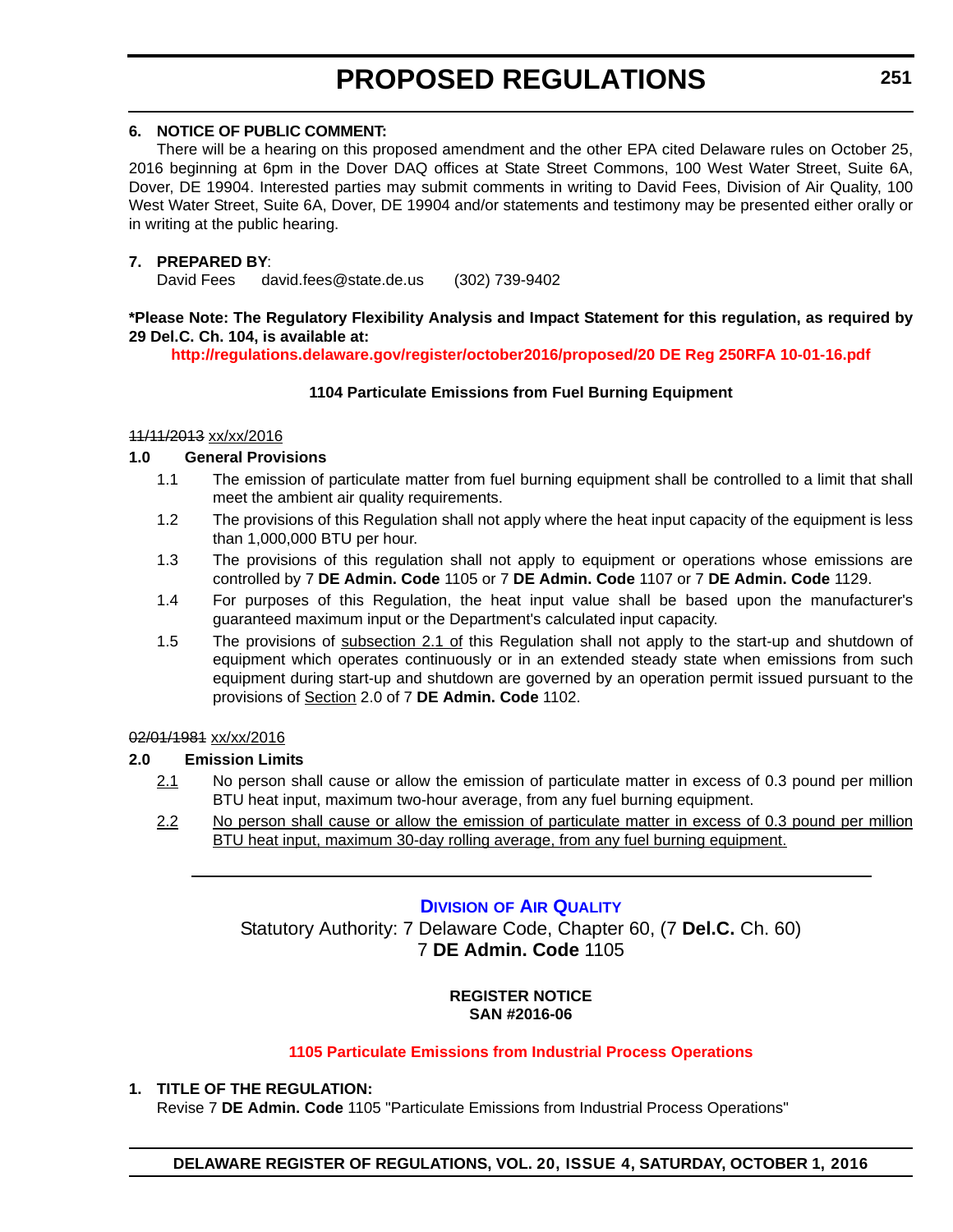# **2. BRIEF SYNOPSIS OF THE SUBJECT, SUBSTANCE AND ISSUES:**

EPA, in 80 FR 33840 (6/12/2015 - final) identified the State Implementation Plans (SIPs) of 36 states as inadequate because they allegedly allowed unregulated excess emissions. Seven Delaware regulations were cited in this SIP Call because the EPA believes the regulations do not appropriately restrict emissions during start-up or shutdown events. This action is to revise one of the cited Delaware's regulations to comply with the EPA SIP Call and avoid the imposition of federal sanctions.

- **3. POSSIBLE TERMS OF THE AGENCY ACTION:** None.
- **4. STATUTORY BASIS OR LEGAL AUTHORITY TO ACT:** 7 **Delaware Code**, Chapter 60.
- **5. OTHER REGULATIONS THAT MAY BE AFFECTED BY THE PROPOSAL:** None.

# **6. NOTICE OF PUBLIC COMMENT:**

There will be a hearing on this proposed amendment and the other EPA cited Delaware rules on October 25, 2016 beginning at 6pm in the Dover DAQ offices at State Street Commons, 100 West Water Street, Suite 6A, Dover, DE 19904. Interested parties may submit comments in writing to David Fees, Division of Air Quality, 100 West Water Street, Suite 6A, Dover, DE 19904 and/or statements and testimony may be presented either orally or in writing at the public hearing.

# **7. PREPARED BY:**

David Fees david.fees@state.de.us 302-739-9402

### **\*Please Note: The Regulatory Flexibility Analysis and Impact Statement for this regulation, as required by 29 Del.C. Ch. 104, is available at:**

**<http://regulations.delaware.gov/register/october2016/proposed/20 DE Reg 251RFA 10-01-16.pdf>**

### **1105 Particulate Emissions from Industrial Process Operations**

### 02/01/1981 xx/11/2016

### **1.0 General Provisions**

- 1.1 The emission of particulate matter from industrial process equipment shall be controlled to a limit that shall meet the ambient air quality requirements.
- 1.2 The provisions of this Regulation shall not apply to indirect heat exchangers which shall be controlled by 7 **DE Admin. Code** 1104.
- 1.3 For all tables in this Regulation, unless otherwise indicated, the emission limitation for a process weight rate between any two consecutive process weight rates shall be determined by linear interpolation.
- 1.4 For all tables in this Regulation, unless otherwise indicated, the emission limitation for process weight rate above the maximum process weight rate or below the minimum process weight rate shall be determined by linear extrapolation.
- 1.5 For purposes of this Regulation, the allowable mass emission rate of particulate matter shall be determined for individual units of equipment.
- 1.6 For operations involving similar units which are manifolded to a common stack, control techniques shall be such that no unit is emitting particulate matter at a rate which is in excess of the mass emission rate allowed by this Regulation.
- 1.7 The provisions of subsection 2.1 of this Regulation shall not apply to the start-up and shutdown of equipment which operates continuously or in an extended steady state when emissions from such equipment during start-up and shutdown are governed by an operation permit issued pursuant to the provisions of Section 2.0 of 7 **DE Admin. Code** 1102.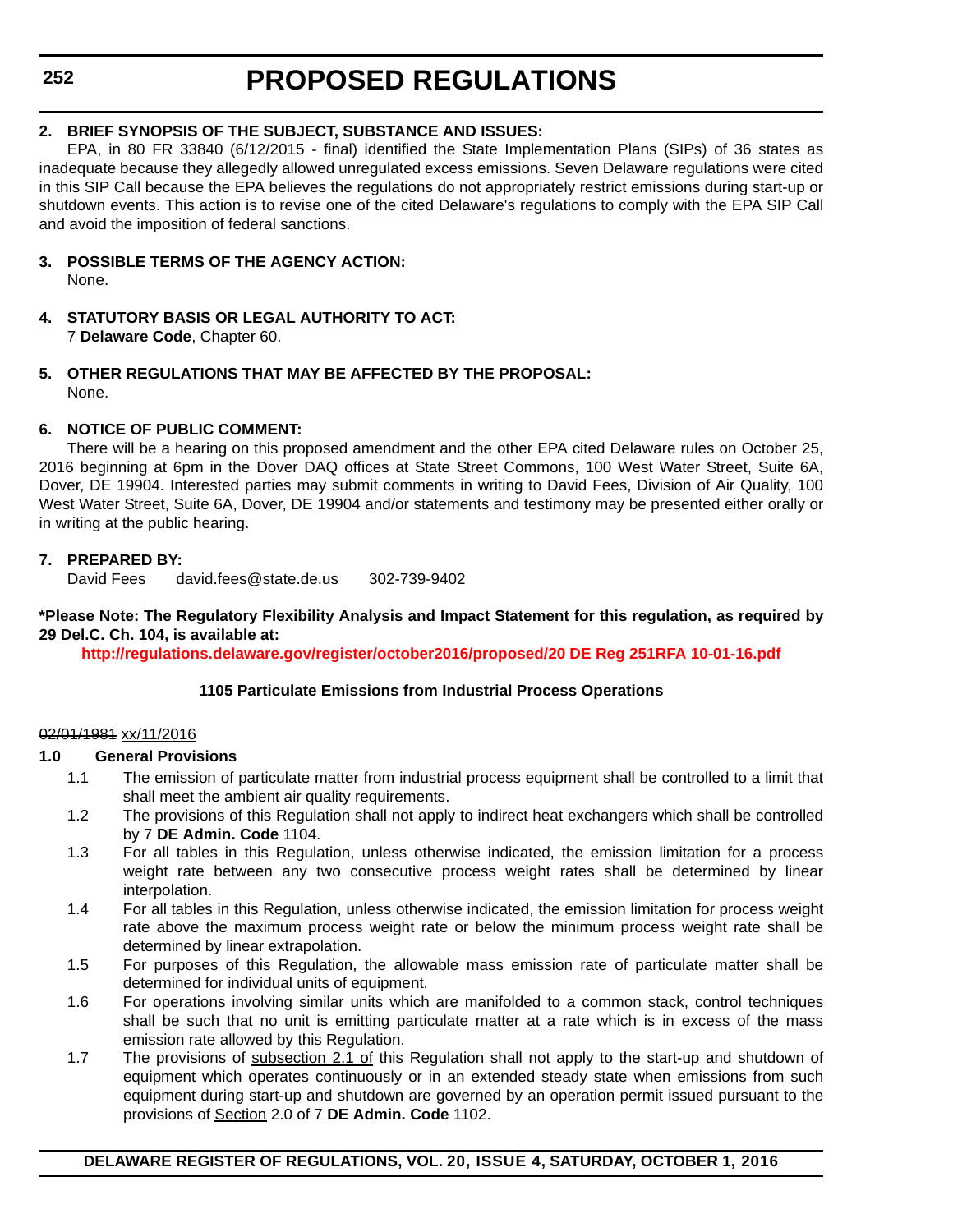### 02/01/1981 xx/11/2016

### **2.0 General Restrictions**

- 2.1 No person shall cause or allow particulate emissions into the atmosphere from any source not provided for in subsequent sections of this Regulation in excess of 0.2 grains per standard cubic foot.
- 2.2 No person shall cause or allow particulate emissions into the atmosphere from any source not provided for in subsequent sections of this Regulation in excess of 0.2 grains per standard cubic foot on a 30-day rolling average basis.

#### 02/01/81

### **3.0 Restrictions on Hot Mix Asphalt Batching Operations**

3.1 No person shall cause or allow particulate emissions from a hot mix asphalt batching plant into the atmosphere in excess of the quantity as listed in Table 3-1 of this regulation.

## **Table 3-1**

### **Allowable Mass Emission Rate From Hot Mix Asphalt Batching Operation**

| <b>Process Weight Rate (Pounds)</b><br>Per Hour) | <b>Stack Emission Rate (Pounds Per Hour)</b> |
|--------------------------------------------------|----------------------------------------------|
| 10,000                                           | 10                                           |
| 20,000                                           | 16                                           |
| 30,000                                           | 22                                           |
| 40,000                                           | 28                                           |
| 50,000                                           | 31                                           |
| 100,000                                          | 33                                           |
| 200,000                                          | 37                                           |
| 300,000                                          | 40                                           |
| 400,000                                          | 43                                           |
| 500,000                                          | 47                                           |
| 600,000                                          | 50                                           |

#### 02/01/1981 xx/11/2016

#### **4.0 Restrictions on Secondary Metal Operations**

4.1 No person shall cause or allow particulate emissions from secondary metal operations into the atmosphere in excess of the quantity as listed in Table 4-1 of this regulation.

### **Table 4-1**

#### **Allowable Mass Emission Rate From Secondary Metal Operations**

| <b>Process Weight Rate</b><br>(Pounds per Hour) | <b>Stack Emission Rate</b><br>(Pounds per Hour) |  |
|-------------------------------------------------|-------------------------------------------------|--|
| 1,000                                           | 0.75                                            |  |
| 2,000                                           | 1.50                                            |  |
| 3,000                                           | 2.25                                            |  |
| 4,000                                           | 3.00                                            |  |
| 5,000                                           | 3.75                                            |  |
| 6,000                                           | 4.50                                            |  |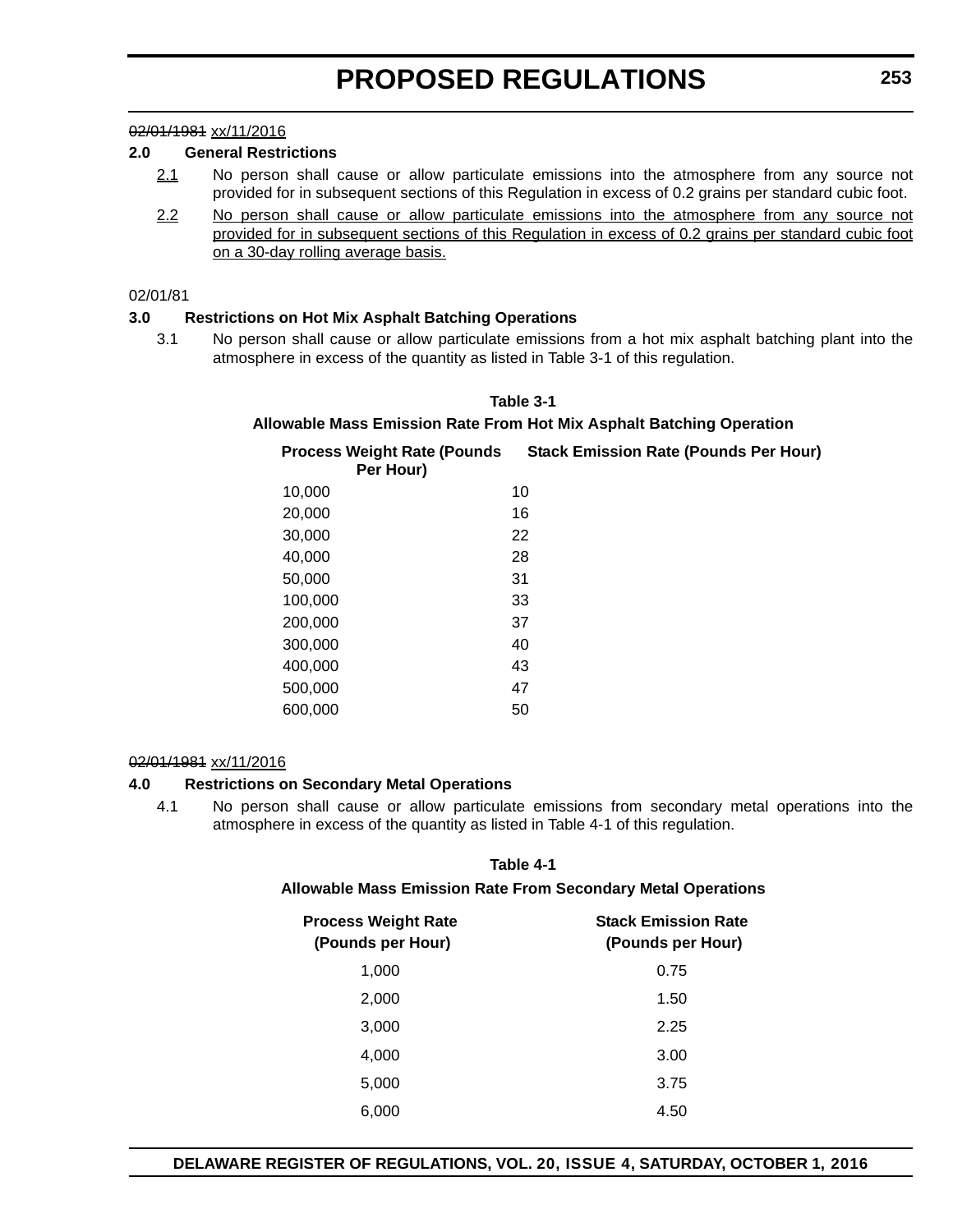| 7,000  | 5.25  |
|--------|-------|
| 8,000  | 6.00  |
| 9,000  | 6.75  |
| 10,000 | 7.50  |
| 12,000 | 9.00  |
| 16,000 | 12.00 |
| 18,000 | 13.50 |
| 20,000 | 15.00 |
| 30,000 | 22.50 |
| 40,000 | 30.00 |
| 50,000 | 37.50 |

4.2 The provisions of subsection 4.1 of this regulation shall not apply to electric arc furnaces, and their associated dust-handling equipment, with a capacity of more than 100 tons.

# 02/01/1981 xx/11/2016

### **5.0 Restrictions on Petroleum Refining Operations**

5.1 No person shall cause or allow particulate emissions from catalytic cracking operations into the atmosphere in excess of the quantities as indicated in Table 5-1 of this regulation.

#### **Table 5-1**

### **Allowable Mass Emission Rate From Catalytic Cracking Operations**

| Coke Burn-Off Rate<br>(Pounds per Hour) | <b>Mass Emission Rate</b><br>(Pounds per Hour) |  |
|-----------------------------------------|------------------------------------------------|--|
| 7,000                                   | 50                                             |  |
| 14,000                                  | 100                                            |  |
| 21,000                                  | 150                                            |  |
| 28,000                                  | 200                                            |  |
| 42,000                                  | 300                                            |  |
| 56,000                                  | 400                                            |  |
| 70,000                                  | 500                                            |  |

For the purpose of interpolation and extrapolation calculations, "Coke Burn-Off Rate" shall be construed to be equivalent to "Process Weight Rate."

5.2 No person shall cause or allow particulate emissions from fluid coking operations into the atmosphere in excess of the quantities as indicated in Table 5-2 of this regulation.

| Table 5-2                                                        |                           |
|------------------------------------------------------------------|---------------------------|
| <b>Allowable Mass Emission Rate From Fluid Coking Operations</b> |                           |
| <b>Process Weight Rate</b>                                       | <b>Mass Emission Rate</b> |
| (Barrels per Day of Fresh Feed)                                  | (Pounds per Hour)         |
|                                                                  |                           |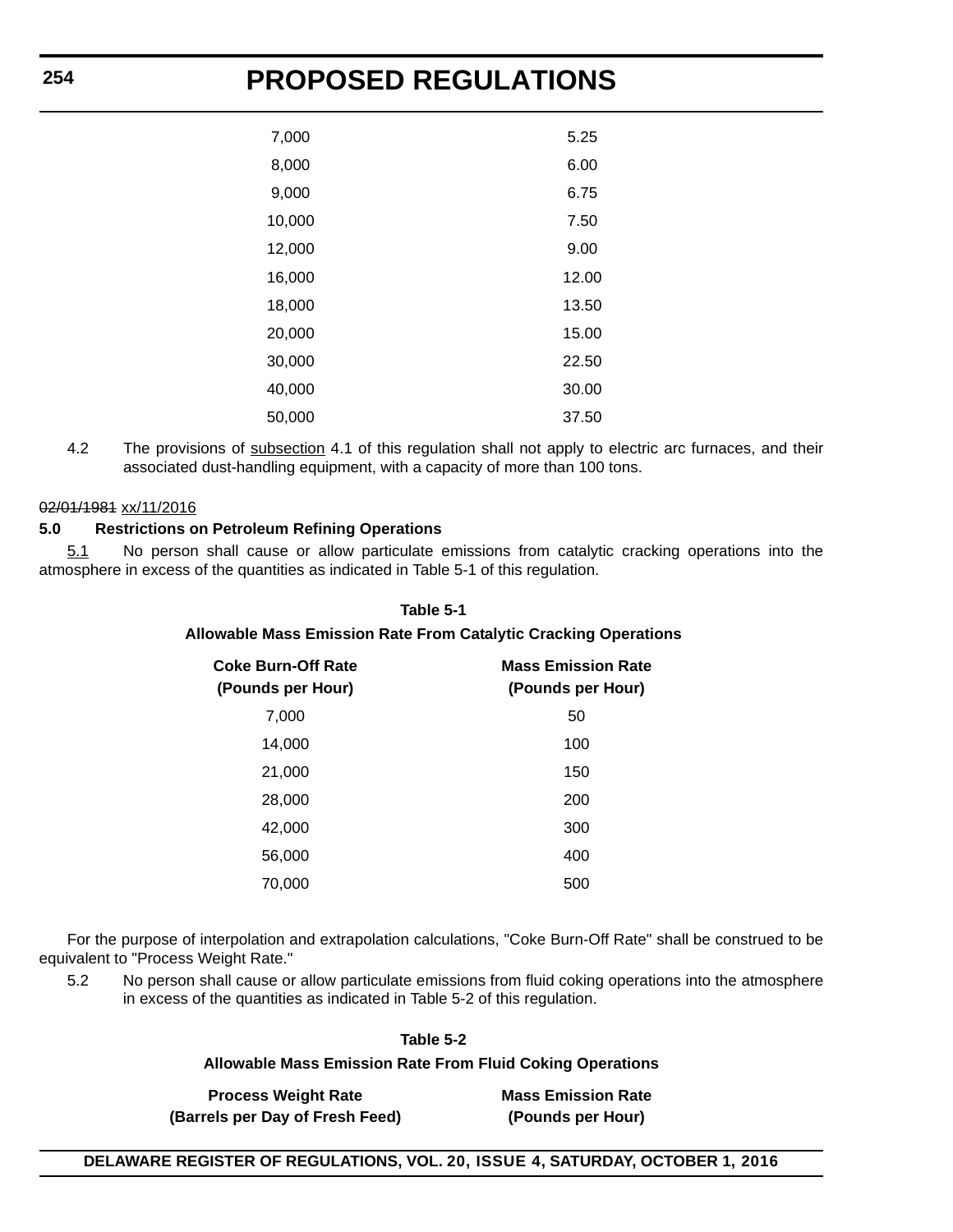| 5,000  | 15  |  |
|--------|-----|--|
| 10,000 | 30  |  |
| 15,000 | 50  |  |
| 20,000 | 80  |  |
| 30,000 | 100 |  |
| 40,000 | 125 |  |
| 50,000 | 150 |  |

### 02/01/1981

### **6.0 Restrictions on Prill Tower Operation**

6.1 No person shall cause or allow particulate emissions from prilling operations into the atmosphere in excess of the quantities as indicated in Table 6-1 of this regulation.

# **Table 6-1 Allowable Mass Emissions Rate From Prilling Operations**

| <b>Process Weight Rate</b><br>(Pounds per Hour) | <b>Mass Emission Rate</b><br>(Pounds per Hour) |  |
|-------------------------------------------------|------------------------------------------------|--|
| 5,000                                           | 25                                             |  |
| 10,000                                          | 50                                             |  |
| 15,000                                          | 75                                             |  |
| 20,000                                          | 100                                            |  |
| 25,000                                          | 125                                            |  |
| 50,000                                          | 250                                            |  |
| 75,000                                          | 375                                            |  |
| 100,000                                         | 500                                            |  |

#### 02/01/1981

#### **7.0 Control of Potentially Hazardous Particulate Matter**

Persons responsible for a source operation from which potentially hazardous particulate matter may be emitted such as, but not limited to, lead, arsenic, beryllium, silica, asbestos, and other such materials shall list such contaminants and their exit concentrations in a written report to the Department. The Department shall assign emission limits on an individual basis.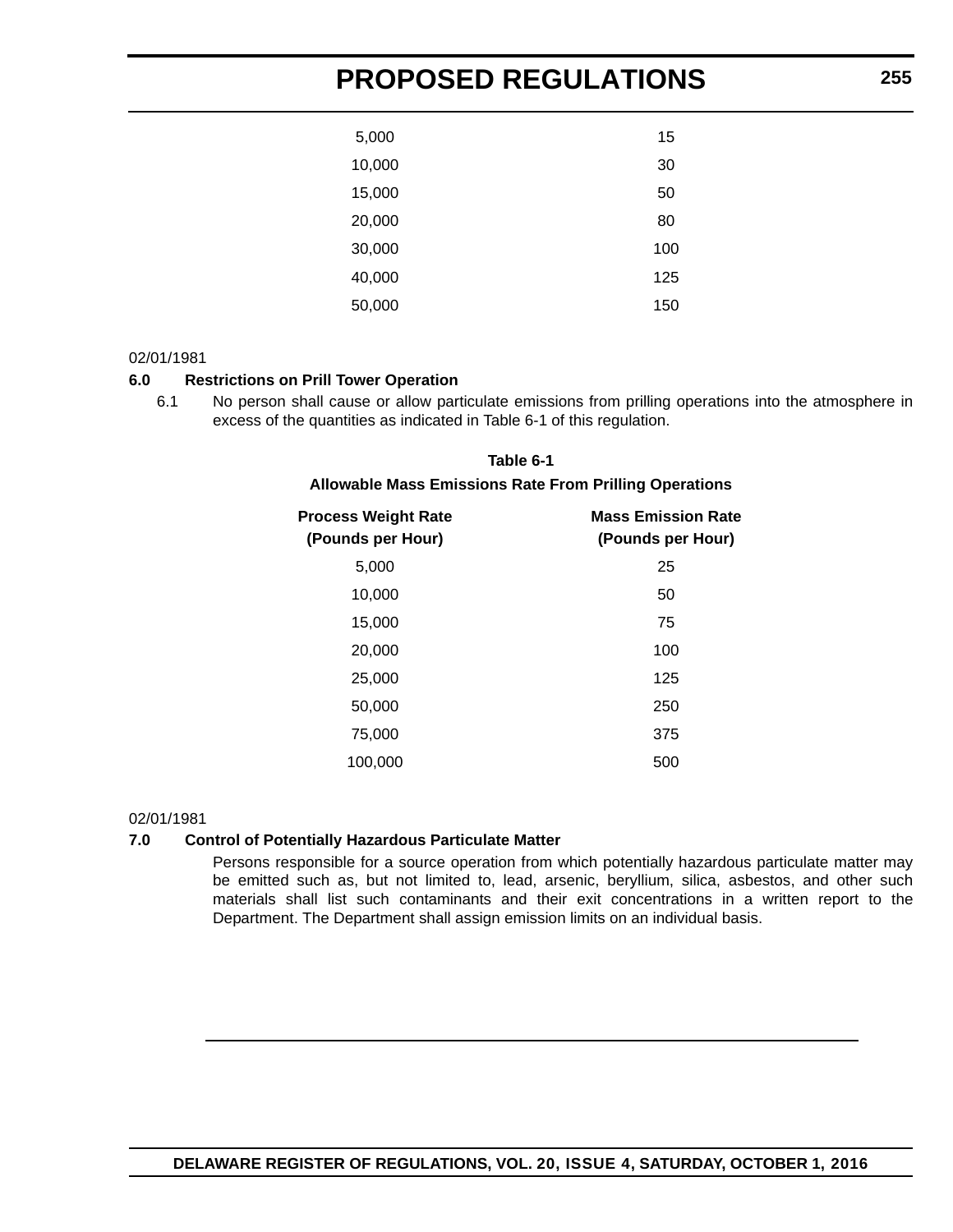### **DIVISION OF AIR QUALITY**

Statutory Authority: 7 Delaware Code, Chapter 60; (7 **Del.C.**, Ch. 60) 7 **DE Admin. Code** 1124

> **REGISTER NOTICE SAN #2016-06**

### **[1124 Control of Volatile Organic Compound Emissions](#page-3-0)**

### **1. TITLE OF THE REGULATION:**

Revise 7 **DE Admin. Code** 1124 Control of Volatile Organic Compound Emissions

### **2. BRIEF SYNOPSIS OF THE SUBJECT, SUBSTANCE AND ISSUES:**

EPA, in 80 FR 33840 (6/12/2015 - final) identified the State Implementation Plans (SIPs) of 36 states as inadequate because they allegedly allowed unregulated excess emissions. Seven Delaware regulations were cited in this SIP Call because the EPA believes the regulations do not appropriately restrict emissions during start-up or shutdown events. This action is to revise one of the cited Delaware's regulations to comply with the EPA SIP Call and avoid the imposition of federal sanctions.

- **3. POSSIBLE TERMS OF THE AGENCY ACTION:** None.
- **4. STATUTORY BASIS OR LEGAL AUTHORITY TO ACT:** 7 **Delaware Code**, Chapter 60.
- **5. OTHER REGULATIONS THAT MAY BE AFFECTED BY THE PROPOSAL:** None.

### **6. NOTICE OF PUBLIC COMMENT:**

There will be a hearing on this proposed amendment and the other EPA cited Delaware rules on October 25, 2016 beginning at 6pm in the Dover DAQ offices at State Street Commons, 100 West Water Street, Suite 6A, Dover, DE 19904. Interested parties may submit comments in writing to David Fees, Division of Air Quality, 100 West Water Street, Suite 6A, Dover, DE 19904 and/or statements and testimony may be presented either orally or in writing at the public hearing.

### **7. PREPARED BY:**

David Fees david.fees@state.de.us 302-739-9402

**\*Please Note: The Regulatory Flexibility Analysis and Impact Statement for this regulation, as required by 29 Del.C. Ch. 104, is available at:**

**<http://regulations.delaware.gov/register/october2016/proposed/20 DE Reg 256RFA 10-01-16.pdf>**

### **1124 Control of Volatile Organic Compound Emissions**

#### **1.0 General Provisions**

### 01/11/1993 xx/11/2016

- 1.1 This regulation, "Control of Volatile Organic Compound Emissions", replaces and supersedes Regulation No. 24, "Control of Volatile Organic Compound Emissions" dated July 3, 1990.
- 1.2 This regulation is applicable to the sources of Volatile Organic Compounds (VOCs) as set-forth herein, except:
	- 1.2.1 Sources, other than solvent metal-cleaning sources, whose emissions of Volatile Organic Compounds (VOCs) are not more than fifteen (15) pounds per day, unless other limits are

# **DELAWARE REGISTER OF REGULATIONS, VOL. 20, ISSUE 4, SATURDAY, OCTOBER 1, 2016**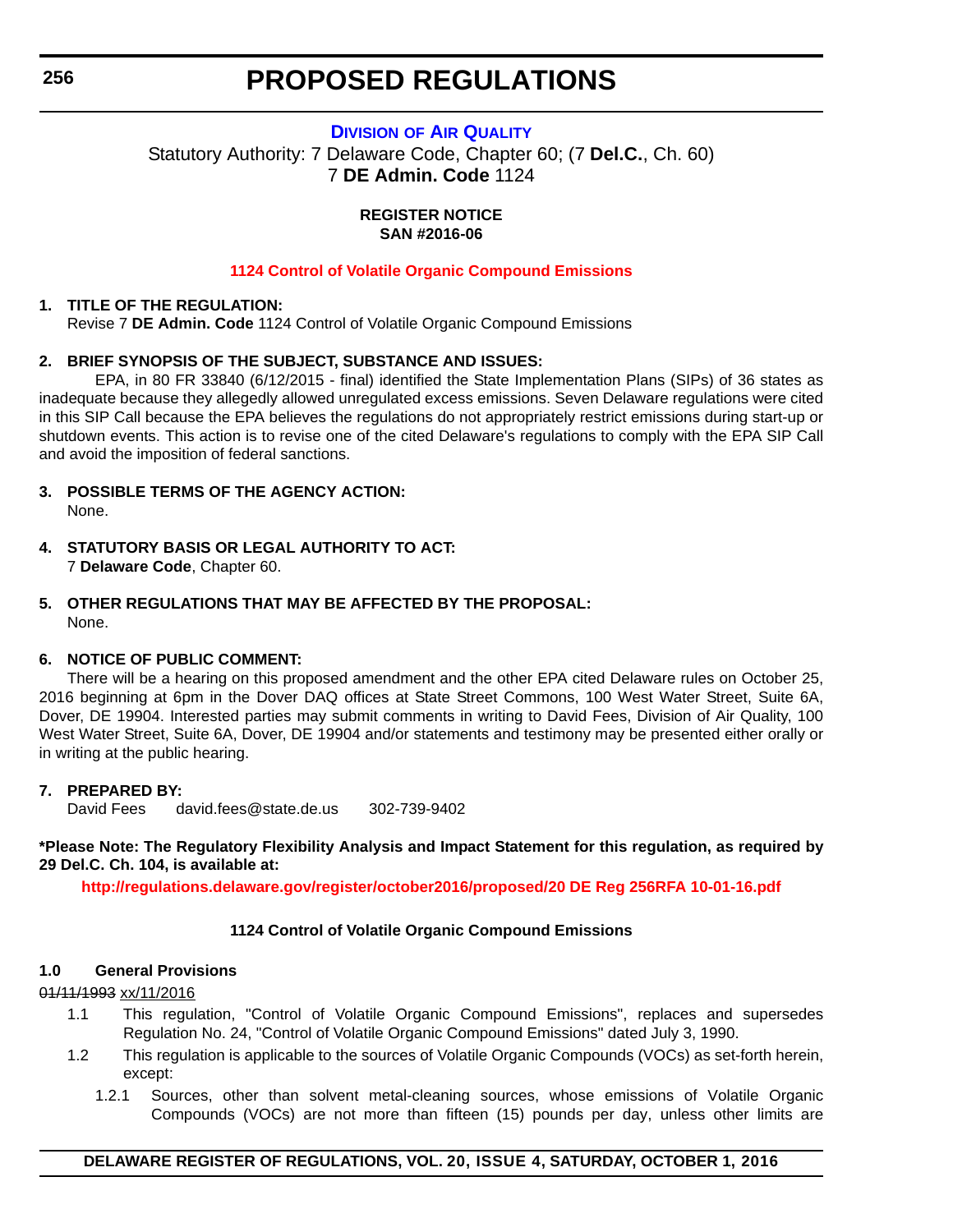specified herein, provided the emission rates are determined and certified in a manner acceptable to the Department.

- 1.2.2 Sanitary landfills conforming to the State of Delaware Statewide Solid Waste Management Plan.
- 1.3 No owner or operator shall substitute either methyl chloroform or methylene chloride for any other Volatile Organic Compound (VOC) for any solvent metal cleaning purpose on or after the effective date of this regulation.
- 1.4 The provisions of this regulation shall not apply to the startup and shutdown of equipment which operates continuously or in an extended steady-state when emissions from such equipment during startup and shutdown are governed by an Operating Permit issued pursuant to the provisions of 2.0 of 7 **DE Admin. Code** 1102. Reserved.

**\*Please Note: As the rest of the sections were not amended, they are not being published. A copy of the regulation is available at:**

**[1124 Control of Volatile Organic Compound Emissions](http://regulations.delaware.gov/register/october2016/proposed/20 DE Reg 256 10-01-16.htm)**

# **DIVISION OF AIR QUALITY**

Statutory Authority: 7 **Delaware Code**, Chapter 60; (7 **Del.C.**, Ch. 60) 7 **DE Admin. Code** 1125

### **REGISTER NOTICE SAN #2016-12**

### **[1125 Requirements for Preconstruction Review](#page-3-0)**

### **1. TITLE OF THE REGULATION:**

Section 1.9 "Definitions" of 7 **DE Admin. Code** 1125 Requirements for Preconstruction Review.

### **2. BRIEF SYNOPSIS OF THE SUBJECT, SUBSTANCE AND ISSUES:**

To bring Delaware's table of global warming potentials (GWP), as shown in Table 1-1 under the definition of greenhouse gases (GHG) in Section 1.9 up-to-date with the most current federal rules for calculating the  $CO<sub>2</sub>$ equivalent emissions ( $CO<sub>2</sub>e$ ) for regulated major sources emitting GHG. In 2010, the Delaware rule was revised to require GHG permitting consistent with EPA rules which included a method for calculating those emissions based upon GWP. GHG emissions, for the purposes of the federal rule, include the aggregate of six GHG; carbon dioxide  $(CO<sub>2</sub>)$ , nitrous oxide  $(N<sub>2</sub>O)$ , methane  $(CH<sub>4</sub>)$ , hydrofluorocarbons (HFC), perfluorocarbons (PFC), and sulfur hexafluoride ( $SF<sub>6</sub>$ ). The mass of each of these components emitted is multiplied by the EPA determined GWP for each. EPA has added 30 new compounds to the prior list of GHG bringing the total compounds to 62 and revised the GWP of 24 of the original 32.

- **3. POSSIBLE TERMS OF THE AGENCY ACTION:** None.
- **4. STATUTORY BASIS OR LEGAL AUTHORITY TO ACT:** 7 Delaware Code, Chapter 60.
- **5. OTHER REGULATIONS THAT MAY BE AFFECTED BY THE PROPOSAL:** None.

### **6. NOTICE OF PUBLIC COMMENT:**

There will be a public hearing on this proposed amendment on Tuesday October 25, 2016 beginning at 6pm in the Dover DAQ offices at State Street Commons, 100 West Water Street, Suite 6A, Dover, DE 19904. Interested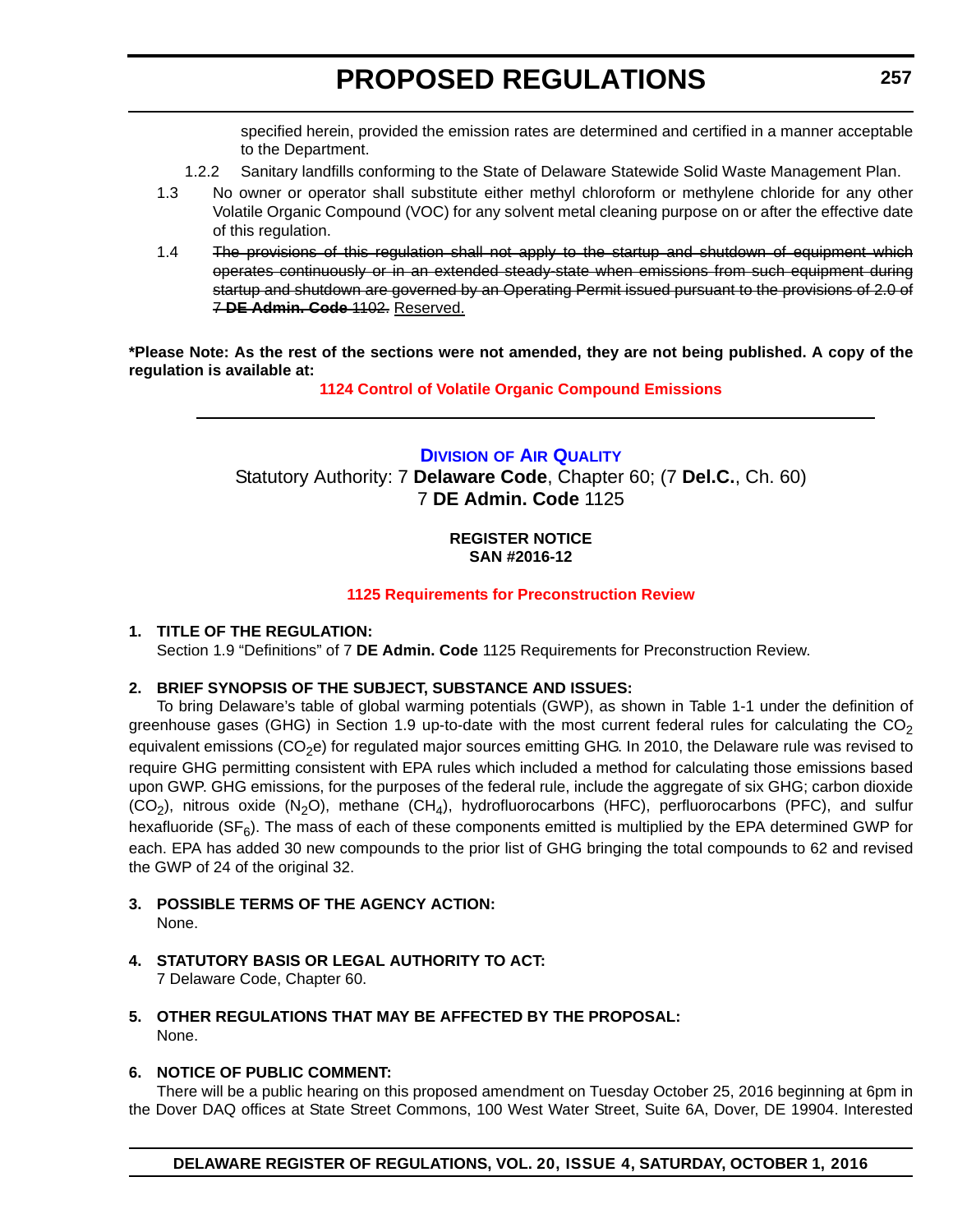# **258**

# **PROPOSED REGULATIONS**

parties may submit comments in writing to David Fees, Division of Air Quality, State Street Commons, 100 West Water Street, Suite 6A, Dover, DE 19904 and/or statements and testimony may be presented either orally or in writing at the public hearing.

### **7. PREPARED BY:**

[David Fees david.fees@state.de.us 302-739-9402](david.fees@state.de.us)

### **\*Please Note:**

**(1) The Regulatory Flexibility Analysis and Impact Statement for this regulation, as required by 29 Del.C. Ch. 104, is available at:**

**<http://regulations.delaware.gov/register/october2016/proposed/20 DE Reg 257RFA 10-01-16.pdf>**

**(2) Due to the size of the proposed regulation, it is not being published here. A copy of the regulation is available at:**

**[1125 Requirements for Preconstruction Review](http://regulations.delaware.gov/register/october2016/proposed/20 DE Reg 257 10-01-16.htm)**

**DIVISION OF AIR QUALITY** Statutory Authority: 7 Delaware Code, Chapter 60 (7 **Del.C.** Ch. 60) 7 **DE Admin. Code** 1142

### **REGISTER NOTICE SAN # 2016-06**

# **[1142 Specific Emission Control Requirements](#page-3-0)**

### **1. TITLE OF THE REGULATION:**

Revise 7 **DE Admin. Code** 1142 Specific Emission Control Requirements

### **2. BRIEF SYNOPSIS OF THE SUBJECT, SUBSTANCE AND ISSUES:**

EPA, in 80 FR 33840 (6/12/2015 - final) identified the State Implementation Plans (SIPs) of 36 states as inadequate because they allegedly allowed unregulated excess emissions. Seven Delaware regulations were cited in this SIP Call because the EPA believes the regulations do not appropriately restrict emissions during start-up or shutdown events. This action is to revise one of the cited Delaware's regulations to comply with the EPA SIP Call and avoid the imposition of federal sanctions.

**3. POSSIBLE TERMS OF THE AGENCY ACTION:**

None.

- **4. STATUTORY BASIS OR LEGAL AUTHORITY TO ACT:** 7 **Delaware Code**, Chapter 60.
- **5. OTHER REGULATIONS THAT MAY BE AFFECTED BY THE PROPOSAL:** None.

### **6. NOTICE OF PUBLIC COMMENT:**

There will be a hearing on this proposed amendment and the other EPA cited Delaware rules on October 25, 2016 beginning at 6pm in the Dover DAQ offices at State Street Commons, 100 West Water Street, Suite 6A, Dover, DE 19904. Interested parties may submit comments in writing to David Fees, Division of Air Quality, 100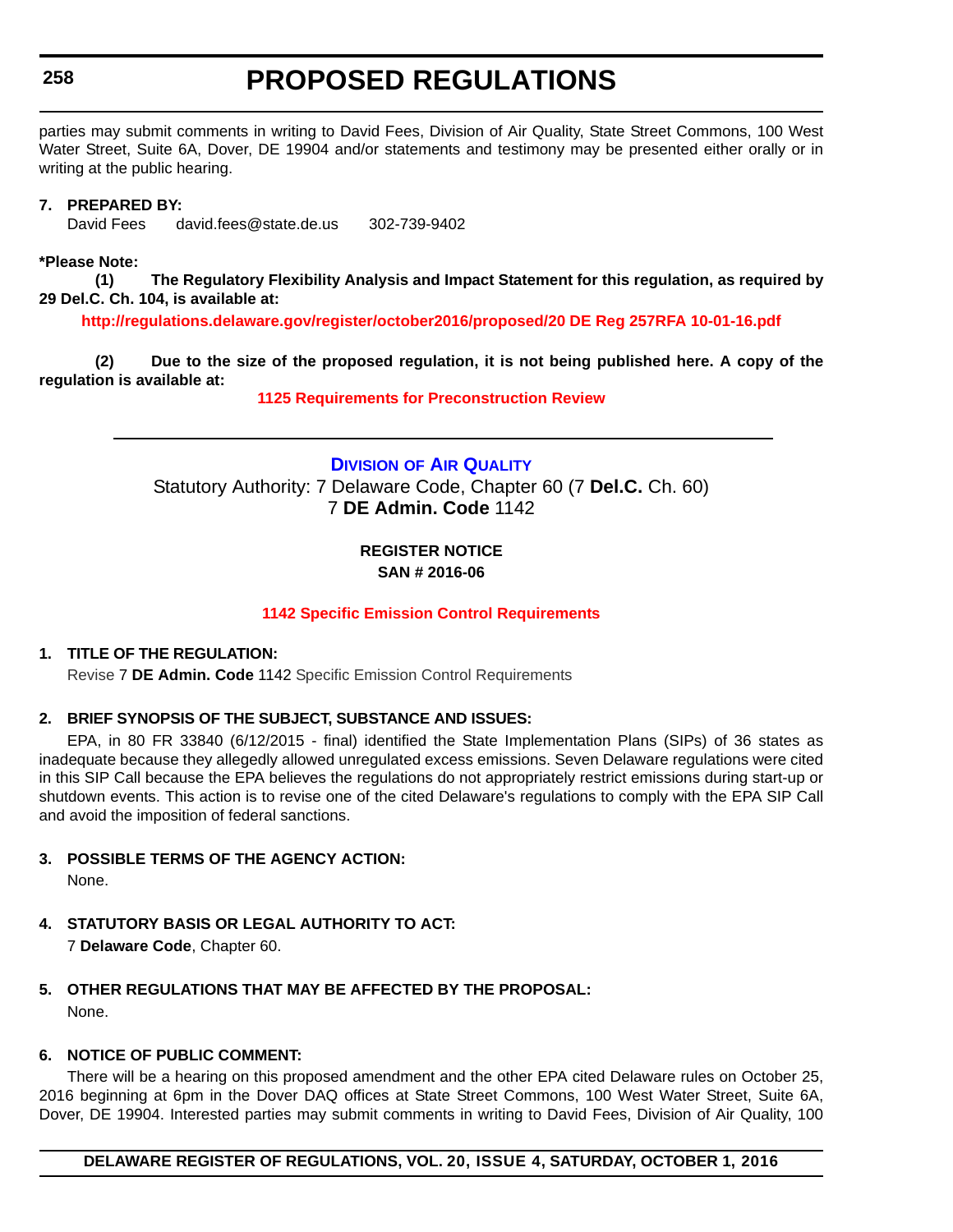West Water Street, Suite 6A, Dover, DE 19904 and/or statements and testimony may be presented either orally or in writing at the public hearing.

### **7. PREPARED BY:**

David Fees david.fees@state.de.us (302) 739-9402

### **\*Please Note: The Regulatory Flexibility Analysis and Impact Statement for this regulation, as required by 29 Del.C. Ch. 104, is available at:**

**<http://regulations.delaware.gov/register/october2016/proposed/20 DE Reg 258RFA 10-01-16.pdf>**

### **1142 Specific Emission Control Requirements**

#### 12/12/2001 xx/11/2016

### 1.0 Control of NO<sub>x</sub> Emissions from Industrial Boilers

1.1 Purpose

New Castle County and Kent County are part of the Philadelphia-Wilmington-Trenton 1-hour ozone non-attainment area. All areas of Delaware impact this non-attainment area. On December 19, 1999, the EPA identified an emission reduction "shortfall" associated with this non-attainment area. Promulgation of Section 1.0 of this regulation is one measure that the Department is taking to mitigate this shortfall.

In determining the applicability of Section 1.0 of this regulation, the Department attempted to minimize the impact on facilities that recently installed NO<sub>x</sub> controls under 7 DE Admin. Code 1112 (NO<sub>x</sub> RACT) and 7 **DE Admin. Code** 1137/1139 (NO<sub>x</sub> Budget Trading Program). The Department did this by regulating only large sources that, as of the effective date of  $Section 1.0$  of this regulation, emitted  $NO<sub>X</sub>$ at a rate greater than the rate identified in Table 3-1 of 7 **DE Admin. Code** 1112, were not equipped with NO<sub>x</sub> emission control technology, and were not subject to the requirements of 7 DE Admin. Code 1139. In effect, Section 1.0 of this regulation regulates sources that remain high  $NO<sub>x</sub>$  emitters after the application of RACT and post RACT requirements, and that have not committed substantial capital funds to reduce  $NO<sub>x</sub>$  emissions.

- 1.2 Applicability
	- 1.2.1 The provisions of Section 1.0 of this regulation apply to any person that owns or operates any combustion unit with a maximum heat input capacity of equal to or greater than 100 million btu per hour, except that Section 1.0 of this regulation shall not apply to any unit that, as of the effective date of Section 1.0 of this regulation:
		- 1.2.1.1 Emits NO<sub>x</sub> at a rate equal to or less than the rate identified in Table 3-1 of 7 **DE Admin. Code** 1112.
		- 1.2.1.2 Is equipped with low  $NO_x$  burner, flue gas recirculation, selective catalytic reduction, or selective non-catalytic reduction technology.
		- 1.2.1.3 Is subject to the requirements of 7 **DE Admin. Code** 1139.
	- 1.2.2 The requirements of Section 1.0 of this regulation are in addition to all other state and federal requirements.
	- 1.2.3 Affected persons shall comply with the requirements of subsection 1.3 of this regulation as soon as practicable, but no later than May 1, 2004.
- 1.3 Standards.
	- 1.3.1 The NO<sub>x</sub> emission rate from any unit subject to **Section** 1.0 of this regulation shall be equal to or less than the following:
		- 1.3.1.1 Between May 1<sup>st</sup> through September 30<sup>th</sup> of each year, inclusive: 0.10 lb/mmBTU, 24hour calendar day average.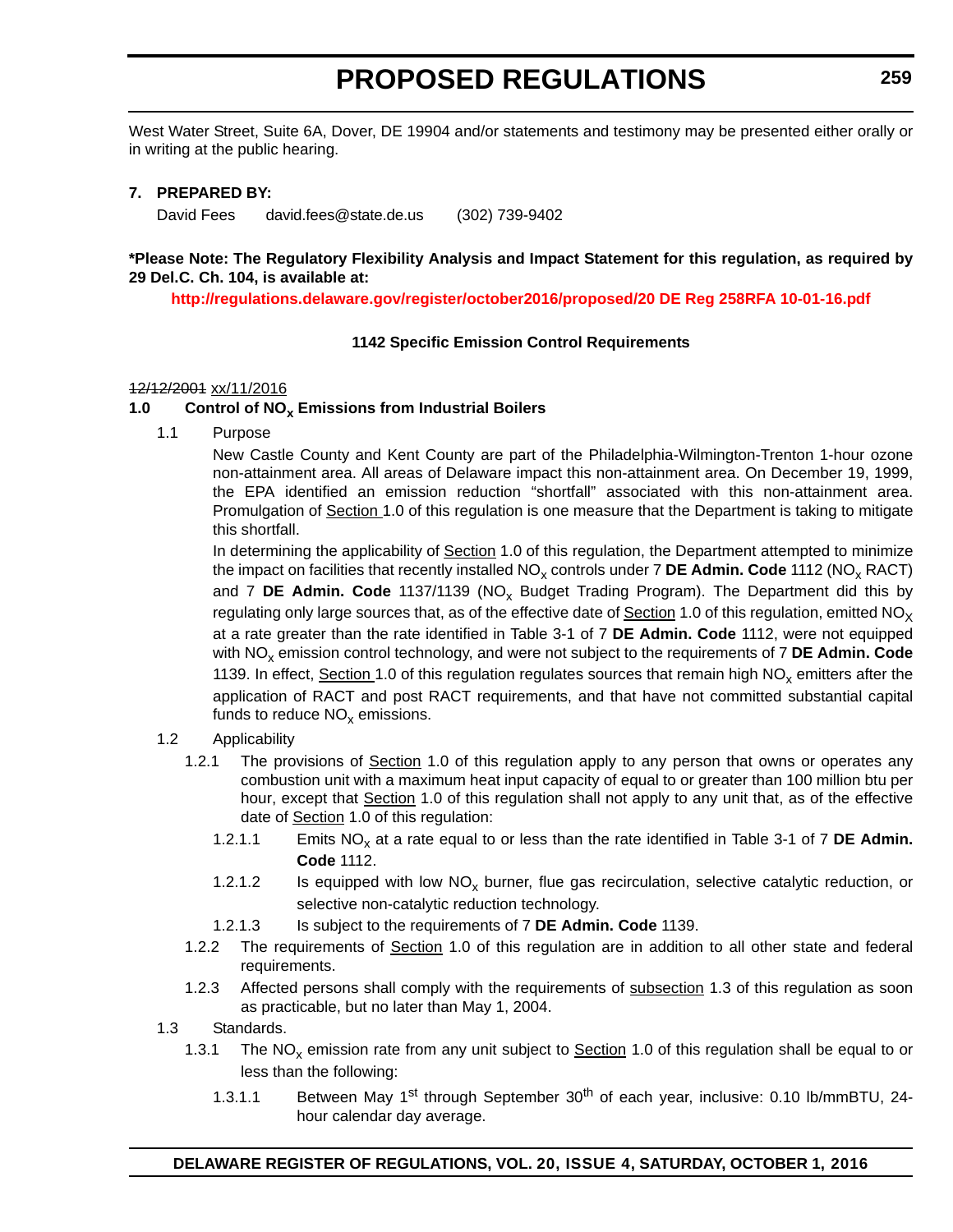- 1.3.1.2 During all times that gaseous fuel is being fired: 0.10 lb/mmBTU, 24-hour calendar day average.
- 1.3.1.3 During all times not covered by subsection 1.3.1.1 and subsection 1.3.1.2 of this regulation: 0.25 lb/mmBTU, 24-hour calendar day average.
- 1.3.2 As an alternative to compliance with the requirements of subsection 1.3.1 of this regulation, compliance may be achieved through the procurement and retirement of  $NO<sub>x</sub>$  allowances authorized for use under 7 **DE Admin. Code** 1139, as follows:
	- 1.3.2.1 The actual 24-hour calendar day average  $NO<sub>x</sub>$  emission rate in pounds per million btu shall be determined for each day of unit operation, using CEMs operated in accordance with subsection 1.4 of this regulation.
	- 1.3.2.2 The actual heat input to each unit in million btu shall be determined for each day of unit operation, using methods proposed by the person subject to Section 1.0 of this regulation and acceptable to the Department.
	- 1.3.2.3 0.10 or 0.25, as applicable and consistent with subsection 1.3.1 of this regulation, shall be subtracted from the rate determined in subsection 1.3.2.1 of this regulation.
	- 1.3.2.4 To obtain the number of pounds of  $NO<sub>x</sub>$  emitted for a particular day, the emission rate determined in subsection 1.3.2.3 of this regulation shall be multiplied by the heat input to the unit for that day determined in subsection 1.3.2.2 of this regulation. If the emission rate determined in subsection 1.3.2.3 of this regulation is equal to or less than zero, then the number of pounds of  $NO<sub>x</sub>$  emitted for that day shall be zero.
	- 1.3.2.5 Not later than the  $20^{th}$  day of each month:
		- 1.3.2.5.1 The number of pounds of  $NO<sub>x</sub>$  emissions calculated pursuant to subsection 1.3.2.4 of this regulation shall be summed for each calendar month, the result shall be divided by 2000, and shall be rounded to the nearest whole ton.
		- 1.3.2.5.2 For each ton of  $NO_x$  emissions calculated pursuant to subsection 1.3.2.5.1 of this regulation, records shall be maintained demonstrating that one  $NO<sub>x</sub>$  allowance owned by the person subject to Section 1.0 of this regulation is identified and available, by serial number, for retirement.
	- 1.3.2.6 Not later than February 1 of each calendar year, the  $NO_x$  allowances identified pursuant to subsection 1.3.2.5.2 of this regulation for the previous calendar year, shall be submitted to the Department for retirement. Such submission shall detail the calculations specified in subsection 1.3.2.1 through subsection 1.3.2.5 of this regulation, and shall indicate the serial number of each allowance to be retired.
- 1.4 Monitoring Requirements. Compliance with the NO<sub>x</sub> emission standards specified in **Section** 1.0 of this regulation shall be determined based on CEM data collected in accordance with the requirements of subsection 3.1.2 of 7 **DE Admin. Code** 1117 (Performance Specification 2), and in compliance with the requirements of 40 CFR, Part 60, Appendix F.
- 1.5 Recordkeeping and Reporting Requirements.
	- 1.5.1 Not later than 180 days after the effective date of Section 1.0 of this regulation, any person subject to Section 1.0 of this regulation shall develop, and submit to the Department for approval, a schedule for bringing the affected emission unit or units into compliance with the requirements of Section 1.0 of this regulation. Such schedule shall include, at a minimum, all of the following:
		- 1.5.1.1 The method by which compliance will be achieved
		- 1.5.1.2 The dates by which the affected person commits to completing the following major increments of progress, as applicable:
			- 1.5.1.2.1 Completion of engineering;
			- 1.5.1.2.2 Submission of permit applications;
			- 1.5.1.2.3 Awarding of contracts for construction or installation;
			- 1.5.1.2.4 Initiation of construction;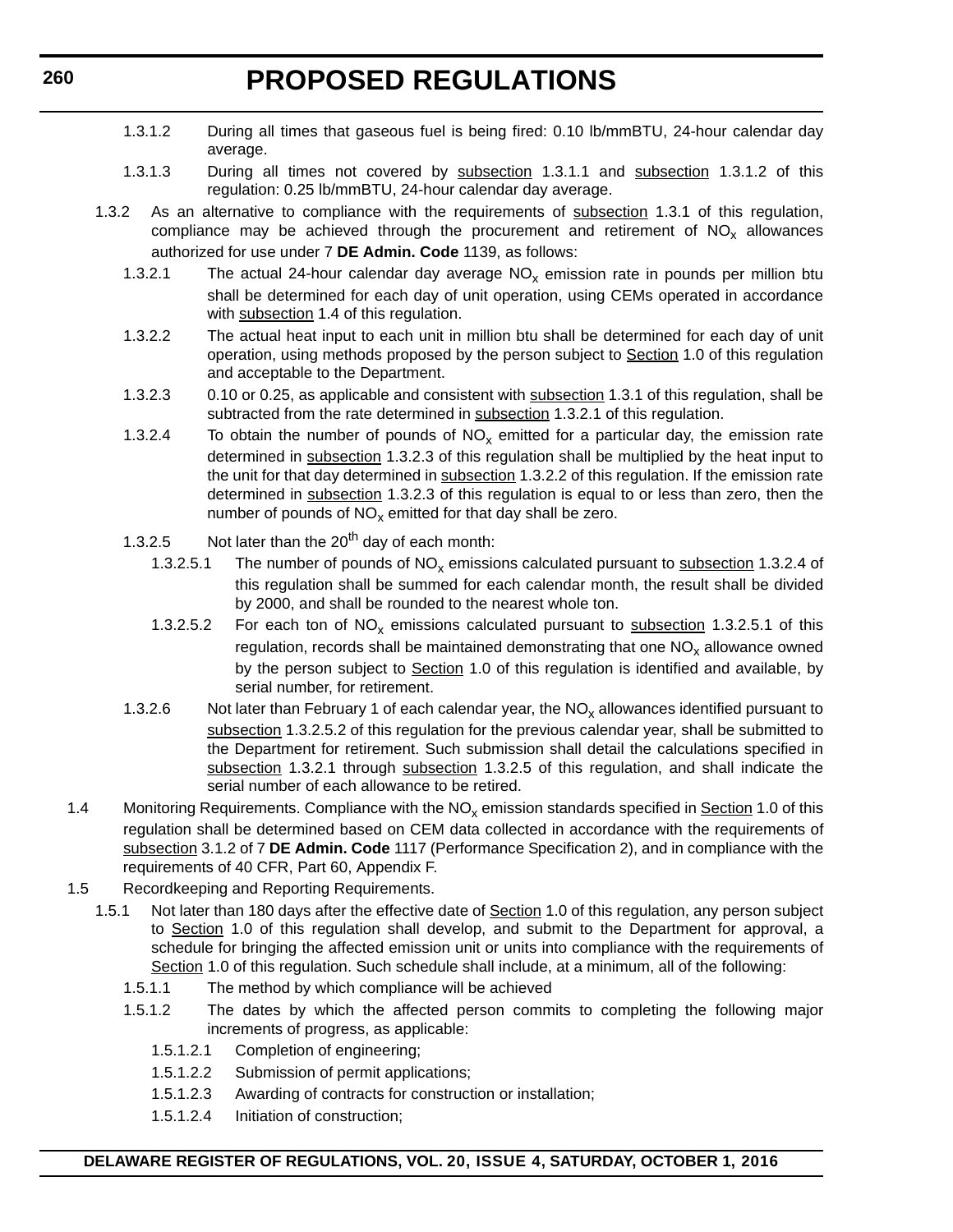- 1.5.1.2.5 Completion of construction;
- 1.5.1.2.6 Commencement of trial operation;
- 1.5.1.2.7 Initial compliance testing;
- 1.5.1.2.8 Submission of compliance testing reports;
- 1.5.1.2.9 Commencement of normal operations (in full compliance).
- 1.5.2 Any person subject to Section 1.0 of this regulation shall submit to the Department an initial compliance certification not later than May 1, 2004. The initial compliance certification shall, at a minimum, include the following information:
	- 1.5.2.1 The name and the location of the facility.
	- 1.5.2.2 The address and telephone number of the person responsible for the facility.
	- 1.5.2.3 Identification of the subject source or sources.
	- 1.5.2.4 The applicable standard.
	- 1.5.2.5 The method of compliance.
	- 1.5.2.6 Certification that each subject source is in compliance with the applicable standard
	- 1.5.2.7 All records necessary for determining compliance with the standards of Section 1.0 of this regulation shall be maintained at the facility for a period of five years.
- 1.5.3 Any person subject to Section 1.0 of this regulation shall, for each occurrence of excess emissions, within 30 calendar days of becoming aware of such occurrence, supply the Department with the following information:
	- 1.5.3.1 The name and location of the facility.
	- 1.5.3.2 The subject source or sources that caused the excess emissions.
	- 1.5.3.3 The time and date of first observation of the excess emissions.
	- 1.5.3.4 The cause and expected duration of the excess emissions.
	- 1.5.3.5 The estimated rate of emissions (expressed in the units of the applicable emission limitation) and the operating data and calculations used in determining the magnitude of the excess emissions.
	- 1.5.3.6 The proposed corrective actions and schedule to correct the conditions causing the excess emissions.

1.5.4 Any person subject to Section 1.0 of this regulation shall maintain all information necessary to demonstrate compliance with the requirements of Section 1.0 of this regulation for a minimum period of five years. Such information shall be immediately made available to the Department upon verbal and written request.

#### 04/11/2011 xx/11/2016

### **2.0 Control of NOx Emissions from Industrial Boilers and Process Heaters at Petroleum Refineries**

- 2.1 Purpose
	- 2.1.1 The purpose of Section 2.0 of this regulation is to reduce NOX emissions from Delaware's large industrial boilers and process heaters that are located at petroleum refineries.
	- 2.1.2 Under the 8-hour ozone national ambient air quality standard (NAAQS), the state of Delaware is part of the Philadelphia-Wilmington-Atlantic City, PA-DE-MD-NJ moderate non-attainment area (NAA). The entire NAA, including Delaware, is required by the Clean Air Act (CAA) to attain the 8 hour ozone NAAQS by 2010. After attainment, the area must maintain compliance with the NAAQS. By implementing Section 2.0 of this regulation, NOx emission reductions from the affected boilers and heaters shall contribute to (1) attainment and maintenance of the 8-hour ozone standard, and (2) improvement of the ambient air quality, in both Delaware and the entire NAA.
	- 2.1.3 Additionally, New Castle County of Delaware is a part of the Philadelphia-Wilmington-Camden, PA-DE-NJ NAA for the annual fine particulate matter  $(PM_{2.5})$  NAAQS, and is required by the CAA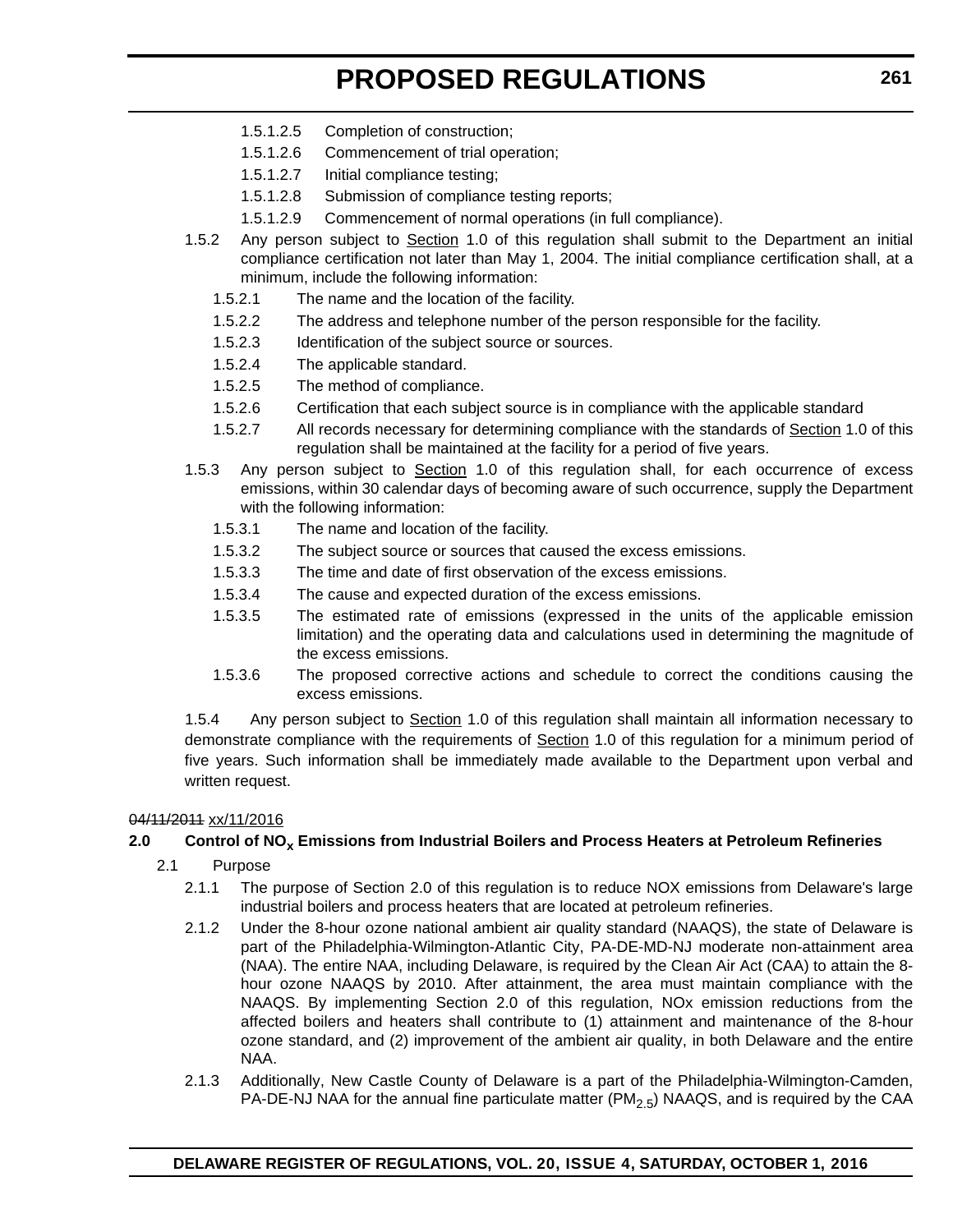to attain the NAAQS by 2010. Since NOx is a significant precursor to PM<sub>2.5</sub> formation, reducing NOx emissions will also assist in attainment and maintenance of the  $PM<sub>2.5</sub>$  standard.

- 2.2 Applicability and Compliance Dates
	- 2.2.1 Section 2.0 of this regulation applies to any industrial boiler or process heater with a maximum heat input capacity of equal to or greater than 200 million BTUs per hour (mmBTU/Hour), which is operated or permitted to operate within a petroleum refinery facility on July 11, 2007. This comprises the following ten (10) units at the Delaware City refinery:
		- 2.2.1.1 Crude Unit Vacuum Heater (Unit 21-H-2);
		- 2.2.1.2 Crude Unit Atmospheric Heater (Unit 21-H-701);
		- 2.2.1.3 Fluid Coking Unit Carbon Monoxide boiler (Unit 22-H-3);
		- 2.2.1.4 Steam Methane Reformer Heater (Unit 37-H-1);
		- 2.2.1.5 Continuous Catalyst Regenerator Reformer Heater (Unit 42-H-1,2,3);
		- 2.2.1.6 Boiler 1 (Unit 80-1);
		- 2.2.1.7 Boiler 2 (Unit 80-2);
		- 2.2.1.8 Boiler 3 (Unit 80-3);
		- 2.2.1.9 Boiler 4 (Unit 80-4).
		- 2.2.1.10 Fluid Catalytic Cracking Unit Carbon Monoxide (CO) boiler (Unit 23-H-3).
	- 2.2.2 The requirements of Section 2.0 of this regulation are in addition to all other state and federal requirements.
	- 2.2.3 The following units shall be in compliance with the requirements of Section 2.0 of this regulation on and after July 11, 2007: Crude Unit Atmospheric Heater (Unit 21-H-701), Steam Methane Reformer Heater (Unit 37-H-1) and Boiler 2 (Unit 80-2).
	- 2.2.4 The following units shall be in compliance with the requirements of Section 2.0 of this regulation as soon as practicable, but not later than:
		- 2.2.4.1 December 31, 2008: Boiler 1 (Unit 80-1) and Crude Unit vacuum Heater (Unit 21-H-2), and Fluid Catalytic Cracking Unit CO boiler (Unit 42-H-1, 2, 3).
		- 2.2.4.2 May 1, 2011: Boiler 3 (Unit 80-3) and Boiler 4 (Unit 80-4).
		- 2.2.4.3 December 31, 2012: Continuous Catalyst Regenerator Reformer Heater (Unit 42-H-1, 2, 3).

#### 2.3 Standards.

The owner or operator of any industrial boiler or process heater identified in Ssubsection 2.2.1 of this regulation shall meet the applicable  $NO<sub>x</sub>$  emission limitation identified in the following sections:

- 2.3.1 Except as provided for in subsection 2.3.2 of this regulation, the owner or operator of any industrial boiler or process heater identified in Ssubsection 2.2.1 of this regulation shall not operate except in compliance with the applicable  $NO<sub>x</sub>$  emission limitation identified in the following sections:
	- 2.3.1.1 For the Fluid Coking Unit Carbon Monoxide boiler (Unit 22-H-3), Reserved.
	- 2.3.1.2 For the Steam Methane Reformer (SMR) Heater (Unit 37-H-1), Reserved.
	- 2.3.1.3 For Boiler 1 (Unit 80-1), Boiler 3 (Unit 80-3) and Boiler 4 (Unit 80-4), 0.015 lb/mmBTU, on a 24-hour rolling average basis.
	- 2.3.1.4 For the Fluid Catalytic Cracking Unit CO boiler (Unit 23-H-3), 20 ppmvd @ 0 % O2 on a 365 day rolling average basis, and 40 ppmvd @ 0 % O2 on a 7-day rolling average basis.
	- 2.3.1.5 For any unit not covered by 2.3.1.1, 2.3.1.2, or 2.3.1.3, or 2.3.1.4 0.04 lb/mmBTU, on a 24-hour rolling average basis.
	- 2.3.1.6 The standards set out in 2.3 of this regulation shall not apply to the start-up and shutdown of equipment when emissions from such equipment during a start-up and shutdown are addressed in an operation permit issued pursuant to the provisions of 7 **DE Admin.** Code 1102.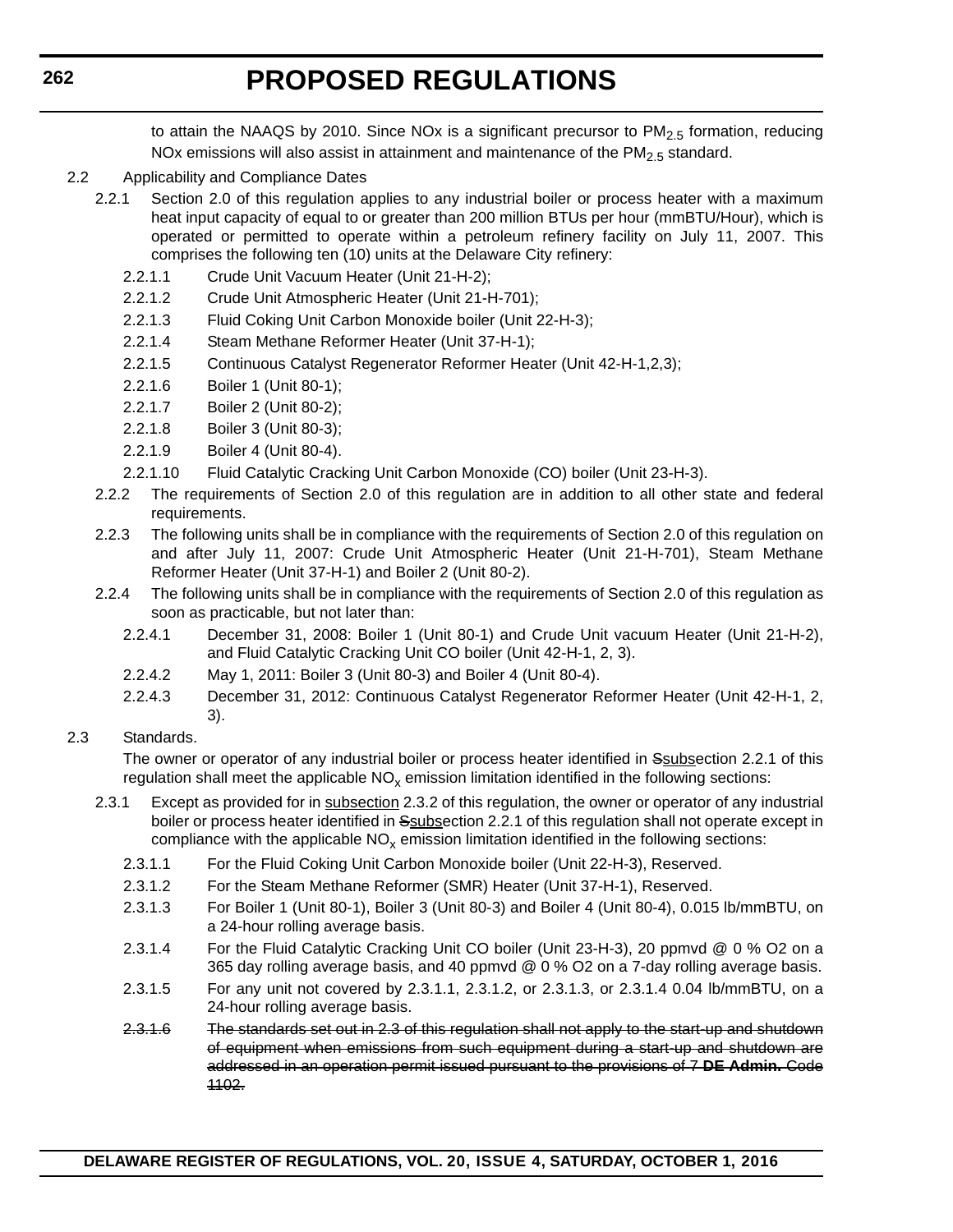- 2.3.2 As an alternative to complying with one or more of the unit specific emission limitations specified in subsection 2.3.1 of this regulation the owner or operator of any industrial boiler or process heater identified in Ssubsection 2.2.1 of this regulation shall limit the  $NO_x$  emissions, from all  $NO_x$ emission sources at the facility, to equal to or less than the applicable emission cap specified in subsection 2.3.2.1 though through subsection 2.3.2.3 of this regulation.
	- 2.3.2.1 2,525 tons per year, evaluated over each twelve (12) consecutive month rolling period, for each twelve (12) month rolling period commencing with the rolling twelve (12) consecutive month period comprised by calendar year (CY) 2011 and ending with the twelve (12) consecutive month rolling period that ends on December 31, 2013.
	- 2.3.2.2 2,225 tons per year, evaluated over each twelve (12) consecutive month rolling period, comprising calendar year 2014.
	- 2.3.2.3 1,650 tons per year, evaluated over each twelve (12) consecutive month rolling period, commencing with the twelve (12) month rolling period beginning on January 1, 2015 and ending on December 31, 2015, and continuing thereafter.
- 2.3.3 Neither the provisions of Ssubsection 2.3.2, nor this regulation more generally, shall limit in any way the Department's authority to establish a lower  $NO<sub>x</sub>$  emission cap and more stringent NOx emission limitations for any source subject to this regulation.
- 2.4 Compliance Requirements.
	- 2.4.1 Compliance with the  $NO<sub>x</sub>$  emission standards specified in subsection 2.3.1 of this regulation shall be determined based on CEM data collected in accordance with the appropriate requirements set forth in 40 CFR, Part 60, Appendix B, Performance Specification 2, and the QA/QC requirements in 40 CFR Part 60, Appendix F.
	- 2.4.2 Compliance with the facility-wide  $NO<sub>x</sub>$  emission cap specified in subsection 2.3.2 of this regulation shall be determined not later than the last day of each month, as follows.
		- 2.4.2.1 The mass of  $NO_x$  (tons) emitted during the prior month from each emission source at the facility subject to the  $NO<sub>x</sub>$  cap shall be accurately determined using the methods specified in subsection 2.4.2.1.1 through subsection 2.4.2.1.3 of this regulation, as approved by the Department.
			- 2.4.2.1.1 Continuous emission monitoring systems (CEMS) that meet the requirements of subsection 2.4.1 of this regulation.
			- 2.4.2.1.2 A NO<sub>y</sub> emission factor that is based upon the results of the most recent performance testing conducted in accordance with a protocol approved by the Department**.**
			- 2.4.2.1.3 Published  $NO_x$  emission factors for such source or category of sources, or any other method approvable by the Department.
		- 2.4.2.2  $N O_x$  emissions from each  $N O_x$  emission source at the facility shall be determined for all periods of startup, shutdown or malfunction. To the extent that such emissions are not measured by CEMS during such periods of startup, shutdown or malfunction, and to the further extent that performance testing for such source did not establish emission factors for such equipment reflective of operations during periods of startup, shutdown or malfunction, then the owner or operator shall estimate such emission rates from such source during any periods of startup, shutdown or malfunction in accordance with best engineering judgment.
		- 2.4.2.3 The emissions calculated in subsection 2.4.2.1 and subsection 2.4.2.2 of this regulation shall be summed and aggregated with the calculation results for the preceding months as provided for in subsection 2.4.2.3.1 through subsection 2.4.2.3.4 below.
			- 2.4.2.3.1 For any month before January 2014, the preceding eleven (11) consecutive months shall be included. No emissions occurring before January 1, 2011 shall be included.
			- 2.4.2.3.2 For any month in calendar year 2014, only months in calendar year 2014 shall be included.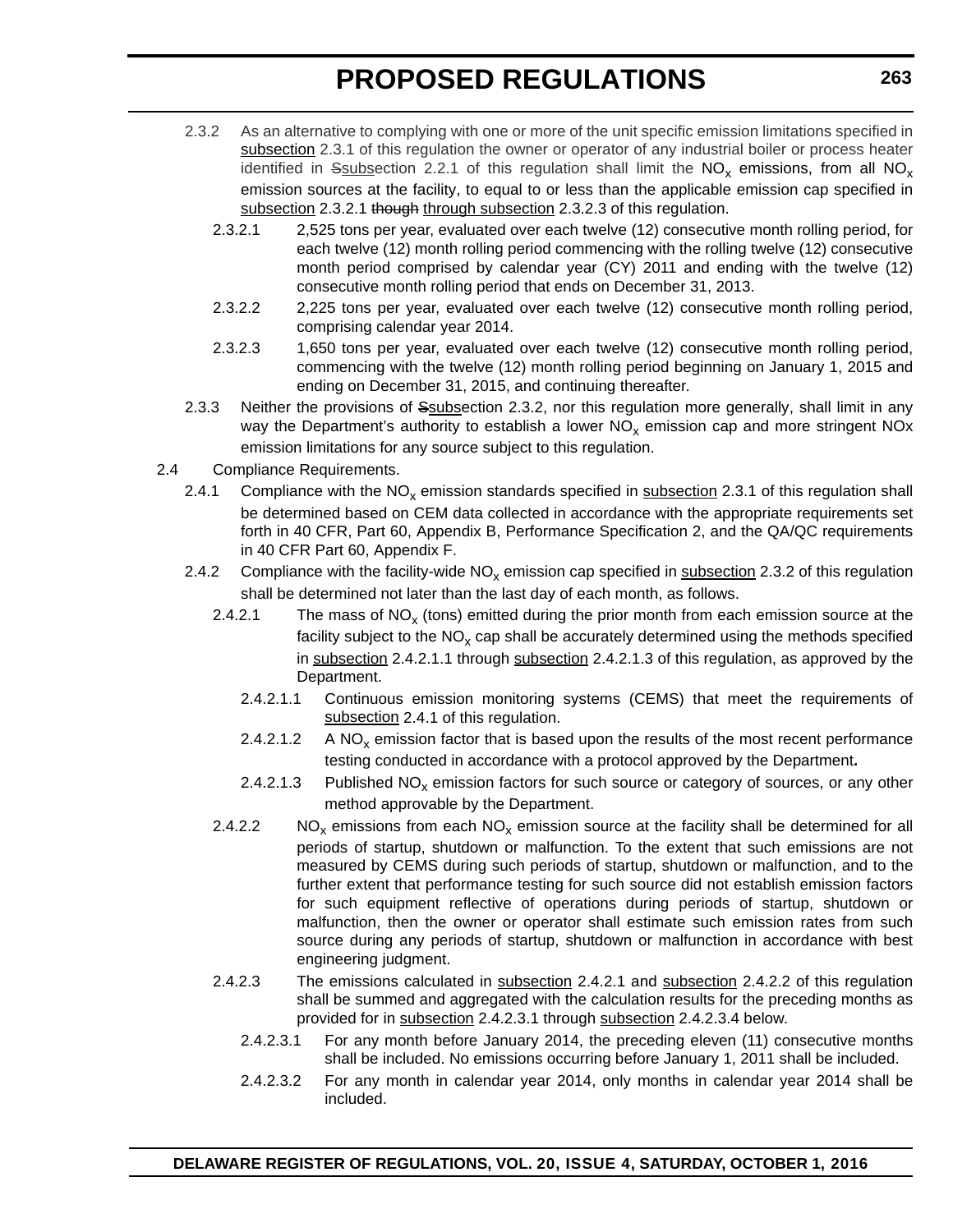- 2.4.2.3.3 For any month in calendar year 2015, only months in calendar year 2015 shall be included.
- 2.4.2.3.4 For any month after December 31, 2015, the preceding eleven (11) consecutive months shall be included.
- 2.4.2.4 Compliance shall be determined by comparing the results of the calculations in subsection 2.4.2.3 of this regulation with the appropriate  $NO<sub>x</sub>$  emission cap specified in subsection 2.3.2 of this regulation. Following aggregation and summation of emission in accordance with subsection 2.4.2.3, fractions of tons shall be rounded up to the next higher number.
- 2.5 Recordkeeping and Reporting Requirements
	- 2.5.1 Not later than October 7, 2011, any person subject to Section 2.0 of this regulation shall develop, and submit to the Department, a schedule for bringing the facility into compliance with the requirements of Ssubsection 2.3 of this regulation. Such schedule shall include, at a minimum, all of the following:
		- 2.5.1.1 The method by which compliance will be achieved.
		- 2.5.1.2 For persons subject to the requirements of subsection 2.3.1 of this regulation, the dates by which the affected person plans to complete the following major increments of progress, as applicable:
			- 2.5.1.2.1 Completion of engineering;
			- 2.5.1.2.2 Submission of permit applications;
			- 2.5.1.2.3 Awarding of contracts for construction and/or installation;
			- 2.5.1.2.4 Initiation of construction;
			- 2.5.1.2.5 Completion of construction;
			- 2.5.1.2.6 Commencement of trial operation;
			- 2.5.1.2.7 Initial compliance testing;
			- 2.5.1.2.8 Submission of compliance testing reports;
			- 2.5.1.2.9 Commencement of normal operations (in full compliance).
	- 2.5.2 For persons subject to the requirements of subsection 2.3.2 of this regulation, the owner or operator shall submit to the Department an initial notice that contains all of the information specified in subsection 2.5.2.1 and subsection 2.5.2.2 of this regulation.
		- 2.5.2.1 The date that compliance with this regulation will begin pursuant to subsection 2.3.2 of this regulation. A permit application submitted pursuant to 7 **DE Admin. Code** 1102 or 1130 that contains this information may be used as a means to satisfy this requirement.
		- 2.5.2.2 A list of the emission units at the facility that are required to be included in the facility-wide  $NO<sub>x</sub>$  cap.
	- 2.5.3 Any person subject to the requirements of subsection 2.3.1 of this regulation shall submit to the Department an initial compliance certification by the later of the following dates, or the date the unit first operates after the following date subject to the requirements of subsection 2.3.1: September 10, 2007 for units identified in Ssubsection 2.2.3 of this regulation and, for units identified in Ssubsection 2.2.4, by the compliance date specified in Ssubsection 2.2.4. The initial compliance certification shall include, at a minimum, all of the following information:
		- 2.5.3.1 The name and the location of the facility;
		- 2.5.3.2 The name, address and telephone number of the person responsible for the facility;
		- 2.5.3.3 Identification of the subject source(s);
		- 2.5.3.4 The applicable standard;
		- 2.5.3.5 The method of compliance;
		- 2.5.3.6 Certification that each subject source is in compliance with the applicable standard.
	- 2.5.4 Any person subject to the requirements of subsection 2.3.2 of this regulation shall submit to the Department a semi-annual report by January 31 and July 31 of each calendar year that contains all of the information specified in subsection 2.5.4.1 through subsection 2.5.4.5 of this regulation.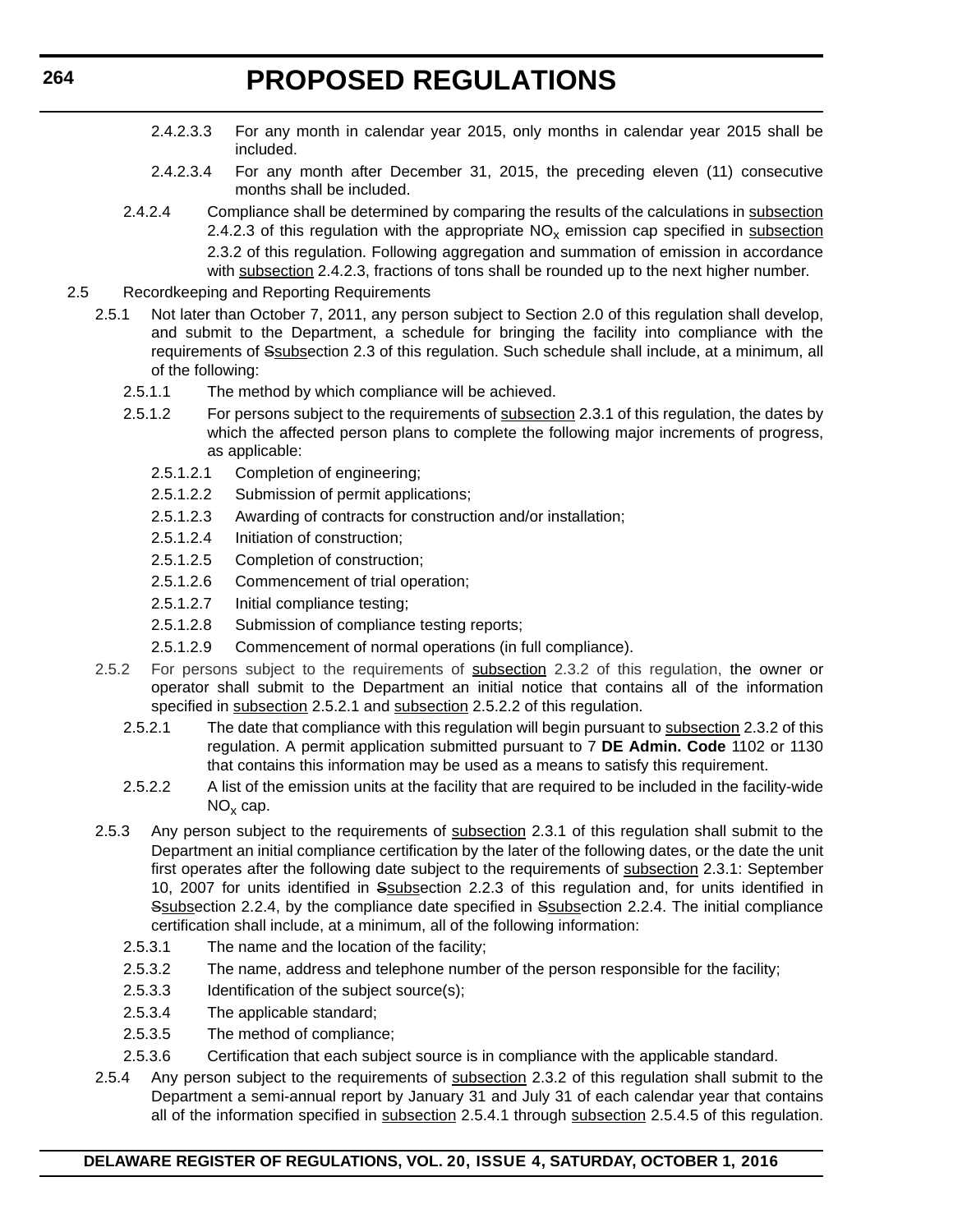At the request of the owner or operator, the Department may change the frequency of such reporting requirements, as may be necessary to harmonize them with reporting requirements of 7 **DE Admin. Code** 1130, Title V Operating Permits Program.

- 2.5.4.1 The identification of owner and operator of the facility.
- 2.5.4.2 A report of the monthly NOx emissions for each source, the basis for determination of the emissions pursuant to subsection 2.4.2.1, and comparison of the rolling total NOx emissions from the facility with the appropriate NOx emission cap that was made pursuant to subsection 2.4.2.4 of this regulation, for each month in the reporting period.
- 2.5.4.3 An updated list of the emission units at the facility that are required to be included in the facility-wide  $NO<sub>x</sub>$  cap.
- 2.5.5 Any person subject to Section 2.0 of this regulation shall, for each occurrence of excess emissions above the standards of Ssubsection 2.3 of this regulation, including periods when monitoring data was not collected in accordance with procedures approved pursuant to subsection 2.4.2.1 of this regulation, within thirty (30) calendar days of becoming aware of such occurrence, supply the Department with the following information:
	- 2.5.5.1 The name and location of the facility;
	- 2.5.5.2 The subject source(s) that caused the excess emissions;
	- 2.5.5.3 The time and date of first observation of the excess emissions;
	- 2.5.5.4 The cause and expected duration of the excess emissions;
	- 2.5.5.5 The estimated rate of emissions (expressed in the units of the applicable emission limitation) and the operating data and calculations used in determining the magnitude of the excess emissions;
	- 2.5.5.6 The proposed corrective actions and schedule to correct the conditions causing the excess emissions.
- 2.5.6 Any person subject to Section 2.0 of this regulation shall maintain all information necessary to determine and demonstrate compliance with the requirements of this section for a minimum period of five (5) years. Such information shall be immediately made available to the Department upon verbal and written request.

# **DIVISION OF FISH AND WILDLIFE**

Statutory Authority: 7 Delaware Code, Section 901(c & d), 903(e)(2)a and 903(e)(3) (7 **Del.C.** §901(c & d), 903(e)(2)a and 903(e)(3)) 7 **DE Admin. Code** 3500

### **REGISTER NOTICE SAN #2016-13**

#### **[3500 Tidal Finfish](#page-3-0)**

#### **1. TITLE OF THE REGULATIONS:**

7 **DE Admin. Code** 3503 Striped Bass Recreational Fishing Seasons; Methods of Take; Creel Limit; Possession Limit

7 **DE Admin. Code** 3504 Striped Bass Possession Size Limit; Exceptions

7 **DE Admin. Code** 3505 Striped Bass Commercial Fishing Seasons; Quotas; Tagging and Reporting Requirements

### **2. BRIEF SYNOPSIS OF THE SUBJECT, SUBSTANCE AND ISSUES:**

This action proposes to amend Delaware's tidal finfish regulations pertaining to the recreational and commercial Striped Bass fisheries. The Department removed an unnecessary harvest constraint (slot size limit) on the commercial fishery that resulted in the needless waste of Striped Bass through Emergency Secretary's Order No. 2016-F-0027,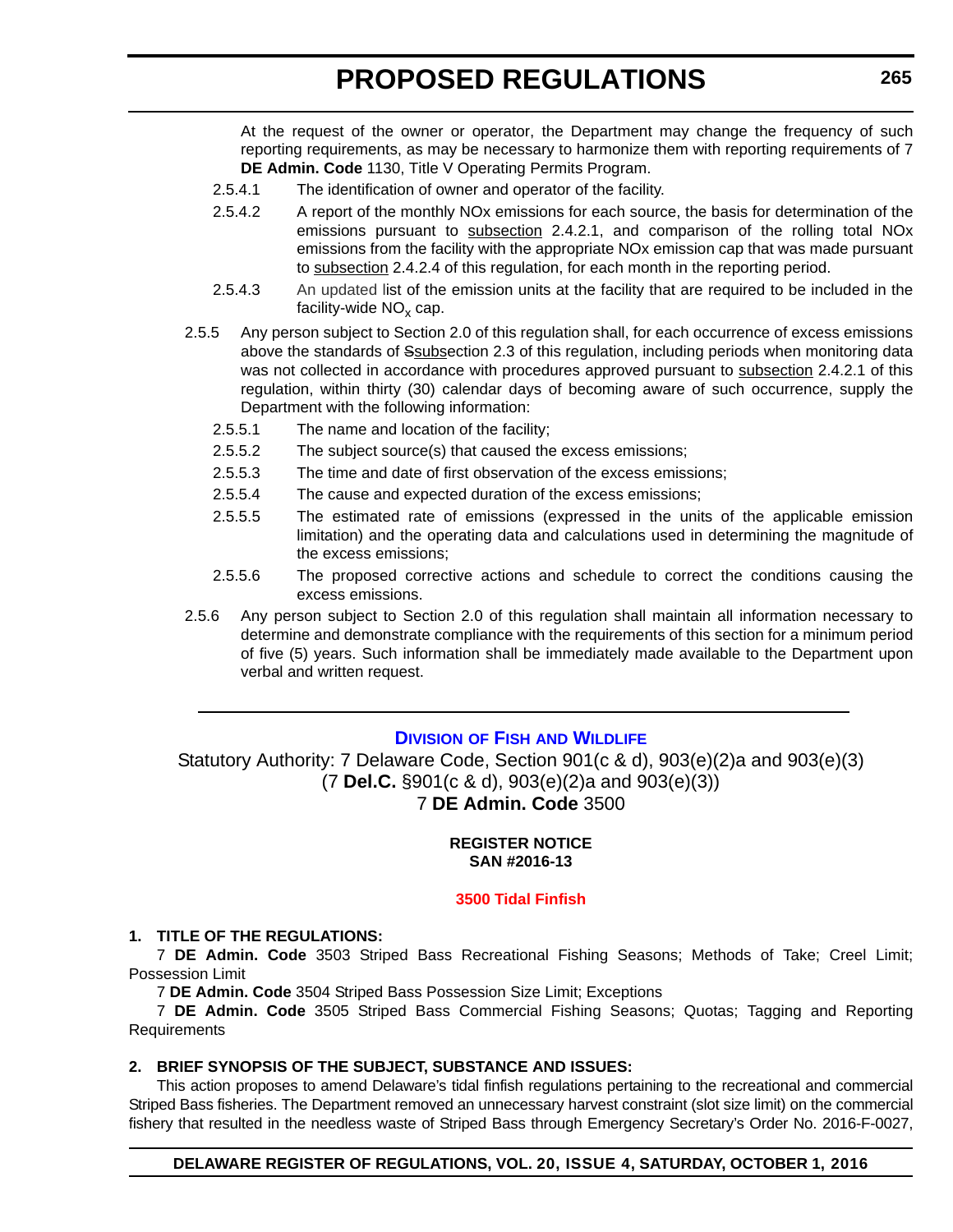# **266**

# **PROPOSED REGULATIONS**

pursuant to 29 **Del.C.** §10119 and 7 **Del.C.** §903(h) (20 DE Reg. 6 (07/01/16)). This action proposes to adopt those measures through the normal regulatory process. In addition, the proposed amendments modify Striped Bass tagging requirements for consistency with the recently adopted 7 **Del.C.** §943. Specifically, the amendments provide for tagging of Striped Bass by commercial harvesters at any time prior to landing and clarify that recreational anglers are not required to tag Striped Bass. Several additional measures are proposed to address tracking, reporting and quota management in the commercial fishery, as noted in Addendum III to Amendment 6 to the Atlantic Striped Bass Interstate Fishery Management Plan. Among the measures proposed are: lost tag reporting; application of weigh station tags within 12 hours of landing; and actions to be taken to ensure compliance with commercial reporting and tagging requirements.

- **3. POSSIBLE TERMS OF THE AGENCY ACTION:** None
- **4. STATUTORY BASIS OR LEGAL AUTHORITY TO ACT:** 7 **Del.C.** §901(c & d), §903(e)(2)a & §903(h)
- **5. OTHER REGULATIONS THAT MAY BE AFFECTED BY THE PROPOSAL:** None

### **6. NOTICE OF PUBLIC COMMENT:**

The hearing record on the proposed changes to 7 **DE Admin Code** 3503 Striped Bass Recreational Fishing Seasons; Methods of Take; Creel Limit; Possession Limit; 3504 Striped Bass Possession Size Limit; Exceptions; and, 3505 Striped Bass Commercial Fishing Season; Quotas; Tagging and Reporting Requirements will be open October 1, 2016. Individuals may submit written comments regarding the proposed changes via e-mail to Lisa.Vest@state.de.us or via the USPS to Lisa Vest, Hearing Officer, DNREC, 89 Kings Highway, Dover, DE 19901 (302) 739-9042. A public hearing on the proposed amendment will be held on October 24, 2016 beginning at 6:00 PM in the DNREC Auditorium, located at the Richardson & Robbins Building, 89 Kings Highway, Dover, DE 19901.

#### **7. PREPARED BY:**

Stewart Michels Stewart.Michels@state.de.us (302) 739-9914

### **\*Please Note: The Regulatory Flexibility Analysis and Impact Statement for this regulation, as required by 29 Del.C. Ch. 104, is available at:**

**<http://regulations.delaware.gov/register/october2016/proposed/20 DE Reg 265RFA 10-01-16.pdf>**

### **3500 Tidal Finfish Bass (Striped Bass; Black Sea Bass)** *(Break in Continuity of Sections)*

### **3503 Striped Bass Recreational Fishing Seasons; Methods of Take; Creel Limit; Possession Limit.**

(Penalty Section 7 **Del.C.** §936(b)(2))

- 1.0 It is lawful for any person to take and reduce to possession striped bass from the tidal waters of this State at any time except as otherwise set forth in this regulation or in Tidal Finfish Regulations 3502 and 3504.
- 2.0 It is unlawful for any recreational fisherman to take or attempt to take any striped bass from the tidal waters of this State with any fishing equipment other than a hook and line or a spear while said recreational fisherman using the spear is underwater. Recreational gill net permittees are not authorized to take and reduce to possession any striped bass in gill nets.
- 3.0 Unless otherwise authorized, it is unlawful for any recreational fisherman to take and reduce to possession more than two (2) striped bass per day (a day being 24 hours) from the tidal waters of this State. Any striped bass taken from the tidal waters of this State that is not immediately returned, without unnecessary injury, to the same waters from which it was taken, is deemed taken and reduced to possession for purposes of this subsection.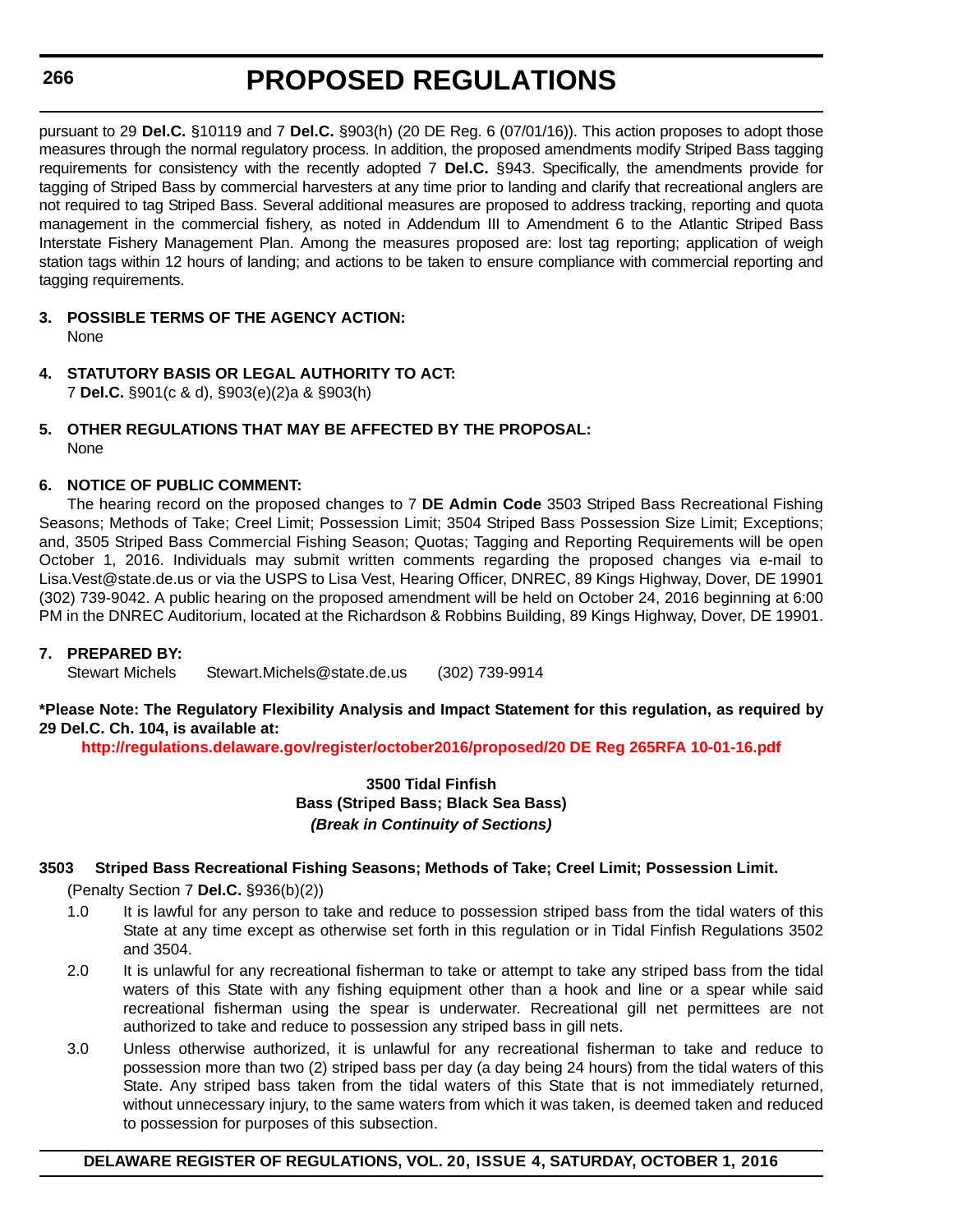- 4.0 Unless otherwise authorized, it is unlawful for any recreational fisherman to have in possession more than two (2) striped bass at or between the place said striped bass was taken and said fisherman's personal abode or temporary or transient place of lodging.
- 5.0 Notwithstanding 7 **Del.C.** §943, which only relates to commercial fishermen, it is lawful for a recreational fisherman to possess striped bass that have not been tagged, unless otherwise prohibited.

# **3504 Striped Bass Possession Size Limit; Exceptions.**

(Penalty Section 7 **Del.C.** §936(b)(2))

- 1.0 Notwithstanding, the provisions of 7 **Del.C.** §929(b)(1), it is unlawful for any recreational fisherman to take and reduce to possession any striped bass that measures less than twenty-eight (28) inches in total length or any striped bass that measures greater than thirty-seven (37) inches in total length but less than forty-four (44) inches in total length, except that recreational hook and line fisherman may only take two (2) striped bass measuring not less than twenty (20) inches in total length and not greater than twenty-five (25) inches in total length from the Delaware River, Delaware Bay, or their tributaries during the months of July and August.
- 2.0 Notwithstanding, the provisions of 7 **Del.C.** §929(b)(1), it is unlawful for any commercial food fisherman to take and reduce to possession any striped bass that measure less than twenty-eight (28) inches in total length from the tidal waters of this State except that commercial gill net fishermen may take striped bass measuring no less than twenty (20) inches in total length from the tidal waters of the Delaware River and Delaware Bay or their tributaries during the period from February 15 through May 31 or from the tidal waters of the Nanticoke River or its tributaries during the period from February 15 through the month of March.
- 3.0 It is unlawful for any person to possess a striped bass that measures less than 28 inches in total length or a striped bass that measures greater than thirty-seven (37) inches but less than forty-four (44) inches, total length, except in accordance with Section 1.0 or 2.0 of this section or unless said striped bass is in one or more of the following categories:
	- 3.1 It has affixed, a valid strap tag issued by the Department to a commercial  $g\ddot{u}$  net food fisherman and was legally taken and tagged by said commercial gill net food fisherman from the tidal waters of the Delaware River and Delaware Bay or their tributaries during the period from February 15 through May 31; or from the tidal waters of the Nanticoke River or its tributaries during the period from February 15 through the month of March; or
	- 3.2 It was legally landed in another state for commercial purposes and has affixed a valid tag issued by said state's marine fishery authority; or
	- 3.3 It entered Delaware packed or contained for shipment, either fresh or frozen, and accompanied by a bill-of-lading with a destination to a state other than Delaware; or
	- 3.4 It was legally landed taken and reduced to possession in another state for non commercial noncommercial purposes by the person in possession of said striped bass and there is affixed to either the striped bass or the container in which the striped bass is contained a tag that depicts the name and address of the person landing said striped bass and the date, location, and state in which said striped bass was landed; or
	- 3.5 It is the product of a legal aquaculture operation and the person in possession has a written bill of sale or receipt for said striped bass.
- 4.0 It is unlawful for any commercial finfisherman to possess any striped bass for which the total length has been altered in any way prior to selling, trading or bartering said striped bass.
- 5.0 The words "land" and "landed" shall mean to put or cause to go on shore from a vessel.
- 6.0 It is unlawful for any person to land any striped bass that measures less than twenty-eight (28) inches in total length or a striped bass that measures greater than thirty-seven (37) inches but less than fortyfour (44) inches, total length at any time, except those striped bass caught in a commercial gill net legally fished in the waters of Delaware River or Delaware Bay or their tributaries during the period from February 15 through May 31 or from a commercial gill net legally fished in the tidal waters of the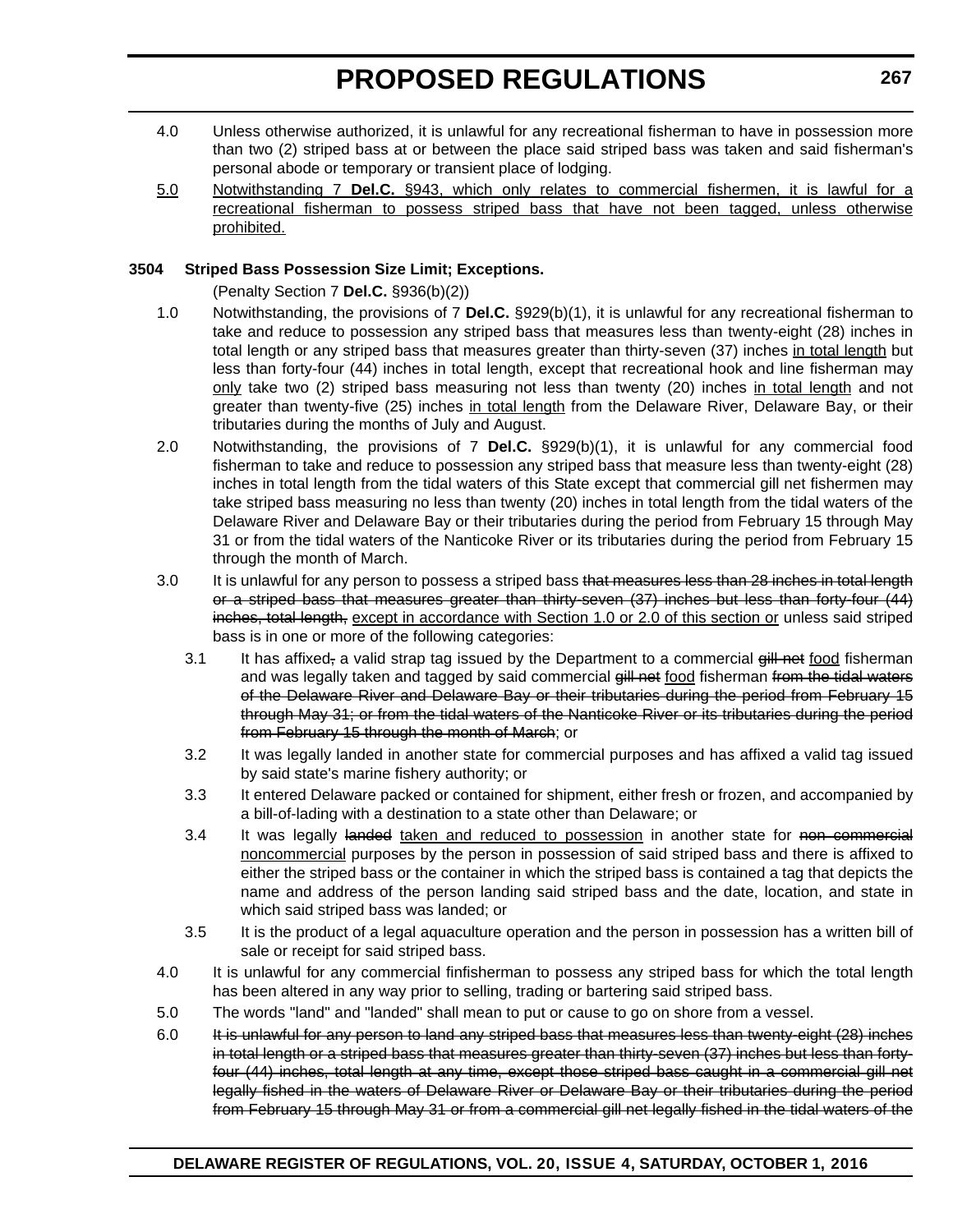Nanticoke River or its tributaries during the period from February 15 through the month of March. The words "take and reduce to possession" shall mean the removal of any striped bass from Delaware waters with the intent to keep or harvest the striped bass.

7.0 It is unlawful for a commercial finfisherman authorized to fish during Delaware's commercial striped bass fishery to land any striped bass that measures less than twenty (20) inches in total length.

### **3505 Striped Bass Commercial Fishing Seasons; Quotas; Tagging and Reporting Requirements.**

(Penalty Section 7 **Del.C.** §936(b)(2))

- 1.0 It is unlawful for any commercial food fisherman using a gill net to take and reduce to possession any striped bass at any time except when said commercial food fisherman is authorized by the Department to participate in a commercial gill net fishery for striped bass established herein. A commercial food fisherman may use a gill net to take and reduce to possession striped bass during the period beginning at 12:01 A.M. on February 15 and ending at 4:00 P.M. on May 31 next ensuing. It is unlawful to use any gill net having a stretched-mesh size greater than four (4) inches to take striped bass during the period beginning at 12:01 A.M. on February 15 until and including the last day in February unless the net is drifted. A commercial food fisherman may use a gill net to take and reduce to possession striped bass during the period beginning at 12:01 A.M. on November 15 and ending at 4:00 P.M. on December 31 next ensuing provided at least two (2) percent of the commercial allocation of striped bass for the gill net fishery, as determined by the Department, was not landed taken and reduced to possession in the February - May gill net fishery. In order for a commercial food fisherman to be authorized by the Department to participate in a commercial gill net fishery, said commercial food fisherman shall have a valid food fishing equipment permit for a gill net and shall register in writing with the Department to participate in said fishery by February 1 for the February 15 - May 31 gill net fishery and by November October 1 for the November 15 - December 31 gill net fishery.
- 2.0 It is unlawful for any commercial food fisherman using a hook and line to take and reduce to possession any striped bass at any time except when said commercial food fisherman is authorized by the Department to participate in a commercial hook and line fishery for striped bass established herein. Except as otherwise provided, Aa commercial food fisherman may use a hook and line to take and reduce to possession striped bass during the period beginning at 12:01 A.M. on April 1 and ending at 4:00 P.M. on December 31 next ensuing. In order for a commercial food fisherman to be authorized to participate in the commercial hook and line fishery, said commercial food fisherman shall register in writing with the Department to participate in said fishery by March 15.
- 3.0 It is unlawful for any commercial food fisherman using a hook and line, during the striped bass hook and line fishery established for subsection 2.0 herein, to take land striped bass by means of a gill net or to have any gill net on board or to otherwise have in possession on or near his person any gill net.
- 4.0 The striped bass gill net fishery in February May, the striped bass gill net fishery in November December and the striped bass hook and line fishery in April - December shall be considered separate striped bass fisheries. Each participant in a striped bass fishery shall be assigned an equal share of the total pounds of striped bass allotted by the Department to that fishery. A share shall be determined by dividing the number of pre-registered participants in that fishery into the total pounds of striped bass allotted to that fishery by the Department. The total pounds of the State's ASMFC commercial striped bass quota will be allotted to each fishery by the Department shall be as follows: 95% of the State's commercial quota, as determined by the ASMFC, for the February 15 - May 31 gill net fishery, 10% of the State's commercial quota for the April - December hook and line fishery and, provided that in excess of two (2)% of the February 15 - May 31 gill net fishery allocation was not landed, said remainder for the November - December gill net fishery. Any overage of the State's commercial quota will be subtracted from the next year's commercial quota proportionally to the appropriate fishery.
- 5.0 It is unlawful for any commercial food fisherman to land, during a striped bass fishing season, more than the total pounds assigned by the Department to said individual commercial food fisherman.
- 6.0 It is unlawful for any commercial food fisherman to possess any landed striped bass that does not have locked into place through the mouth and gill (operculum) opening a striped bass harvest tag issued to said commercial fisherman by the Department. Said tag shall be locked into place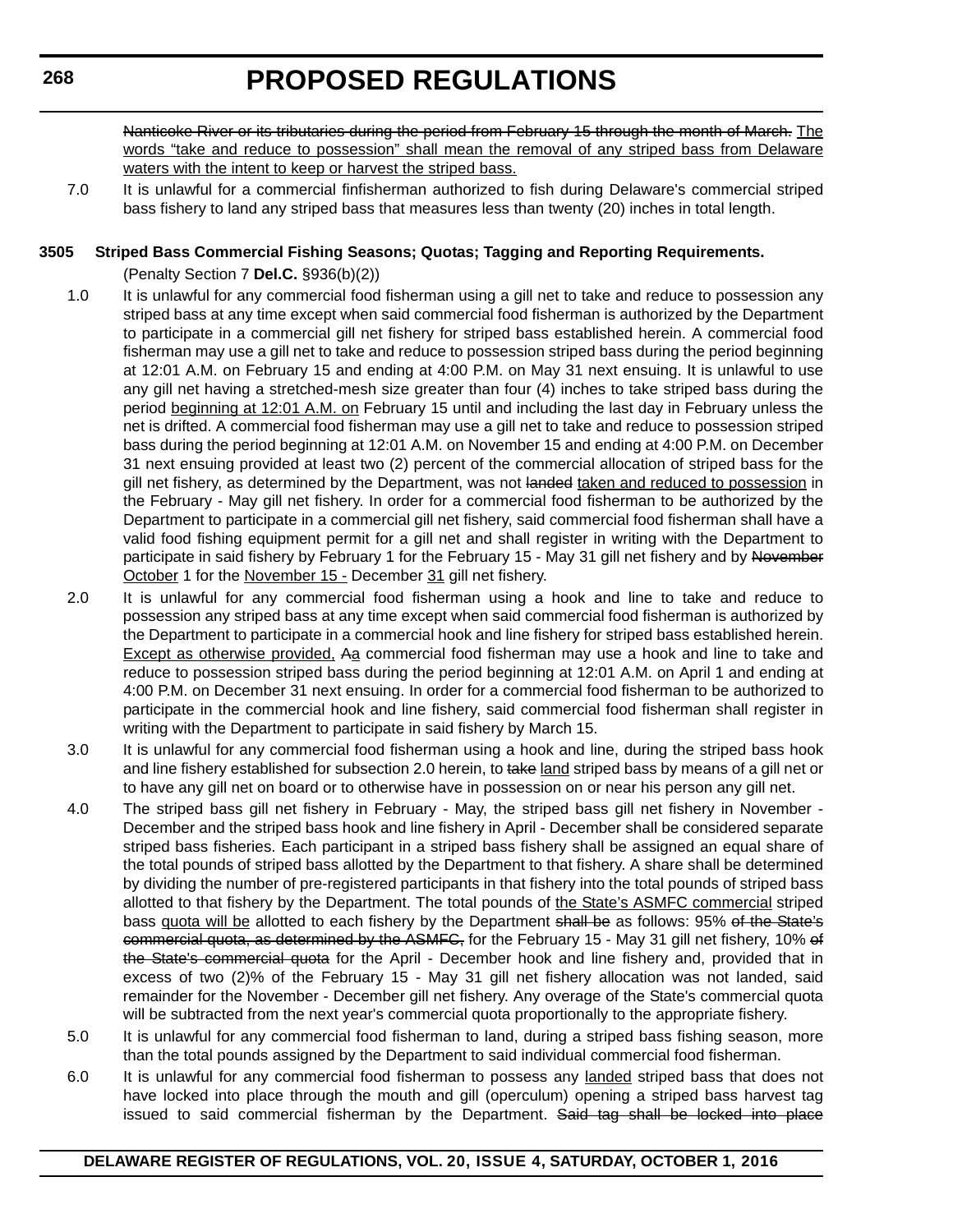immediately after taking said striped bass if said striped bass is taken by hook and line. Said tag shall be locked into place immediately upon completing fishing each gill net or gill net series if said striped bass is taken by anchor gill net or immediately after retrieving each gill net into the boat at the conclusion of each drift if said striped bass is taken by drift gill net.

- 7.0 The Department may issue tags to commercial food fishermen who register in writing with the Department to participate in a striped bass fishery. Each participant shall initially be issued a quantity of striped bass harvest tags that is to be determined by the Department by dividing said participants participant's assigned share in pounds by the estimated weight of a striped bass expected to be landed. If a commercial food fisherman needs additional tags to fulfill his or her assigned share, the Department shall issue additional tags after verifying the balance of the share from reports submitted by an official weigh station to the Department.
- 8.0 It is lawful for a commercial food fisherman who is authorized to be issued striped bass harvest tags by the Department to transfer said tags to another commercial food fisherman, authorized to participate in the same striped bass fishery, provided said transfer is made prior to said tags being issued by the Department.
- 9.0 It is unlawful for any commercial food fisherman to apply a tag to a striped bass unless said tag had been issued or legally transferred to said commercial food fisherman by the Department.
- 10.0 It is unlawful to apply any striped bass tag issued by the Department to a striped bass if said tag had previously been applied to another striped bass.
- 11.0 It is unlawful for any commercial food fisherman to sell, barter or trade any striped bass, to attempt to sell, barter or trade any striped bass or to transport, to have transported or to attempt to have transported any striped bass out of the sState unless said striped bass has been weighed and tagged by at an official weigh station.
- 12.0 It is unlawful for a commercial food fisherman to retain or provide to another a landed striped bass unless the striped bass has been tagged in accordance with subsection 6.0 and weighed and lawfully tagged at a weigh station operating under contract with the Department within 12 hours of landing.
- 13.0 The Department may appoint individuals and their agents as official weigh stations to weigh and tag all striped bass landed in a commercial striped bass fishery. Official weigh stations, if requested, shall be compensated by the Department for each striped bass weighed and tagged. An official weigh station shall enter into an agreement with the Department to maintain records and report on a regular basis each commercial food fisherman's daily landings of striped bass weighed and tagged at said station. The Department shall provide official weigh stations with tags to be applied to each striped bass weighed.
- 134.0 Each commercial food fisherman participating in a striped bass fishery shall file a complete and accurate report with the Department on forms provided by the Department on all striped bass landed during said fishery. Each report shall be filed with the Department within 30 days after the end date of each fishery. All unused tags issued or legally transferred to a commercial food fisherman shall be returned to the Department with said report. Lost tags must be immediately reported to the Department. Failure to file a complete and accurate report or failure to return all unused tags may shall limit or disqualify the commercial food fishermen from participation in future striped bass fisheries, in addition to any other lawful enforcement action taken by the Department.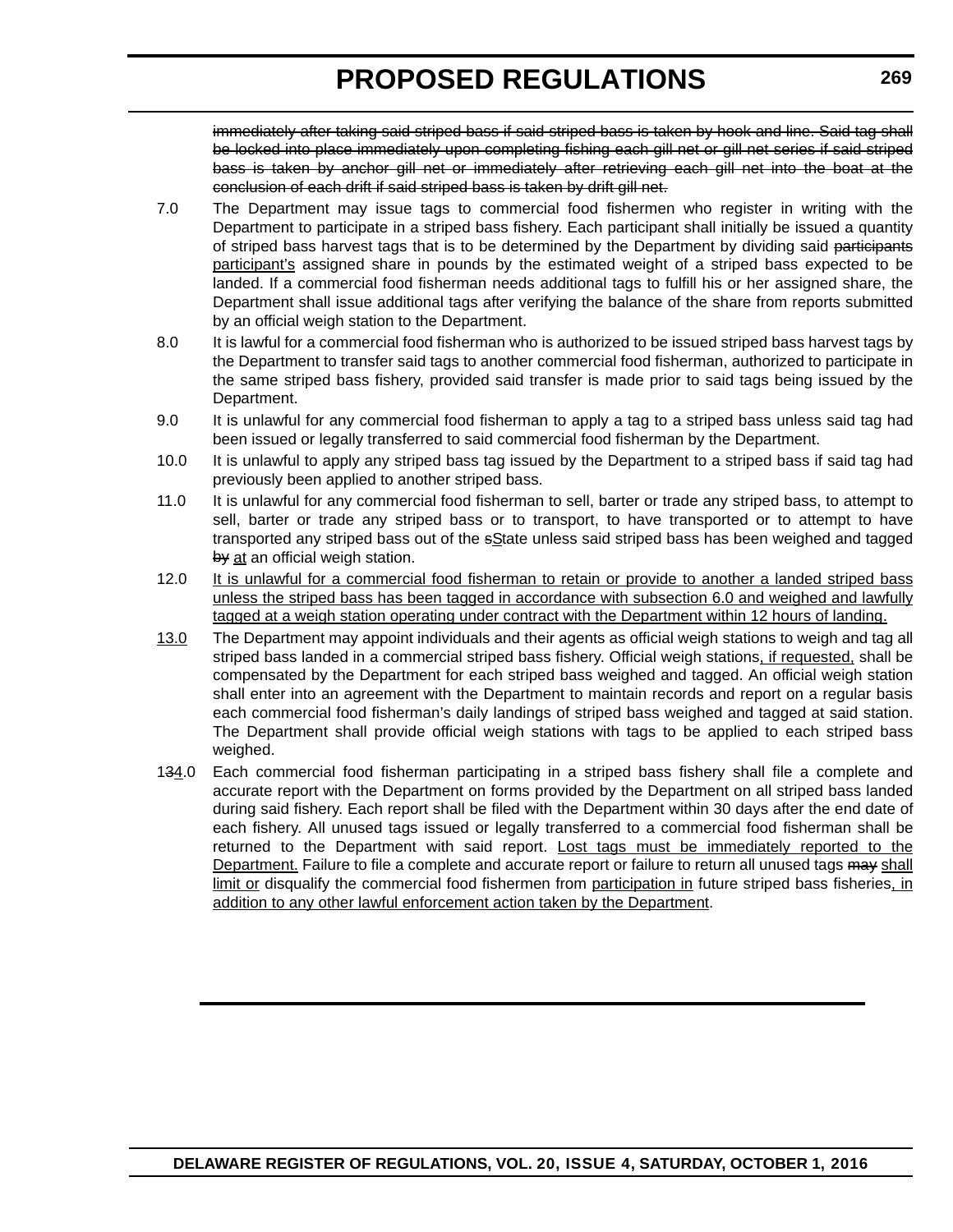**270**

# **PROPOSED REGULATIONS**

# **DEPARTMENT OF SERVICES FOR CHILDREN, YOUTH AND THEIR FAMILIES**

**DIVISION OF FAMILY SERVICES**

**OFFICE OF CHILD CARE LICENSING**

Statutory Authority: 29 Delaware Code, Section 9003(7) and 31 Delaware Code, Sections 341- 345 (29 **Del.C.** §9003(7); 31 **Del.C.** §§341-345) 9 **DE Admin. Code** 103

## **PUBLIC NOTICE**

### **[103 Family Child Care Homes](#page-3-0)**

### **SUMMARY**

The Office of Child Care Licensing (OCCL) proposes to amend the DELACARE: Rules for Family Child Care Homes and DELACARE: Rules for Large Family Child Care Homes. These regulations were combined into one regulation after it was determined that the majority of the content was the same. A comprehensive review process was held in which all providers were invited to attend public meetings in July 2016 to offer comments on the current Rules. After these meetings, a draft was created incorporating best practices and provided to a task force of providers and stakeholders. The task force met four times to discuss the draft and revise it.

### **COMMENTS**

Interested parties wishing to offer comments on these proposed regulations or submit written suggestions, data, briefs, or other materials concerning the proposed regulations must submit them to Kelly McDowell, Office of Child Care Licensing, 3411 Silverside Road, Concord Plaza, Hagley Building Wilmington, Delaware 19810, by email to Kelly.McDowell@state.de.us, or by using OCCL's website http://kids.delaware.gov/occl/ announcements.shtml. Anonymous comments may be submitted by using OCCL's website. Comments must be submitted by the close of business on October 31, 2016. It is anticipated that this will be the final opportunity to offer comments on these proposed regulations. Regulations 103 and 104 were stricken in their entirety.

### **\*Please Note:**

**(1) The Regulatory Flexibility Analysis and Impact Statement for this regulation, as required by 29 Del.C. Ch. 104, is available at:**

**<http://regulations.delaware.gov/register/october2016/proposed/20 DE Reg 270RFA 10-01-16.pdf>**

**(2) Due to the size of the proposed regulation, it is not being published here. A copy of the regulation is available at:**

**[103 Family Child Care Homes](http://regulations.delaware.gov/register/october2016/proposed/20 DE Reg 270 10-01-16.htm)**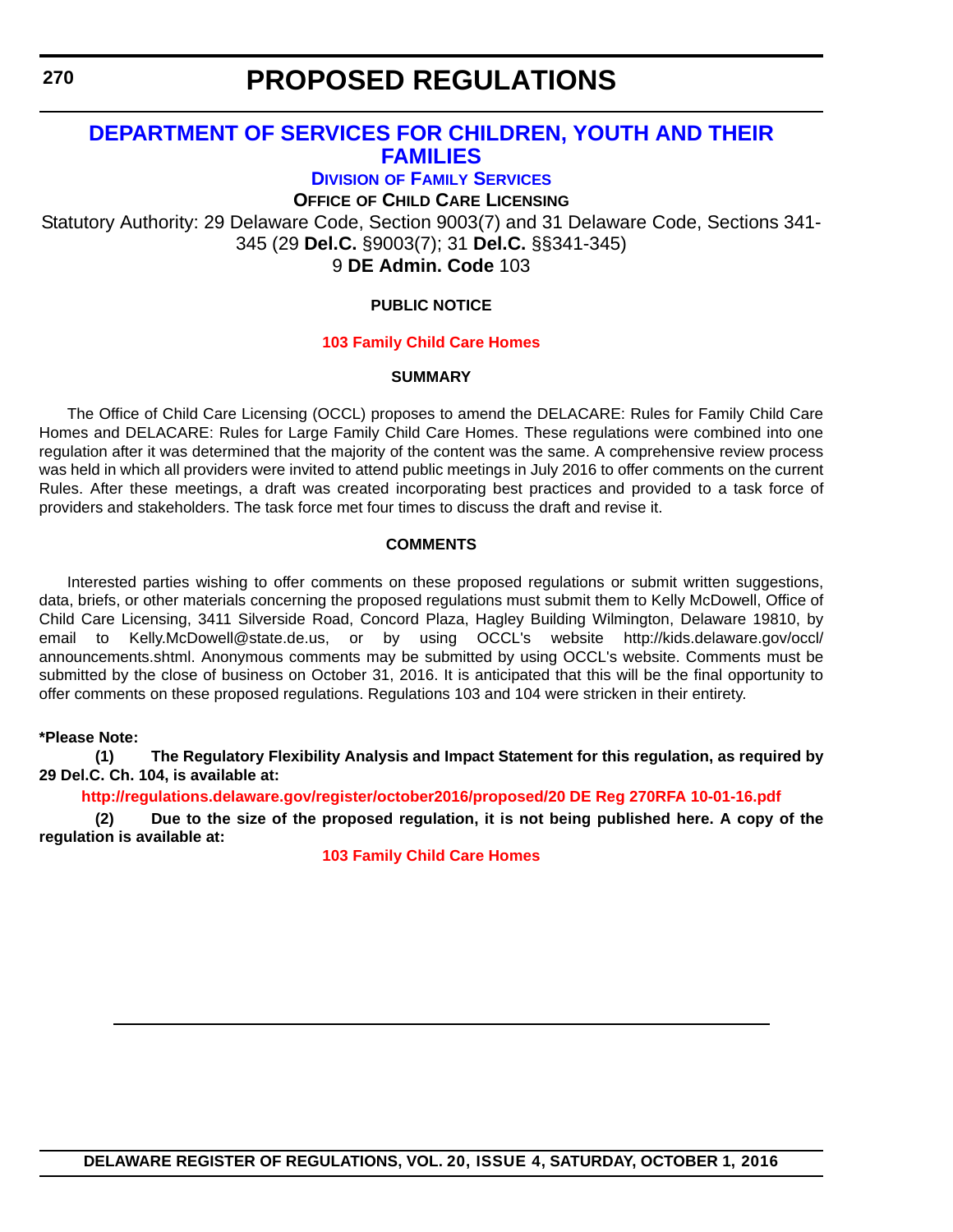# **DIVISION OF FAMILY SERVICES**

**OFFICE OF CHILD CARE LICENSING** Statutory Authority: 29 Delaware Code, Section 9003(7) and 31 Delaware Code, Sections 341- 345 (29 **Del.C.** §9003(7); 31 **Del.C.** §§341-345) 9 **DE Admin. Code** 104

# **PUBLIC NOTICE**

#### **[104 Large Family Child Care Homes](#page-3-0)**

#### **SUMMARY**

The Office of Child Care Licensing (OCCL) proposes to amend the DELACARE: Rules for Family Child Care Homes and DELACARE: Rules for Large Family Child Care Homes. These regulations were combined into one regulation after it was determined that the majority of the content was the same. A comprehensive review process was held in which all providers were invited to attend public meetings in July 2016 to offer comments on the current Rules. After these meetings, a draft was created incorporating best practices and provided to a task force of providers and stakeholders. The task force met four times to discuss the draft and revise it.

### **COMMENTS**

Interested parties wishing to offer comments on these proposed regulations or submit written suggestions, data, briefs, or other materials concerning the proposed regulations must submit them to Kelly McDowell, Office of Child Care Licensing, 3411 Silverside Road, Concord Plaza, Hagley Building Wilmington, Delaware 19810, by email to Kelly.McDowell@state.de.us, or by using OCCL's website http://kids.delaware.gov/occl/ announcements.shtml. Anonymous comments may be submitted by using OCCL's website. Comments must be submitted by the close of business on October 31, 2016. It is anticipated that this will be the final opportunity to offer comments on these proposed regulations. Regulations 103 and 104 were stricken in their entirety.

#### **\*Please Note:**

**(1) The Regulatory Flexibility Analysis and Impact Statement for this regulation, as required by 29 Del.C. Ch. 104, is available at:**

**<http://regulations.delaware.gov/register/october2016/proposed/20 DE Reg 271RFA 10-01-16.pdf>**

**(2) Due to the size of the proposed regulation, it is not being published here. A copy of the regulation is available at:**

**[104 Large Family Child Care Homes](http://regulations.delaware.gov/register/october2016/proposed/20 DE Reg 271 10-01-16.htm)**

# **DIVISION OF FAMILY SERVICES**

**OFFICE OF CHILD CARE LICENSING** Statutory Authority: 29 Delaware Code, Section 9003(7) and 31 Delaware Code, Sections 341- 345 (29 **Del.C.** §9003(7); 31 **Del.C.** §§341-345) 9 **DE Admin. Code** 201

### **PUBLIC NOTICE**

### **[201 Child Placing Agencies](#page-3-0)**

#### **SUMMARY**

The Office of Child Care Licensing (OCCL) proposes to amend the DELACARE: Regulations for Child Placing

### **DELAWARE REGISTER OF REGULATIONS, VOL. 20, ISSUE 4, SATURDAY, OCTOBER 1, 2016**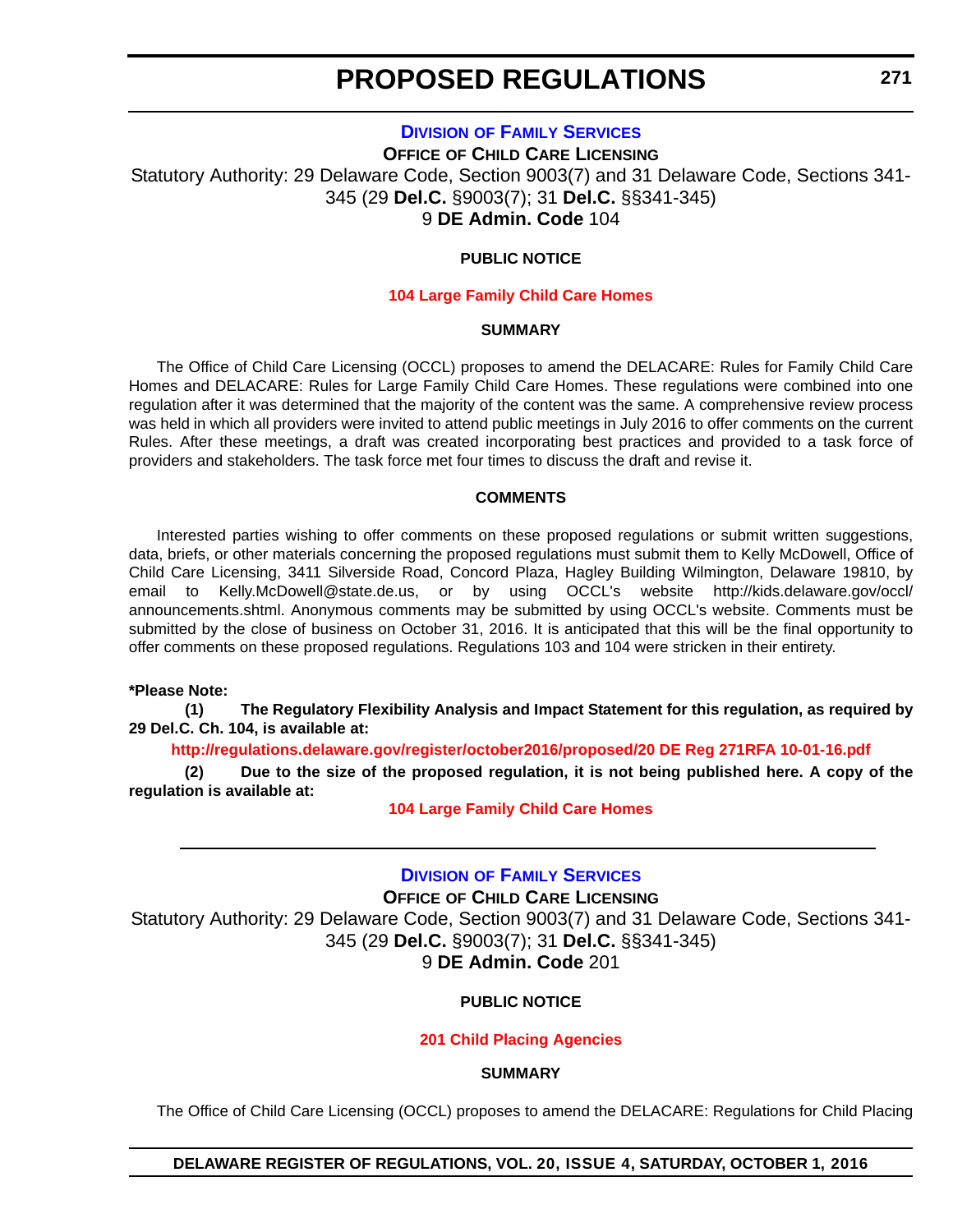# **272**

# **PROPOSED REGULATIONS**

Agencies. A comprehensive review process was held in which all providers were invited to attend public meetings in July 2016 to offer comments on the current regulations. After these meetings, a draft was created and provided to all of the child placing agencies in Delaware and the Division of Family Services for comment. The draft was revised based on these comments and a task force consisting of child placing agencies and the Division of Family Services met to discuss the revised draft and offer more comments. These proposed regulations reflect those changes.

### **COMMENTS**

Interested parties wishing to offer comments on these proposed regulations or submit written suggestions, data, briefs, or other materials concerning the proposed regulations must submit them to Kelly McDowell, Office of Child Care Licensing, 3411 Silverside Road, Concord Plaza, Hagley Building Wilmington, Delaware 19810, by email to Kelly.McDowell@state.de.us, or by using OCCL's website http://kids.delaware.gov/occl/ announcements.shtml. Anonymous comments may be submitted by using OCCL's website. Comments must be submitted by the close of business on October 31, 2016. It is anticipated that this will be the final opportunity to offer comments on these proposed regulations.

### **\*Please Note:**

**(1) The Regulatory Flexibility Analysis and Impact Statement for this regulation, as required by 29 Del.C. Ch. 104, is available at:**

**<http://regulations.delaware.gov/register/october2016/proposed/20 DE Reg 271aRFA 10-01-16.pdf>**

**(2) Due to the size of the proposed regulation, it is not being published here. A copy of the regulation is available at:**

**[201 Child Placing Agencies](http://regulations.delaware.gov/register/october2016/proposed/20 DE Reg 271a 10-01-16.htm)**

# **DEPARTMENT OF STATE**

**PUBLIC SERVICE COMMISSION** Statutory Authority: 26 Delaware Code, Section 209(a) (26 **Del.C.** §209(a)) 26 **DE Admin. Code** 3001

# **PUBLIC NOTICE**

**[3001 Rules for Certification and Regulation of Electric Suppliers](#page-3-0)**

IN THE MATTER OF THE ADOPTION OF RULES AND REGULATIONS TO IMPLEMENT THE PROVISIONS OF 26 DEL. C. CH. 10 RELATING TO THE CREATION OF A COMPETITIVE MARKET FOR RETAIL ELECTRIC SUPPLY SERVICE (OPENED APRIL 27, 1999; RE-OPENED JANUARY 7, 2003; RE-OPENED SEPTEMBER 22, 2009; RE-OPENED SEPTEMBER 7, 2010; RE-OPENED JULY 17, 2012)

PSC REGULATION DOCKET NO. 49

### **TO: ALL ELECTRIC SUPPLIERS, ELECTRIC UTILITIES, RETAIL ELECTRIC CUSTOMERS AND OTHER INTERESTED PERSONS**

In 1999 the Delaware Public Service Commission ("PSC") has promulgated certain regulations pertaining to certification of electric suppliers in 26 *Del. Admin. C*. §3001, now entitled "Rules for Certification and Regulation of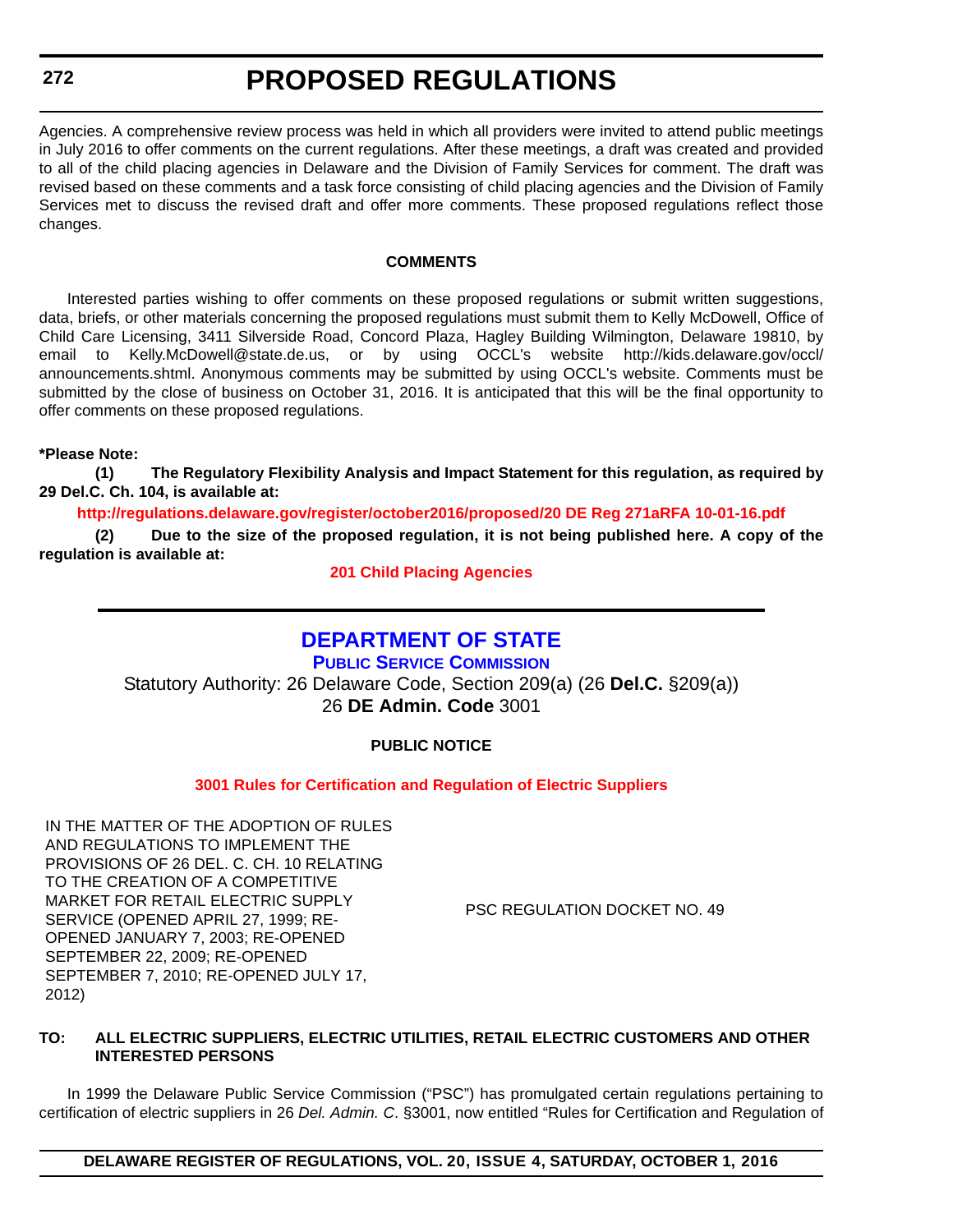Electric Suppliers ("Supplier Rules"). The PSC has revised the Supplier Rules several times since then.

The PSC now proposes to revise the Supplier Rules again. The purpose of the proposed revisions are to ensure electric choice for customers is more competitive and in compliance with the terms of the settlement agreement entered into by the parties in PSC Docket No. 10-2; to provide additional protection for customers; to require electric suppliers to include additional details regarding the rates, terms, and conditions of service in their offers to customers to provide electric supply services; to clarify sections of the Supplier Rules; and to make the certification process for electric suppliers more uniform.

The PSC is soliciting comments, suggestions, compilations of data, briefs, or other written materials about the proposed revisions to its Supplier Rules. If you wish to file any such materials, you should file them using the Commission's DelaFile docketing and file management system on or before **November 16, 2016**. You may also submit an original and ten copies of such written materials with the PSC on or before **November 16, 2016** at the following address:

Public Service Commission

861 Silver Lake Boulevard

Cannon Building, Suite 100

Dover, Delaware, 19904

Attn: Regulation Docket No. 49

If possible, you should accompany such written comments with an electronic version of the submission. Such electronic copy may be filed on a copy-capable CD-ROM or sent as an attachment to an e-mail addressed to [psc@state.de.us;](mailto:psc@state.de.us) include "Reg. Doc. 49" as the subject of the email. The Commission encourages the public to submit written comments on or before **November 16, 2016.**

The PSC will conduct a public hearing on the proposed regulations on **November 1, 2016 at 1:00 P.M.** at the PSC's office at the address set forth above.

You may review PSC Order No. 8937 (September 20, 2016) (the "Order") and the proposed revised Supplier Rules in the October 2016 issue of the Delaware *Register of Regulations*. You may also review the Order and the proposed revised Supplier Rules by going to DelaFile (<http://delafile.delaware.gov>), the Commission's docketing and file management system, and by searching for REG. 49.

Any materials submitted in connection with the proposed revised Supplier Rules will be available for public inspection and copying (to the extent they are "public records" under the Freedom of Information Act, 29 **Del.C.** §10002(g)) at the PSC's Dover office identified above during normal business hours. The fee for copying is \$.10 per page, after the first 20 pages. If you wish to request copies of documents in this matter, please submit a Freedom of Information Act ("FOIA") Request Form. This form may be found at [http://smu.portal.delaware.gov/cgi](http://smu.portal.delaware.gov/cgi-bin/mail.php?foia-request&subj=DOS)[bin/mail.php?foia-request&subj=DOS.](http://smu.portal.delaware.gov/cgi-bin/mail.php?foia-request&subj=DOS) There is also a link to the FOIA Request Form on the PSC's website, [http://](http://depsc.delaware.gov/default.shtml) [depsc.delaware.gov/default.shtml](http://depsc.delaware.gov/default.shtml). The PSC will respond to your request in accordance with the Freedom of Information Act, 29 *Del.C.* ch. 100. The Regulations may also be reviewed by appointment at the office of the Public Advocate, 820 N. French Street, 4<sup>th</sup> Floor, Carvel State Office Building, Wilmington, DE 19801, or 29 South State Street, Dover, Delaware 19901. Please call either (302) 577-5077 or (302) 241-2555 to arrange for a time to review the documents at either of those locations. The Regulations will also be available on the PSC's website: [http://depsc.delaware.gov/electric.shtml.](http://depsc.delaware.gov/electric.shtml)

Any individual with disabilities who wishes to review submissions or to participate in this docket should contact the PSC to discuss any auxiliary aids or services to facilitate such review or participation. Such contact may be in person, in writing, by telephone, e-mail, or by other means.

If you have questions about this matter, you may call the PSC at 1-800-282-8574 (toll-free in Delaware) or 302- 736-7500 (voice and text telephone). You may also send questions regarding this matter by e-mail addressed to [psc@state.de.us;](mailto:psc@state.de.us) please include "Reg. Doc. 49" as the subject of the email.

### **ORDER NO. 8937**

**AND NOW,** this 20th day of September, 2016, the Delaware Public Service Commission (the "Commission") determines and orders the following:

**WHEREAS,** the Commission has promulgated certain regulations pertaining to certification of electric suppliers entitled "Rules for Certification and Regulation of Electric Suppliers." See 26 Del. Admin. C. §3001 (the "Supplier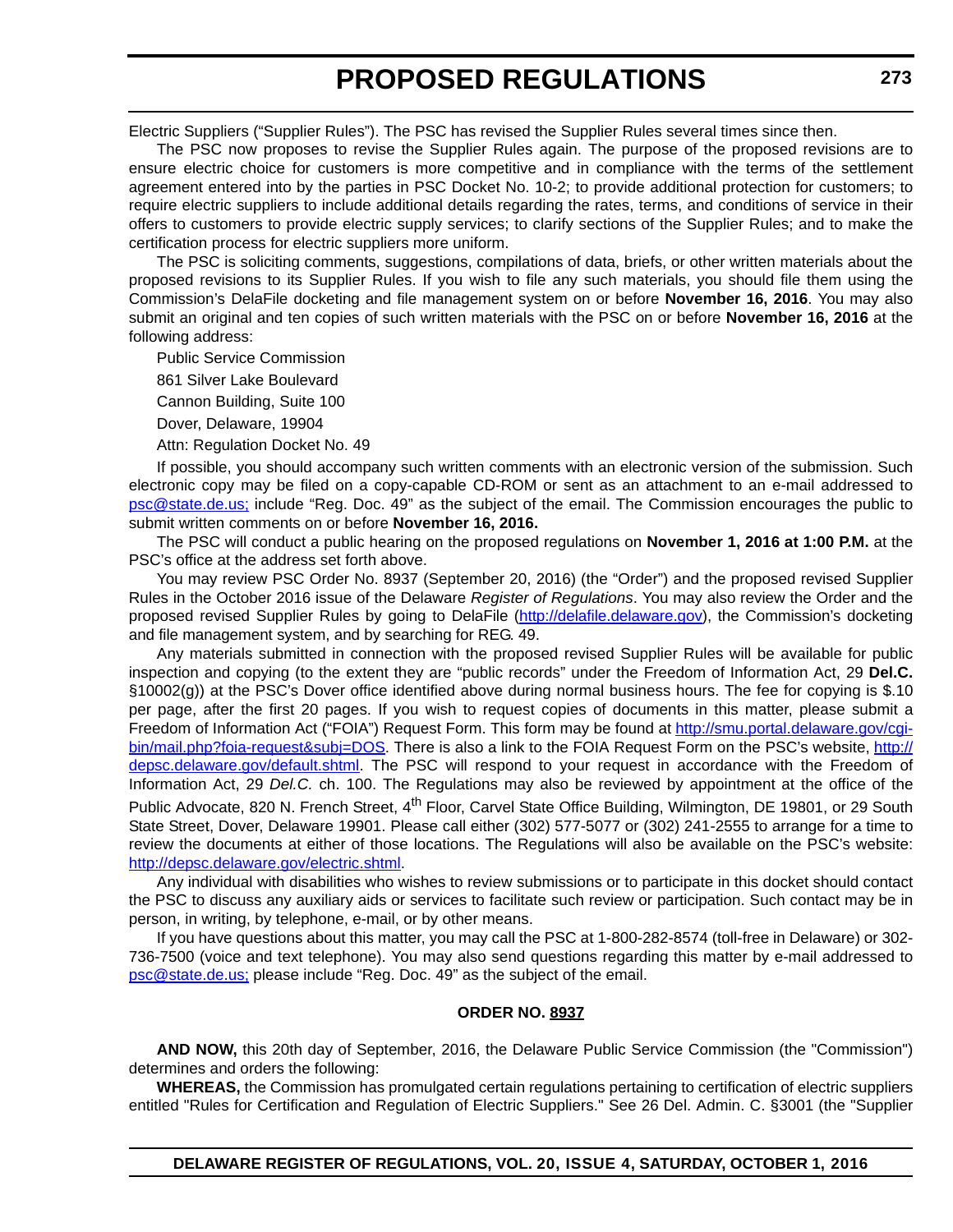Rules"); and

**WHEREAS,** the Supplier Rules have been amended several times since their original passage in 1999. (PSC Order Nos. 538 (Oct. 1, 1999), 7023 (Sept. 5, 2006), 7078 (Jan. 1, 2007), 7435 (Sept. 2, 2008) and 7984 (June 7, 2011); and

**WHEREAS,** by Order No. 8187 dated July 17, 2012, the Commission re-opened PSC Regulation Docket 49 to consider further revisions to the existing Supplier Rules set forth in 26 Del. Admin. C. §3001; and

**WHEREAS,** by Order No. 8424 dated July 30, 2013, the Commission authorized the publication in the Delaware *Register of Regulations* the proposed amendments to the Supplier Rules; and

**WHEREAS,** the proposed amendments were published in the September 2013 Delaware *Register of Regulations* (17 DE Reg. 310 (9/1/13); and

**WHEREAS,** the Commission received several comments on the proposed amendments; and

**WHEREAS,** by Order No. 8545 dated April 15, 2014, the Commission authorized the publication of proposed amendments to the Supplier Rules in the Delaware Register of Regulations; and

**WHEREAS,** the proposed amendments were published in the May 2014 Delaware Register of Regulations (17 DE Reg. 1052 (5/1/14); and

**WHEREAS,** the Commission received several comments on the proposed amendments; and

**WHEREAS,** by Order No. 8830 dated December 15, 2015, the Commission authorized the publication of proposed amendments to the Supplier Rules in the Delaware Register of Regulations; and

**WHEREAS,** the Commission received several comments on the proposed amendments; and

**WHEREAS,** in response to Order No. 8830, the Division of the Public Advocate ("DPA") and the Retail Energy Supply Association ("RESA") have collaborated on a proposed revision of the Supplier Rules, which RESA's counsel provided to Commission Staff and Delmarva Power & Light Company ("Delmarva") on or about July 7, 2016; and

**WHEREAS,** on August 15, 2016, the DPA and RESA filed a "Joint Submission of the Division of the Public Advocate and the Retail Energy Supply Association to Revise 26 Del. C. §3001: Rules for Certification and Regulation of Electric Suppliers; and

**WHEREAS,** the Commission heard argument on the Joint Submission from RESA, the DPA, Commission Staff and Delmarva, and conducted public deliberations on the Joint Submission at its regularly-scheduled September 6, 2016 meeting;

### **NOW, THEREFORE, BY THE AFFIRMATIVE VOTE OF NO FEWER THAN THREE COMMISSIONERS, IT IS HEREBY ORDERED:**

1. That the relief requested in the Joint Submission is **GRANTED** in part and **DENIED** in part.

2. The DPA's and RESA's request to conduct the public hearing on their proposed revised Supplier Rules on September 6, 2016 is **DENIED**.

3. That the DPA's and RESA's request that the Commission publish for comment the proposed revised Supplier Rules attached to the Joint Submission is **GRANTED**.

4. That the Commission proposes to revise the Supplier Rules as set forth herein in Exhibit "A."

5. That, pursuant to 29 **Del. C.** §§1134 and 10115(a), the Secretary shall transmit to the Registrar of Regulations for publication in the October 2016 Delaware *Register of Regulations* a copy of this Order; a copy of the existing Supplier Rules, showing the proposed changes (Exhibit "B"); and a copy of the Notice of Proposed Rulemaking attached hereto as Exhibit "C."

6. That the Secretary shall cause the Notice of Proposed Rulemaking attached as Exhibit "C" to be published in *The News Journal* and the *Delaware State News* newspapers on or before September 27, 2016. The Secretary shall include proof of such publication in the docket file before the public hearing in this matter. Further, the Secretary shall serve (by regular mail or by electronic e-mail) a copy of such Notice on: (a) the DPA; (b) the Department of Natural Resources and Environmental Control; (c) Delmarva; (d) all certificated electric suppliers; (e) RESA; and (f) each person or entity who has made a timely request for advance notice of rulemaking proceedings.

7. That pursuant to 29 **Del.C.** §10117, the Commission will conduct a public hearing on the proposed revisions to the Supplier Rules on Tuesday, November 1, 2016 beginning at 1:00 P.M. at the Commission's office at 861 Silver Lake Boulevard, Cannon Building, Suite 100, Dover, Delaware.

8. That, pursuant to 29 **Del.C.** §§10115(a), 10116, and 10118, persons or entities may file written comments,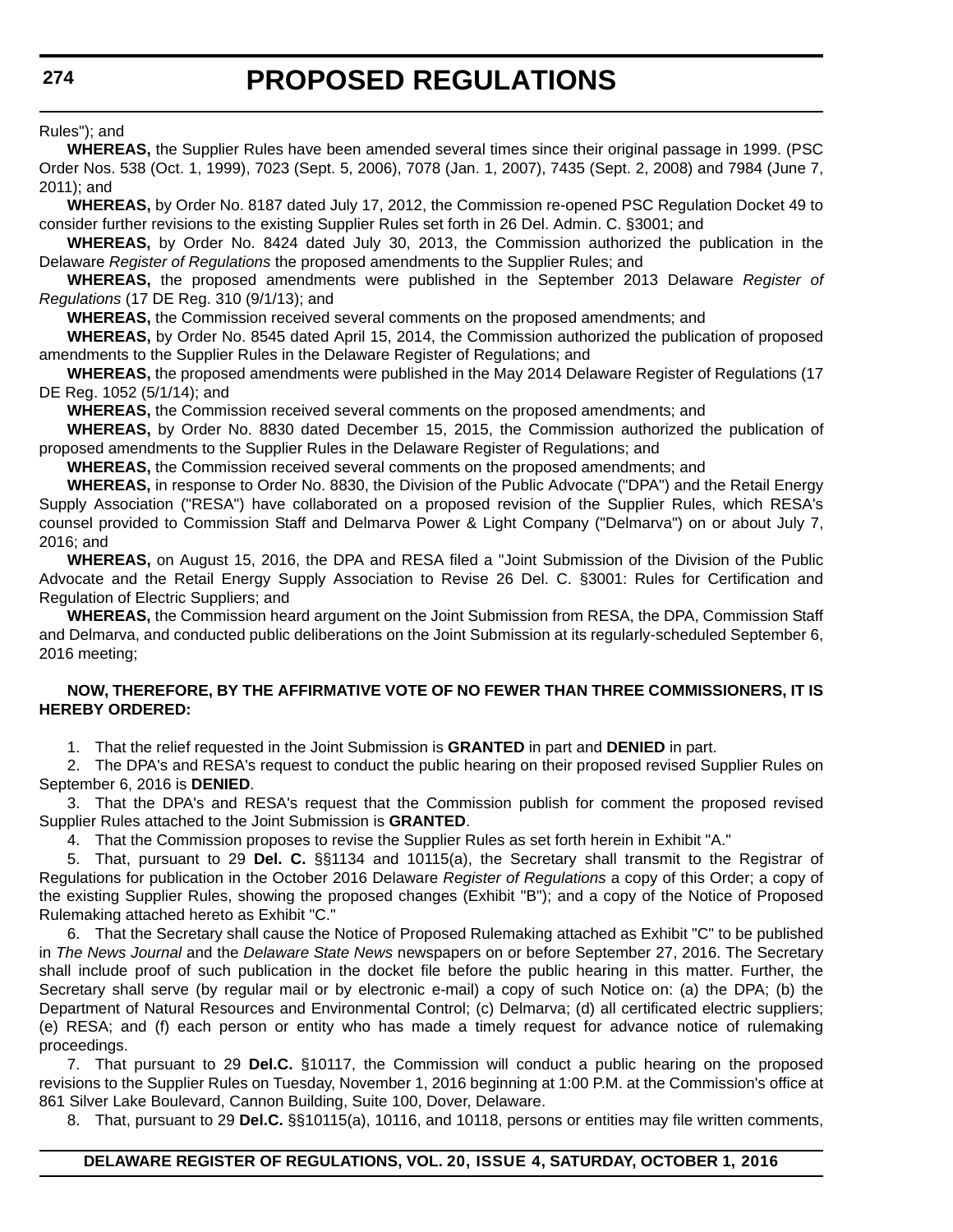suggestions, compilations of data, briefs, or other written materials, on or before November 16, 2016.

9. That pursuant to 26 **Del.C.** §1012(c)(2), all electric suppliers and electric public utilities are hereby notified that they will be charged the costs incurred in connection with this proceeding under the provisions of 26 **Del.C.** §114(b)(1).

10. That the Commission reserves the jurisdiction and authority to enter such further Orders in this matter as may be deemed necessary or proper.

# **BY ORDER OF THE COMMISSION:**

Dallas Winslow, Chair Joann T. Conaway, Commissioner Harold B. Gray, Commissioner K. F. Drexler, Commissioner Mike Karia, Commissioner

ATTEST:

Donna Nickerson, Secretary

### **\*Please Note:**

**(1) The Regulatory Flexibility Analysis and Impact Statement for this regulation, as required by 29 Del.C. Ch. 104, is available at:**

**<http://regulations.delaware.gov/register/october2016/proposed/20 DE Reg 272RFA 10-01-16.pdf>**

**(2) Due to the size of the proposed regulation, it is not being published here. A copy of the regulation is available at:**

**[3001 Rules for Certification and Regulation of Electric Suppliers](http://regulations.delaware.gov/register/october2016/proposed/20 DE Reg 272 10-01-16.htm)**

# **OFFICE OF THE STATE TREASURER**

**INVESTMENTS AND CASH MANAGEMENT**

Statutory Authority: 29 Delaware Code, Section 2716 (29 **Del.C.** §2716) 1 **DE Admin. Code** 1201

### **PUBLIC NOTICE**

### **[1201 Objectives and Guidelines for the Investment of State of Delaware Funds](#page-3-0)**

### **NATURE OF PROCEEDINGS; SYNOPSIS OF THE SUBJECT AND SUBSTANCE OF THE PROPOSED REGULATION**

In accordance with the procedures set forth in 29 **Del.C.** Ch. 11, Subch. III and 29 **Del.C.** Ch. 101, the Cash Management Policy Board of the State of Delaware is proposing to adopt a regulation on objectives and guidelines for the investment of State funds as described in 29 **Del.C.** §2716. The proposed regulation sets forth the rules governing practices for those investments.

### **STATUTORY BASIS AND LEGAL AUTHORITY TO ACT**

29 **Del.C.** §2716.

**OTHER REGULATOINS AFFECTED**

None.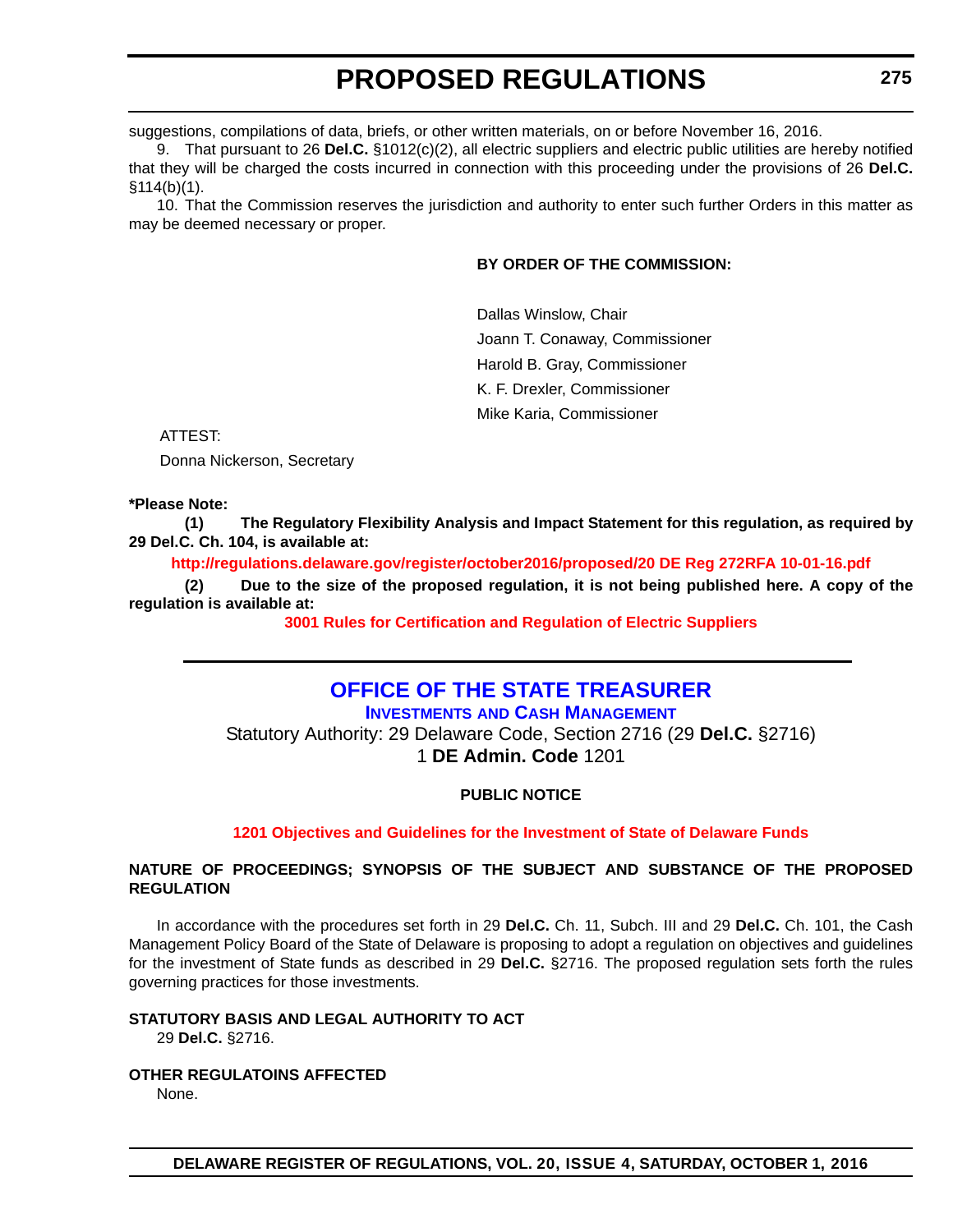### **HOW TO COMMENT ON THE PROPOSED REGULATION**

Members of the public may receive a copy of the proposed regulation at no charge by U.S. Mail by writing or calling [need name of person, address, phone and fax numbers. Members of the public may present written comments on the proposed regulation by submitting such written comments to Mr. Stephen McVay, at the Office of the State Treasurer, 820 Silver Lake Boulevard, Suite 100, Dover, DE 19904. Written comments must be received on or before October 31, 2016.

### **SUMMARY OF PROPOSED REGULATION**

The Cash Management Policy Board (hereinafter the "Board") was created by 63 Del. Laws., Ch. 142, to establish policies (a) for the investment of all money belonging to the State or on deposit from its political subdivisions, except money deposited in any State Pension Fund or the State Deferred Compensation Program, and (b) to determine the terms, conditions, and other matters relating to those investments including the designation of permissible investments. (29 **Del.C.** §2716(a)). This regulation was adopted by the Board on August 10, 2016, but the changes herein have not previously been through the process of adoption established by the Administrative Procedures Act. The Board determined that certain amendments to the regulations adopted August 12, 2015 are desirable. Those amendments are included as a part of this proposed regulation.

### **\*Please Note:**

**(1) The Regulatory Flexibility Analysis and Impact Statement for this regulation, as required by 29 Del.C. Ch. 104, is available at:**

**<http://regulations.delaware.gov/register/october2016/proposed/20 DE Reg 275RFA 10-01-16.pdf>**

**(2) Due to the size of the proposed regulation, it is not being published here. A copy of the regulation is available at:**

**[1201 Objectives and Guidelines for the Investment of State of Delaware Funds](http://regulations.delaware.gov/register/october2016/proposed/20 DE Reg 275 10-01-16.htm)**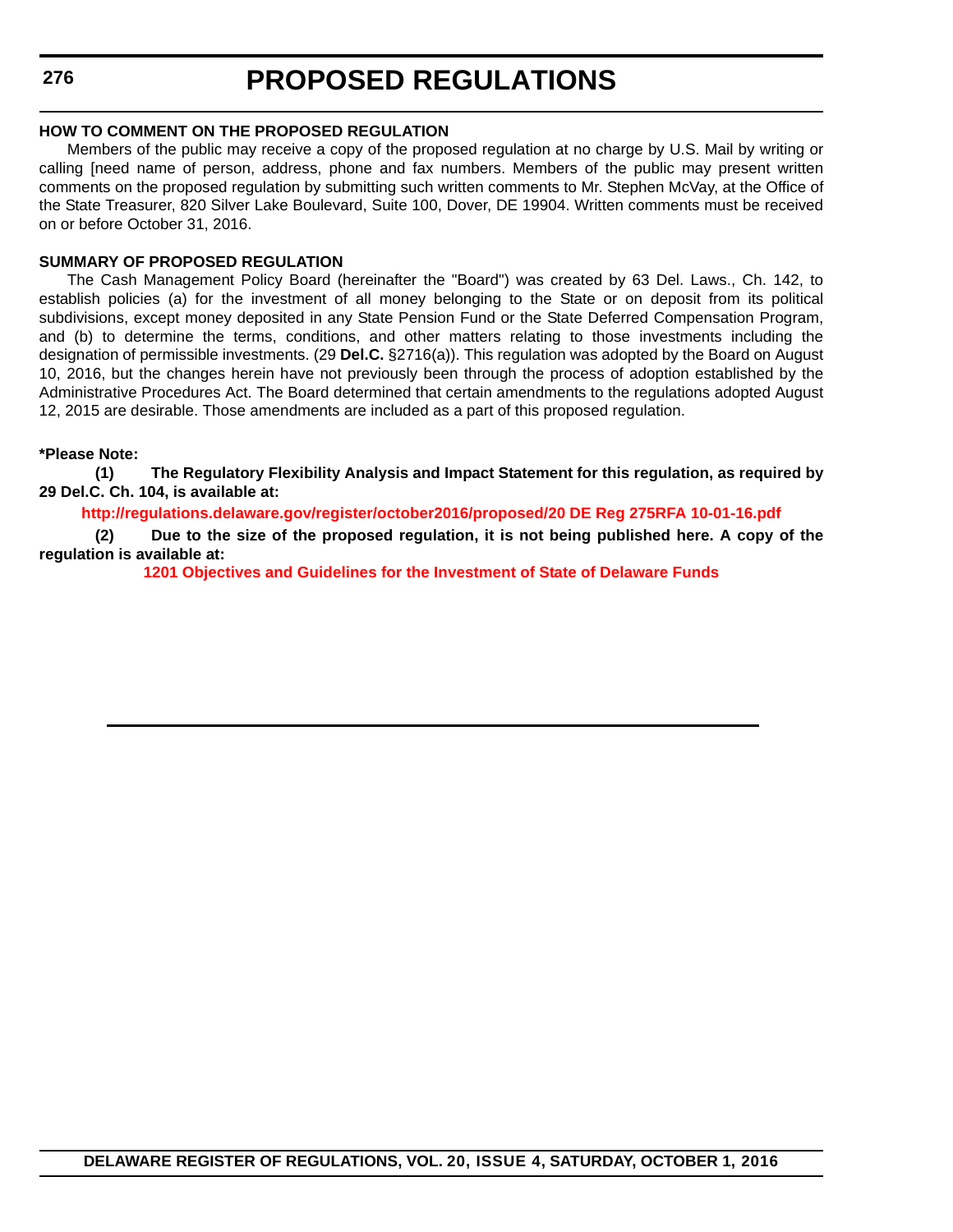# **FINAL REGULATIONS**

# **Symbol Key**

Arial type indicates the text existing prior to the regulation being promulgated. Underlined text indicates new text added at the time of the proposed action. Language which is stricken through indicates text being deleted. **Bracketed Bold language]** indicates text added at the time the final order was issued. **Bracketed bold stricken through]** indicates language deleted at the time the final order was issued.

# **Final Regulations**

The opportunity for public comment shall be held open for a minimum of 30 days after the proposal is published in the *Register of Regulations*. At the conclusion of all hearings and after receipt within the time allowed of all written materials, upon all the testimonial and written evidence and information submitted, together with summaries of the evidence and information by subordinates, the agency shall determine whether a regulation should be adopted, amended or repealed and shall issue its conclusion in an order which shall include: (1) A brief summary of the evidence and information submitted; (2) A brief summary of its findings of fact with respect to the evidence and information, except where a rule of procedure is being adopted or amended; (3) A decision to adopt, amend or repeal a regulation or to take no action and the decision shall be supported by its findings on the evidence and information received; (4) The exact text and citation of such regulation adopted, amended or repealed; (5) The effective date of the order; (6) Any other findings or conclusions required by the law under which the agency has authority to act; and (7) The signature of at least a quorum of the agency members.

The effective date of an order which adopts, amends or repeals a regulation shall be not less than 10 days from the date the order adopting, amending or repealing a regulation has been published in its final form in the *Register of Regulations*, unless such adoption, amendment or repeal qualifies as an emergency under §10119.

# **DEPARTMENT OF EDUCATION**

### **OFFICE OF THE SECRETARY**

Statutory Authority: 14 Delaware Code, Section 122(b) (14 **Del.C.** §122(b))

# **REGULATORY IMPLEMENTING ORDER**

#### **[616 Uniform Due Process Procedures for Alternative Placement Meetings and Expulsion Hearings](#page-4-0)**

### **I. SUMMARY OF THE EVIDENCE AND INFORMATION SUBMITTED**

The Secretary of Education intends to create 14 **DE Admin. Code** 616 Uniform Due Process Procedures for Alternative Placement Meetings and Expulsion Hearings. This regulation is created pursuant to 14 **Del.C.** §122(b)(26) to provide uniform procedures for alternative placement meetings and expulsion hearings. This is one of a series of regulations being developed regarding alternative placement, expulsion and due process procedures and the handling of Attorney General Reports. This regulation is aligned with the recommendations and outcomes of the School Discipline Task Force.

Notice of the proposed regulation was first published on December 1, 2015. Due to the complexity of this issue, several comments were received and reviewed. One specific comment required a substantive change, which required the proposed regulation to be republished. Notice of the proposed regulation was republished in the *News Journal* and the *Delaware State News* on June 1, 2016, in the form hereto attached as Exhibit "A". Comments were received from the State Council for Persons with Disabilities (SCPD), the Governor's Advisory Council for Exceptional Citizens (GACEC), the American Civil Liberties Union of Delaware (ACLU), the Delaware Department of Justice (DOJ) and the Department of Services for Children, Youth and Their Families (DSCYF). A very thorough review of each comment was undertaken. Comments received that resulted in a change to the regulation are related to: (1) the need to add the words "and assessment" within the definition of "Appropriate Educational Services" in order to clarify that both instruction and assessment are included in such services; (2) the need to add the words "a student" in the definition of Building Level Conference for clarification purposes. This was inadvertently removed when the definition was changed for the June republication; (3) the Due Process Grievance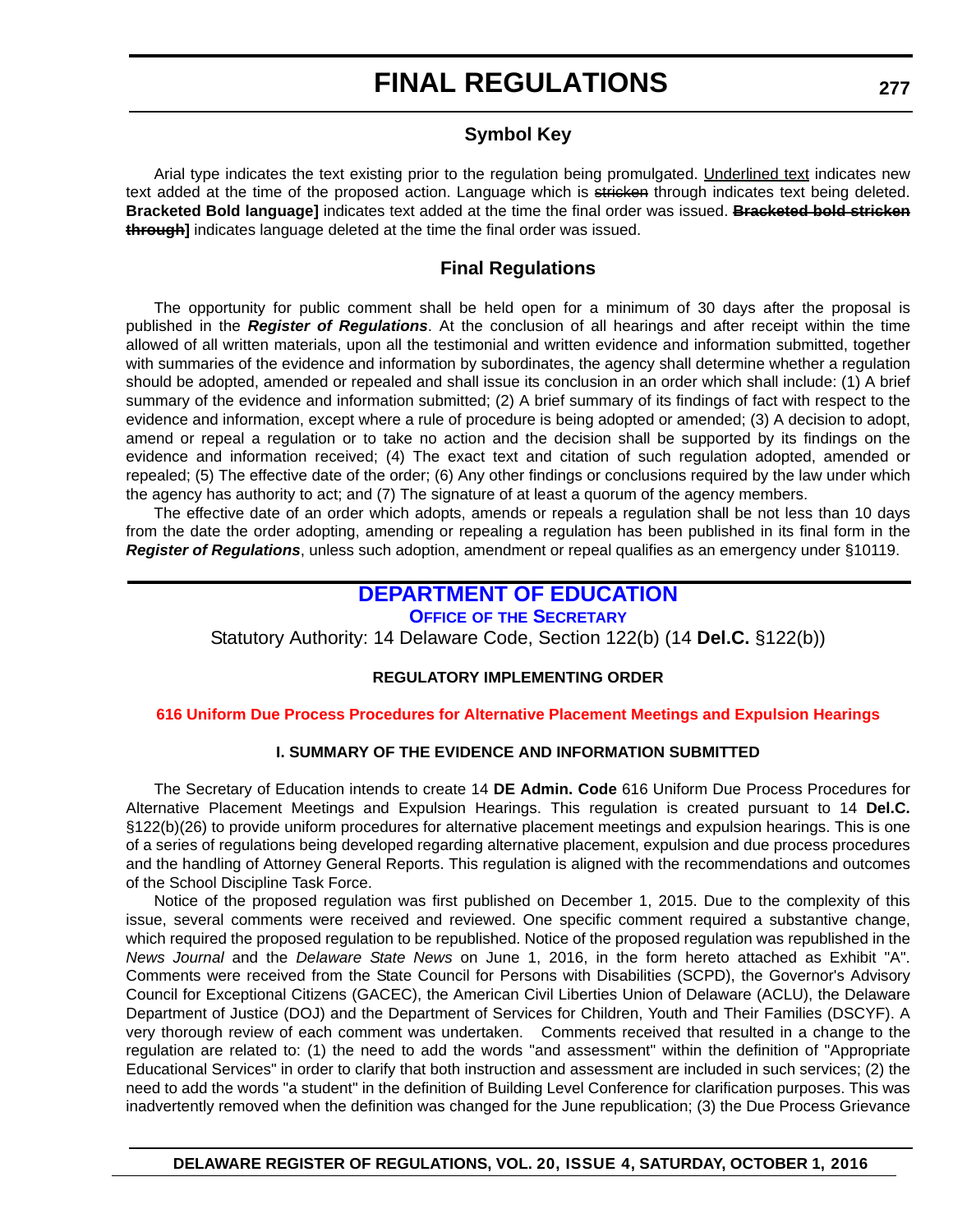# **FINAL REGULATIONS**

Procedures not being posted on the DOE website as referenced in 6.2. The Guidelines will be posted when the regulation is finalized, and may be posted in draft form prior to that time; clarification was added to the definition and to Section 6.2 that the required grievance procedures similar to the Guidelines are only those applicable to this regulation; (4) clarification needed in 3.1.1.1 regarding removal of student from the classroom and initial due process procedures as per 4.2.1; (5) clarification of 7.2.1.8 that the mailing of the Notice of the Alternative Placement Meeting will be done at least five business days before the meeting; (6) clarification of 10.3.12 to include the student being able to waive their right to a hearing before the local Board of Education, and ensuring a written waiver is signed by parent and student and is submitted in acknowledgment that the student is knowingly and voluntarily waiving their right to the hearing; (7) adding a new 10.4.3 to clarify the process for permitting students and parents to submit, and the Board of Education to consider, written statements relative to expulsion decisions; and (8) the need to add the word "student" in the renumbered Section 10.4.6 for clarification regarding a board decision being put in writing to a student, in addition to a superintendent and parent. Other grammatical corrections were made as needed.

Due to the complexity and interest in this regulation, a letter will be sent to each entity with responses to comments they submitted.

## **II. FINDINGS OF FACTS**

The Secretary finds that it is appropriate to create 14 **DE Admin. Code** 616 Uniform Due Process Procedures for Alternative Placement Meetings and Expulsion Hearings in order to provide uniform procedures for alternative placement meetings and expulsion hearings.

## **III. DECISION TO AMEND THE REGULATION**

For the foregoing reasons, the Secretary concludes that it is appropriate to create 14 **DE Admin. Code** 616 Uniform Due Process Procedures for Alternative Placement Meetings and Expulsion Hearings. Therefore, pursuant to 14 **Del.C.** §122, 14 **DE Admin. Code** 616 Uniform Due Process Procedures for Alternative Placement Meetings and Expulsion Hearings attached hereto as Exhibit "B" is hereby created. Pursuant to the provision of 14 **Del.C.** §122(e), 14 **DE Admin. Code** 616 Uniform Due Process Procedures for Alternative Placement Meetings and Expulsion Hearings hereby created shall be in effect for a period of five years from the effective date of this order as set forth in Section V. below.

## **IV. TEXT AND CITATION**

The text of 14 **DE Admin. Code** 616 Uniform Due Process Procedures for Alternative Placement Meetings and Expulsion Hearings created hereby shall be in the form attached hereto as Exhibit "B", and said regulation shall be cited as 14 **DE Admin. Code** 616 Uniform Due Process Procedures for Alternative Placement Meetings and Expulsion Hearings in the Administrative Code of Regulations for the Department of Education.

## **V. EFFECTIVE DATE OF ORDER**

The actions hereinabove referred to were taken by the Secretary pursuant to 14 **Del.C.** §122 on September 15, 2016. The effective date of this Order shall be ten (10) days from the date this Order is published in the Delaware *Register of Regulations*.

**IT IS SO ORDERED** the 15th day of September 2016.

## **Department of Education**

Steven H. Godowsky, Secretary of Education

Approved this 15th day of September 2016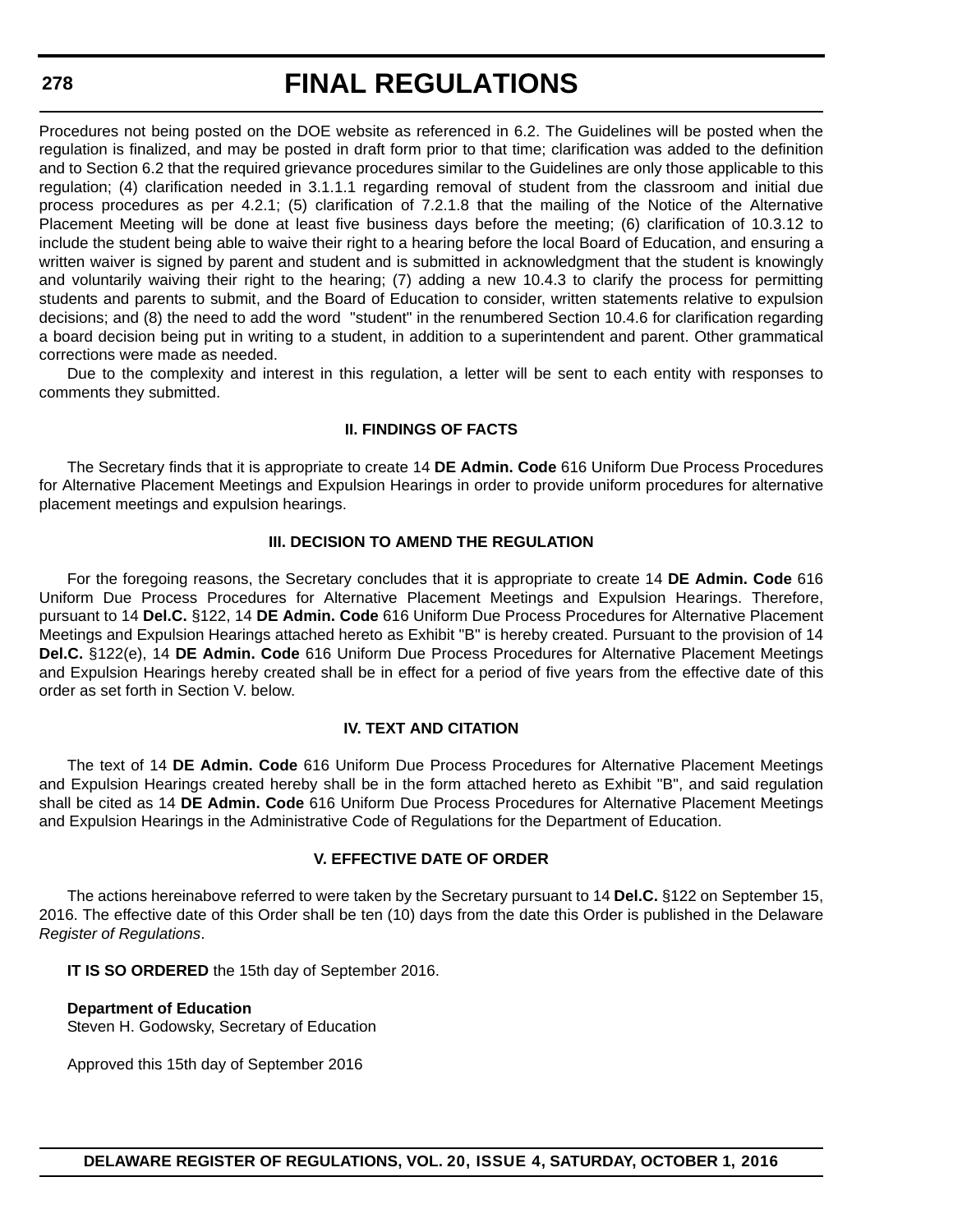## **616 Uniform Due Process Procedures for Alternative Placement Meetings and Expulsion Hearings** *(Break in Continuity of Sections)*

## **2.0 Terms and Definitions**

In this regulation, the following terms and words shall have the following meaning unless the context clearly indicates otherwise:

## *(Break in Continuity Within Section)*

"**Appropriate Educational Services**" means instruction **[and assessment]** provided by the district/ charter and includes access to instructional materials, graded homework and communication with educators so as to enable the student to continue to participate in the general education curriculum, although in another setting, and to progress toward meeting a level of proficiency in that curriculum.

## *(Break in Continuity Within Section)*

"**Building Level Conference**" means a meeting which is held by phone or in person between the Principal, other appropriate school staff members as determined by the Principal, **[a student]** and a student's Parent to discuss the student's misconduct relative to a recommendation for Suspension, Alternative Placement, or Expulsion.

## *(Break in Continuity Within Section)*

"**Grievance**" means a formal complaint, filed per specific district/charter procedures, to school Administration regarding a student's rights or liberty interests having been denied or impaired. At a minimum, the procedures shall be similar to the Grievance Guidelines **[applicable to this regulation,]** as posted on the Department of Education website.

## *(Break in Continuity Within Section)*

"**Parent**" means a biological or adoptive parent of a child; a guardian generally authorized to act as the child's parent, or authorized to make educational decisions for the child (but not the State if the child is a ward of the State); an individual acting in the place of a biological or adoptive parent (including a grandparent, stepparent, or other relative) with whom the child lives and for whom a Relative Caregiver's School Authorization executed in compliance with 14 **Del.C.** §202(f)(1) is on file; an individual **[or entity]** who is otherwise legally responsible for the child's welfare; a surrogate parent who has been appointed in accordance with 14 **DE Admin. Code** 926.19; or a student who has reached the age of majority as defined in 1 **Del.C.** §701.

## *(Break in Continuity Within Section)*

## **3.0 Preliminary Discipline Investigation & Reporting Requirements**

- 3.1 Investigatory Procedures & Timeline
	- 3.1.1 In any instance when student Disciplinary Action which may result in removal of the student out of the Regular School Program for one day or more is contemplated, the Principal shall conduct a preliminary investigation to determine if there is reasonable basis to pursue Disciplinary Action.
		- 3.1.1.1 The Principal may remove the allegedly offending student from the general student population while conducting the preliminary investigation if the student's presence in the School Environment poses a threat to the health, safety, or welfare to persons or property within the School Environment, as determined by the Principal. **[Initial due process in accordance with subsection 4.2.1 of this regulation shall be provided.]** *(Break in Continuity of Sections)*

## **6.0 Requirement of Grievance Process**

- 6.1 Each district/charter school shall have a written Grievance procedure. The district/charter school shall have the written Grievance procedures available for Parent review.
- 6.2 Grievance procedures, shall, at a minimum, be similar to the Grievance guidelines **[applicable to this regulation]** as posted on the Department of Education's website.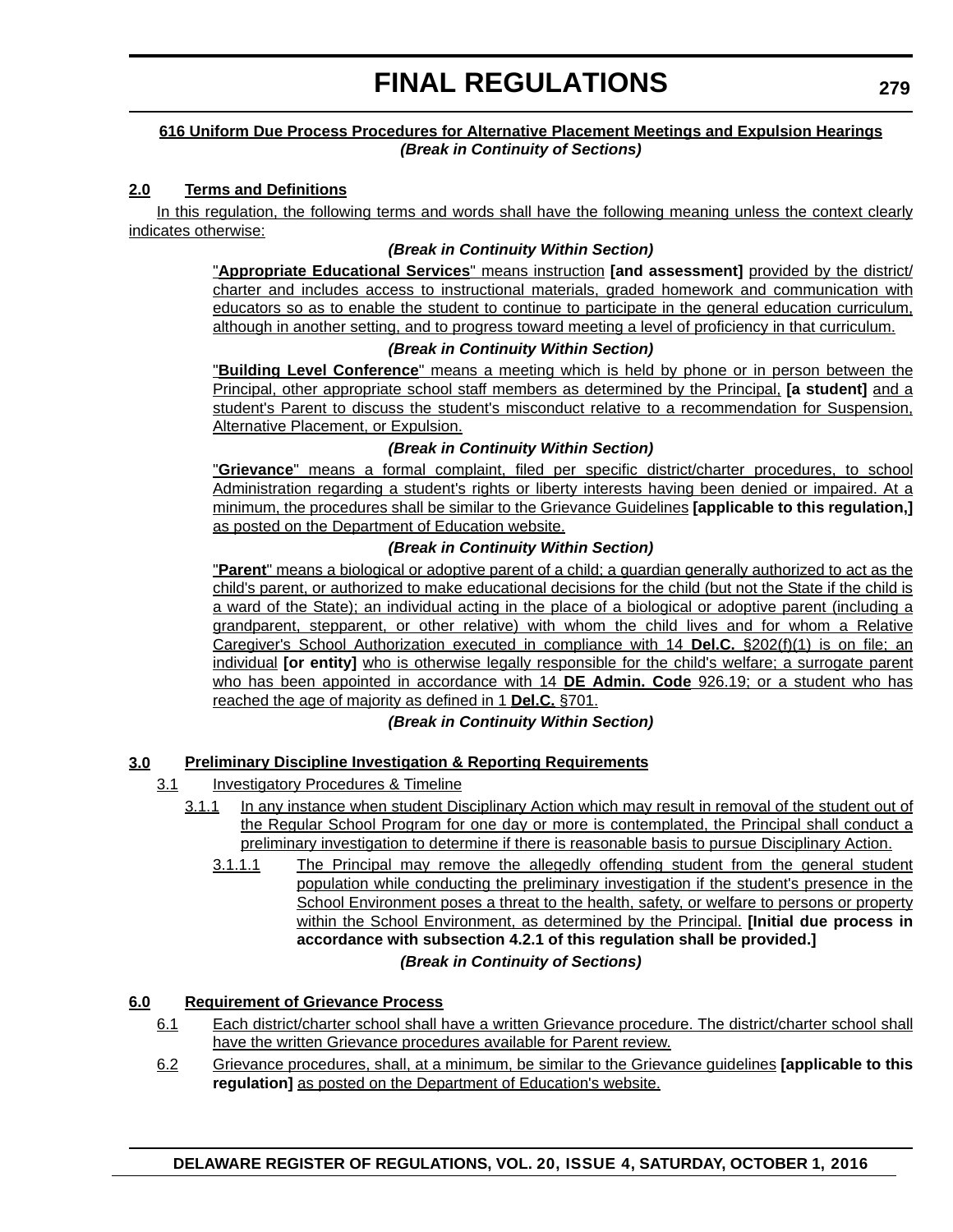# **FINAL REGULATIONS**

## **7.0 Assignment to an Alternative Program**

## *(Break in Continuity Within Section)*

- 7.2 Responsibilities for Student Referral Which May Lead to Alternative Program Placement
	- 7.2.1 When it is alleged that a student committed a violation of the Student Code of Conduct and may be subject to a recommendation for Alternative Placement, the following procedures shall occur:

## *(Break in Continuity Within Section)*

7.2.1.8 **[The Parent and the student shall, at a minimum, receive written notice via regular U.S. and certified mail, of the district/charter school Alternative Placement Meeting. Notice of the Alternative Placement Meeting shall be mailed to the Parent and the student via regular U.S. and certified mail at least five business days before the meeting is to occur.]**

## *(Break in Continuity of Sections)*

## **10.0 Procedures for the Expulsion of Students**

*(Break in Continuity Within Section)*

10.3 Expulsion Hearing**[s]**

## *(Break in Continuity Within Section)*

10.3.12 In lieu of a formal Expulsion hearing, a **[Parent student]** may elect to waive the hearing and admit to the **[student's]** violation charge(s). The **[student and]** Parent shall submit a **[signed]** written hearing waiver **[which indicates that the student is knowingly and voluntarily waiving their right to the hearing]**. Such election may be exercised until the commencement of the hearing. This waiver does not absolve the student from required consequences under Federal or State Law or the Student Code of Conduct.

## 10.4 Expulsion Decision by Board of Education

10.4.1 Decision after Hearing Officer Presides over Hearing

## *(Break in Continuity Within Section)*

- 10.4.1.2 The Board of Education shall make its decision at the next scheduled public Board Meeting or additional scheduled public board meeting for the sole purpose of deciding on the student disciplinary matter in question.
	- 10.4.1.2.1 The Board shall conduct a review of the Hearing Officer's recommendation. The Board may accept, reject, or modify the recommendation of the Hearing Officer. The Board's decision shall be in writing in accordance with subsection 10.4.5 of this regulation and shall be based solely upon the report from the Hearing Officer and the record of the Expulsion hearing, if any**[, provided by the Superintendent, the student and Parent]**.

## *(Break in Continuity Within Section)*

- **[10.4.3 Decision After Waiving of Hearing Rights and Admission to Violation Charges**
	- **10.4.3.1 Within five (5) business days following the waiving of hearing rights and admission of violation charges, the Superintendent shall prepare a report for the Board of Education's action at it's next public board meeting or an additional scheduled public board meeting for the sole purpose of deciding on the student disciplinary matter in question.]**
- 10.4.**[34]**Eligible expelled students shall be placed in a Consortium Discipline Alternative Program in accordance with 14 **Del.C.** §1604 and 14 **DE Admin. Code** 611. The Board shall determine if the students not eligible for placement in a Consortium Discipline Alternative Program shall be expelled with or without Appropriate Educational Services.
- 10.4.**[45]**Any decision to expel a student shall be reported to the Delaware Department of Education within five (5) business days of the Board's decision to expel. When a Board of Education expels a student, but determines the student shall not be placed at a Consortium Discipline Alternative Program, the written decision shall address with specificity the reason for non-placement and the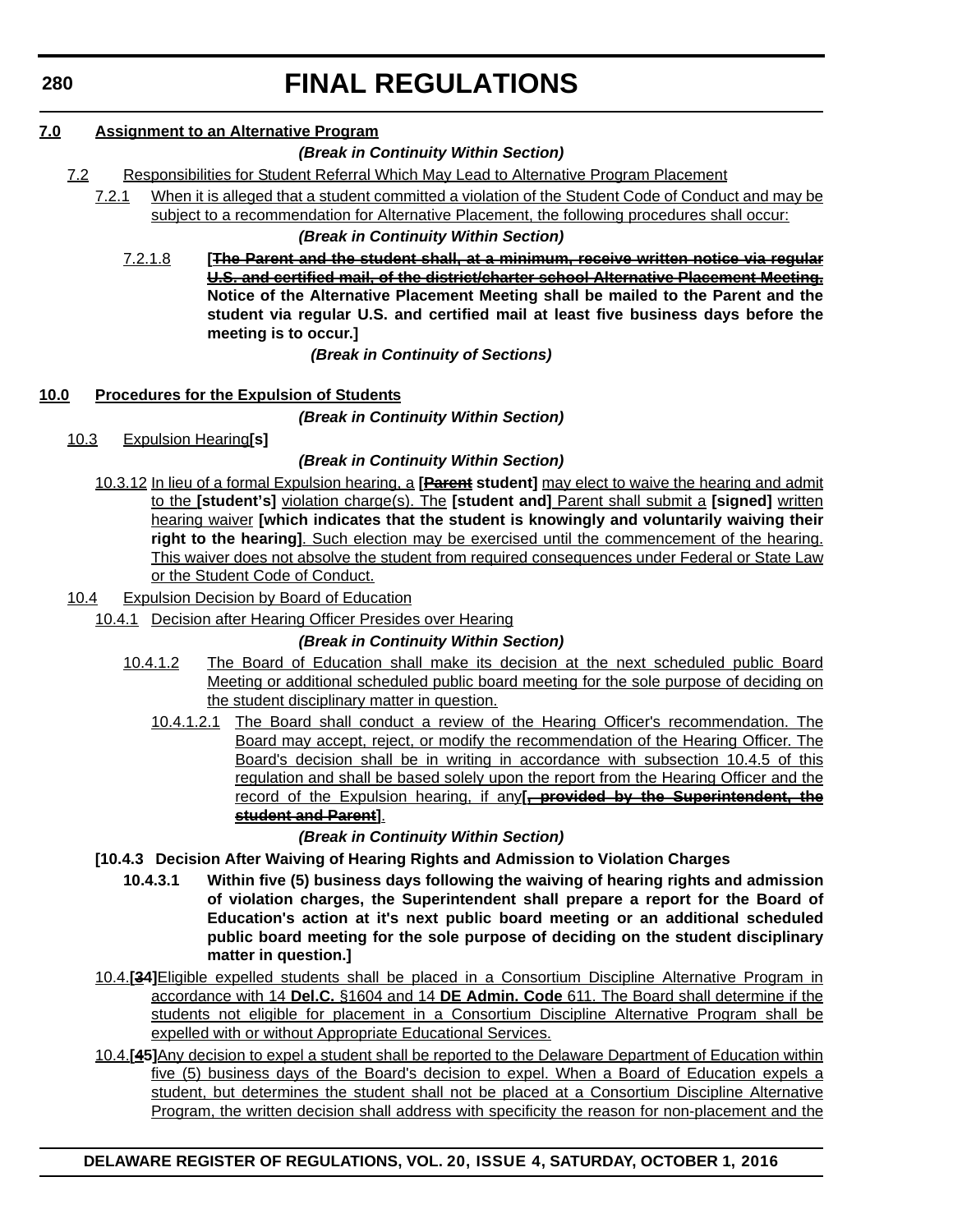evidence in support thereof. Such decisions shall be submitted to the Delaware Department of Education's Office of School Climate and Discipline within five business days of such decision, with a copy to the student's Parent.

- 10.4.**[56]**Except as is otherwise provided herein, within ten (10) business days of the decision by the Board, the Board, through its designee, shall submit its decision to the Superintendent and Parent **[and student]** in writing. The written decision shall include notice of the right to appeal to the State Board of Education.
- 10.5 Calculation of Time
	- 10.5.1 In calculating the period of time for the term of the Expulsion, school days will be used. Students **[adjudicated to a Delaware Division of Youth Rehabilitative Services (YRS) receiving residential services from a Department of Services for Children, Youth and Their Families (DSCYF)]** program shall have the amount of school days served in such program counted as part of the calculation of time for an Expulsion. This does not preclude a district/charter from transitioning a student from a YRS program to the Regular School Program through an Alternative Program. However, transition through an Alternative Program is not required.

**\*Please note that no additional changes were made to the regulation as originally proposed and published in the June 2016 issue of the** *Register* **at page 1057 (19 DE Reg. 1057). Therefore, the final regulation is not being republished here in its entirety. A copy of the final regulation is available at: [616 Uniform Due Process Procedures for Alternative Placement Meetings and Expulsion Hearings](http://regulations.delaware.gov/register/october2016/final/20 DE Reg 277 10-01-16.htm)**

## **OFFICE OF THE SECRETARY**

Statutory Authority: 14 Delaware Code, Section 122(b) (14 **Del.C.** §122(b)) 14 **DE Admin. Code** 706

## **REGULATORY IMPLEMENTING ORDER**

**[706 Credit for Experience for Full Time Active Duty Service in the Armed Forces of the United States](#page-4-0)**

## **I. SUMMARY OF THE EVIDENCE AND INFORMATION SUBMITTED**

The Secretary of Education intends to amend 14 **DE Admin. Code** 706 Credit for Experience for Full Time Active Duty Service in the Armed Forces of the United States. This regulation is being amended to provide guidance and clarity relative to military service for salary calculations for employees paid under 14 **Del.C.** §1305, and as referenced in 14 **Del.C.** §1312(a).

Notice of the proposed regulation was published in the *News Journal* and the *Delaware State News* on August 1, 2016, in the form hereto attached as Exhibit "A". No comments were received.

## **II. FINDINGS OF FACTS**

The Secretary finds that it is appropriate to amend 14 **DE Admin. Code** 706 Credit for Experience for Full Time Active Duty Service in the Armed Forces of the United States in order to provide guidance and clarity relative to military service for salary calculations for employees paid under 14 **Del.C.** §1305, and as referenced in 14 **Del.C.** §1312(a).

## **III. DECISION TO AMEND THE REGULATION**

For the foregoing reasons, the Secretary concludes that it is appropriate to amend 14 **DE Admin. Code** 706 Credit for Experience for Full Time Active Duty Service in the Armed Forces of the United States. Therefore, pursuant to 14 **Del.C.** §122, 14 **DE Admin. Code** 706 Credit for Experience for Full Time Active Duty Service in the Armed Forces of the United States attached hereto as Exhibit "B" is hereby amended. Pursuant to the provision of 14 **Del.C.** §122(e), 14 **DE Admin. Code** 706 Credit for Experience for Full Time Active Duty Service in the Armed

## **DELAWARE REGISTER OF REGULATIONS, VOL. 20, ISSUE 4, SATURDAY, OCTOBER 1, 2016**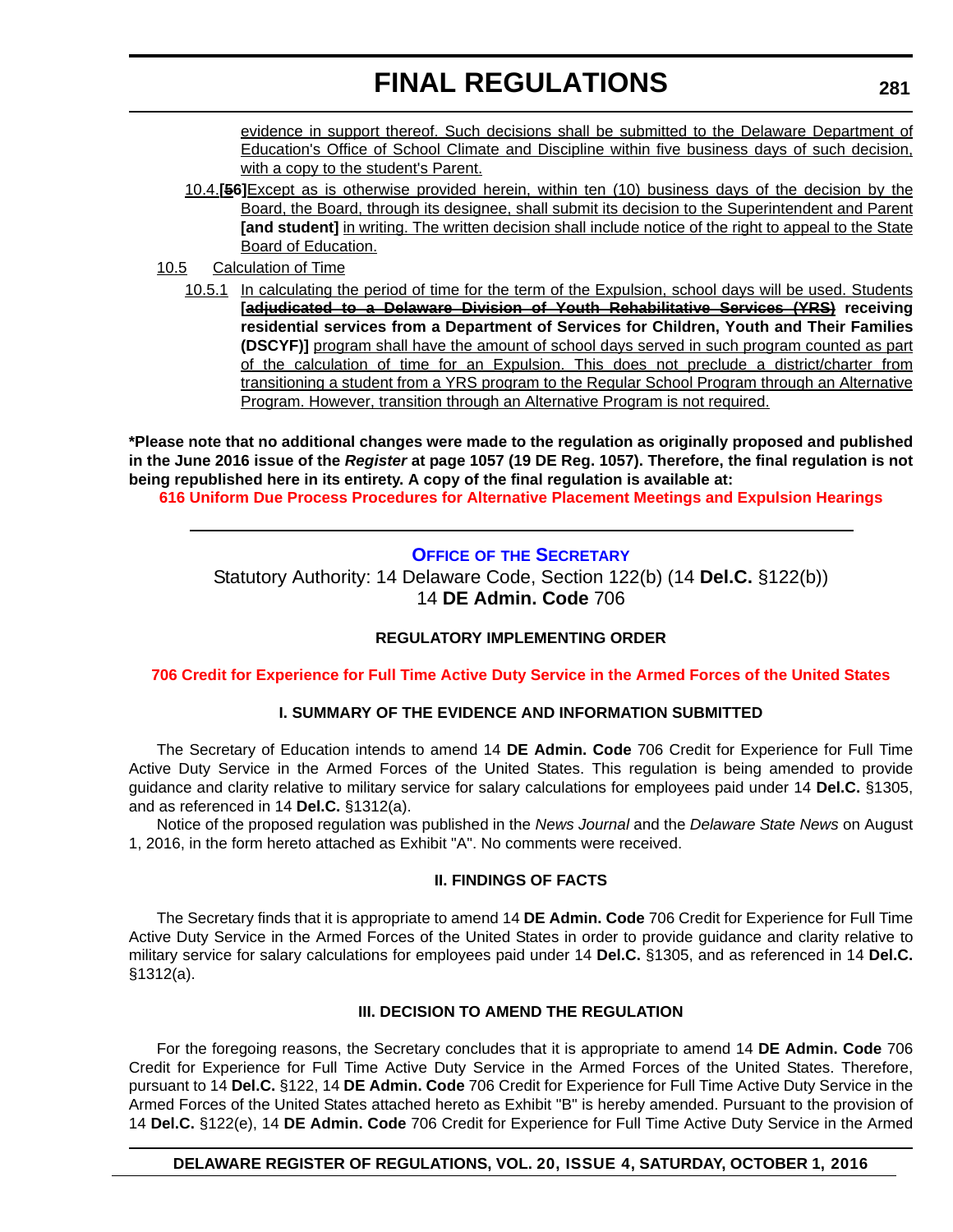# **FINAL REGULATIONS**

Forces of the United States hereby amended shall be in effect for a period of five years from the effective date of this order as set forth in Section V. below.

## **IV. TEXT AND CITATION**

The text of 14 **DE Admin. Code** 706 Credit for Experience for Full Time Active Duty Service in the Armed Forces of the United States amended hereby shall be in the form attached hereto as Exhibit "B", and said regulation shall be cited as 14 **DE Admin. Code** 706 Credit for Experience for Full Time Active Duty Service in the Armed Forces of the United States in the Administrative Code of Regulations for the Department of Education.

## **V. EFFECTIVE DATE OF ORDER**

The actions hereinabove referred to were taken by the Secretary pursuant to 14 **Del.C.** §122 on September 15, 2016. The effective date of this Order shall be ten (10) days from the date this Order is published in the Delaware *Register of Regulations*.

**IT IS SO ORDERED** the 15<sup>th</sup> day of September 2016.

## **Department of Education**

Steven H. Godowsky, Secretary of Education

Approved this 15<sup>th</sup> day of September 2016

## **706 Credit for Experience for Full Time Active Duty Service in the Armed Forces [of the United States]**

## **1.0 Purpose**

The purpose of this regulation is to provide guidance relative to military service for salary calculations for employees paid under 14 **Del.C.** §1305, and as referenced in 14 **Del.C.** §1312(a).

## **2.0 Definitions**

The following words and terms, when used in this regulation, shall have the following meaning unless the context clearly indicates otherwise:

> "**Active Duty**" means full-time duty in the active military service of the United States, to include, but not be limited to, full-time training duty, annual training duty, and attendance while in the active military service, at a school designated as a service school by law or by the Secretary of a military department.

> "**Armed Forces**" means the following branches of the United States armed forces: Army, Air Force, Marine Corps, Navy, and Coast Guard**[;]** or National Guard of the State.

> "**Course of Professional or Vocational Training**" means work leading to the attainment of a certificate, diploma or degree, and offered by a public or private, non-profit or proprietary institution as approved or accredited by an appropriate State agency or National/Regional organization. A person engaged in such course of instruction shall have been enrolled on a full-time basis, under regulations of the institution in effect at the time of attendance, and shall have completed the course of instruction in which enrolled, by continuous attendance, so as to complete the course of instruction on a scheduled date. Interruption of attendance may be occasioned only by reason of personal medical problems which militate against regular attendance or full-time military duty during war or other declared emergency.

## **13.0 Credit for Active Duty Experience**

 $13.1$  Credit for Experience for full time a Active d Duty service, not in excess of six (6) years in the a Armed services Forces **[of the United States]**, shall be granted provided the individual became a teacher, principal, or superintendent, or other administrative employee in a Delaware public school pursuant to 14 **Del.C.** Ch. 1305, and as referenced in 14 **Del.C.** §1312(a):

## **DELAWARE REGISTER OF REGULATIONS, VOL. 20, ISSUE 4, SATURDAY, OCTOBER 1, 2016**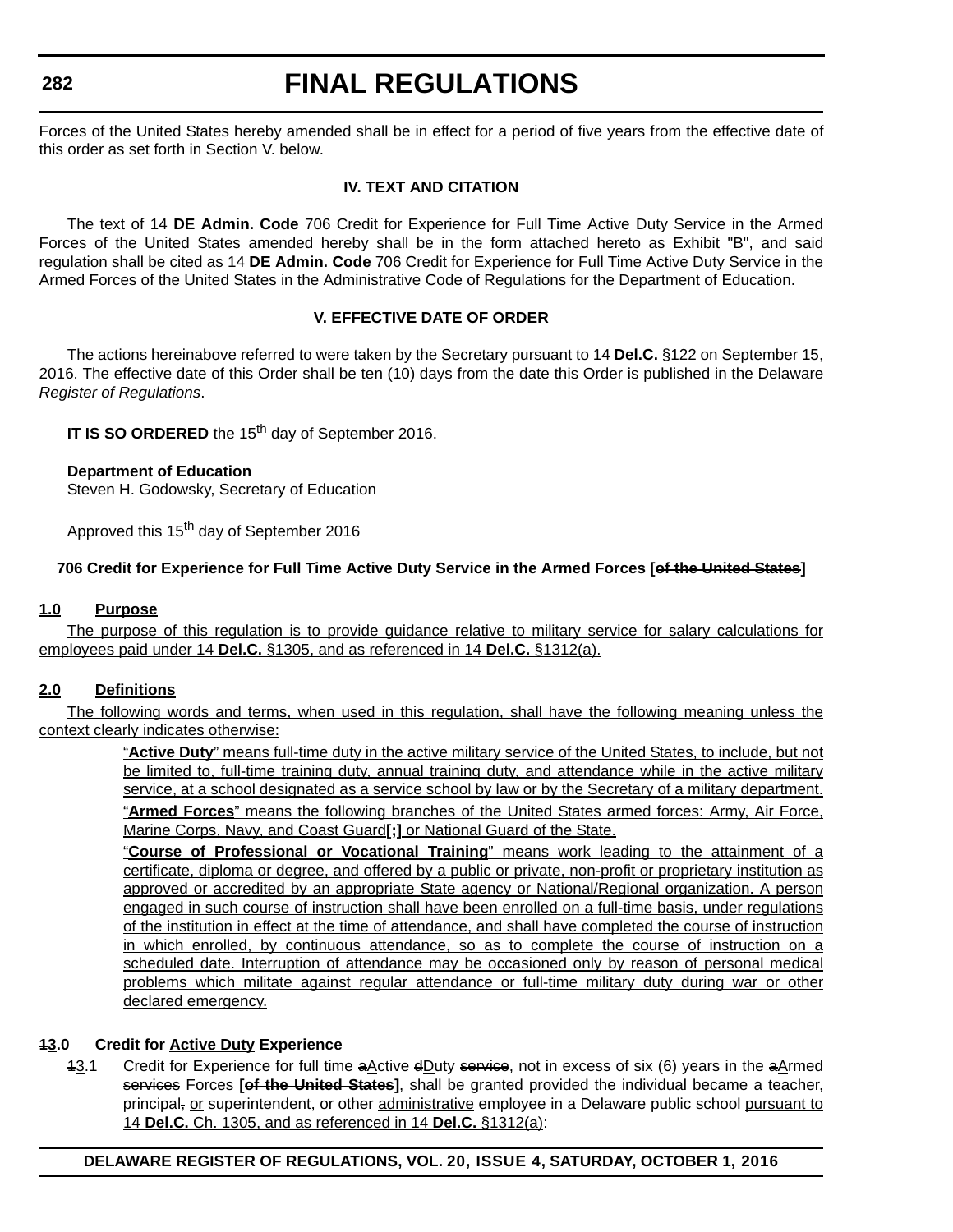- 13.1.1 Within five (5) years after completion of a tour of duty being on Active Duty; or
- 13.1.2 Within five (5) years after completion of a eCourse of pProfessional or  $\frac{1}{2}$  coational  $\frac{1}{2}$  raining, if such eCourse was begun within five (5) years after completion of the individual's tour of duty being on Active Duty.

## **2.0 Instruction**

Any instruction in Military Science given during years of enlistment shall be included in the six (6) years in the armed services of the United States.

## **34.0 Calculation of Service Time**

- 34.1 Credit for service in the aArmed fForces **[of the United States]** shall be calculated as follows:
	- $34.1.1$  One  $(1)$  year of experience shall be allowed for each creditable year of full time a Active dDuty service.
	- 3.1.2 In the case of a teacher, principal, superintendent or other administrative employee a combined total of ninety one (91) days of service and employment in any of these positions during any one school year will count as a year of experience.
	- 34.1.32 No more than one (1) year of experience may be credited for any one (1) calendar year.

(Non regulatory Note: See 14 **Del.C.** §1312(a) and §1327 Leave of Absence for Persons in Military Service).

(Non-regulatory Note: See State of Delaware Pension Plan FAQs)

# **DEPARTMENT OF HEALTH AND SOCIAL SERVICES**

**DIVISION OF MEDICAID AND MEDICAL ASSISTANCE**

Statutory Authority: 31 Delaware Code, Section 512 (31 **Del.C.** §512)

## **ORDER**

## **[Financial Institution Accounts – Delaware Achieving a Better Life Experience \(ABLE\) Accounts](#page-4-0)**

## **NATURE OF THE PROCEEDINGS:**

Delaware Health and Social Services ("Department") / Division of Medicaid and Medical Assistance initiated proceedings to *amend* the Delaware Social Services Manual (DSSM) regarding Financial Institution Accounts, specifically, *to add language that exempts Achieving a Better Life Experience (ABLE) accounts from being counted towards the determination of eligibility for state or local assistance programs.* The Department's proceedings to amend its regulations were initiated pursuant to 29 Delaware Code Section 10114 and its authority as prescribed by 31 Delaware Code Section 512.

The Department published its notice of proposed regulation changes pursuant to 29 Delaware Code Section 10115 in the May 2016 Delaware *Register of Regulations*, requiring written materials and suggestions from the public concerning the proposed regulations to be produced by May 31, 2016 at which time the Department would receive information, factual evidence and public comment to the said proposed changes to the regulations.

## **SUMMARY OF PROPOSAL**

The purpose of this notice is to advise the public that Delaware Health and Social Services (DHSS)/Division of Medicaid and Medical Assistance (DMMA) is proposing to amend the Delaware Social Services Manual (DSSM) regarding Financial Institution Accounts, specifically, *to add language that exempts Achieving a Better Life Experience (ABLE) accounts from being counted towards the determination of eligibility for state or local assistance programs.*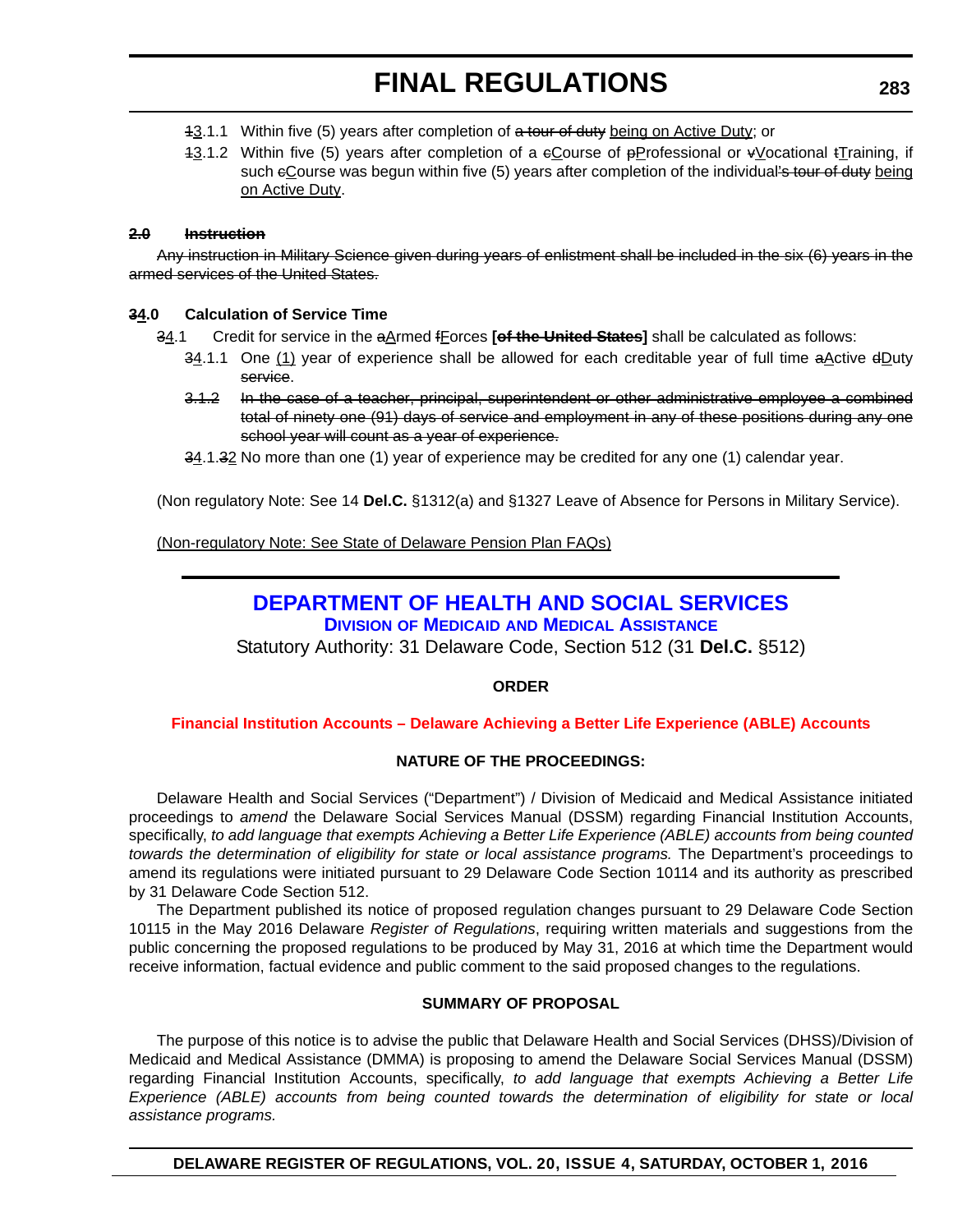## **Statutory Authority**

- Stephen Beck, Jr., Achieving a Better Life Experience Act of 2014, Pub. L. 113-295, 128 Stat. 4010
- 26 USC §529A, *Qualified ABLE programs*
- §201 of the Social Securities Act, *Federal old-age and survivors insurance trust fund and federal disability insurance trust fund*
- §1602 of the Social Securities Act, *Basic eligibility for SSI benefits*
- 16 **Del.C.** Ch. 96A §9601A-§9608A, *Delaware Achieving a Better Life Savings Accounts*

## **Background**

The Federal government approved the Stephen Beck, Jr., Achieving a Better Life Experience (ABLE) Act of 2014 in December of 2014. This act amends the federal tax code to allow Section 529 tax-exempt savings accounts, for disability-related expenses. These ABLE accounts can be used to help individuals and families save for qualified disability-related expenses of individuals with disabilities. The funds in these accounts are meant to supplement other benefits provided by State, Federal and private sources such as, but not limited to, Medicaid, Supplemental Security Income, and employment. In addition, the Stephen Beck, Jr., ABLE Act of 2014 specifies that the funds in these accounts, and qualified disability expenses withdrawn from these accounts, are not to be counted towards the determination of eligibility for state or local assistance programs.

An ABLE program can be established and maintained by a State or a State agency directly or by contracting with a private company. An eligible individual can open an ABLE account through the ABLE program in any State. However, an eligible individual can be the designated beneficiary of only one ABLE account, which must be administered by a qualified ABLE program.

26 USC §529A(b)(1) states that, the term "qualified ABLE program" means a program established and maintained by a State, or agency or instrumentality thereof-

- (A) under which a person may make contributions for a taxable year, for the benefit of an individual who is an eligible individual for such taxable year, to an ABLE account which is established for the purpose of meeting the qualified disability expenses of the designated beneficiary of the account,
- (B) which limits a designated beneficiary to 1 ABLE account for purposes of this section, and
- (C) which meets the other requirements of this section.

Delaware has published legislation addressing the implementation and administration of the Stephen Beck, Jr., ABLE Act of 2014, in Delaware under 16 **Del.C.** Ch. 96A, Delaware Achieving a Better Life Experience Savings Accounts. The purpose of 16 **Del.C.** Ch. 96A is to encourage and assist individuals and families in saving private funds for the purpose of supporting individuals with disabilities to maintain health, independence, and quality of life.

## **Summary of Proposal**

## *Purpose*

To add language to the Delaware Social Services Manual (DSSM) that allows for ABLE accounts to be exempt from the 20330.2 Financial Institutions Accounts regulation when determining an individual's resource computation. Also, to add language to the DSSM regarding Delaware Achieving a Better Life Experience (ABLE) Savings Accounts.

## *Summary of Proposed Changes*

If implemented as proposed, the amendment to the DSSM will accomplish the following, effective October 11, 2016:

Provide a provision that allows for ABLE accounts to be exempt from the countable resource computation of financial institutions accounts, as well as provide eligibility policy regarding the administration of Delaware ABLE accounts.

## *Public Notice*

In accordance with the *federal* public notice requirements established at Section 1902(a)(13)(A) of the Social Security Act and 42 CFR 447.205 and the *state* public notice requirements of Title 29, Chapter 101 of the Delaware Code, Delaware Health and Social Services (DHSS)/Division of Medicaid and Medical Assistance (DMMA) gives public notice and provides an open comment period for thirty (30) days to allow all stakeholders an opportunity to provide input on the Delaware Social Services Manual provisions regarding Delaware Achieving a Better Life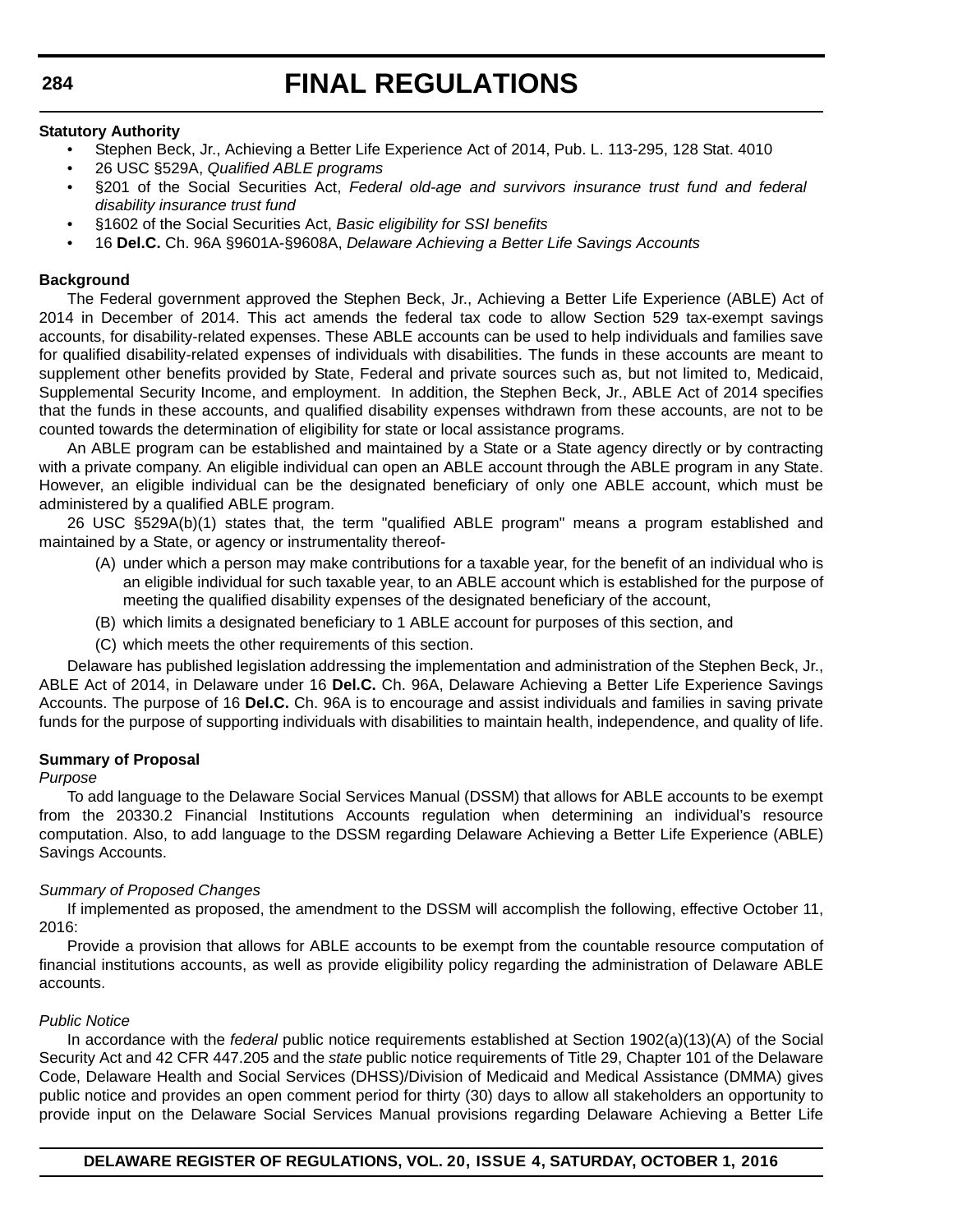Experience (ABLE) Savings Accounts. Comments must be received by 4:30 p.m. on May, 31 2016.

### *Provider Manuals Update*

Also, upon CMS approval, the applicable Delaware Medical Assistance Program (DMAP) Provider Policy Specific Manuals will be updated. Manual updates, revised pages or additions to the provider manual are issued, as required, for new policy, policy clarification, and/or revisions to the DMAP program. Provider billing guidelines or instructions to incorporate any new requirement may also be issued. A newsletter system is utilized to distribute new or revised manual material and to provide any other pertinent information regarding manual updates. DMAP provider manuals and official notices are available on the DMAP website**:** http://www.dmap.state.de.us/home/ index.html

### **Fiscal Impact Statement**

DMMA is proposing a revision of existing Long Term Care (LTC) program eligibility policy to address ABLE accounts. The proposed changes provide guidance about how ABLE accounts are viewed in the determination of eligibility for LTC benefits. There is no anticipated fiscal impact to the agency as a result of this proposed change in program eligibility policy.

## **Summary of Comments Received with Agency Response and Explanation of Changes**

The Governor's Advisory Council for Exceptional Citizens (GACEC) and the State Council for Persons with Disabilities (SCPD) offered the following summarized observations:

First, in §20330.2.1.1, the definition of "person with signature authority" merits reconsideration. The first sentence reads as follows:

"Person with signature authority" means a person who can establish and control an ABLE account for a designated beneficiary who is a minor child or is otherwise incapable of managing an account.

The federal regulations do not require an adult to "be incapable of managing an account" to designate a "person with signature authority. See, e.g., the attached proposed regulation published at 80 Fed Reg. 35611 (June 22, 2015):

If the designated beneficiary is not able to exercise signature authority over his or her ABLE account or chooses to establish an ABLE account but not exercise signature authority, references to the designated beneficiary with respect to his or her actions include actions by the designated beneficiary's agent under a power of attorney or, if none, a parent or legal guardian of the designated beneficiary.

[emphasis supplied] A "competent" adult can simply choose to not exercise signature authority.

*Agency Response*: DMMA appreciates the Council's perspective on the wording of this particular definition, which was taken from Supplemental Security Income (SSI) policy (see SI 01130.740 Achieving a Better Life Experience (ABLE) Accounts), on which Medicaid Long-Term Care (LTC) eligibility policy is based. We have modified this definition for the final regulation, substituting the phrasing above for the original version.

*"Person with signature authority" means a person who can establish and control an ABLE account for a designated beneficiary. If the designated beneficiary is not able to exercise signature authority over his or her ABLE account, or chooses to establish an ABLE account but not exercise signature authority, references to the designated beneficiary with respect to his or her actions include actions by the designated beneficiary's agent under a power of attorney or, if none, a parent or legal guardian of the designated beneficiary.* 

Second, in §20330.2.1.1, the definition of "ABLE program" refers to a program established or maintained "by a State (or agency or instrumentality thereof)..." This is consistent with the proposed federal regulation. See 80 Fed Reg. at 35612(June 22, 2015). Many states are contemplating implementation through a consortium of states. Therefore, DMMA could consider expanding the reference as follows: "by a State or consortium of states (or agency or instrumentality thereof)..."

*Agency Response:* DMMA agrees with the suggested revision of this section of the proposed policy. We have revised the definition for the final regulation as follows: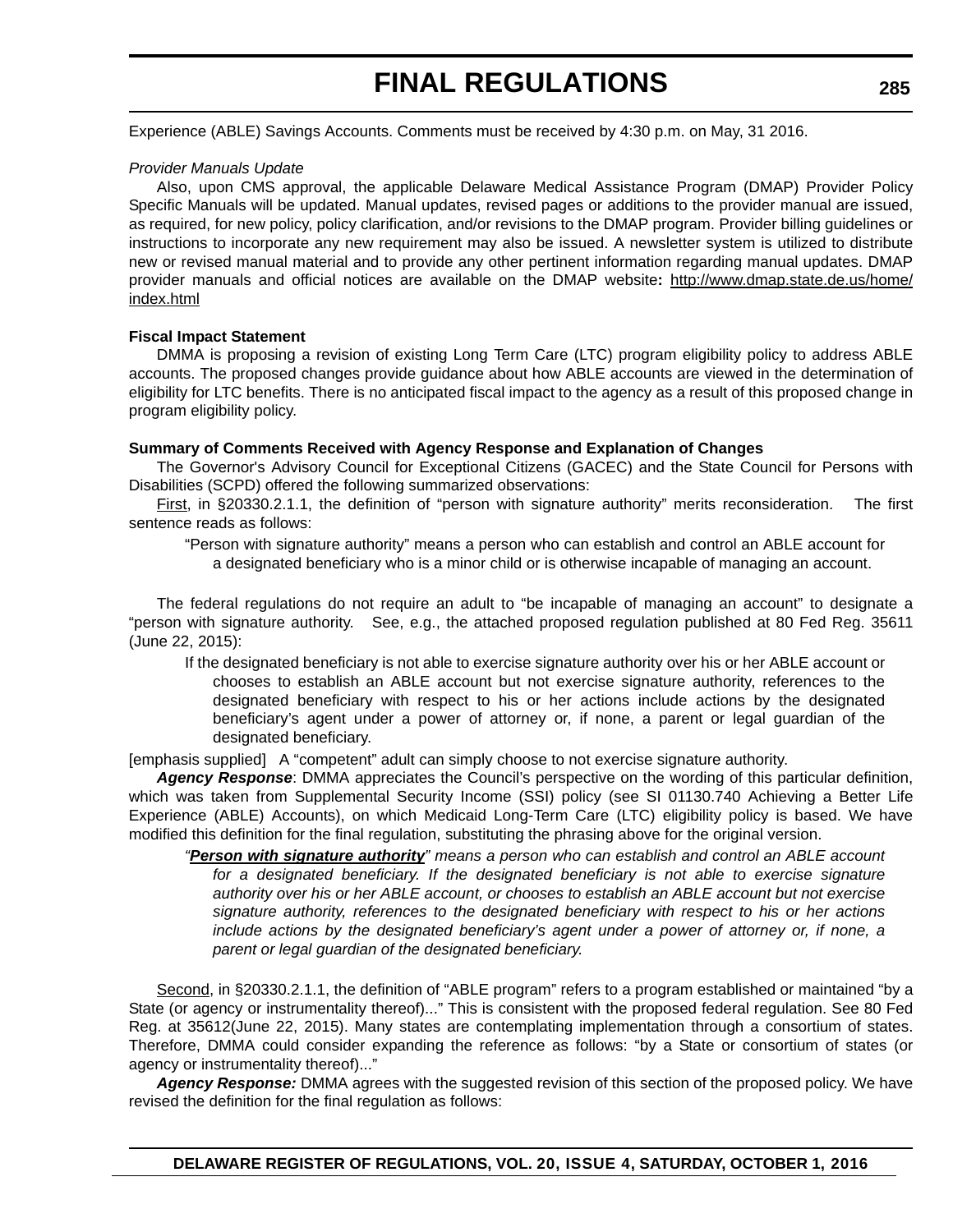*"ABLE Program" means a program established and maintained by a State or consortium of states (or agency or instrumentality thereof) through which interested individuals can open ABLE accounts.*

Third, for similar reasons, DMMA could consider amending the definition of "eligible individual" as follows: "a resident of this State, a contracting state, or a state participating in a consortium arrangement who is: ..."

*Agency Response:* DMMA agrees with the suggested broaden the language used in this definition. We have revised the definition for the final regulation as follows:

*"Eligible Individual" means a resident of this State, or any state, in which an ABLE program is established who is:*

- *Entitled to benefits based on disability or blindness under Title II or XVI of the Social Security Act and such blindness or disability began before the age of twenty-six (26); or*
- *An individual with respect to whom a disability certification, meeting the requirements of the Stephen Beck, Jr., ABLE Act of 2014, is filed.*

Fourth, for similar reasons, DMMA could consider amending §20330.2.1.2.2 as follows: "The State or consortium ABLE program that is administering the account."

*Agency Response:* DMMA agrees with the suggested revision of this section of the proposed policy. We have revised this section for the final regulation as follows:

*20330.2.1.2.2 The State or consortium ABLE program that is administering the account;*

Fifth, in §20330.2.1.1, the definition of "eligible individual" requires the person to be a resident of Delaware or "a contracting state". The proposed federal regulation would allow some persons (e.g. military) to keep an account even if the person is no longer a resident of the state. See attached 80 Fed Reg at 35608. Therefore, there is some "tension" between the "residency" requirement and the proposed federal regulation. Moreover, consistent with the attached January 11, 2016 article, Congress amended the law so an eligible person can open an account in any state, regardless of where the person resides.

*Agency Response:* DMMA appreciates the Council's comment on this subject. However, we believe that the revised definition of "Eligible Individual" (see response to item three (3) above) is sufficiently broad to cover individuals who may be beneficiary of an ABLE Account, regardless of their state of residence.

Sixth, in §20330.2.1.3, second sentence, there is a plural pronoun ("their") with a singular antecedent ("person"). This can be easily corrected by substituting "the person's" for "their".

*Agency Response:* DMMA agrees with the Council's suggested revision.The final regulation will be revised as follows:

## *20330.2.1.3 ABLE Account Contributions*

*Contributions made to an ABLE account by persons other than the designated beneficiary shall not be excluded from the countable income of the person who makes the contribution. The fact that a person uses the person's own income to contribute to an ABLE account does not mean that income is not countable for Medicaid purposes.*

Seventh, in §20330.2.1.5, correct the grammar by substituting "the beneficiary's" for "their".

*Agency Response:* DMMA agrees with the Council's suggested revision. The final regulation will be revised as follows:

## *20330.2.1.5 ABLE Account Balance*

*Exclude the balance of a designated beneficiary's ABLE account from the beneficiary's countable resource computation when determining the designated beneficiary's eligibility.*

Eighth, §§20330.2.1.6.1 and 20330.2.1.6.2 treat distributions for housing less favorably than other distributions. If a housing distribution is made on May 31 and paid to a landlord on June 1, the entire housing distribution would be considered a countable resource for the month of June. This is an unreasonable approach.

*Agency Response:* DMMA appreciates the Council's feedback on this issue. However, LTC Medicaid eligibility policy is based on SSI policy. SSI policy treats distributions for housing expenses differently than other

## **DELAWARE REGISTER OF REGULATIONS, VOL. 20, ISSUE 4, SATURDAY, OCTOBER 1, 2016**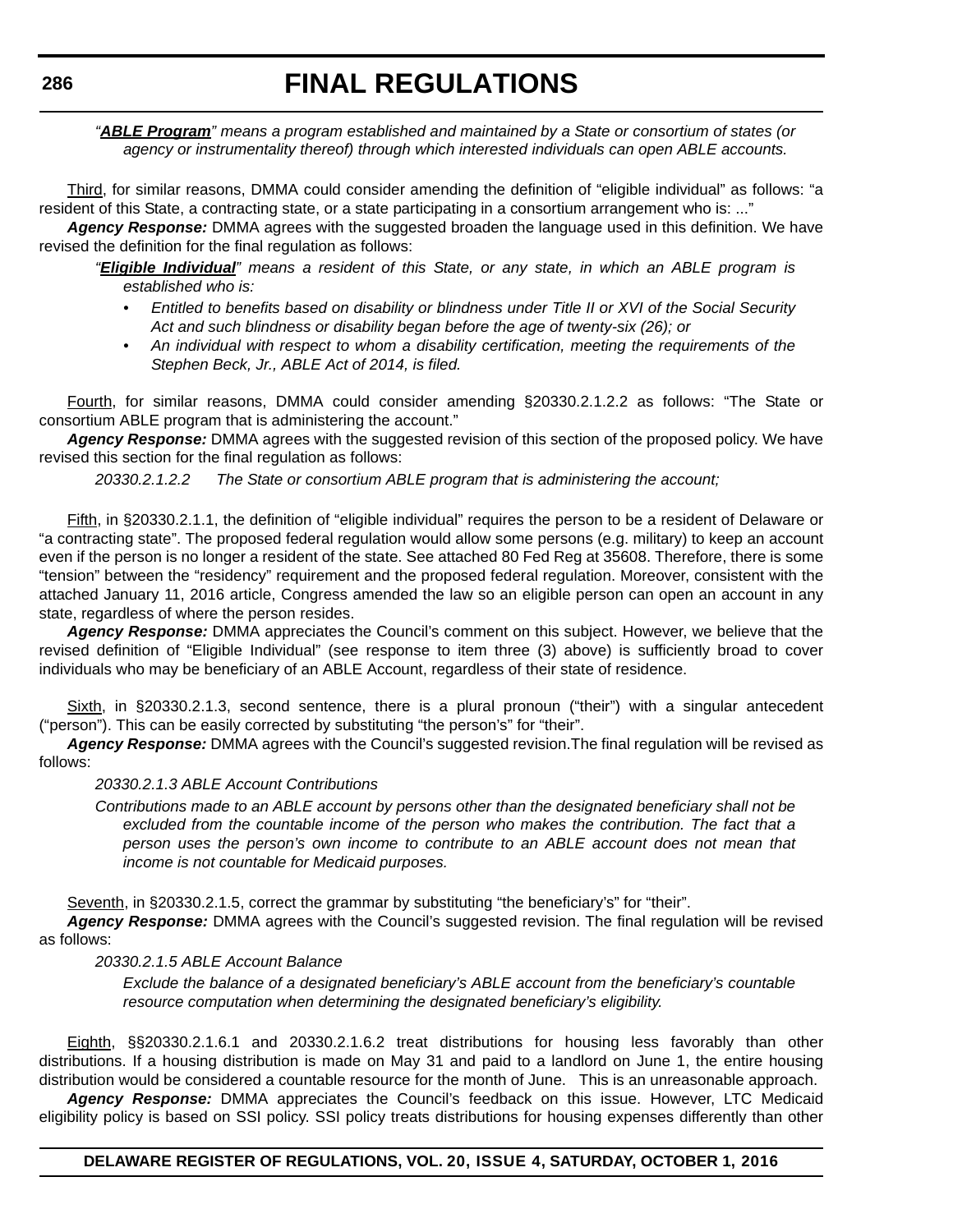Qualified Disability Expenses (QDE). 26 USC §529A Treatment of ABLE Accounts Under Certain Federal Programs (a)(1) states the following:

> *"(a) Account Funds Disregarded for Purposes of Certain Other Means-Tested Federal Programs.- Notwithstanding any other provision of Federal law that requires consideration of 1 or more financial circumstances of an individual, for the purpose of determining eligibility to receive, or the amount of, any assistance or benefit authorized by such provision to be provided to or for the benefit of such individual, any amount (including earnings thereon) in the ABLE account (within the meaning of section 529A of the Internal Revenue Code of 1986) of such individual, any contributions to the ABLE account of the individual, and any distribution for qualified disability expenses (as defined in subsection (e)(5) of such section) shall be disregarded for such purpose with respect to any period during which such individual maintains, makes contributions to, or receives distributions from such ABLE account, except that, in the case of the supplemental security income program under title XVI of the Social Security Act [42 U.S.C. 1381 et seq.]-"(1) a distribution for housing expenses (within the meaning of such subsection) shall not be so disregarded*

Therefore, DMMA's LTC eligibility policy addresses QDEs relating to housing expenses in accordance with SI 01130.740(D)(2).

DMMA is pleased to provide the opportunity to receive public comments and greatly appreciates the thoughtful input given.

## **FINDINGS OF FACT:**

The Department finds that the proposed changes as set forth in the May 2016 *Register of Regulations* should be adopted.

THEREFORE, IT IS ORDERED, that the proposed regulation to amend the Delaware Social Services Manual (DSSM) regarding Financial Institution Accounts, specifically, *to add language that exempts Achieving a Better Life Experience (ABLE) accounts from being counted towards the determination of eligibility for state or local assistance programs*, is adopted and shall be final effective October 11, 2016.

Rita M. Landgraf, Secretary, DHSS September 16, 2016

## **DMMA FINAL ORDER #16-016a REVISIONS:**

## **20330.2 Financial Institutions Accounts**

Financial institution accounts which include savings accounts, checking accounts, certificates of deposit, etc., are an individual's resource if the individual owns the account and can use the funds for his or her support and maintenance. We determine whether an individual owns the account and can access the funds by looking at how the account is titled.

An exception to this policy would be for Achieving a Better Life Experience (ABLE) Savings Accounts. These accounts are not included in the countable resources computation. Please review 20330.2.1 for policy applicable to ABLE Savings Accounts.

If an individual is designated as sole owner by the account title, all of the funds are that individual's resource unless legal restrictions preclude the owner from using the funds for his or her support and maintenance. We do not provide an opportunity for the owner of an individually-held account to rebut the presumption of 100% ownership.

If the account is in the name of a Medicaid applicant/recipient and another Medicaid applicant/recipient, assume all account funds belong to each individual in equal shares. If the account is in the name of a Medicaid applicant/recipient and another individual who is not applying for Medicaid or who is not a Medicaid recipient, then assume all of the funds belong to the Medicaid applicant/recipient.

If the applicant or recipient disagrees with the ownership presumption on jointly-held accounts, we give the individual the opportunity to rebut the presumption. Rebuttal is a procedure which permits an individual to furnish evidence and establish that some or all of the funds in a jointly-held account do not belong to him or her. Obtain the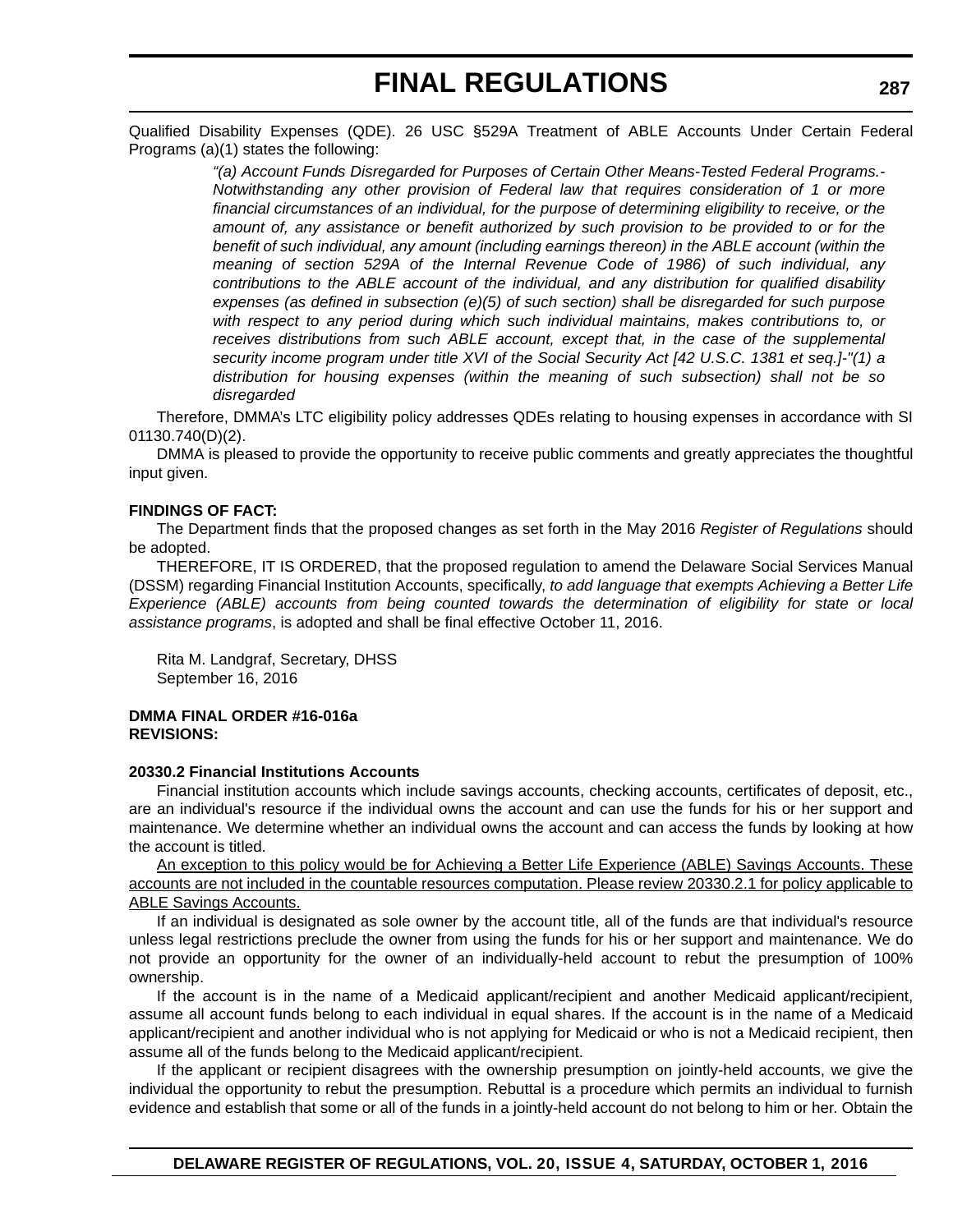individual's statement on a form containing the penalty clause regarding who owns the funds, why there is a joint account, who has made deposits to and withdrawals from the account, and how withdrawals have been spent. Inform the individual that he or she must submit the following evidence within 30 days:

> A corroborating statement from the other account holder(s). If the other account holder is incompetent or a minor, have the individual submit a corroborating statement from anyone aware of the circumstances surrounding establishment of the account; account records showing deposits, withdrawals and interest paid for the months that ownership is an issue; if the individual owns none of the funds, evidence showing that he or she can no longer withdraw funds from the account; if the individual owns only a portion of the funds, evidence showing removal from the account of the individual's funds or removal of the funds owned by the other account holder(s) and redesignation of the account.

Any funds that the evidence establishes were owned by the other account holder(s) are not and were not the individual's resources. The effect of a successful rebuttal is retroactive as well as prospective.

## **DMMA FINAL ORDER #16-016b NEW:**

## **20330.2.1 Delaware Achieving a Better Life Experience (ABLE) Savings Accounts**

Stephen Beck, Jr., Achieving a Better Life Experience (ABLE) Act of 2014, Pub. L. 113-295, 128 Stat. 4010

The Stephen Beck, Jr., Achieving a Better Life Experience Act (ABLE Act) of 2014 established a tax-advantaged account that can be used to save funds for the disability-related expenses of the account's designated beneficiary. The designated beneficiary must be blind or disabled by a condition that began prior to the individual's twenty-sixth  $(26<sup>th</sup>)$  birthday.

Eligible individuals can be the designated beneficiary of only one ABLE account. The Delaware Achieving a Better Life Experience (ABLE) Program is administered by the **[Achieving a Better Life Experience (ABLE) Plans Management]** Board as per 16 Delaware Code Ch. 96A.

Funds in qualifying ABLE accounts, and qualified disability expenses withdrawn from these accounts, are not to be counted towards the determination of eligibility for state or local assistance programs.

## **20330.2.1.1Definitions**

- The following terms, when used in this regulation, have the following meaning unless the context indicates otherwise:
	- "**ABLE Program**" means a program established and maintained by a State **[or consortium of states]** (or agency or instrumentality thereof) through which interested individuals can open ABLE accounts.
	- "**Contributions**" means the deposit of funds into an ABLE account. Any person can contribute to an ABLE account. (Note that "person," as defined by the Internal Revenue Code, includes an individual, trust, estate, partnership, association, company, or corporation.) However, the Internal Revenue Service (IRS) limits the total annual contributions any ABLE account can receive from all sources to the amount of the per-donee gift-tax exclusion in effect for a given calendar year.
	- "**Designated beneficiary**" means the eligible individual who established and is the owner of the ABLE account.
	- "**Distributions**" means the withdrawal or issuance of funds from an ABLE account. The designated beneficiary or the person with signature authority determines when distributions are made. Distributions may be made only to or for the benefit of the designated beneficiary.

"**Eligible Individual**" means a resident of this State **[or a contracting state or any state in which an ABLE program is established,]** who is:

• Entitled to benefits based on disability or blindness under Title II or XVI of the Social Security Act, and such blindness or disability began before the age of twenty-six (26); or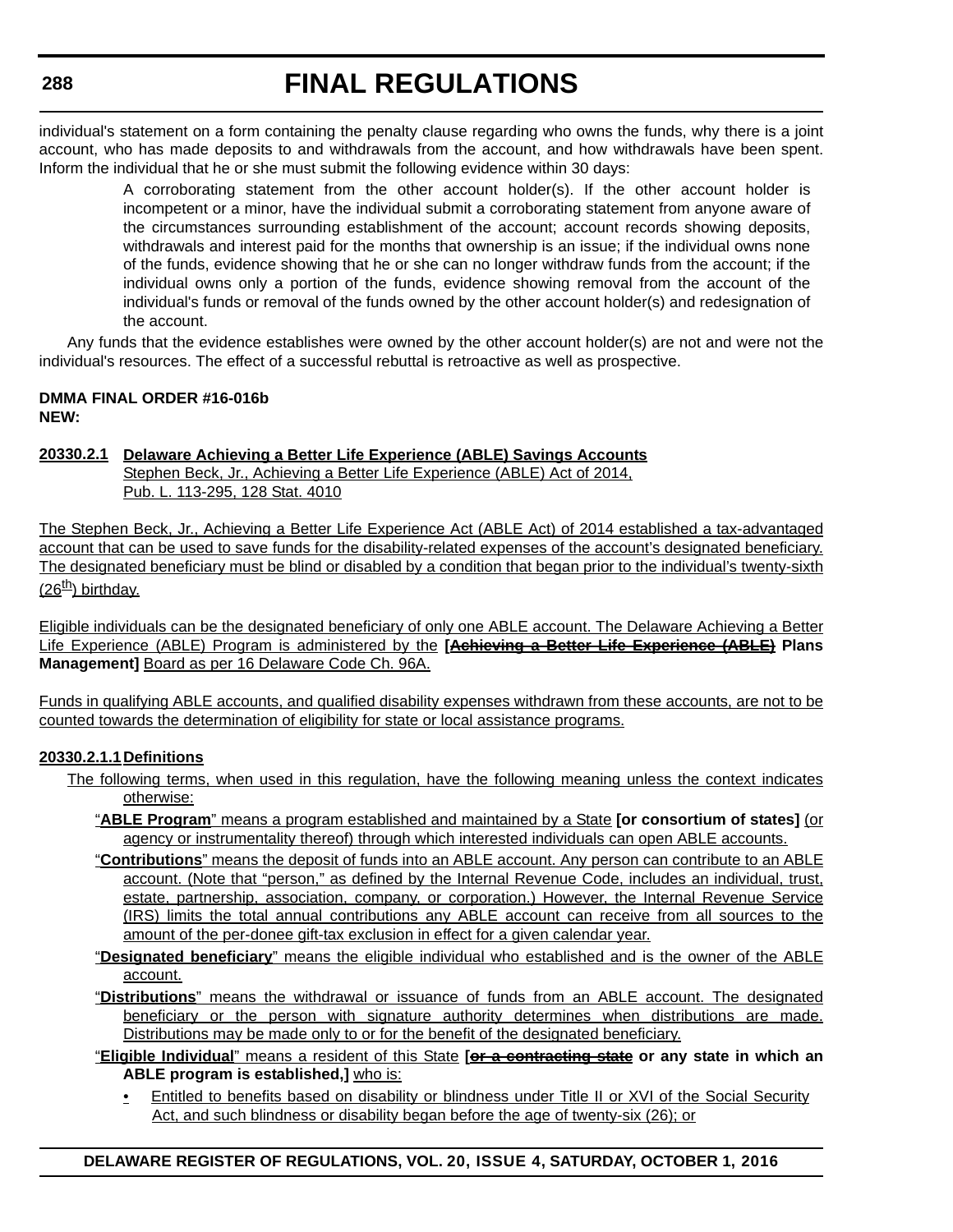• An individual with respect to whom a disability certification, meeting the requirements of the Stephen Beck, Jr., ABLE Act of 2014, is filed.

"**Person with signature authority**" means **[a person who can establish and control an ABLE account for a designated beneficiary who is a minor child or is otherwise incapable of managing the account. The person with signature authority must be the designated beneficiary's parent, legal guardian, or agent acting under power of attorney. We consider the designated beneficiary to be the owner of an ABLE account, regardless of whether someone else has signature authority over it. a person who can establish and control an ABLE account for a designated beneficiary. If the designated beneficiary is not able to exercise signature authority over his or her ABLE account, or chooses to establish an ABLE account but not exercise signature authority, references to the designated beneficiary with respect to his or her actions include actions by the designated beneficiary's agent under a power of attorney or, if none, a parent or legal guardian of the designated beneficiary.]**

- "**Qualified disability expense**" or "**QDE**" means an expense related to the blindness or disability of the designated beneficiary and that are for the benefit of the designated beneficiary. In general, a QDE includes, but is not limited to, the following types of expenses:
	- Education;
	- Housing;
	- Transportation;
	- Employment training and support;
	- Assistive technology and related services;
	- Health;
	- Prevention and wellness;
	- Financial management and administrative services;
	- Legal fees;
	- Expenses for professional ABLE account oversight and monitoring;
	- Funeral and burial; and,
	- Basic living expenses.
- "**Qualified disability expense for housing**" means expenses for purposes of an ABLE account are the same as they are for in-kind support and maintenance purposes, except that they do not include food. QDEs for housing are payments for:
	- Mortgage (including property insurance required by the mortgage holder);
	- Real property taxes;
	- Rent;
	- Heating fuel;
	- Gas;
	- Electricity;
	- Water;
	- Sewer; and
	- Garbage removal.

"**Rollover**" means the distribution of all or some of the funds from one ABLE account to the ABLE account of a member of the original, designated beneficiary's family. For the purposes of a rollover, a member of the designated beneficiary's family means a sibling, which includes step-siblings and half-siblings, whether by blood or by adoption.

## **20330.2.1.2ABLE Account Verification**

When documenting whether an applicant is the designated beneficiary of an ABLE account, obtain evidence that contains the following information:

20330.2.1.2.1 The name of the designated beneficiary;

20330.2.1.2.2 The State **[or consortium]** ABLE program that is administering the account;

20330.2.1.2.3 The name of the person who has signature authority (if different from the designated beneficiary);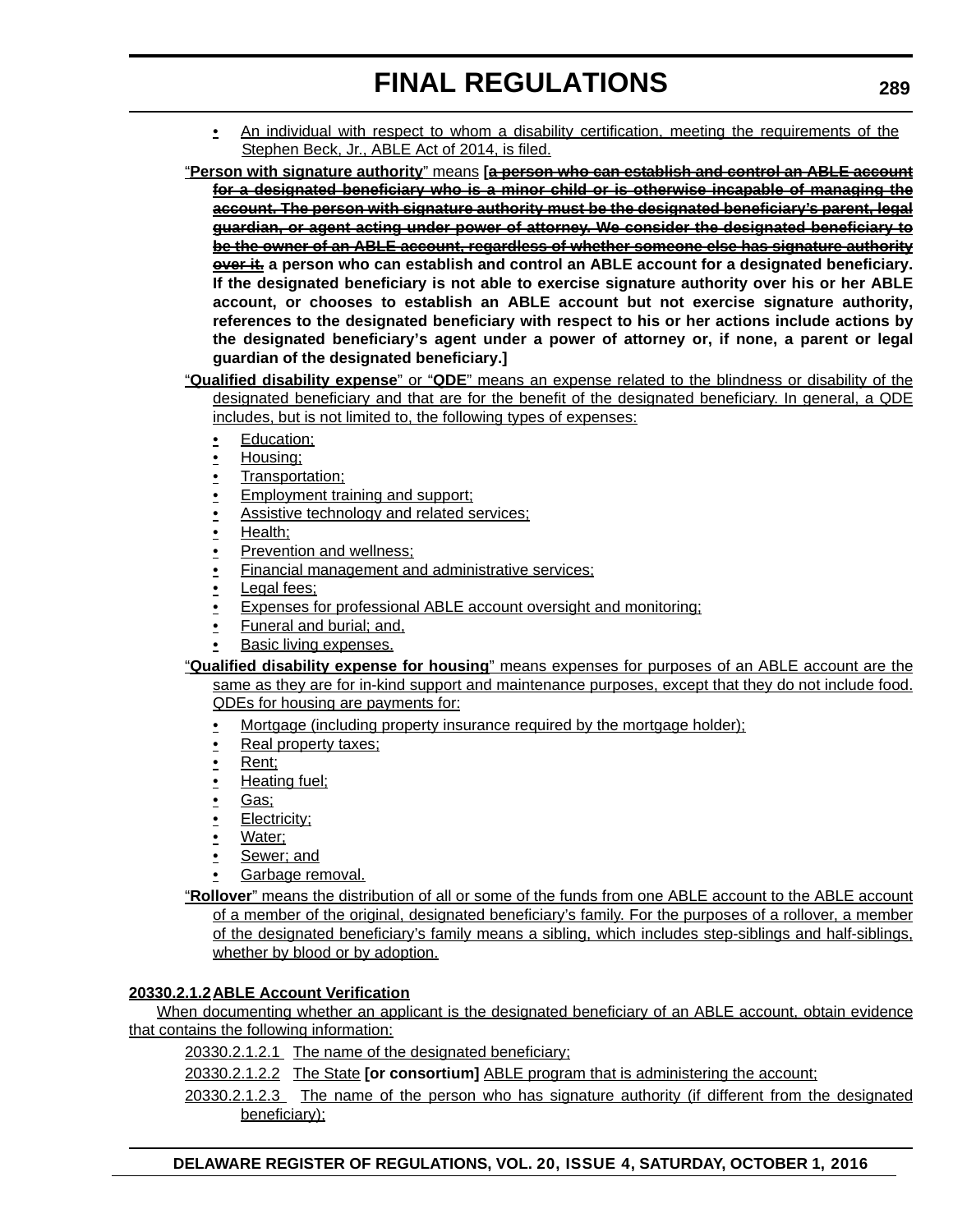# **FINAL REGULATIONS**

20330.2.1.2.4 The unique account number assigned by the State to the ABLE account;

20330.2.1.2.5 The account opened date; and

20330.2.1.2.6 The first-of-the-month account balance or information sufficient to derive a first-of-the-month balance.

If the available evidence does not provide this information, contact the appropriate ABLE program to obtain it.

## **20330.2.1.3ABLE Account Contributions**

ABLE account funds must be excluded from the countable resource computation when determining the designated beneficiary's eligibility. This includes rollovers from a family member's ABLE account to a recipient's ABLE account.

Contributions made to an ABLE account by persons other than the designated beneficiary shall not be excluded from the countable income of the person who makes the contribution. The fact that a person uses **[their the person's]** own income to contribute to an ABLE account does not mean that income is not countable for Medicaid purposes.

## **20330.2.1.4ABLE Account Earnings**

The funds in an ABLE account are invested and can accrue interest, earn dividends, and otherwise appreciate in value. Such earnings increase the account's balance. Exclude any earnings an ABLE account receives from the countable resource computation when determining the designated beneficiary's eligibility.

## **20330.2.1.5ABLE Account Balance**

Exclude the balance of a designated beneficiary's ABLE account from **[their the beneficiary's]** countable resource computation when determining the designated beneficiary's eligibility.

## **20330.2.1.6ABLE Account Distributions**

A distribution from an ABLE account is not considered income but rather a conversion of a resource from one form to another. Distributions are evaluated based on the criteria below, to determine if they are to be excluded from the designated beneficiary's countable resources.

## **20330.2.1.6.1 Exclusion of Retained Distributions for Non-Housing Qualified Disability Expenses (QDE)**

Distributions for QDEs not related to housing should be excluded as a resource if retained beyond the month received. This exclusion applies for as long as:

20330.2.1.6.1.1 The designated beneficiary maintains, makes contributions to, or receives distributions from the ABLE account.

20330.2.1.6.1.2 The distribution is unspent; and

20330.2.1.6.1.3 The distribution is identifiable.

(NOTE: Excludable funds commingled with non-excludable funds must be identifiable in order to be excluded.)

## **20330.2.1.6.2 Retained Distributions for Housing-Related Qualified Disability Expenses (QDE) or Expenses That Are Not QDEs**

Distributions from a designated beneficiary's ABLE account for housing-related QDEs or for expenses that are not QDEs that are retained into the month following the month of receipt are countable as a resource. If the distribution is spent within the month of receipt it has no effect on eligibility.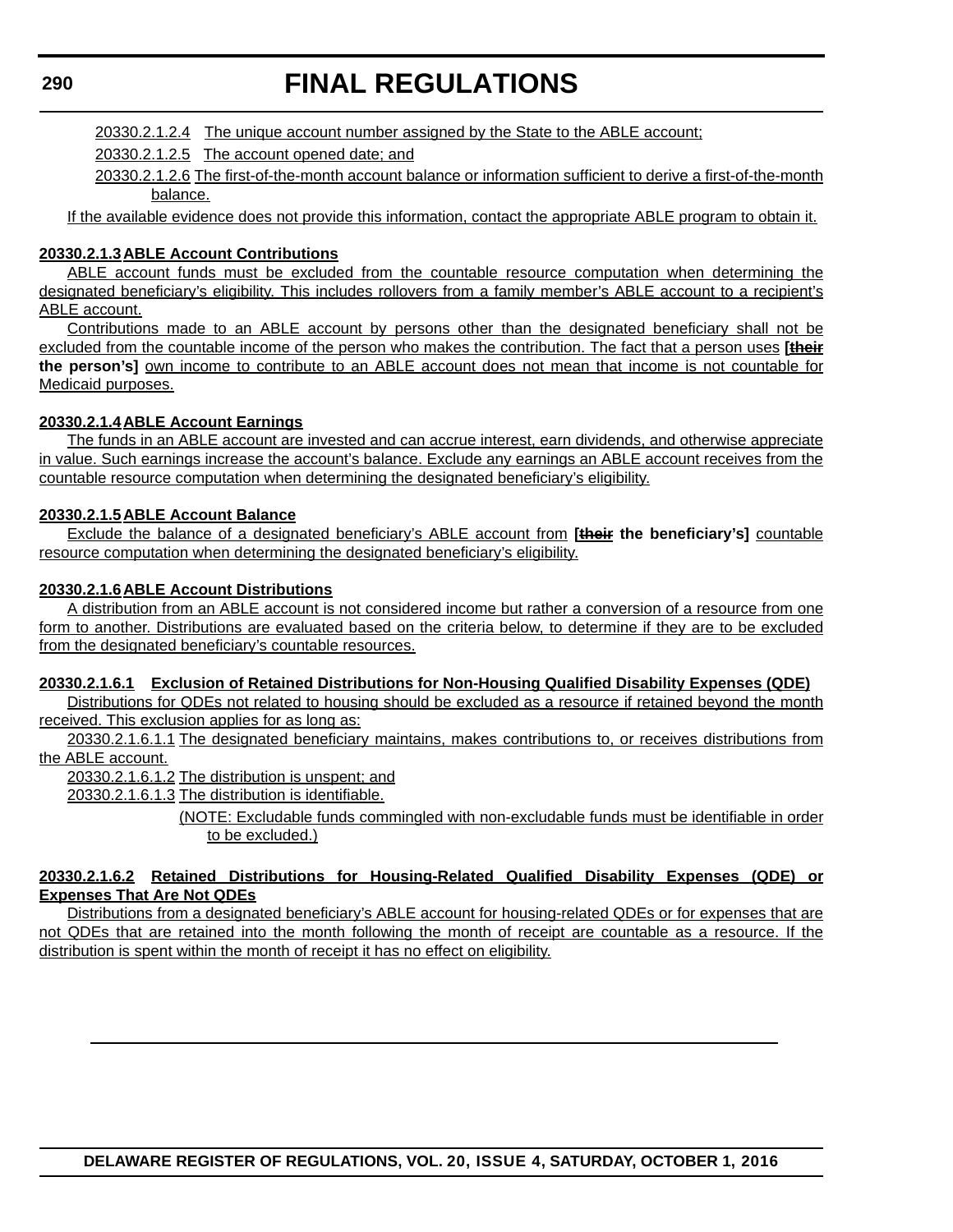## **DIVISION OF MEDICAID AND MEDICAL ASSISTANCE** Statutory Authority: 31 Delaware Code, Section 512 (31 **Del.C.** §512)

## **ORDER**

## **[Medical Care and Other Types of Remedial Care - Behavioral Interventions to Treat Autism Spectrum](#page-4-0)  Disorder**

## **NATURE OF THE PROCEEDINGS:**

Delaware Health and Social Services ("Department") / Division of Medicaid and Medical Assistance (DMMA) initiated proceedings to amend the Title XIX Medicaid State Plan regarding Medical Care and Other Types of Remedial Care, specifically, *to establish coverage and reimbursement methodologies for treatment services for Medicaid recipients up to twenty-one (21) years of age who have a diagnosis of Autism Spectrum Disorder*. The Department's proceedings to amend its regulations were initiated pursuant to 29 Delaware Code Section 10114 and its authority as prescribed by 31 Delaware Code Section 512.

The Department published its notice of proposed regulation changes pursuant to 29 Delaware Code Section 10115 in the July 2016 Delaware *Register of Regulations*, requiring written materials and suggestions from the public concerning the proposed regulations to be produced by August 1, 2016 at which time the Department would receive information, factual evidence and public comment to the said proposed changes to the regulations.

#### **SUMMARY OF PROPOSAL**

The purpose of this notice is to advise the public that Delaware Health and Social Services/Division of Medicaid and Medical Assistance is proposing to amend the Title XIX Medicaid State Plan regarding Medical Care and Other Types of Remedial Care, specifically, *to establish coverage and reimbursement methodologies for treatment services for Medicaid recipients up to twenty-one (21) years of age who have a diagnosis of Autism Spectrum Disorder.*

## **Statutory Authority**

- §1905 of the Social Security Act (a)(4)(B), *Early and Periodic Screening, Diagnostic, and Treatment Services*
- §1905 of the Social Security Act (a)(6), *Remedial Care and any other type of remedial care (services of other licensed practitioners)*
- §1905 of the Social Security Act (a)(13)(c), *Preventive services*
- §1905 of the Social Security Act (r)(5), *Other necessary health care, diagnostic service, and other measures as described in section 1905(a)*
- 42 CFR §440.60(a), *Medical or other remedial care provided by licensed practitioners*
- 42 CFR §440.130(c), *Diagnostic, screening, preventive, and rehabilitative services*
- 42 CFR §447.205*, Public notice of changes in statewide methods and standards for setting payment rates*

#### **Background**

Autism Spectrum Disorder (ASD) is a developmental disorder that can cause significant social, communication, and behavioral challenges. A diagnosis of ASD now includes several conditions that used to be diagnosed separately: autistic disorder, pervasive developmental disorder not otherwise specified (PDD-NOS), and Asperger's syndrome. These conditions are now all called Autism Spectrum Disorder.

Treatments for children with ASD can improve physical and mental development. Generally these treatments can be categorized in four categories: 1) behavioral and communication approaches; 2) dietary approaches; 3) medications; and 4) complementary and alternative medicine.

The federal Medicaid program may reimburse for services to address ASD through a variety of authorities. Services can be reimbursed through section 1905(a) of the Social Security Act (the Act), section 1915(i) state plan Home and Community-Based Services, section 1915(c) Home and Community-Based Services (HCBS) waiver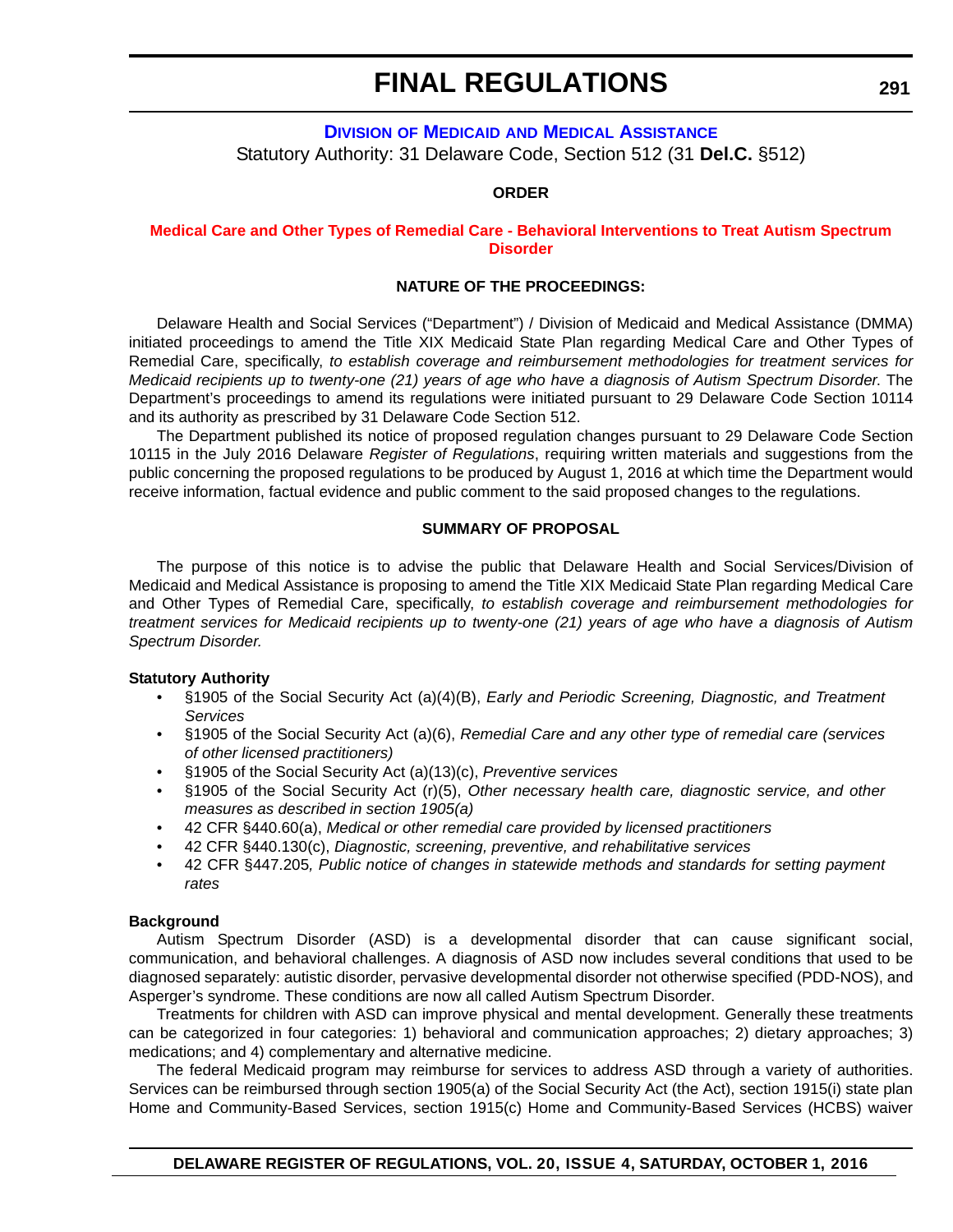programs, and section 1115 research and demonstration programs.

### *State Plan Authorities*

Under the Medicaid state plan, services to address ASD may be covered under several different section 1905(a) benefit categories. Those categories include: section 1905(a)(6) - services of other licensed practitioners; section 1905(a)(13)(c) - preventive services; and section 1905(a)(10) - therapy services. States electing these services may need to update the Medicaid State Plan in order to ensure federal financial participation (FFP) is available for expenditures for these services. In addition, for children, as discussed below, states must cover services that could otherwise be covered at state option under these categories consistent with the provisions at 1905(a)(4)(B) for Early and Periodic Screening, Diagnostic, and Treatment services (EPSDT). The following information briefly describes these coverage categories for services to address ASD. Under these section 1905(a) benefit categories, all other state Medicaid plan requirements such as state-wideness and comparability must also be met.

### 1) Other Licensed Practitioner Services

Other Licensed Practitioner services, defined at 42 CFR 440.60(a), are "medical or remedial care or services, other than physicians' services, provided by licensed practitioners within the scope of practice as defined under State law." If a state licenses practitioners who furnish services to address ASD, the state may elect to cover those providers under this section of their state plan even if the providers are not covered under other sections of the plan (e.g., physical therapist, occupational therapist, etc.). A state would need to submit a state plan amendment (SPA) to add the new licensed provider to their Medicaid plan. The SPA must describe the provider's qualifications and include a reimbursement methodology for paying the provider.

2) Preventive Services

Preventive Services, defined at 42 CFR 440.130(c) are "services recommended by a physician or other licensed practitioner of the healing arts within the scope of his practice under state law to—

- Prevent disease, disability, and other health conditions or their progression;
- Prolong life; and
- Promote physical and mental health and efficiency."

A regulatory change that took effect January 1, 2014, permits coverage of preventive services furnished by non-licensed practitioners who meet the qualifications set by the state, to furnish services under this state plan benefit as long at the services are recommended by a physician or other licensed practitioner. Under the preventive services benefit, in the state plan, the state must 1) list the services to be provided to ensure that services meet the definition of preventive services as stated in section 4385 of the State Medicaid Manual (including the requirement for the service to involve direct patient care); 2) identify the type(s) of non-licensed practitioners who may furnish the services; and 3) include a summary of the state's provider qualifications that make these practitioners qualified to furnish the services, including any required education, training, experience, credentialing, supervision, oversight and/ or registration.

## 3) Therapy Services

Physical therapy, occupational therapy, and services for individuals with speech, hearing, and language disorders, may be covered under the Medicaid therapies benefit at 42 CFR 440.110. Physical and occupational therapy must be prescribed by a physician or other licensed practitioner of the healing arts within the scope of his/ her practice under state law and provided to a beneficiary by or under the direction of a qualified therapist. Services for individuals with speech, hearing, and language disorders include diagnostic, screening, preventive, or corrective services provided by or under the direction of a speech pathologist or audiologist, for which a patient is referred by a physician or other licensed practitioner of the healing arts within the scope of his or her practice under state law.

## **Summary of Proposal**

## *Purpose*

Effective October 1, 2016 Delaware Health and Social Services (DHSS)/Division of Medicaid and Medical Assistance (DMMA) proposes to adopt provisions to establish coverage and reimbursement methodologies for treatment services for Medicaid recipients up to twenty-one (21) years of age who have a diagnosis of Autism Spectrum Disorder pursuant to 42 CFR §440.60(a) and 42 CFR 440.130(c).

DMMA published a proposed regulation in the April 2016 Delaware Register. Due to the extensive comments received, and subsequent changes to the proposed regulation, DMMA chose to re-publish this rule as proposed in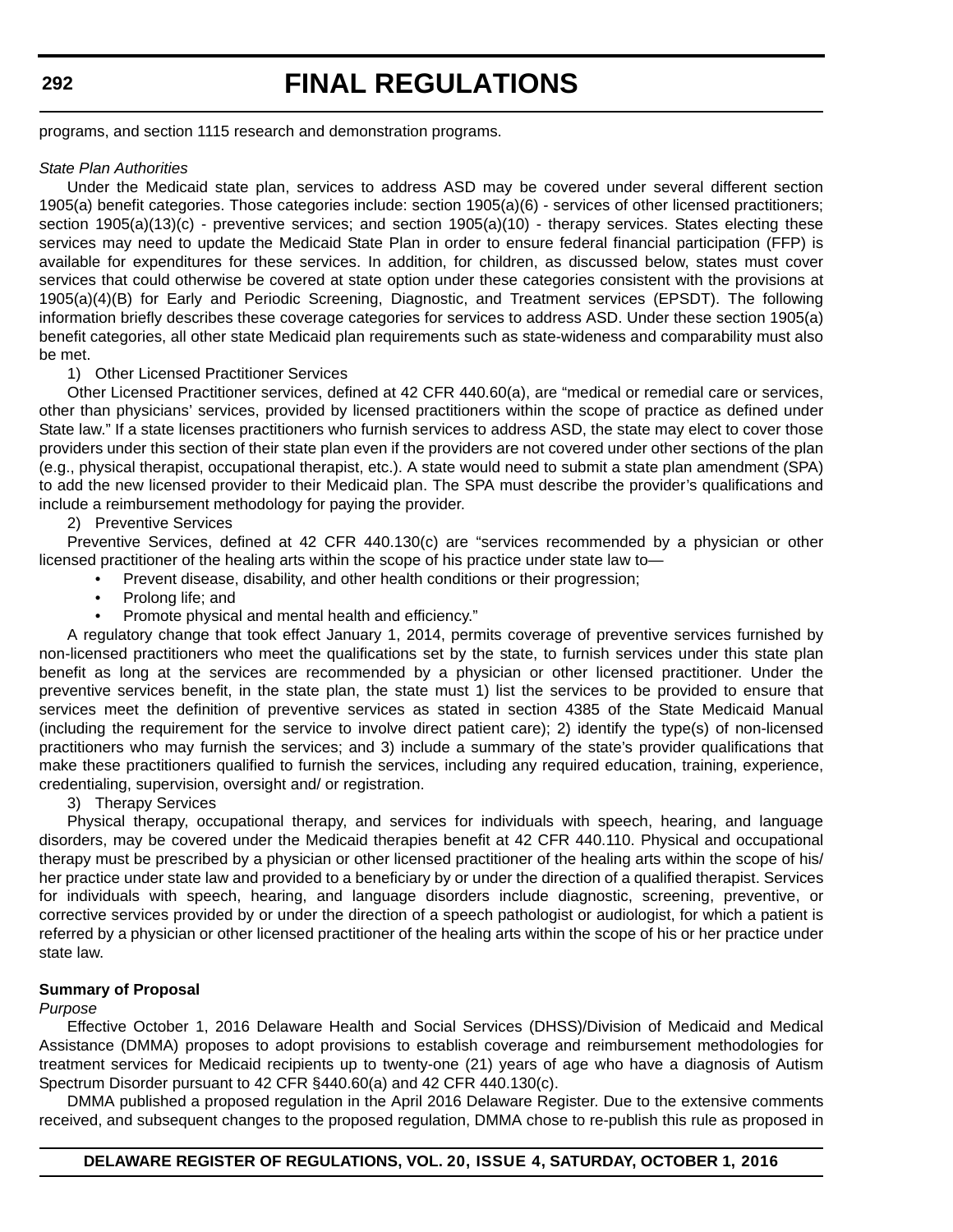## the July 2016 Delaware *Register*.

The purpose of this proposal is to establish service descriptions, provider qualifications and reimbursement methodologies in the Medicaid State Plan for treatment services for Medicaid recipients up to twenty-one (21) years of age who have a diagnosis of Autism Spectrum Disorder.

## *Public Notice*

In accordance with the *federal* public notice requirements established at Section 1902(a)(13)(A) of the Social Security Act and 42 CFR 447.205 and the *state* public notice requirements of Title 29, Chapter 101 of the Delaware Code, Delaware Health and Social Services (DHSS)/Division of Medicaid and Medical Assistance (DMMA) gives public notice and provides an open comment period for thirty (30) days to allow all stakeholders an opportunity to provide input on the agency's decision to establish coverage and reimbursement for treatment services for Medicaid recipients up to twenty-one (21) years of age who have a diagnosis of Autism Spectrum Disorder. Comments were to be received by 4:30 p.m. on August 1, 2016.

## *CMS Review and Approval*

The provisions of this draft state plan amendment (SPA) are subject to the Centers for Medicare and Medicaid Services (CMS) review and approval. The draft SPA page(s) may undergo further revisions before and after submittal to CMS based upon public comment and/or CMS feedback. The final version may be subject to significant change.

## *Provider Manual Update*

Also, upon CMS approval, the applicable Delaware Medical Assistance Program (DMAP) Provider Policy Specific Manuals will be updated. Manual updates, revised pages or additions to the provider manual are issued, as required, for new policy, policy clarification, and/or revisions to the DMAP program. Provider billing guidelines or instructions to incorporate any new requirement may also be issued. A newsletter system is utilized to distribute new or revised manual material and to provide any other pertinent information regarding manual updates.

## **Fiscal Impact**

The following represents the potential increase in expenditures with the increased level of treatment services for Medicaid recipients up to twenty-one (21) years of age who have a diagnosis of Autism Spectrum Disorder effective October 1, 2016.

|                       | [Federal Fiscal Year 2016 (1) | Federal Fiscal Year 2017 |
|-----------------------|-------------------------------|--------------------------|
| General (State) funds | $\frac{1}{3}$ 301,710         | $\$\,1,223,105$          |
| Federal funds         | \$450,120                     | $\frac{1}{3}$ 1,784,218  |

The following fiscal impact is projected:

(1) Represents July – September 2016 only

## **Summary of Comments Received with Agency Response**

Comments were received from multiple parties. The Governor's Advisory Council for Exceptional Citizens (GACEC) and the State Council for Persons with Disabilities (SCPD) offered the following observations and recommendations summarized below. The Division of Medicaid and Medical Assistance (DMMA) has considered each comment and responds as follows.

First, councils question the change in wording from "services to treat Autism Spectrum Disorder" to "**behavioral** interventions" because you believe that the revised wording is more limiting in scope. Councils also indicated that ASD treatment is not limited to modification of behavior.

Agency Response: It was not DMMA's intention to limit the scope of ASD services by using the words "behavioral interventions," but we can understand why this language may appear to be more limiting. Accordingly, DMMA has changed the reference to "interventions" to "services" or "assessments and services" where appropriate. Council is correct that ASD treatment is not limited to modification of behavior. However, it was the intent of this SPA to establish and clarify coverage of behavioral services for Medicaid recipients up to twenty-one (21) years of age who have a diagnosis of ASD. These services addressing behaviors have not heretofore been well articulated in the State Plan, and have been added to augment, not replace, other services already covered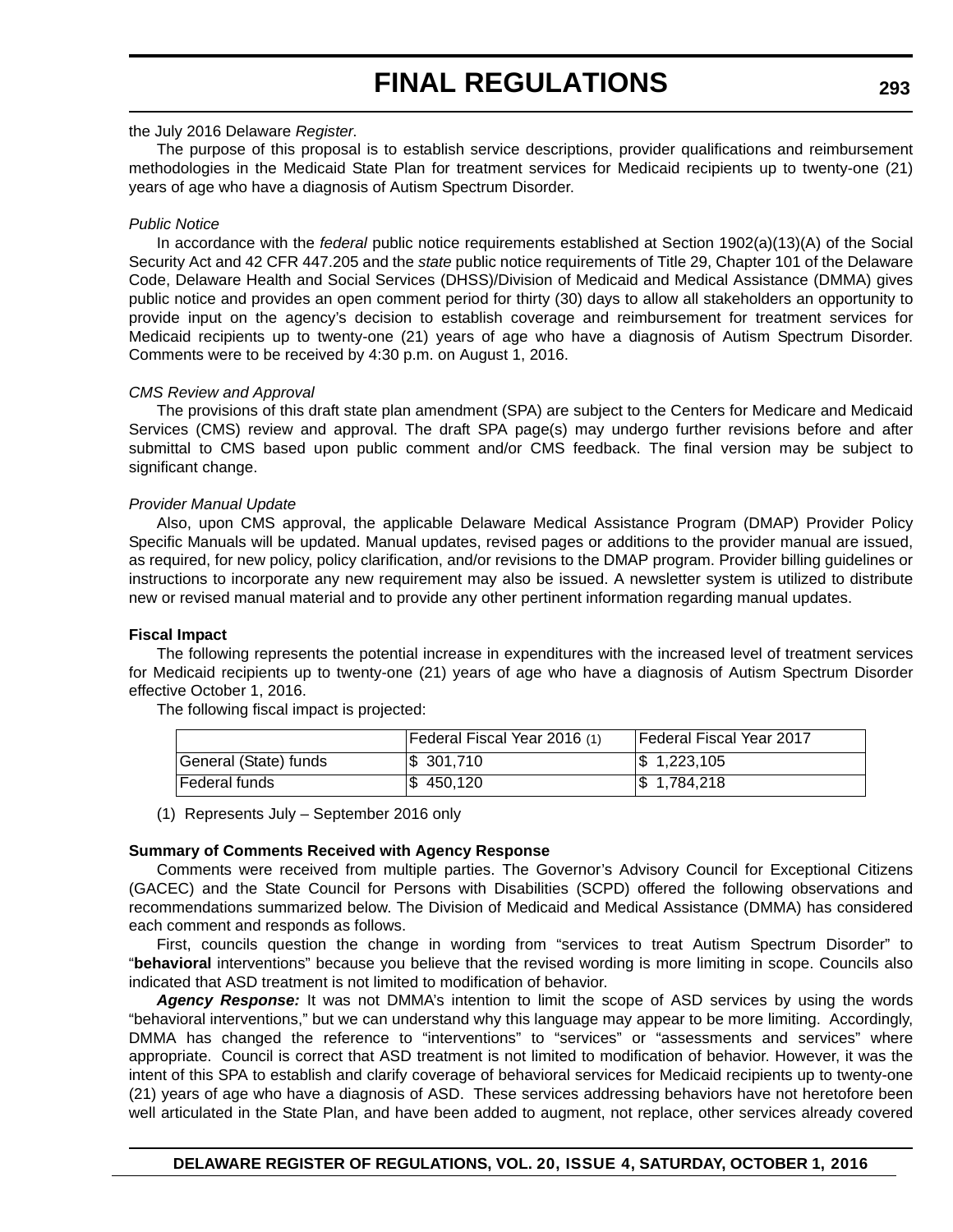# **FINAL REGULATIONS**

under the State Plan. The practitioner types enumerated in the proposed regulation are consistent with the delivery of behavioral health services. However, non-behavioral ASD treatment services, such as therapies, physician services, and other licensed practitioner services are already, and continue to be, covered under other sections of the Medicaid State Plan.

Second, councils objected to language in the Plan that the councils believe confers unilateral control over caregiver participation in the implementation of a treatment plan to a "practitioner". Councils proposed alternative language that indicates a more collaborative approach to determining the level of caregiver participation.

*Agency Response*: DMMA acknowledges this comment and has adopted the alternative language proposed. Page 6 Addendum 1e of Attachment 3.1-A, (c) ASD Treatment Services, (12) now reads:

> "Include recommendations for training, support, and participation of the parent/guardian, and other persons chosen by the child as appropriate, to benefit the Medicaid eligible child, as described in the treatment plan. The expected level of participation of all caregivers shall be included in the Behavior Support Plan or ABA Treatment Plan. This participation also acts as training of the caregiver for the benefit of the child and enables the caregiver to be able to reinforce the services for the child in a clinically effective manner."

Third, councils pointed out a grammatical error on page 20 of the proposed regulation. *Agency Response*: DMMA has made this correction.

The Delaware Academy of Physician Assistants (DAPA) offered the following observations and recommendations summarized below. The Division of Medicaid and Medical Assistance (DMMA) has considered each comment and responds as follows.

Although physician assistants are listed as licensed practitioners able to provide the initial medical/physical evaluation, they were not included under Qualified Providers or under practitioners able to prescribe Behavior Modifying Medication. DAPA feels that physician assistants should be included in these sections and recommends that these sections be revised as follows:

Page 6 Addendum 1f of Attachment 3.1-A: Qualified Providers, (a.) Licensed Practitioners,

(1.) The following qualified licensed practitioners under Delaware or other State regulation are licensed by the state and may provide ASD services without any other certification: Licensed Clinical Social Workers (LCSWs), Licensed Professional Counselors of Mental Health (LPCMH), advanced practice nurses (APNS), medical doctors (MD and DO), physician assistants, psychiatrists and psychologists or their assistants. Psychological assistants may only practice under the supervision of a licensed practitioner.

Page 6 Addendum 1 of Attachment 3.1-A, (2.) ASD Treatment Services, (b.) Prohibited practices in the treatment of ASD include:

(6.) The use of Behavior Modifying Medications without a formal assessment and diagnosis of a corresponding mental health disorder by physician or advance practice nurse or a physician assistant.

It is within the education and training of a PA to diagnose autism and refer patients appropriately or supervise needed services. If you have any questions or believe, for some reason that PAs should not be included in this regulation we would welcome the opportunity for a further discussion.

*Agency Response*: DMMA has added the suggested language to Page 6 Addendum 1f of Attachment 3.1-A: Qualified Providers, (a.) Licensed Practitioners, to read:

(1.) The following qualified licensed practitioners under Delaware or other State regulation are licensed by the state and may provide ASD services without any other certification: Licensed Clinical Social Workers (LCSWs), Licensed Professional Counselors of Mental Health (LPCMH), advanced practice nurses (APNS), medical doctors (MD and DO), physician assistants, psychiatrists and psychologists or their assistants. Psychological assistants may only practice under the supervision of a licensed practitioner.

DMMA has also revised the language on Page 6 Addendum 1 of Attachment 3.1-A, under (2.) ASD Treatment Services, (b.) Prohibited practices in the treatment of ASD include, with a small change from the language suggested by the Delaware Academy of Physician Assistants to read:

(6.) The use of Behavior Modifying Medications without a formal assessment and diagnosis of a corresponding mental health disorder by physician, advance practice nurse, or a physician assistant with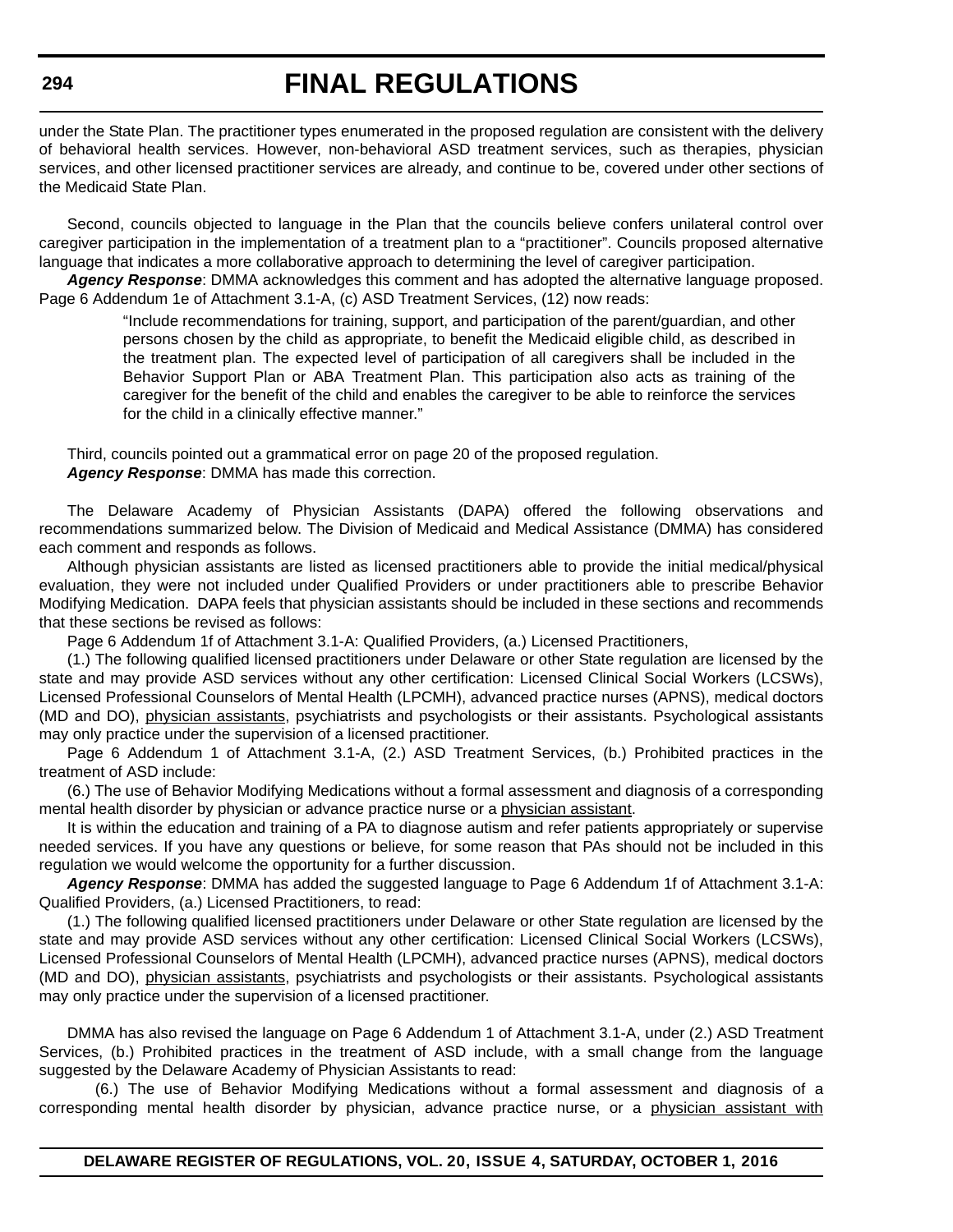### prescriptive authority.

Autism Delaware offered the following observations and recommendations summarized below. The Division of Medicaid and Medical Assistance (DMMA) has considered each comment and responds as follows.

Autism Delaware expressed confusion over whether the language implied that a medical evaluation to establish a diagnosis of ASD must be performed every year or must only be done once. You recommended adding language to clarify that the diagnosis of ASD only needed to be established once.

*Agency Response:* DMMA has added language at the end of the paragraph in question clarifying that a diagnosis of ASD only needs to be established once. There is no expectation of an annual evaluation to reaffirm the diagnosis.

Autism Delaware requested clarification regarding whether the requirement for a medical/physical evaluation to establish a diagnosis of ASD stands alone or whether there is a requirement for another kind of evaluation.

*Agency Response*: In response to the language originally published in the April 2016 Register, several commenters questioned whether the two separate evaluations, a medical/physical evaluation and a comprehensive diagnostic evaluation that were originally required were both necessary and feasible. As a result, DMMA modified the requirement to require only the medical/physical evaluation. The medical/physical evaluation must use a validated ASD screening tool in order to establish a diagnosis of ASD.

A parent of a child with autism offered the following observations and recommendations summarized below. The Division of Medicaid and Medical Assistance (DMMA) has considered each comment and responds as follows.

My son, who is currently attending the DAP program for nonverbal Autism, has been receiving Applied Behavioral Analysis (ABA) therapy for 10 years now in order to augment what the team does in school. As a Physical Therapist (PT) myself, I know the importance of follow through. I hired a Board Certified Behavior Analysis (BCBA) several years ago to help me run the program and assist at least 1 time/month. I also hired a team of students at the University of Delaware, who BCBA and I trained. They run the program daily at home after school. It would be beneficial if Medicaid would allow the program to be run in this manner.

*Agency Response*: You proposed allowing unlicensed practitioners who do not have a certification by the BACB to assist in the implementation of a Behavior Support Plan that would be developed by a practitioner that is qualified to perform that function under the regulation. The regulation, as currently written, requires that all unlicensed practitioners must be certified by the Behavior Analyst Certification Board (BACB) as a Board Certified Behavior Analyst, Board Certified Assistant Behavior Analyst, or Registered Behavior Technician. This is consistent with the current state regulation that requires coverage of ASD services by private insurance carriers doing business in Delaware. This requirement was designed to ensure quality and safety in the provision of ASD services via a standardized certification process. Once implemented, DMMA will monitor the provision of ASD services under the SPA and will determine if the number of qualified providers is sufficient to meet the need.

## **FINDINGS OF FACT:**

The Department finds that the proposed changes as set forth in the July 2016 *Register of Regulations* should be adopted.

THEREFORE, IT IS ORDERED, that the proposed regulation to amend Delaware Title XIX Medicaid State Plan regarding Medical Care and Other Types of Remedial Care, specifically, *to establish coverage and reimbursement methodologies for treatment services for Medicaid recipients up to twenty-one (21) years of age who have a diagnosis of Autism Spectrum Disorder,* is adopted and shall be final effective October 11, 2016.

Rita M. Landgraf, Secretary, DHSS September 16, 2016

**\*Please Note: Due to the size of the final regulation, it is not being published here. A copy of the regulation is available at:**

**[Behavioral Interventions to Treat Autism Spectrum Disorder](http://regulations.delaware.gov/register/october2016/final/20 DE Reg 291 10-01-16.htm)**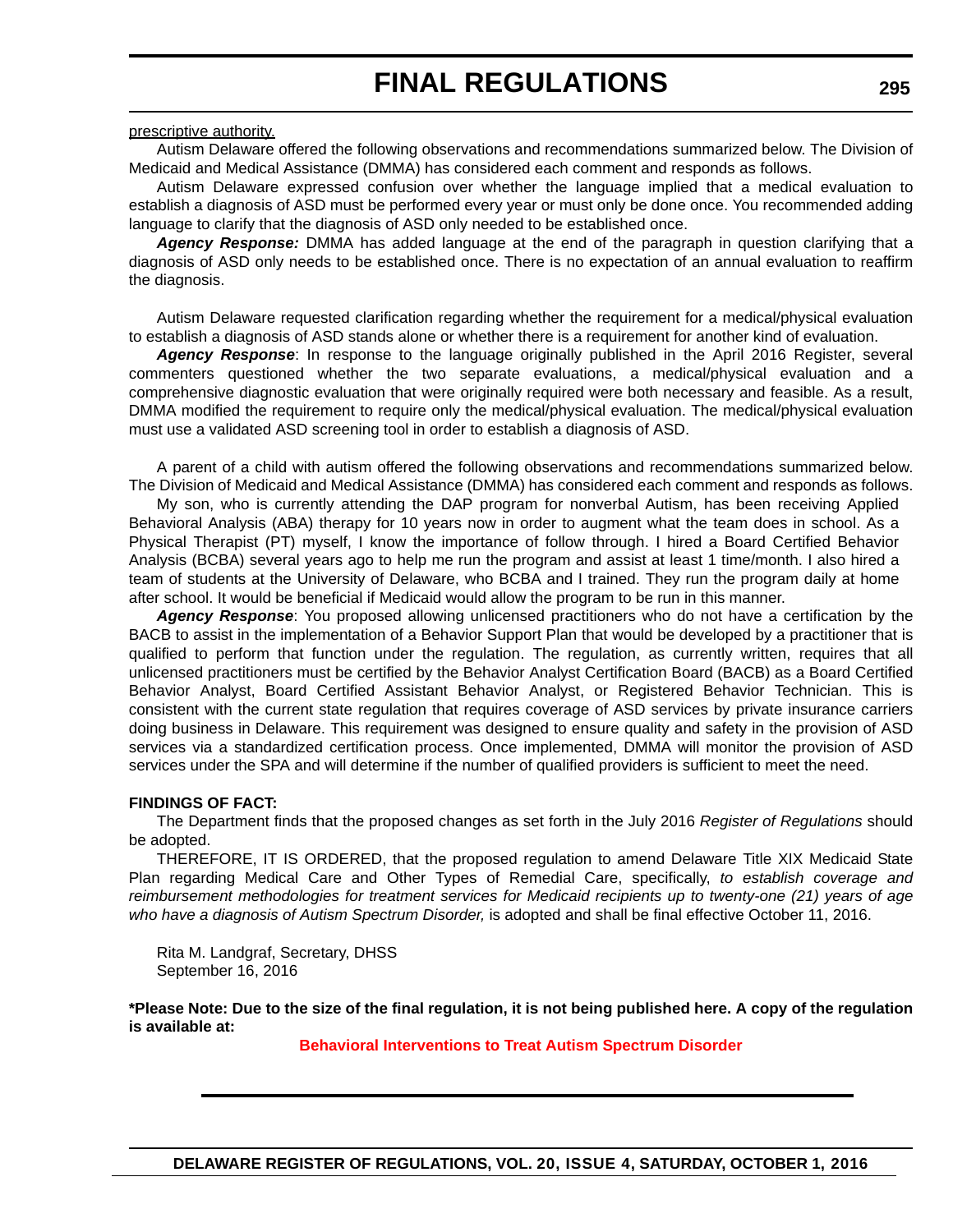# **DEPARTMENT OF NATURAL RESOURCES AND ENVIRONMENTAL CONTROL**

**DIVISION OF WASTE AND HAZARDOUS SUBSTANCES** Statutory Authority: 7 Delaware Code, Chapter 60 (7 **Del.C.** Ch. 60) 7 **DE Admin. Code** 1301

**Secretary's Order No.: 2016-WH-0030**

## **RE: Approving Final Regulations to Amend 7 DE Admin. Code 1301:** *Regulations Governing Solid Waste***, to wit: Scrap Tire Facility Management Provisions**

## **[1301 Regulations Governing Solid Waste](#page-4-0)**

## **Date of Issuance: September 13, 2016 Effective Date of the Amendment: October 21, 2016**

Under the authority vested in the Secretary of the Department of Natural Resources and Environmental Control ("Department" or "DNREC") pursuant to 7 **Del.C.** §§6006 and 6010, and any other relevant authority, the following findings of fact based on the record, reasons and conclusions are entered as an Order of the Secretary in the above-referenced regulatory proceeding.

## **Background, Procedural History and Findings of Fact**

This Order relates to proposed regulation Amendments to 7 **DE Admin. Code** 1301, *Regulations Governing Solid Waste* ("RGSW"), to wit: *Scrap Tire Facility Management Provisions*. The Department's Division of Waste and Hazardous Substances ("WHS"), Solid and Hazardous Waste Management Section ("SHWMS"), commenced this regulatory development process with Start Action Notice 2016-02 dated March 15, 2016. The Department published its initial proposed regulation Amendments in the April 1, 2016 Delaware *Register of Regulations*. The Department then held a public hearing on April 25, 2016. Consistent with 29 **Del.C.** §10118(a), the public hearing record remained open for public comment through May 10, 2016.

The purpose of this proposed regulatory promulgation is to adopt as final the aforementioned proposed Amendments to Delaware's existing RGSW to enable the Department to (1) address missing operational requirements not in Delaware's existing scrap tire regulations; (2) reduce compliance and financial burdens posed by the current regulations for those storing tires in an enclosed trailer, while still ensuring the environmental risks related to fires and mosquitoes are mitigated; (3) provide an exemption from Section 12 of the existing regulations for farmers utilizing scrap tires for beneficial purposes related to farming; and (4) provide additional clarification of these regulations to the regulated community.

Upon implementing the scrap tire facility provision effective January 1, 2016, the SHWMS identified several improvements necessary for program implementation and flexibility. Specifically, the Department has identified the benefit of allowing a conditional exclusion for those storing scrap tires in an enclosed trailer. The exclusion would allow those storing scrap tires in an enclosed trailer to be subject to less stringent requirements, including eliminating the need to obtain a permit, while still ensuring the environmental risks related to fires and mosquitoes are mitigated. Additionally, the SHWMS is proposing to reorganize Section 12.7 of the existing regulation related to operational standards, in order to help improve clarity for the regulated community and to require monthly inspections of the scrap tire facility. Lastly, the SHWMS is proposing an exemption from Section 12 of the existing regulation for farmers utilizing scrap tires for beneficial purposes related to farming.

Those affected by these proposed Amendments are the same as those currently regulated under Delaware's current RGSW *Scrap Tire Facility Management Provisions*. There will be no increased cost of doing business for scrap tire facilities, and those facilities implementing enclosed trailer storage will financially and operationally benefit from the promulgation of these proposed regulatory amendments.

The aforementioned proposed Amendments were presented and thoroughly vetted by the Department at the public hearing on April 25, 2016, at which time the SHWMS provided an exhaustive review of the same, addressing (1) the Department's reasoning for promulgation of these proposed Amendments; (2) the persons affected by these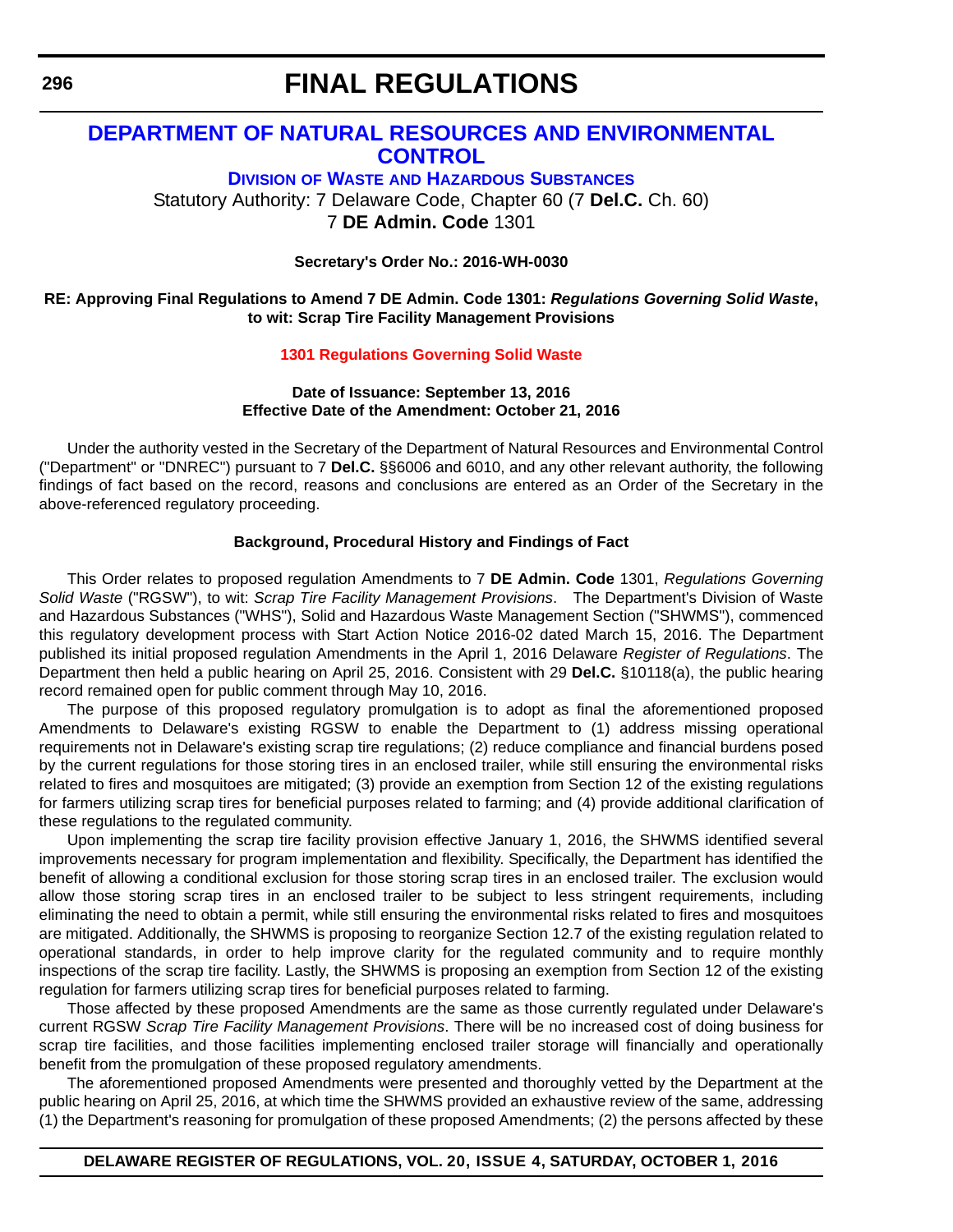proposed Amendments; and (3) the particulars of the proposed Amendments, including a thorough discussion of all definitions and processes set forth therein. Members of the public attended the hearing on April 25, 2016, and comment was received by the Department at that time with regard to this proposed regulatory promulgation. It should be noted that all comment received was fully responded to by the Department at the time of the aforementioned hearing, and that no additional comment was received during the initial post-hearing phase of this promulgation. The hearing record formally closed with regard to public comment at close of business on May 10, 2016.

Upon performing its final review of the proposed regulatory amendments subsequent to the hearing record closing as noted above, the Department realized that certain specific deadlines (with regard to the formal implementation of these regulatory requirements) as set forth in the initial proposed regulatory amendments published in April 2016 had already passed. As a result of this review, the decision was made to change the actual implementation deadlines in Section 12.0 from the "date certain" deadlines of June 30, 2016 and September 30, 2016 to read "90 days after the effective date of these regulations" for Section 12.3.1.1, and "180 days after the effective date of these regulations" for Section 12.3.1.2, respectively. This substantive change allows for flexibility with regard to the actual implementation date of these regulations, and enhances the Department's ability to better work with the regulated community to bring affected facilities into compliance with the revised requirements. In the spirit of transparency, the Department deemed these post-hearing edits to be substantive, thus necessitating a renoticing of the proposed regulation, and a re-publishing of the same for an additional 30 days to allow for public comment. Thus, this proposed regulatory promulgation was re-published in the *Register of Regulations* on August 1, 2016, and comment was accepted through August 31, 2016.

The comment period closed after the aforementioned re-publication of these proposed *revised* regulatory amendments as noted above, with no additional comment having been received by the Department concerning the same. Again, all proper notification and noticing requirements concerning this proposed promulgation were met by the Department in this matter.

The Department's presiding hearing officer, Lisa A. Vest, prepared a Hearing Officer's Report dated September 9, 2016 ("Report"). The Report documents the proper completion of the required regulatory amendment process, establishes the record, and recommends the adoption of the proposed regulatory Amendments as attached to the Report as Appendix "A".

## *Reasons and Conclusions*

Based on the record developed by the Department's experts and established by the Hearing Officer's Report, I find that the proposed *revised* regulatory Amendments to 7 **DE Admin. Code** 1301: *Regulations Governing Solid Waste*, to wit: *Scrap Tire Facility Management Provisions*, are well-supported. Therefore, the recommendations of the Hearing Officer are hereby adopted, and I direct that the proposed revised regulatory Amendments be promulgated as final.

I find that the Department's experts in the Division of Waste and Hazardous Substances, Solid and Hazardous Waste Management Section, fully developed the record to support adoption of these *revised* regulatory Amendments. The adoption of these *revised* regulatory Amendments will allow Delaware to address missing operational requirements not in existing scrap tire regulations, reduce compliance and financial burdens posed by the current regulations for those storing tires in an enclosed trailer, (while still ensuring the environmental risks related to fires and mosquitoes are mitigated), provide an exemption from Section 12 of the existing regulations for farmers utilizing scrap tires for beneficial purposes related to farming, and provide additional clarification of these regulations to the regulated community.

In conclusion, the following reasons and conclusions are entered:

- 1. The Department has the statutory basis and legal authority to act with regard to the proposed *revised* amendments to 7 **DE Admin. Code** 1301, pursuant to 7 **Del.C.** Chapter 60, specifically, at 7 **Del.C.** §6040(b);
- 2. The Department has jurisdiction under its statutory authority, pursuant to 7 **Del.C.**, Chapter 60, to issue an Order adopting these proposed *revised* regulatory amendments as final;
- 3. The Department provided adequate public notice of the proposed regulatory amendments and all proceedings in a manner required by the law and regulations, provided the public with an adequate opportunity to comment on the proposed regulatory amendments, including at the time of the public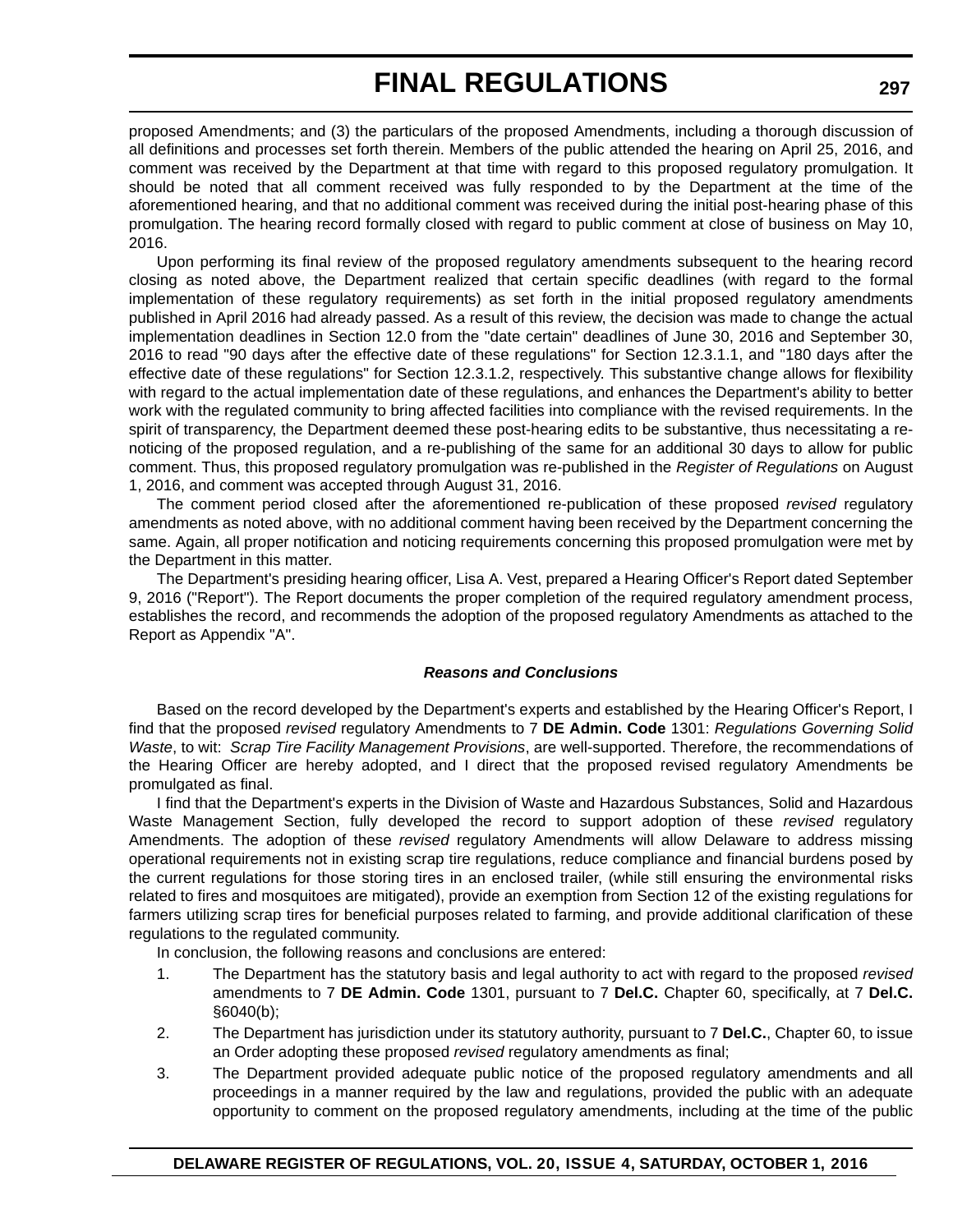hearing held on April 25, 2016, and held the record open through close of business on May 10, 2016, consistent with 29 **Del.C.** §10118(a), in order to consider public comment on these proposed regulatory amendments before making any final decision;

- 4. Due to substantive changes made to the proposed regulatory language, the Department caused the *revised* proposed regulatory amendments to be re-published in the State of Delaware *Register of Regulations* on August 1, 2016, provided the public with an additional 30 days to comment on the same, and held the record open through close of business on August 31, 2016, in order to consider all public comment on these proposed *revised* regulatory amendments before making any final decision;
- 5. The Department's Hearing Officer's Report, including its established record and the recommended proposed *revised* regulatory Amendments as set forth in Appendix "A", are hereby adopted to provide additional reasons and findings for this Order;
- 6. Promulgation of the proposed revised regulatory amendments to 7 **DE Admin. Code** 1301: *Regulations Governing Solid Waste*, to wit: *Scrap Tire Facility Management Provisions*, will enable the Department's SHWMS to (1) address missing operational requirements not in Delaware's existing scrap tire regulations; (2) reduce compliance and financial burdens posed by the current regulations for those storing tires in an enclosed trailer, while still ensuring the environmental risks related to fires and mosquitoes are mitigated; (3) provide an exemption from Section 12 of the existing regulations for farmers utilizing scrap tires for beneficial purposes related to farming; and (4) provide additional clarification of these regulations to the regulated community;
- 7. The Department has reviewed these proposed *revised* regulatory amendments in the light of the Regulatory Flexibility Act, consistent with 29 **Del.C.** Ch. 104 (version applicable to all proposed regulations initially submitted to the Delaware Register of Regulations on or after January 1, 2016), and believes these proposed regulatory Amendments to be lawful, feasible and desirable, and that the recommendations as proposed should be applicable to all Delaware citizens equally;
- 8. The Department's proposed *revised* regulatory amendments, as published in the August 1, 2016 Delaware *Register of Regulations*, and as set forth in Appendix "A" hereto, are adequately supported, are not arbitrary or capricious, and are consistent with the applicable laws and regulations. Consequently, they are approved as final regulatory amendments, which shall go into effect twenty days after their publication in the next available issue of the Delaware *Register of Regulations*; and
- 9. The Department shall submit this Order approving as final the proposed Amendments to 7 **DE Admin. Code** 1301: *Regulations Governing Solid Waste*, to wit: *Scrap Tire Facility Management Provisions*, to the Delaware *Register of Regulations* for publication in its next available issue, and provide such other notice as the law and regulation require and the Department determines is appropriate.

David S. Small, Secretary

**\*Please note that no additional changes were made to the regulation as originally proposed and published in the April 2016 issue of the** *Register* **at page 905 (19 DE Reg. 905), and as an Errata in the August 2016 issue of the** *Register* **at page 82 (20 DE Reg. 82). Therefore, the final regulation is not being republished here. A copy of the final regulation is available at:**

**[1301 Regulations Governing Solid Waste](http://regulations.delaware.gov/register/october2016/final/20 DE Reg 296 10-01-16.htm)**

# **DELAWARE REGISTER OF REGULATIONS, VOL. 20, ISSUE 4, SATURDAY, OCTOBER 1, 2016**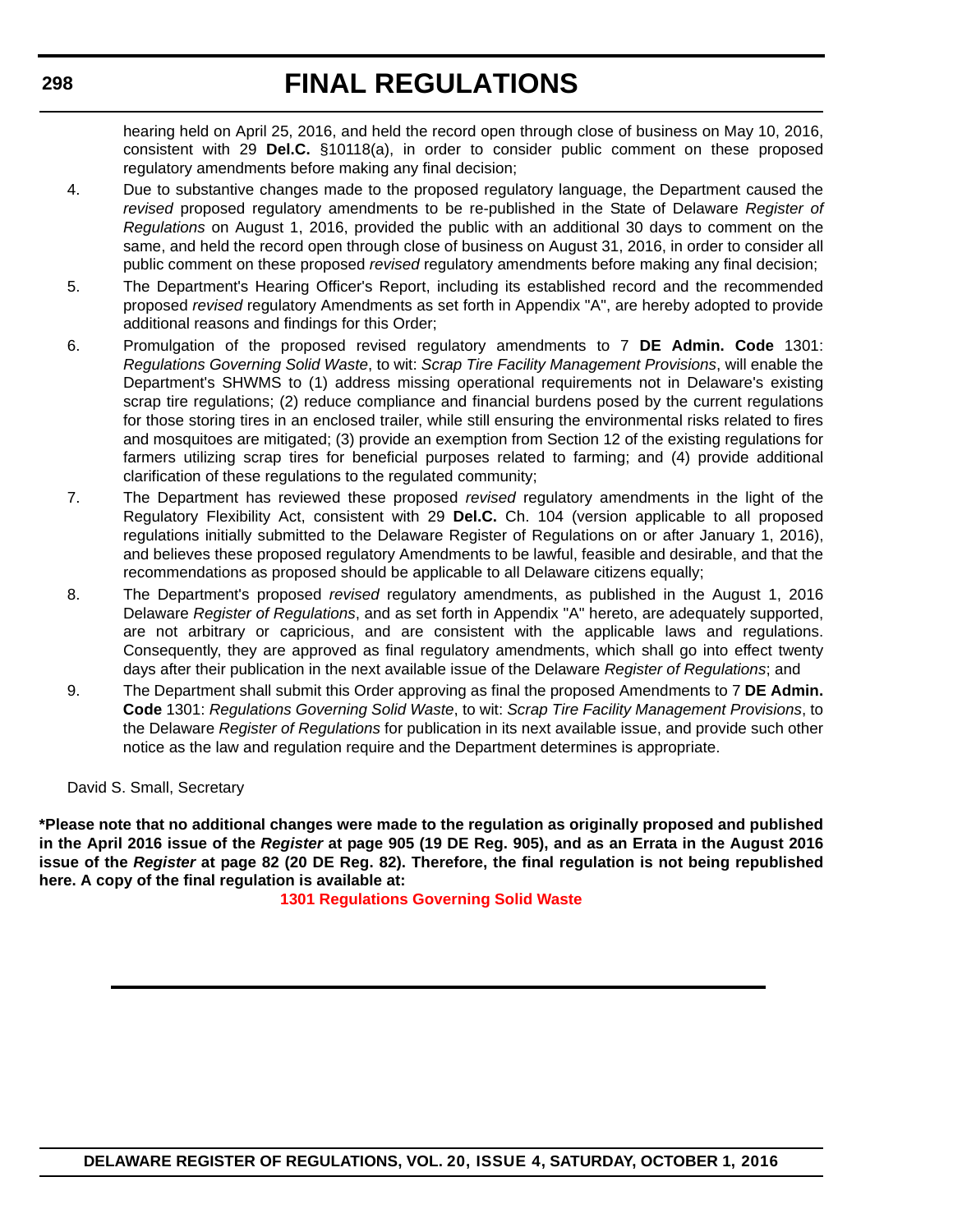## **DEPARTMENT OF SAFETY AND HOMELAND SECURITY DIVISION OF STATE POLICE**

**5500 BAIL ENFORCEMENT AGENTS**

Statutory Authority: 24 Delaware Code, Section 5504(e) (24 **Del.C.** §5504(e))

24 **DE Admin. Code** 5500

## **ORDER**

## **[5500 Bail Enforcement Agents](#page-4-0)**

Pursuant to the Guidelines in 29 **Del.C.** §10118(a)(1)-(7), the Board of Examiners of Bail Enforcement Agents ("Board") hereby issues this Order. Following notice and a public hearing on the proposed adoption of amendments to:

- Rule 6.0 Training Requirements for Issuance of a License;
- Rule 7.0 Continuing Education and Training, and
- Rule 8.0 Apprehension Procedures,

the Board makes the following Findings and Conclusions:

## **Summary of Evidence and Information Submitted**

1. The Board did not receive written evidence or information pertaining to the proposed adoption.

2. The Board expressed its desire to adopt the amendment to clarify that all training and testing be given by a Board approved facility, and will require a BEA to notify dispatch centers when clearing an address of apprehension attempt.

## **Findings of Fact**

3. The public was given notice and the opportunity to provide the Board with comments, in writing and by oral testimony, on proposed amendments. The written comments and oral testimony received are described in paragraph 1.

4. The Board finds that the adoption of this rule will clarify that all training and testing be given by a Board approved facility, and will require a BEA to notify dispatch centers when clearing an address of apprehension attempt.

5. The Board finds that the adoption will have no adverse impact on the public.

6. The Board finds that the amendment is well written and describes its intent to adopt the rule to clarify that all training and testing be given by a Board approved facility, and will require a BEA to notify dispatch centers when clearing an address of apprehension attempt.

## **Conclusion**

7. The proposed rule adoption was published by the Board in accord with the statutory duties and authority as set forth in 24 **Del.C.** §5503 et seq. and, in particular, 24 **Del.C.** §5503(d)(2).

8. The Board deems this adoption necessary and expedient to the full and official performance of its duties under 24 **Del.C.** §5503 et. seq.

9. The Board concludes that the adoption of this rule will be in the best interests of the citizens of the State of Delaware.

10. The Board therefore adopts the amendment pursuant to 24 **Del.C.** §5503(d)(2) and guidelines of 29 **Del.C.** §10118 of the Administrative Procedures Act. See, Strauss v. Silverman, Del. Supr., 399 A.2d 192 (1979).

11. This adopted rule replaces in its entirety any former rule or regulation heretofore promulgated by the Board.

12. The effective date of this Order shall be October 11, 2016.

13. Attached hereto and incorporated herein this order is the amended rule marked as exhibit A and executed simultaneously on the 25<sup>th</sup> day of August, 2016.

## **DELAWARE REGISTER OF REGULATIONS, VOL. 20, ISSUE 4, SATURDAY, OCTOBER 1, 2016**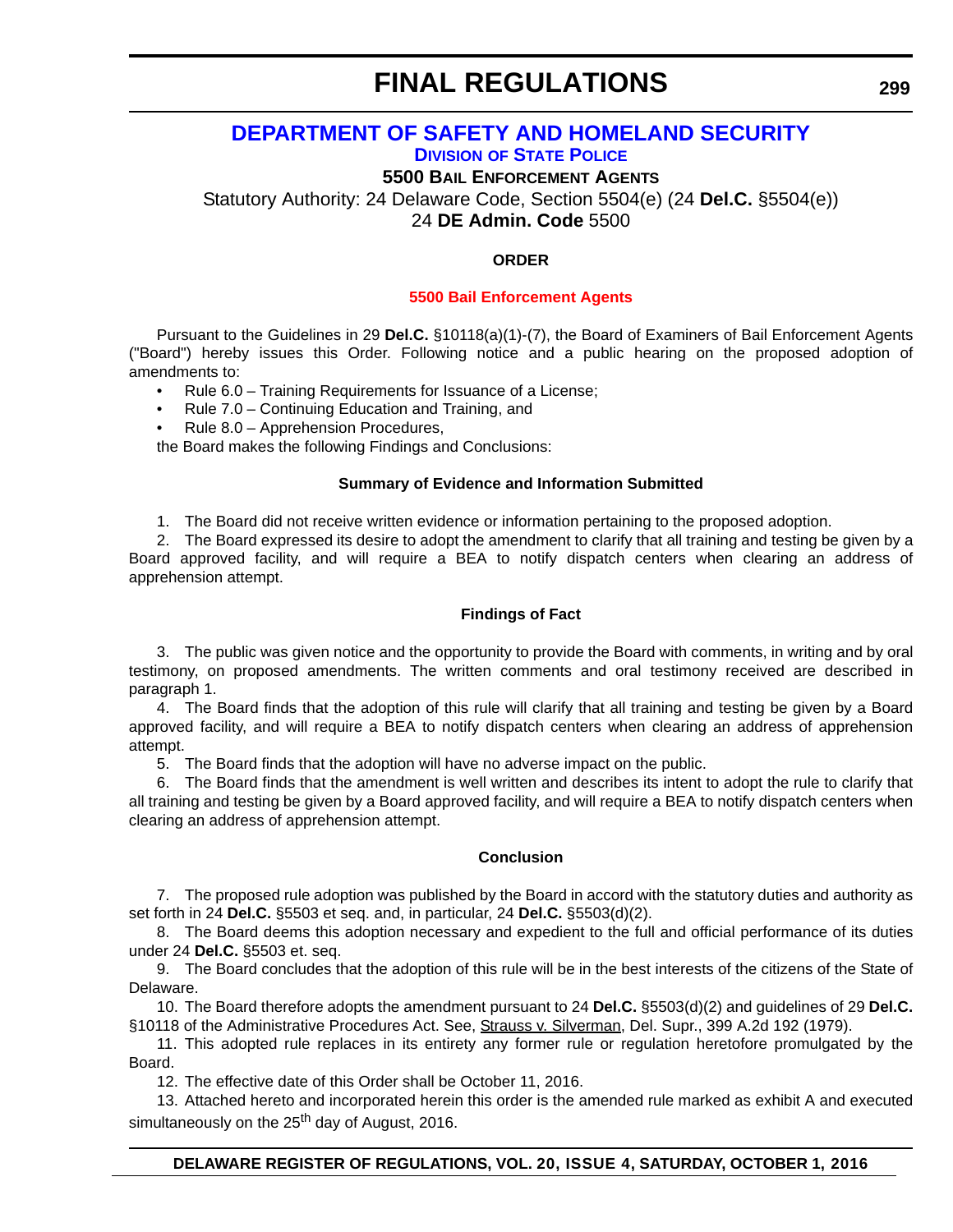Major Melissa A. Zebley, Chairman Mr. Michael J. Dellose John Yeomans, Director **Mr. R. Dale Hamilton** Rebecca L. Byrd, Esquire Mr. Harry O. Jennings Ms. Robin David **Mr. Jack McGhee, II** 

August 25, 2016

**\*Please note that no changes were made to the regulation as originally proposed and published in the July 2016 issue of the** *Register* **at page 22 (20 DE Reg. 22). Therefore, the final regulation is not being republished. A copy of the final regulation is available at:**

**[5500 Bail Enforcement Agents](http://regulations.delaware.gov/register/october2016/final/20 DE Reg 299 10-01-16.htm)**

## **DEPARTMENT OF STATE DIVISION OF PROFESSIONAL REGULATION 1000 BOARD OF PILOT COMMISSIONERS** Statutory Authority: 23 Delaware Code, Section 102 (23 **Del.C.** §102)

24 **DE Admin. Code** 1000

## **ORDER**

## **[1000 Board of Pilot Commissioners](#page-4-0)**

The Delaware Board of Pilot Commissioners pursuant to 23 **Del.C.** §102(1), proposed to revise Regulation 5.5. The proposed change puts all regulated licensees on notice of the specific required refresher trips for pilots not practicing their profession for any given number of days.

## **Summary of the Evidence and Information Submitted**

Following publication in the Delaware *Register of Regulations* on April 1, 2016 a public hearing was held on May 20, 2016. Written comment periods were held open for thirty days, and an additional fifteen days following the public hearing. No written comments were received and no public comments were made during the public hearing. At the public hearing, the Board marked as Exhibit 1 certifications of publication of the notice of public hearing, that ran in the Delaware *News Journal* and the *Delaware State News*.

## **Summary of the Findings of Fact**

Pursuant to discussions held at open public Board meetings, the Board, pursuant to 23 **Del.C.** §102(1), proposed to revise regulation 5.5 to specify the exact number and nature of refresher trips that will be required for a Pilot who has not actively practiced for a given period of time. The nature and number of refresher trips correlates directly to the amount of time a Pilot has been out of practice. By specifying the number and nature of trips required, licensees can more quickly return to active practice without having to wait for the Board to rule on what will be required. Any pilot out of practice for 180 or more will still have to address the Board for a specific refresher plan, tailored to the specific facts pertinent to the that Pilot.

## **Decision of the Board**

Having found that the proposed changes to the regulations are necessary as outlined herein, the Board finds that the regulations shall be adopted as final in the form as proposed. The exact text of the regulations, as amended, are attached to this order as Exhibit A. These changes will become effective ten days following publication of this order in the Delaware *Register of Regulations*.

**DELAWARE REGISTER OF REGULATIONS, VOL. 20, ISSUE 4, SATURDAY, OCTOBER 1, 2016**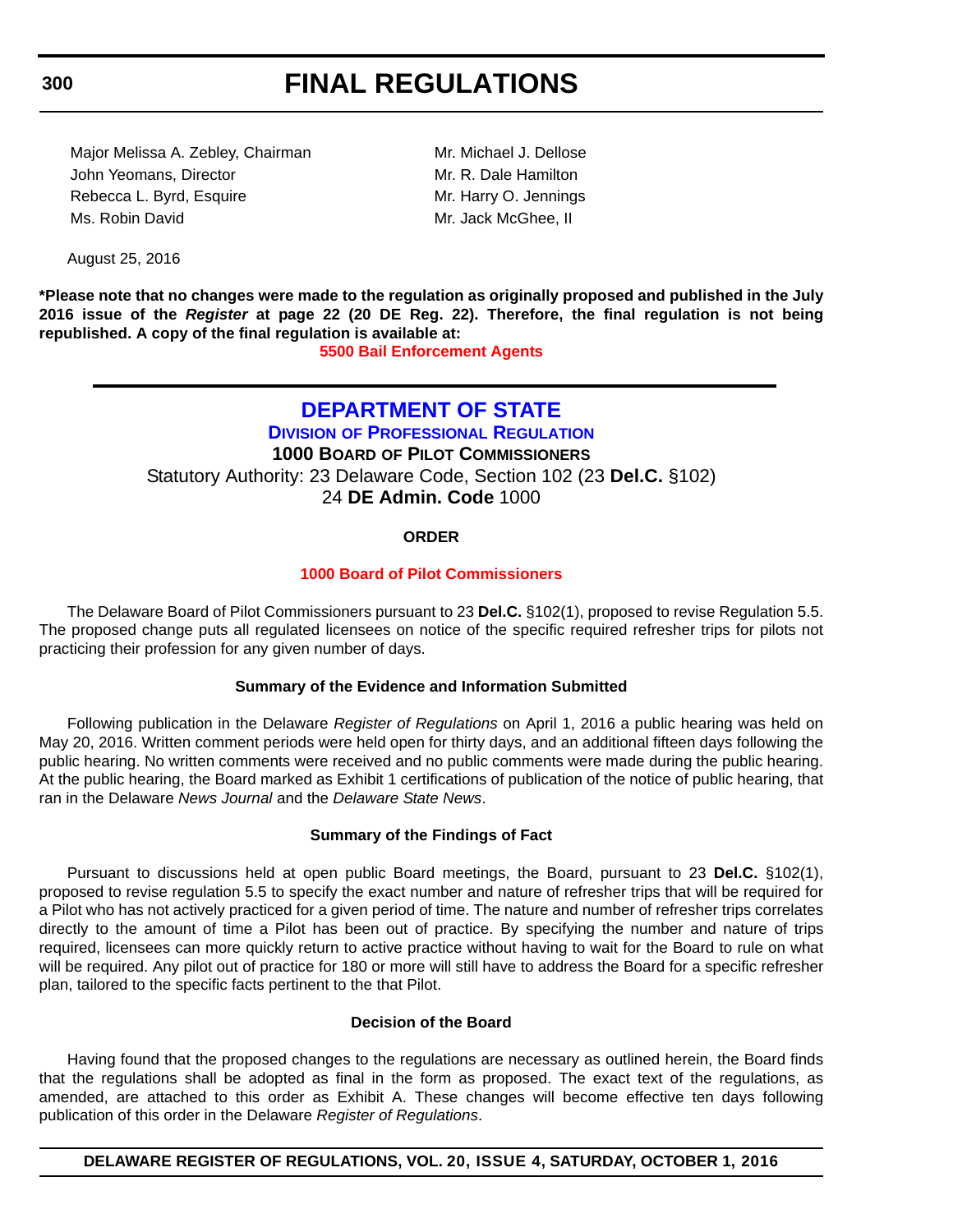**IT IS SO ORDERED** this 19<sup>th</sup> day of August, 2016 by the Delaware Board of Pilot Commissioners

Bradford Schell, President, Professional Member Joseph Morrissey, Professional Member Mark Reardon, Vice President, Public Member Maia Murphy, Public Member Penelope Marshall, Secretary/Treasurer, Public Member (absent) Stephen McGuiness, Professional Member

.

Laura Phillips, Public Member

**\*Please note that no changes were made to the regulation as originally proposed and published in the April 2016 issue of the** *Register* **at page 913 (19 DE Reg. 913). Therefore, the final regulation is not being republished. A copy of the final regulation is available at:**

**[1000 Board of Pilot Commissioners](http://regulations.delaware.gov/register/october2016/final/20 DE Reg 300 10-01-16.htm)**

## **DIVISION OF PROFESSIONAL REGULATION**

**1900 BOARD OF NURSING** Statutory Authority: 24 Delaware Code, Section 1904(c) (24 **Del.C.** §1904(c)) 24 **DE Admin. Code** 1900

## **ORDER**

## **[1900 Board of Nursing](#page-4-0)**

The Delaware Board of Nursing pursuant to 24 **Del.C.** §1904(c), proposed to revise Regulations 8.0, *et. seq.* The proposed changes update the regulations to reflect the current terminology from advanced practice nurse to advanced practice registered nurse and seek to bring the nursing regulations into line with a recent statutory change addressing advanced practice registered nurses' collaborative agreements, prescriptive authority, and independent practice.

## **SUMMARY OF THE EVIDENCE AND INFORMATION SUBMITTED**

Following publication in the Delaware *Register of Regulations* on June 1, 2016 a public hearing was held on July 13, 2016. Written comment periods were held open for thirty days, and an additional fifteen days following the public hearing. At the hearing, the Board accepted as evidence, marked and considered the following as the Board's Exhibits:

**Board Exhibit 1** – Affidavit of publication of the public hearing notice in the *News Journal*;

**Board Exhibit 2** – Affidavit of publication of the public hearing notice in the *Delaware State News*;

**Board Exhibit 3** – June 6, 2016 email from Dr. Kathleen Riley-Lawless in regard to Regulation 8.9.1.1 regarding the required education level for nurse practitioners;

**Board Exhibit 4** – July 21, 2016 correspondence from Mr. Dan Holleran of the Delaware Association of Nurse Anesthetists (DANA) regarding the definition of post-basic education programs; use of the abbreviation NP versus CNP; and the elimination of the inclusion of dentists as collaborators;

**Board Exhibit 5 –** July 13, 2016 email from Dr. Ron Castaldo, a DANA member echoing the concerns of the official July 21, 2016 DANA letter;

**Board Exhibit 6** – July 28, 2016 email from Sharon Baptiste-Brown, a Delaware licensed APRN, regarding the metrics, benchmarks, and competencies; the requirement of new APRN graduates to maintain a collaborative agreement if seeking independent practice; and the description of a healthcare delivery system;

**Board Exhibit 7** – July 22, 2016 email and letter from Veronica Wilbur, president of the Delaware Coalition for Nurse Practitioners (DCNP), regarding the potentially restrictive nature of the metrics, benchmarks, and competencies;

**Board Exhibit 8** – July 8, 2016 letter from Elizabeth Shusherba of the American College of Nurse-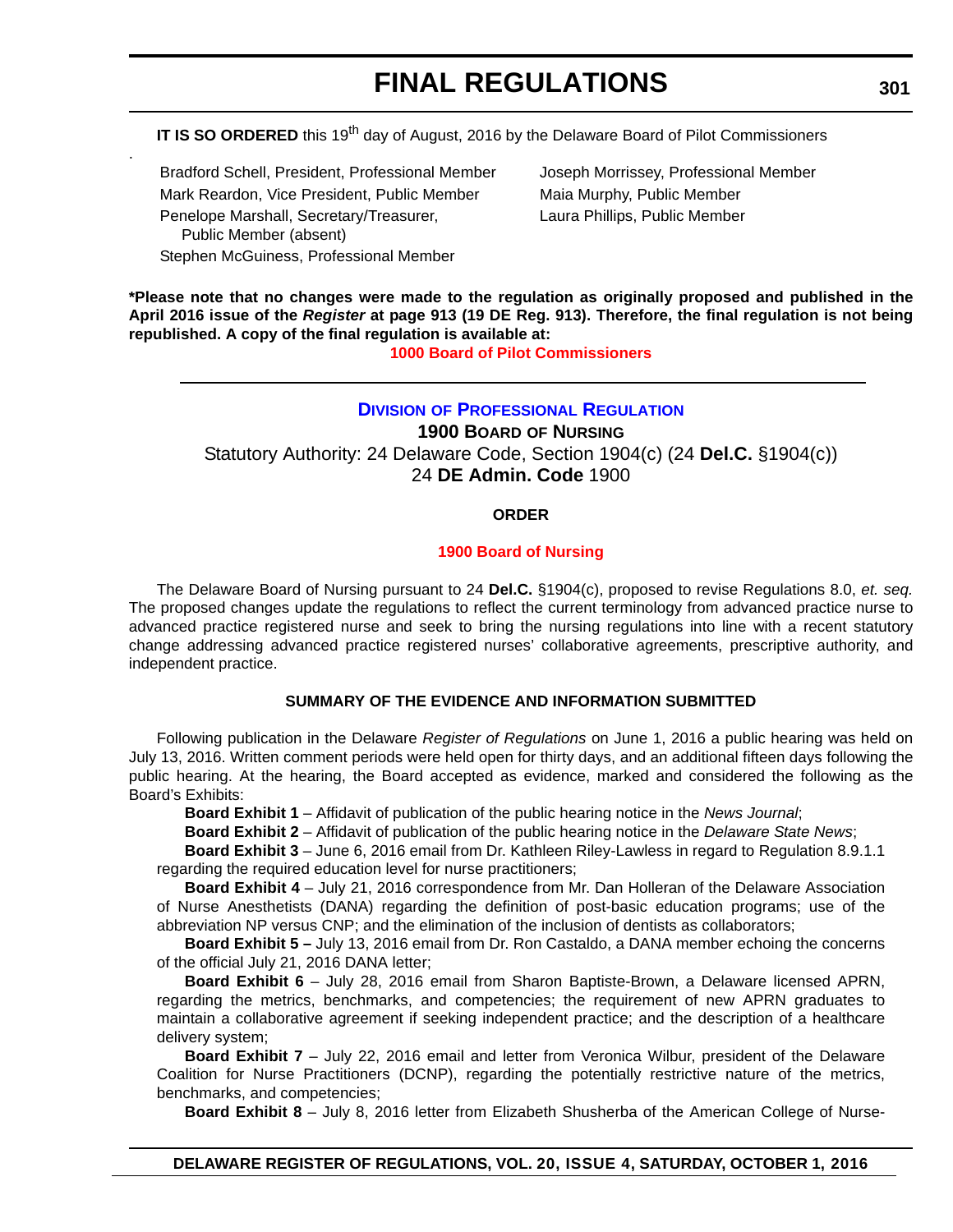# **FINAL REGULATIONS**

Midwives speaking to the lack of congruence between Delaware's newly enacted statutory provisions regarding APRNs and the recommended national standards; expressing agreement with the recommended competencies, benchmarks, and metrics; and requesting that a reference to the "ACNM Certification Council, Inc." in Regulations be changed to the new name, the "American Midwifery Certification Board (AMCB)."

At the time of the public hearing on July 13, 2016, Dr. Karen McDonald, a NICU APRN who has been involved with APRN legislation on national level is very in favor of this proposal as she believes it is good for the profession. She further stated that some of the people opposed to the new statute and regulations do not understand the changes.

In addition, Angeline Dewey, a CNS at Bayhealth stated that the legislation will greatly help the profession and allow for better patient care, such as consults, wound care, etc., and will help return patients to their homes more quickly.

## **FINDINGS OF FACT AND CONCLUSIONS OF LAW**

1. The public was given notice and an opportunity to provide the Board with comments in writing and by testimony at the public hearing on the proposed amendments to the Board's regulations.

2. The public comments from DANA and Dr. Riley-addressed the regulations references to "post-basic education" in the definition section of the regulations and Regulation 8.11.2. Insofar as the proposed regulations published in June did not include any changes to these enumerated regulations, the Board did not find that DANA's comments were a basis to change the current proposed regulatory amendments.

3. The public comments from DANA further noted that the statutory abbreviation for certified nurse practitioners is "CNP" and not "NP" as indicated in the definition section at Regulation 8.4

4. As such, the Board found that this inconsistency noted by DANA was a technical error that should be corrected via this Order pursuant to 29 *Del. C.* § 10113(b)(4). See *Council 81, American Federation of State, County and Municipal Employees, Afl-Cio*, v. *State Personnel Commission*, 1989 WL 100473 (Del.Super. Aug. 3, 1989). To that end, the definition of certified nurse practitioner at regulation 8.4 currently states the following:

> "Nurse Practitioner (N.P.)" A Registered Nurse with advanced nursing educational preparation who is a provider of primary healthcare in a variety of settings with a focus on a specific area of practice. The NP designation is received after graduation from a Master's program or from an accredited post-basic NP certificate program of at least one academic year in length in a nurse practitioner specialty such as acute care, adult, family, geriatric, pediatric, or women's health, etc. The NP must have national certification in the area of specialization at the advanced level by a certifying agency which meets the established criteria approved by the Delaware Board of Nursing"

but will be changed to state "CNP" so as to correct a technical error.

5. Finally, DANA's written comment argues that removing dentists from the list of approved collaborators creates a significant limitation for CRNAs as CRNAs are currently included in the Board of Dentistry and Dental Hygiene's regulations pertaining to anesthesia administration.

6. The Board disagreed with this comment, noting that dentists utilize CRNAs to administer anesthesia on their behalf, not to act as mentors or overseers of CRNAs. More importantly the Board noted that dentists and oral surgeons do not practice in the same role and population focus as a CRNAs as required under the statute; therefore, the Board voted not to undo the deletion of dentists as collaborators from the proposed regulations.

7. The Board next considered the written public comments from Sharon Baptiste-Brown in which Ms. Baptiste-Brown argued that the competencies, benchmarks, and metrics proposed by the Board are unduly burdensome. Ms. Baptiste-Brown stated that requiring APRNs and collaborators to review 10% of the APRNs cases would be overly onerous and take time away from the providers that should be spent on patient care and that requiring the nurse and collaborator to ultimately agree upon 95% of those cases provides the collaborator with too much control and liability in the process. Ms. Baptiste-Brown asked the Board to consider scenarios in which the collaborator and nurse would choose different treatment plans, both of which may be in the best interest of the patient.

8. The Board noted that the proposed regulations do not require the nurse and collaborator to choose the exact same course of action 95% of the time; rather that the collaborator agree that the nurse took a prudent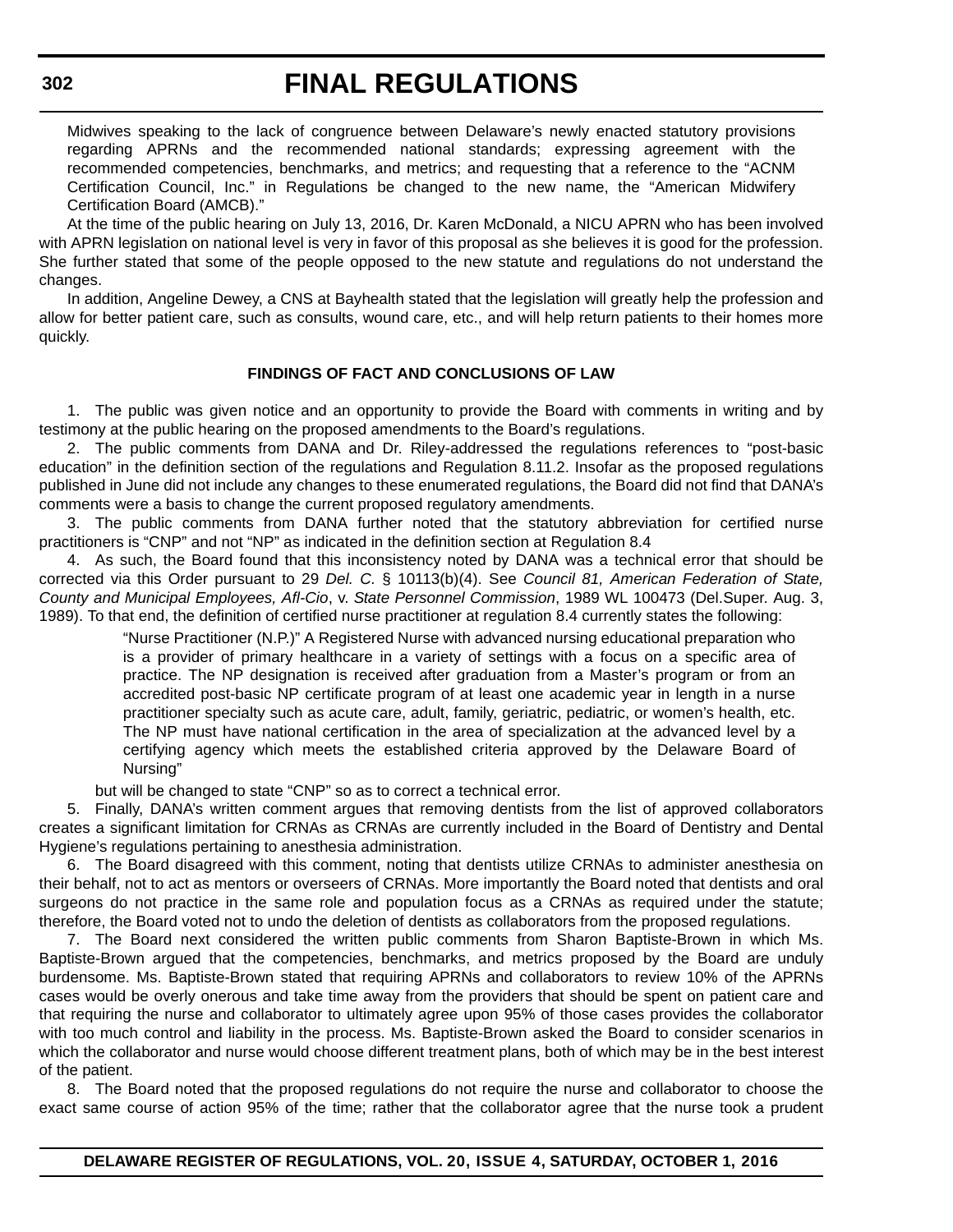course of action 95% of the time. The Board further noted that collaborative process could outline how to handle potential disagreements in the learning process such that the underlying principles for collaboration will remain mostly the same.

9. Ms. Baptiste-Brown additionally sought clarification as to Regulations 8.12.3 and 8.17.2.4 as she found them to be in conflict. Specifically, Ms. Baptiste-Brown questioned whether under 8.12.3, an APRN must maintain a collaborative agreement until applying for independent practice, or whether under 8.17.2.4 there can be a break in time between when an APRN holds a collaborative agreement and when the nurse applies for independent practice.

10. The Board found Ms. Baptiste-Brown's comments helpful in pointing out an area ripe for clarification, but noted that Regulation 8.12.3 only applies to new APRN graduates, such that only those nurses who have graduated after July 1, 2015 are required to maintain a collaborative agreement until applying for independent practice. Furthermore, the Board noted that it would revisit this issue following the implementation of the new regulations. Overall, the Board found that it would not be necessary to amend the proposed regulations thus requiring a re-proposal.

11. The Board next considered the written public comments from the DCNP. The Board noted that the organization's comments were similar to Ms. Baptiste-Brown, and the Board's discussion on the potential impact on the regulations pertaining to chart review and collaborator consensus applied to the DCNP comments as well. As such, the Board found that the DCNP comments did not provide a basis to amend the proposed regulations.

12. Finally, the Board noted that the comments from the ACNM spoke to the statute, not the proposed regulatory changes; voiced support for the regulations regarding competencies, benchmarks, and metrics; and requested a technical change that can be addressed through this Order.

13. Pursuant to 24 **Del.C.** §1906(a)(1) the Board has statutory authority to promulgate rules and regulations clarifying specific statutory sections of its statute.

14. The proposed changes amend Board's Regulations 8.0 *et. seq.* seek to update the regulations to reflect the current terminology from advanced practice nurse to advanced practice registered nurse and seek to bring the nursing regulations into line with a recent statutory change addressing advanced practice registered nurses' collaborative agreements, prescriptive authority, and independent practice.

15. The public was given notice and an opportunity to provide the Board with comments in writing and by testimony at the public hearing on the proposed changes to the Board's rules and regulations.

16. For the reasons stated above, the Board finds no reason to substantively amend the regulations as proposed.

## **DECISION AND ORDER CONCERNING THE REGULATIONS**

Having found that the proposed changes to the regulations are necessary as outlined herein, the Board finds that the regulations shall be adopted as final in the form as proposed. The exact text of the regulations, as amended, are attached to this order as Exhibit A. These changes will become effective ten days following publication of this order in the Delaware *Register of Regulations* on October 1, 2016.

**IT IS SO ORDERED** this 14<sup>th</sup> day of September, 2016 by the Delaware Board of Nursing.

Madelyn Nellius, Public Member **Dianne Halpern, RN** Megan Williams, DNP Sherry Lambertson, Public Member Linda Darling, RN (absent) Victoria Udealer, RN George Brown, Public Member **David Salati, RN** (absent) Ronald Castaldo, CRNA (absent) Robert Contino, RN

Pam Tyranski, RN, President (absent) Valerie Deveraux, RN, Vice President (absent) Kathy L. Bradley, LPN **Harland Sanders, Jr., Public Member (absent)** Harland Sanders, Jr., Public Member (absent)

> **1900 Board of Nursing** *(Break in Continuity of Sections)*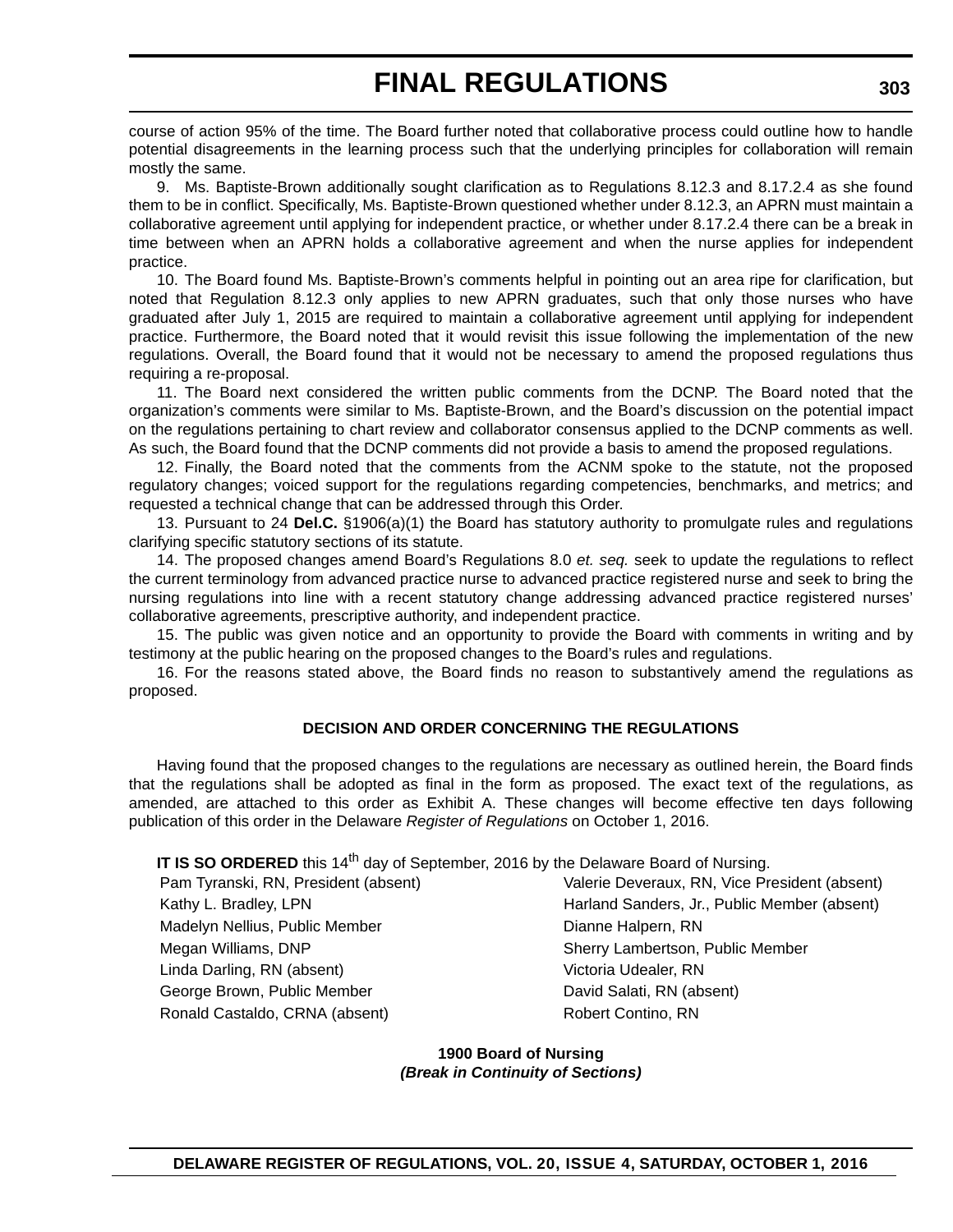# **FINAL REGULATIONS**

## **8.0 Rules and Regulations Governing the Practice of Nursing as an Advanced Practice Registered Nurse in the State of Delaware**

## *(Break in Continuity Within Section)*

8.4 Definitions

## *(Break in Continuity Within Section)*

"**Advanced Practice Registered Nurse Role** and **Population Focus**" Advanced practice roles include the C.R.N.A., C.N.M., C.N.S. and **[C.]**N.P. Population foci include: adult/gerontology, family/ individual across the lifespan, neonatal, pediatric, psychiatric/mental health, or women's health/gender related.

## *(Break in Continuity Within Section)*

**"Certified Nurse Midwife (C.N.M.)"** A Registered Nurse who is a provider for normal maternity, newborn and well-woman gynecological care. The CNM designation is received after completing an accredited post-basic nursing program in midwifery at schools of medicine, nursing or public health, and passing a certification examination administered by the **[ACNM Certification Council, Inc. American Midwifery Certification Board (AMCB)]** or other nationally recognized, Board of Nursing approved certifying organization.

## *(Break in Continuity Within Section)*

**"[Certified] Nurse Practitioner ([C.]N.P.)"** A Registered Nurse with advanced nursing educational preparation who is a provider of primary healthcare in a variety of settings with a focus on a specific area of practice. The **[C.]**NP designation is received after graduation from a Master's program or from an accredited post-basic **[C.]**NP certificate program of at least one academic year in length in a nurse practitioner specialty such as acute care, adult, family, geriatric, pediatric, or women's health, etc. The **[C.]**NP must have national certification in the area of specialization at the advanced level by a certifying agency which meets the established criteria approved by the Delaware Board of Nursing.

**\*Please note that no additional changes were made to the regulation as originally proposed and published in the June 2016 issue of the** *Register* **at page 1074 (19 DE Reg. 1074). Therefore, the final regulation is not being republished here in its entirety. A copy of the final regulation is available at: [1900 Board of Nursing](http://regulations.delaware.gov/register/october2016/final/20 DE Reg 301 10-01-16.htm)**

# **DEPARTMENT OF STATE**

## **OFFICE OF THE STATE BANK COMMISSIONER**

Statutory Authority: 5 Delaware Code, Sections 121(b), 2112, 2210(e), 2741, and 2906(e); (5 **Del.C.** §§121(b), 2112, 2210(e), 2741, and 2906(e)) 5 **DE Admin. Code** 2101, 2201, 2701 and 2901

## **ORDER**

## **[2101 Operating Regulation](#page-4-0)**

IT IS HEREBY ORDERED, this 7<sup>th</sup> day of September, 2016, that amended Regulations 2101, 2201, 2701 and 2901 are adopted as Regulations of the State Bank Commissioner. The effective date of each of these Regulations is October 13, 2016. These Regulations are adopted by the State Bank Commissioner in accordance with Title 5 of the Delaware Code and pursuant to the requirements of Chapters 11 and 101 of Title 29 of the Delaware Code, as follows:

1. The 148th General Assembly passed House Bill 286 with House Amendment No. 1, which was signed by the Governor on May 9, 2016, and enacted at 80 Delaware Laws Chapter 225 (hereinafter referred to as "HB 286").

2. HB 286 amends Title 5 of the Delaware Code by, among other things, deleting requirements relating to the display of licenses, as provided: in Section 3 of HB 286, by amending Section 2106 of Title 5; in Section 4 of HB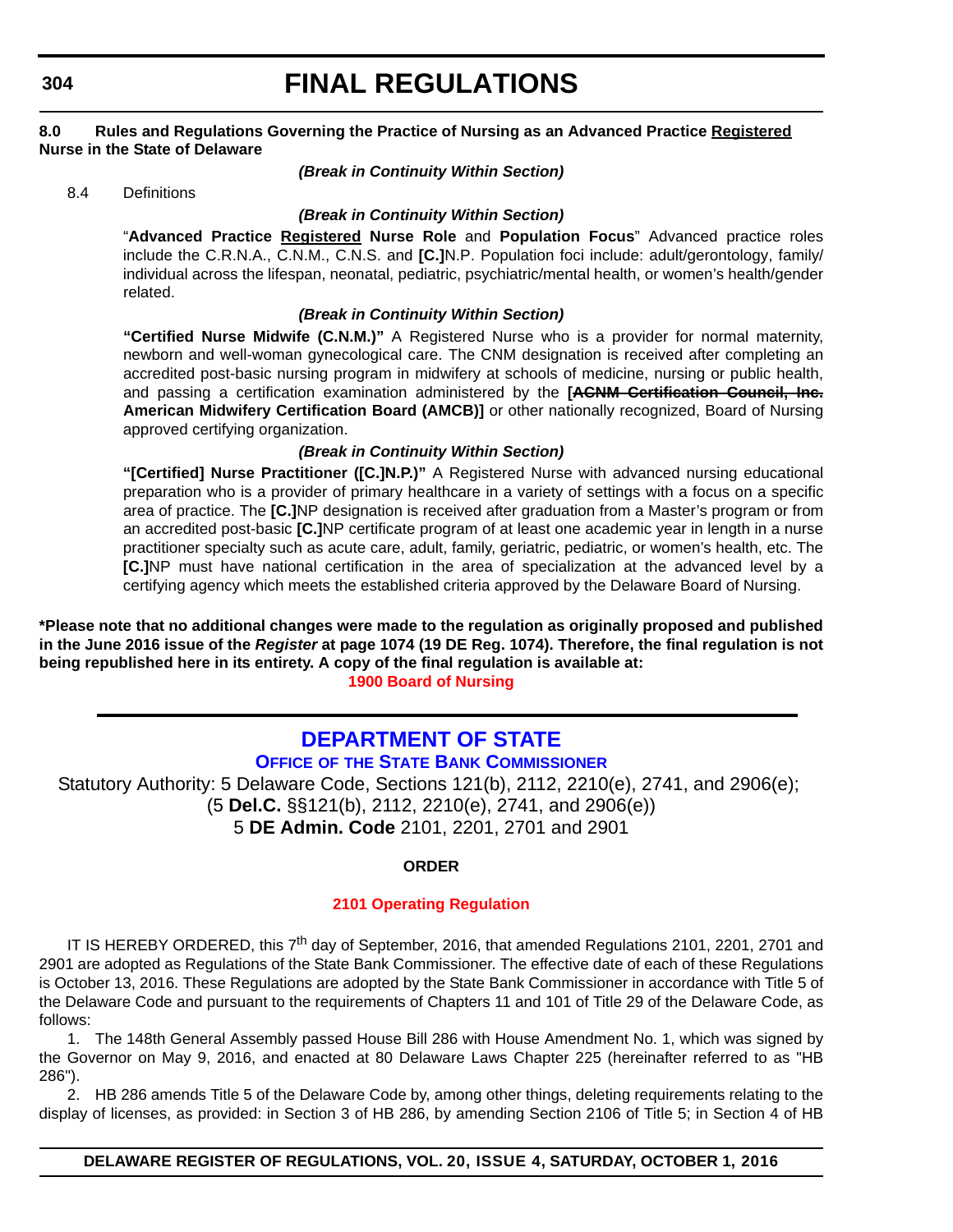286, by amending Section 2206(a) of Title 5; in Section 10 of HB 286, by amending Section 2719 of Title 5; and in Section 12 of HB 286, by amending Section 2902 of Title 5.

3. The State Bank Commissioner is authorized to adopt regulations in accordance with Chapters 21, 22, 27 and 29 of Title 5 of the Delaware Code, as provided in Sections 121(b), 2112, 2210(e), 2741 and 2906(e) of Title 5.

4. The Administrative Procedures Act, Chapter 101 of Title 29 of the Delaware Code, provides at Section 10113, in pertinent part:

- "(b) Regulations of the following types are exempted from the procedural requirements of this chapter and may be adopted informally: ...
- "(5) Amendments to existing regulations to make them consistent with changes in basic law but which do not otherwise alter the substance of the regulations; ...
- "Any regulation adopted pursuant to this subsection, along with a copy of the order adopting said regulation, shall be filed with the Registrar of Regulations, and the regulation so filed shall become the official regulation as defined in § 1132 of this title."

5. Regulation 2101 (Mortgage Loan Brokers Operating Regulation) is amended by deleting Section 3.0 Display of License, to conform to the amendment in Section 3 of HB 286 to Section 2106 of Title 5 of the Delaware Code.

6. Regulation 2201 (Licensed Lenders Operating Regulation) is amended by deleting the words "License and" in Section 3.0 and by deleting Section 3.1 about displaying the license, to conform to the amendment in Section 4 of HB 286 to Section 2206(a) of Title 5 of the Delaware Code.

7. Regulation 2701 (Cashing of Checks, Drafts or Money Orders Operating Regulation) is amended by deleting the words "License and" in Section 2.0 and by deleting Section 2.1 about displaying the license, to conform to the amendment in Section 10 of HB 286 to Section 2719 of Title 5 of the Delaware Code.

8. Regulation 2901 (Financing the Sale of Motor Vehicles Operating Regulation) is amended by deleting Section 3.0 Display of License, to conform to the amendment in Section 12 of HB 286 to Section 2902(d) of Title 5 of the Delaware Code.

Robert A. Glen, State Bank Commissioner

## **2101 Operating Regulation**

5 **Del.C.** §§2102(b) and 2112 Effective Date: December 11, 2014

## **1.0 Applicability of Chapter**

- 1.1 5 **Del.C.** Ch. 21 applies only to extensions of credit secured by one to four family residential owneroccupied property located in this State intended for personal, family, or household purposes.
- 1.2 5 **Del.C.** Ch. 21 does not apply to:
	- 1.2.1 mortgage loans secured by any property of 25 acres or more; and
	- 1.2.2 mortgage loans intended for commercial purposes.

## **2.0 Compliance with Applicable Laws**

- 2.1 All licensees shall comply with 5 **Del.C.** Ch. 21, all regulations issued thereunder, and all other applicable State and federal statutes and regulations.
- 2.2 The manager and appropriate staff of each licensed office shall familiarize themselves with all such statutes and regulations.
- 2.3 Each licensed office shall maintain, either by paper copy or through electronic access, 5 **Del.C.** Ch. 21 and the following regulations:
	- 2.3.1 Regulation 101, Retention of Financial Institution Records;
	- 2.3.2 Regulation 2101, Operating Regulation;
	- 2.3.3 Regulation 2102, Minimum Records;
	- 2.3.4 Regulation 2103, Schedule of Charges;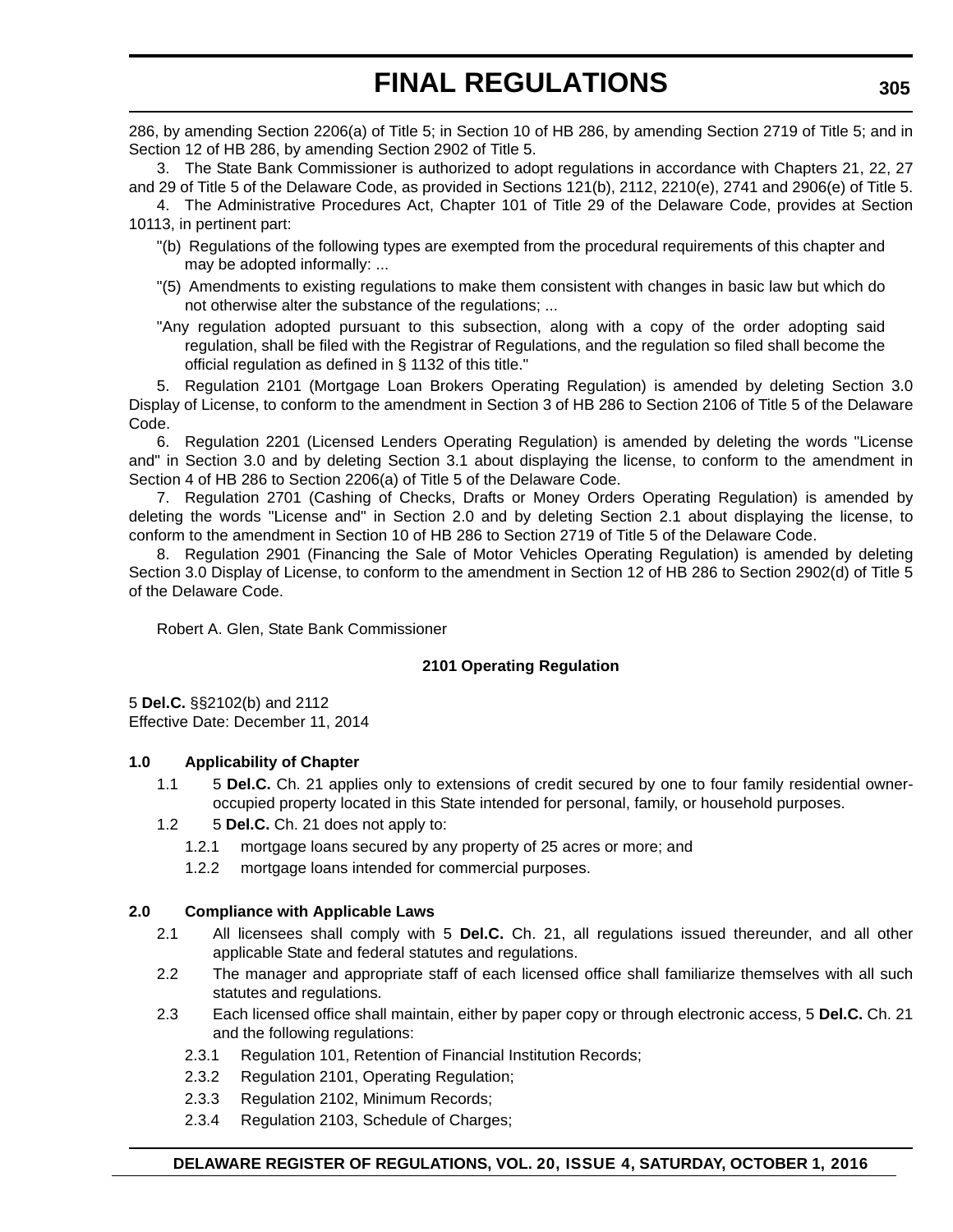# **FINAL REGULATIONS**

- 2.3.5 Regulation 2104, Minimum Disclosure and Agreement Requirements;
- 2.3.6 Regulation 2105, Report of Delaware Loan Volume;
- 2.3.7 Regulation 2106, Report of Delaware Assets;
- 2.3.8 Regulation 2107/2208, Guidance on Nontraditional Mortgage Product Risks;
- 2.3.9 Regulation 2108/2209, Statement on Subprime Mortgage Lending; and
- 2.3.10 Regulation 2401, Mortgage Loan Originator Licensing.

## **3.0 Display of License**

Each licensed office open to the public shall prominently display its license issued under 5 **Del.C.** Ch. 21 in clear view of all customers.

## **4.03.0 Loan Closings in the Name of a Licensee**

A mortgage loan shall not close in the name of a licensee unless such a closing is required by either a government agency or a government sponsored entity.

## **5.04.0 Mortgage Loan Originators**

- 54.1 Each licensee shall insure that every person who it employs, or is affiliated with it, as a mortgage loan originator, as defined by 5 **Del.C.** Ch. 24, to provide mortgage loan originator services has complied with all the requirements of that chapter and the regulations issued thereunder.
- 54.2 Each licensee shall promptly notify the Commissioner of the cessation of employment or termination of affiliation of any mortgage loan originator who had been providing residential mortgage loan origination services for the licensee.
- 54.3 The unique identifier, issued by the Nationwide Mortgage Licensing System and Registry, of the applicable mortgage loan originator shall be clearly shown on all residential mortgage loan application forms for all such loans originated by that individual.
- 54.4 A licensee may use its surety bond under 5 **Del.C.** Ch. 21 to cover mortgage loan originators who are its employees or exclusive agents if the bond conforms to all requirements of 5 **Del.C.** §2415 and §12.0 of Regulation 2401.
	- 54.4.1 A licensee's irrevocable letter of credit may not be used to cover mortgage loan originators.
	- 54.4.2 A licensee shall notify the Commissioner in writing of the names of the mortgage loan originators who are covered by its surety bond and of any change in such coverage for those originators.

## **6.05.0 Advertising**

- 65.1 A licensee shall not advertise in any way that is false, misleading or deceptive.
- 65.2 Any advertising that in any way falsely indicates that its source or origin is a government agency or the recipient's existing lender is prohibited.
- 65.3 A licensee shall not advertise any credit terms that are not actually available.
- 65.4 When a licensee advertises with respect to its services under 5 **Del.C.** Ch. 21, the advertisement may state that the licensee is licensed by the Delaware State Bank Commissioner to engage in business in this State and may specify the license number and expiration date of the license.

## **7.06.0 Internet Websites**

If the website allows the licensee to conduct any business governed by its license, the website shall properly secure the transmission of all confidential information entered on the website or otherwise exchanged between the licensee and any consumer or borrower.

## **8.07.0 Reports**

Each licensee shall submit to the Nationwide Mortgage Licensing System and Registry such reports of condition at such times, in such form and containing such information as that System shall require.

## **DELAWARE REGISTER OF REGULATIONS, VOL. 20, ISSUE 4, SATURDAY, OCTOBER 1, 2016**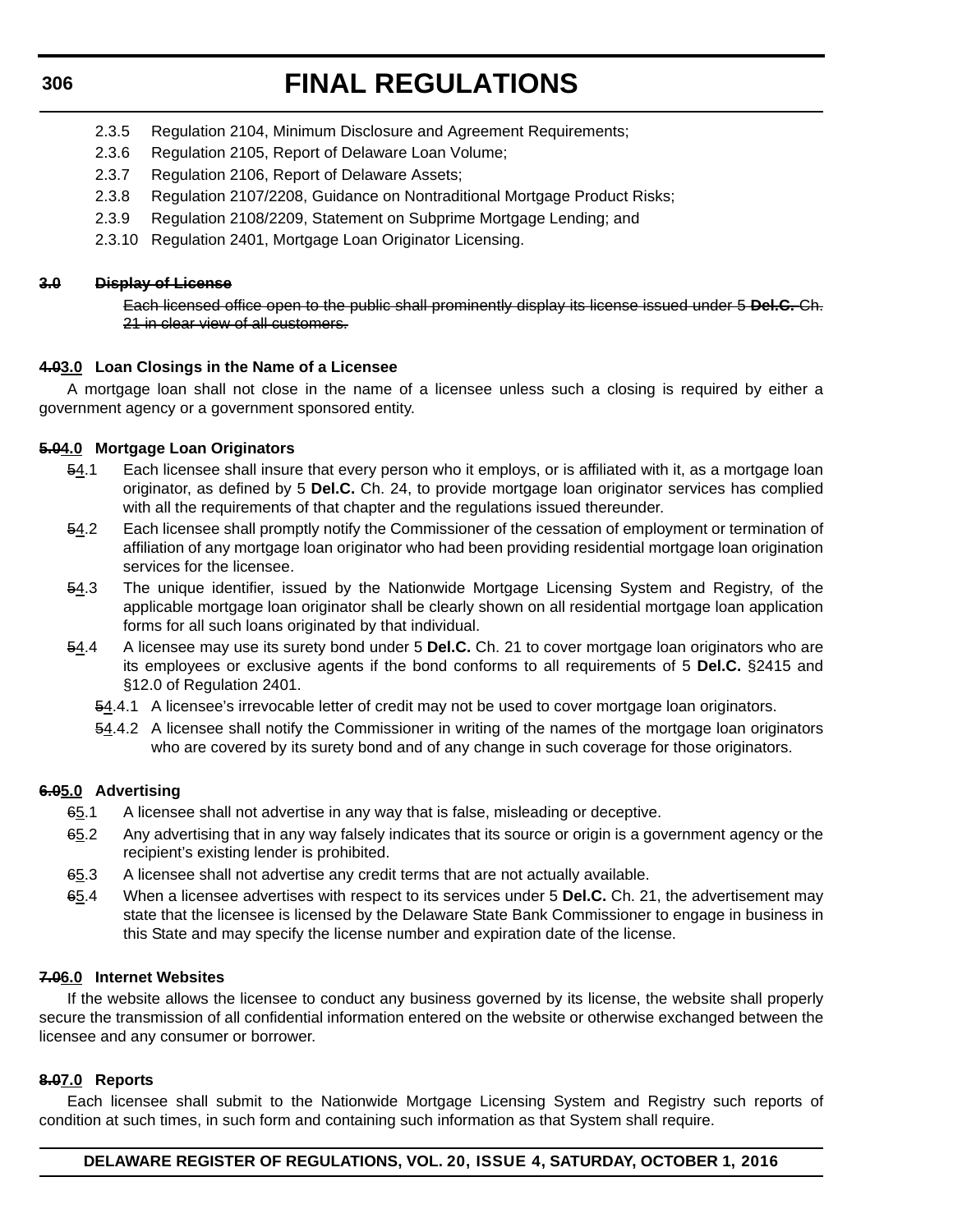## **9.08.0 Information Security**

Each licensee shall implement and maintain a written comprehensive security program that contains appropriate administrative, technical and physical measures to safeguard the confidentiality of all information concerning applicants and borrowers related to the business governed by this regulation, including, but not limited to, all application information, account information, and information from any consumer report.

## **109.0 License Applications**

- 409.1 The Nationwide Mortgage Licensing System and Registry, as the multi-state automated licensing system in which the Commissioner is participating pursuant to 5 **Del.C.** §2117, is authorized to act on behalf of the Commissioner to facilitate the application and licensing processes of 5 **Del.C.** Ch. 21, and in that capacity, the System may, with respect to that chapter:
	- 109.1.1 process licensing applications;
	- 109.1.2 collect licensing payments;
	- 409.1.3 submit fingerprints and any other information required for a criminal history background check to the Federal Bureau of Investigation or other law-enforcement agency;
	- 409.1.4 receive information and maintain records regarding applicants and licensees; and
	- 109.1.5 share information it maintains regarding applicants and licensees subject to the System with any other state participating in the System, if that state could have obtained that same information directly from the applicant or licensee under its own law for the purpose of licensing, regulating, or supervising that same applicant or licensee under a statute similar to 5 **Del.C.** Ch. 21.
- 109.2 Any person seeking an initial or renewal license to engage in a business that requires a license under 5 **Del.C.** Ch. 21 shall submit the appropriate application and fees to the Commissioner through the Nationwide Mortgage Licensing System and Registry.
- 109.3 All applications shall contain such information, and be submitted on such forms and in such manner as the Commissioner may designate. The Commissioner may change and update application forms as the Commissioner deems appropriate. The Commissioner may also require additional information in connection with any particular application.
- 109.4 All applications, whether for a main company location or a branch location, must be submitted with the investigation fee of \$250, the annual licensing fee of \$500.00, and the Nationwide Mortgage Licensing System processing fee of \$100 (main company location) or \$20 (branch location) (or such other amount as the System may charge). The Nationwide Mortgage Licensing System processing fee and the investigation fee are non-refundable.
- 409.5 No application shall be deemed complete until the Commissioner has received all required information, documents and fees.
- 409.6 If the Commissioner determines that an application is incomplete, the Commissioner shall send written notification to the applicant indicating the items that must be addressed to continue the application review process. If the Commissioner does not receive a complete response fully addressing all such items within 30 days after sending that notice, the Commissioner may consider the application withdrawn.
- 109.7 Any person seeking an initial license following withdrawal of an application shall submit a new application that includes all information, documents and fees required for an initial license.

### **1110.0 Examination Fees and Supervisory Assessments**

- 1110.1 The Commissioner may examine licensees pursuant to 5 **Del.C.** §§122 and 2110. The costs of such examinations are assessed in accordance with 5 **Del.C.** §127(a). A licensee shall remit payment not later than 30 days after the date of the examination invoice.
- 1110.2 The Commissioner shall assess each licensee a supervisory assessment that is due and payable on August 1 each year, in accordance with 5 **Del.C.** §127(b).
- 4410.3 Failure to remit timely payment of any examination fee or supervisory assessment will result in a penalty of 0.05 percent of the amount unpaid for each day that such fee or assessment remains unpaid after the due date, in accordance with 5 **Del.C.** §§127(a) and 127(b).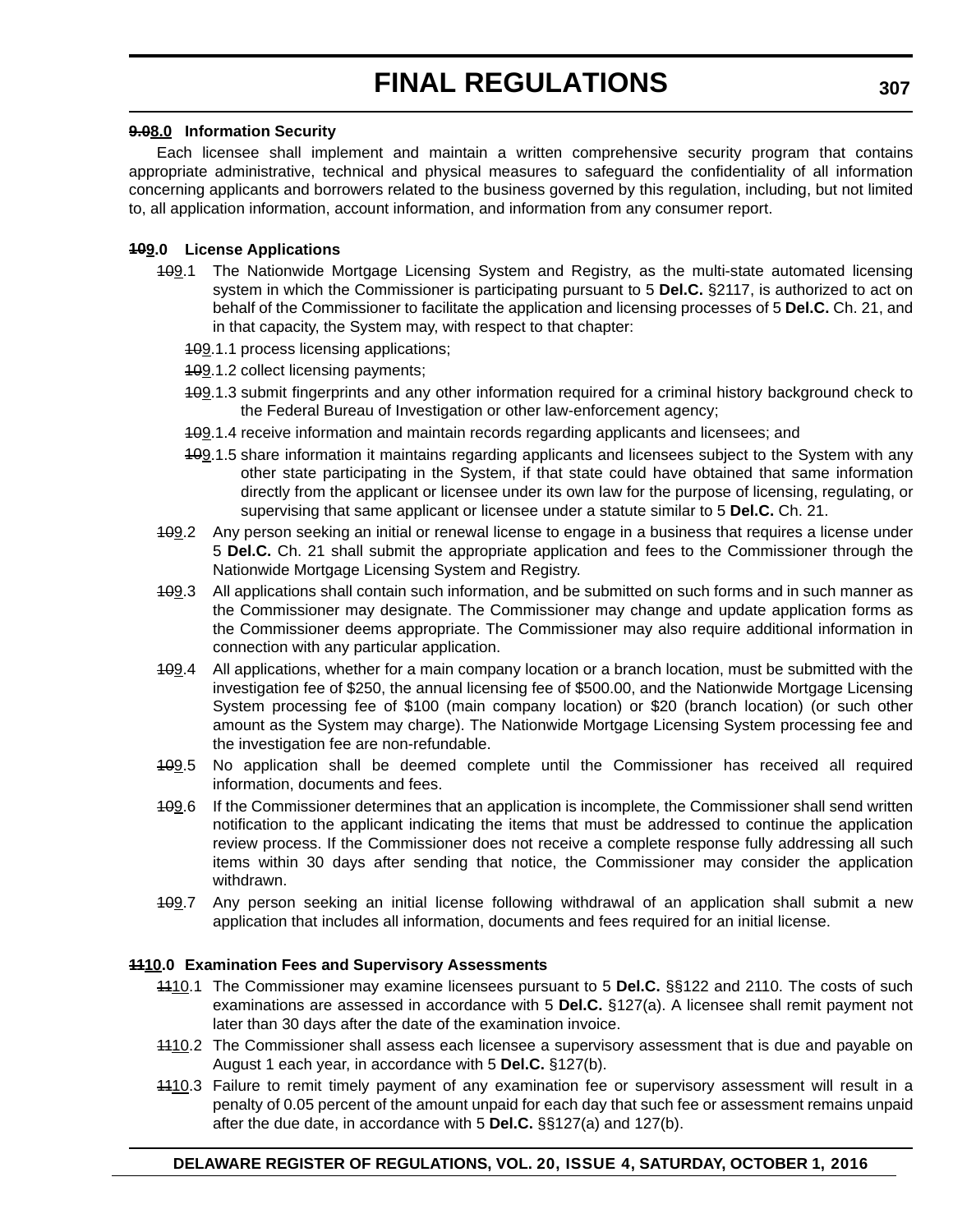## **1211.0 Examination Responses**

A licensee shall send the Commissioner a written response to every violation specified in a report of examination no later than 30 days after the date of the report.

## **OFFICE OF THE STATE BANK COMMISSIONER**

Statutory Authority: 5 Delaware Code, Sections 121(b), 2112, 2210(e), 2741, and 2906(e); (5 **Del.C.** §§121(b), 2112, 2210(e), 2741, and 2906(e)) 5 **DE Admin. Code** 2101, 2201, 2701 and 2901

## **ORDER**

## **[2201 Operating Regulation](#page-4-0)**

IT IS HEREBY ORDERED, this  $7<sup>th</sup>$  day of September, 2016, that amended Regulations 2101, 2201, 2701 and 2901 are adopted as Regulations of the State Bank Commissioner. The effective date of each of these Regulations is October 13, 2016. These Regulations are adopted by the State Bank Commissioner in accordance with Title 5 of the Delaware Code and pursuant to the requirements of Chapters 11 and 101 of Title 29 of the Delaware Code, as follows:

1. The 148th General Assembly passed House Bill 286 with House Amendment No. 1, which was signed by the Governor on May 9, 2016, and enacted at 80 Delaware Laws Chapter 225 (hereinafter referred to as "HB 286").

2. HB 286 amends Title 5 of the Delaware Code by, among other things, deleting requirements relating to the display of licenses, as provided: in Section 3 of HB 286, by amending Section 2106 of Title 5; in Section 4 of HB 286, by amending Section 2206(a) of Title 5; in Section 10 of HB 286, by amending Section 2719 of Title 5; and in Section 12 of HB 286, by amending Section 2902 of Title 5.

3. The State Bank Commissioner is authorized to adopt regulations in accordance with Chapters 21, 22, 27 and 29 of Title 5 of the Delaware Code, as provided in Sections 121(b), 2112, 2210(e), 2741 and 2906(e) of Title 5.

4. The Administrative Procedures Act, Chapter 101 of Title 29 of the Delaware Code, provides at Section 10113, in pertinent part:

- "(b) Regulations of the following types are exempted from the procedural requirements of this chapter and may be adopted informally: ...
- "(5) Amendments to existing regulations to make them consistent with changes in basic law but which do not otherwise alter the substance of the regulations; ...
- "Any regulation adopted pursuant to this subsection, along with a copy of the order adopting said regulation, shall be filed with the Registrar of Regulations, and the regulation so filed shall become the official regulation as defined in § 1132 of this title."

5. Regulation 2101 (Mortgage Loan Brokers Operating Regulation) is amended by deleting Section 3.0 Display of License, to conform to the amendment in Section 3 of HB 286 to Section 2106 of Title 5 of the Delaware Code.

6. Regulation 2201 (Licensed Lenders Operating Regulation) is amended by deleting the words "License and" in Section 3.0 and by deleting Section 3.1 about displaying the license, to conform to the amendment in Section 4 of HB 286 to Section 2206(a) of Title 5 of the Delaware Code.

7. Regulation 2701 (Cashing of Checks, Drafts or Money Orders Operating Regulation) is amended by deleting the words "License and" in Section 2.0 and by deleting Section 2.1 about displaying the license, to conform to the amendment in Section 10 of HB 286 to Section 2719 of Title 5 of the Delaware Code.

8. Regulation 2901 (Financing the Sale of Motor Vehicles Operating Regulation) is amended by deleting Section 3.0 Display of License, to conform to the amendment in Section 12 of HB 286 to Section 2902(d) of Title 5 of the Delaware Code.

Robert A. Glen, State Bank Commissioner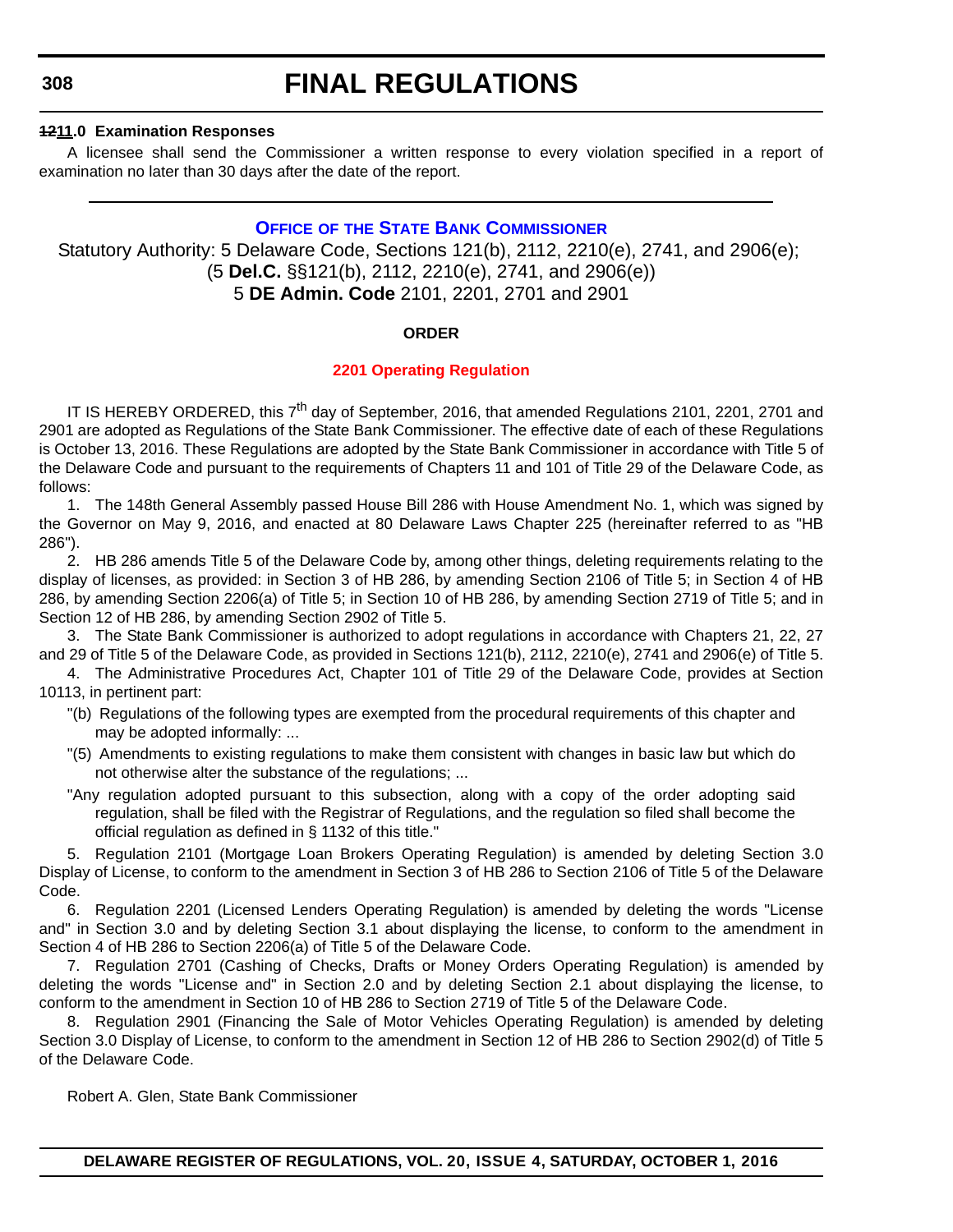## **2201 Operating Regulation** *(Break in Continuity of Sections)*

## **3.0 Display of License and Payday Loan Notice**

- 3.1 Each licensed office open to the public shall prominently display its license issued under 5 **Del.C.** Ch. 22 in clear view of all customers.
- 3.2 Each licensed office open to the public that provides short-term consumer loans as defined in 5 **Del.C.** §2227 shall also prominently post the following statement in plain view in an area easily accessible to its customers at the entrance to the office: "A payday loan is not intended to meet long-term financial needs."

**\*Please Note: As the rest of the sections were not amended, they are not being published. A copy of the regulation is available at:**

**[2201 Operating Regulation](http://regulations.delaware.gov/register/october2016/final/20 DE Reg 308 10-01-16.htm)**

## **OFFICE OF THE STATE BANK COMMISSIONER**

Statutory Authority: 5 Delaware Code, Sections 121(b), 2112, 2210(e), 2741, and 2906(e); (5 **Del.C.** §§121(b), 2112, 2210(e), 2741, and 2906(e)) 5 **DE Admin. Code** 2101, 2201, 2701 and 2901

## **ORDER**

## **[2701 Operating Regulation](#page-4-0)**

IT IS HEREBY ORDERED, this  $7<sup>th</sup>$  day of September, 2016, that amended Regulations 2101, 2201, 2701 and 2901 are adopted as Regulations of the State Bank Commissioner. The effective date of each of these Regulations is October 13, 2016. These Regulations are adopted by the State Bank Commissioner in accordance with Title 5 of the Delaware Code and pursuant to the requirements of Chapters 11 and 101 of Title 29 of the Delaware Code, as follows:

1. The 148th General Assembly passed House Bill 286 with House Amendment No. 1, which was signed by the Governor on May 9, 2016, and enacted at 80 Delaware Laws Chapter 225 (hereinafter referred to as "HB 286").

2. HB 286 amends Title 5 of the Delaware Code by, among other things, deleting requirements relating to the display of licenses, as provided: in Section 3 of HB 286, by amending Section 2106 of Title 5; in Section 4 of HB 286, by amending Section 2206(a) of Title 5; in Section 10 of HB 286, by amending Section 2719 of Title 5; and in Section 12 of HB 286, by amending Section 2902 of Title 5.

3. The State Bank Commissioner is authorized to adopt regulations in accordance with Chapters 21, 22, 27 and 29 of Title 5 of the Delaware Code, as provided in Sections 121(b), 2112, 2210(e), 2741 and 2906(e) of Title 5.

4. The Administrative Procedures Act, Chapter 101 of Title 29 of the Delaware Code, provides at Section 10113, in pertinent part:

- "(b) Regulations of the following types are exempted from the procedural requirements of this chapter and may be adopted informally: ...
- "(5) Amendments to existing regulations to make them consistent with changes in basic law but which do not otherwise alter the substance of the regulations; ...
- "Any regulation adopted pursuant to this subsection, along with a copy of the order adopting said regulation, shall be filed with the Registrar of Regulations, and the regulation so filed shall become the official regulation as defined in § 1132 of this title."

5. Regulation 2101 (Mortgage Loan Brokers Operating Regulation) is amended by deleting Section 3.0 Display of License, to conform to the amendment in Section 3 of HB 286 to Section 2106 of Title 5 of the Delaware Code.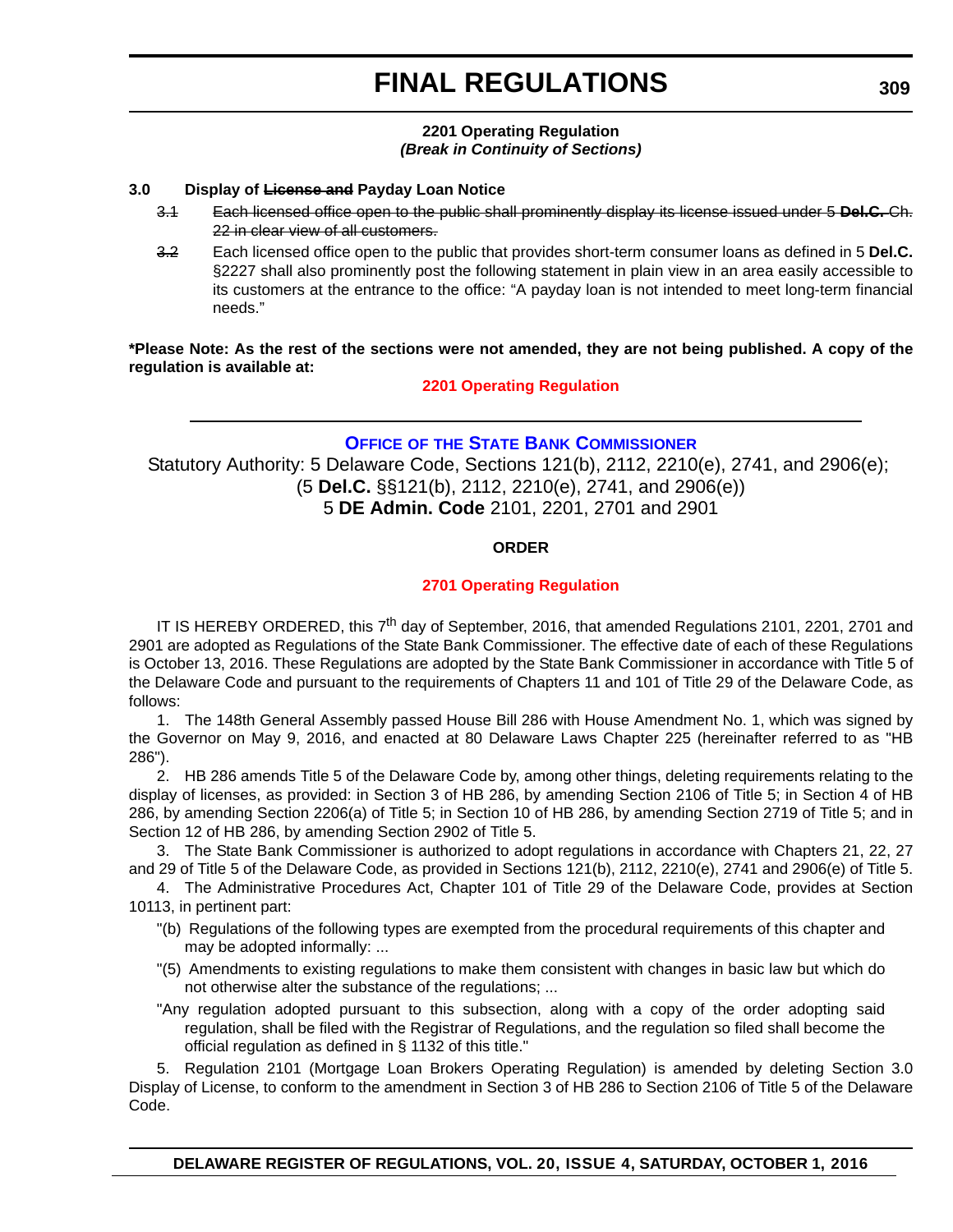# **FINAL REGULATIONS**

6. Regulation 2201 (Licensed Lenders Operating Regulation) is amended by deleting the words "License and" in Section 3.0 and by deleting Section 3.1 about displaying the license, to conform to the amendment in Section 4 of HB 286 to Section 2206(a) of Title 5 of the Delaware Code.

7. Regulation 2701 (Cashing of Checks, Drafts or Money Orders Operating Regulation) is amended by deleting the words "License and" in Section 2.0 and by deleting Section 2.1 about displaying the license, to conform to the amendment in Section 10 of HB 286 to Section 2719 of Title 5 of the Delaware Code.

8. Regulation 2901 (Financing the Sale of Motor Vehicles Operating Regulation) is amended by deleting Section 3.0 Display of License, to conform to the amendment in Section 12 of HB 286 to Section 2902(d) of Title 5 of the Delaware Code.

Robert A. Glen, State Bank Commissioner

## **2701 Operating Regulation** 5 **Del.C.** §2741 *(Break in Continuity of Sections)*

## **2.0 Display of License and Fee Schedule**

Each licensed office, including all mobile units, shall prominently display in clear view of all customers:

- 2.1 its license issued under 5 **Del.C.** Ch. 27, and
- 2.2 the fee schedule set forth in 5 **Del.C.** §2742.

**\*Please Note: As the rest of the sections were not amended, they are not being published. A copy of the regulation is available at:**

## **[2701 Operating Regulation](http://regulations.delaware.gov/register/october2016/final/20 DE Reg 309 10-01-16.htm)**

## **OFFICE OF THE STATE BANK COMMISSIONER**

Statutory Authority: 5 Delaware Code, Sections 121(b), 2112, 2210(e), 2741, and 2906(e); (5 **Del.C.** §§121(b), 2112, 2210(e), 2741, and 2906(e)) 5 **DE Admin. Code** 2101, 2201, 2701 and 2901

## **ORDER**

## **[2901 Operating Regulation](#page-4-0)**

IT IS HEREBY ORDERED, this  $7<sup>th</sup>$  day of September, 2016, that amended Regulations 2101, 2201, 2701 and 2901 are adopted as Regulations of the State Bank Commissioner. The effective date of each of these Regulations is October 13, 2016. These Regulations are adopted by the State Bank Commissioner in accordance with Title 5 of the Delaware Code and pursuant to the requirements of Chapters 11 and 101 of Title 29 of the Delaware Code, as follows:

1. The 148th General Assembly passed House Bill 286 with House Amendment No. 1, which was signed by the Governor on May 9, 2016, and enacted at 80 Delaware Laws Chapter 225 (hereinafter referred to as "HB 286").

2. HB 286 amends Title 5 of the Delaware Code by, among other things, deleting requirements relating to the display of licenses, as provided: in Section 3 of HB 286, by amending Section 2106 of Title 5; in Section 4 of HB 286, by amending Section 2206(a) of Title 5; in Section 10 of HB 286, by amending Section 2719 of Title 5; and in Section 12 of HB 286, by amending Section 2902 of Title 5.

3. The State Bank Commissioner is authorized to adopt regulations in accordance with Chapters 21, 22, 27 and 29 of Title 5 of the Delaware Code, as provided in Sections 121(b), 2112, 2210(e), 2741 and 2906(e) of Title 5.

4. The Administrative Procedures Act, Chapter 101 of Title 29 of the Delaware Code, provides at Section 10113, in pertinent part:

**DELAWARE REGISTER OF REGULATIONS, VOL. 20, ISSUE 4, SATURDAY, OCTOBER 1, 2016**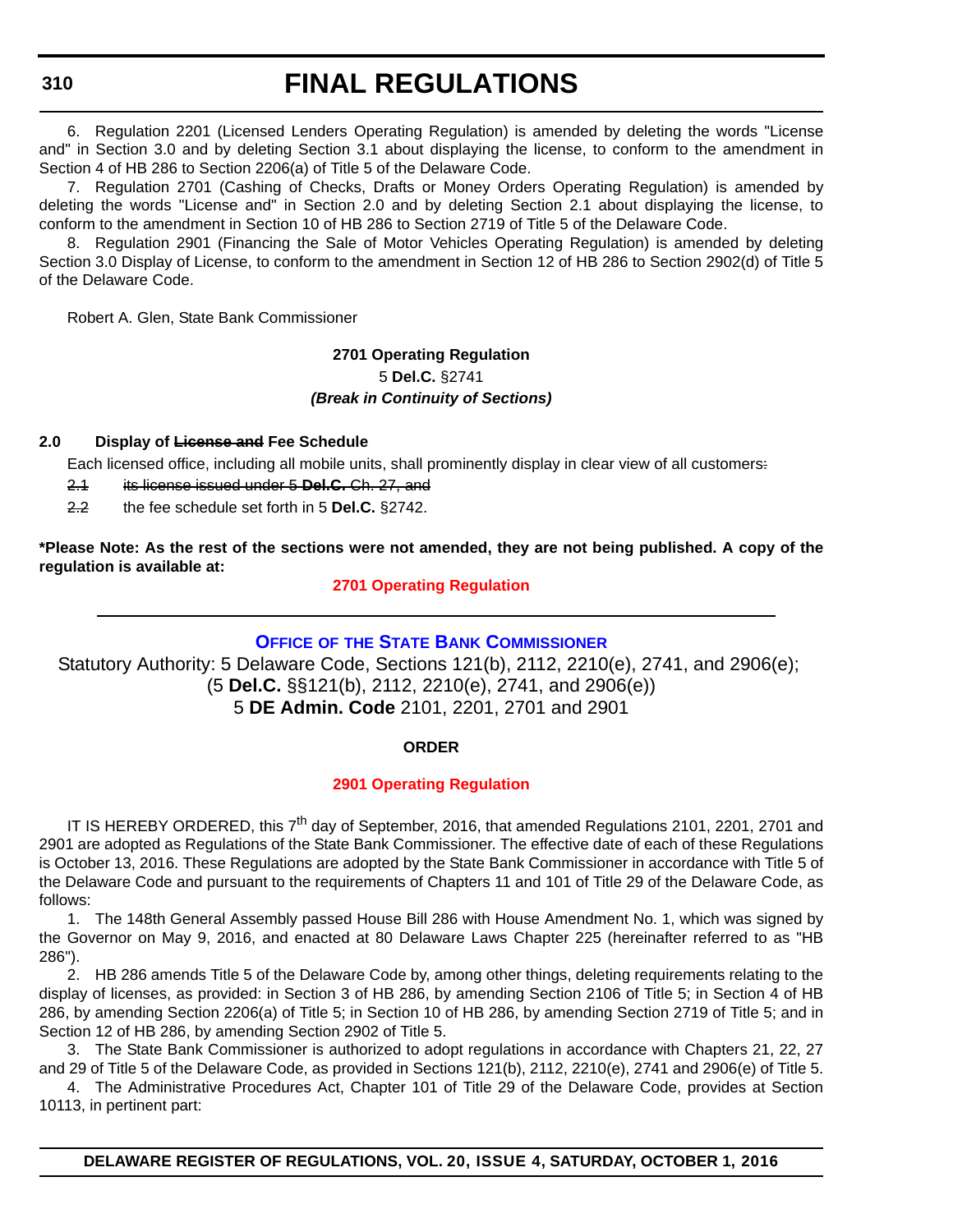- "(b) Regulations of the following types are exempted from the procedural requirements of this chapter and may be adopted informally: ...
- "(5) Amendments to existing regulations to make them consistent with changes in basic law but which do not otherwise alter the substance of the regulations; ...
- "Any regulation adopted pursuant to this subsection, along with a copy of the order adopting said regulation, shall be filed with the Registrar of Regulations, and the regulation so filed shall become the official regulation as defined in § 1132 of this title."

5. Regulation 2101 (Mortgage Loan Brokers Operating Regulation) is amended by deleting Section 3.0 Display of License, to conform to the amendment in Section 3 of HB 286 to Section 2106 of Title 5 of the Delaware Code.

6. Regulation 2201 (Licensed Lenders Operating Regulation) is amended by deleting the words "License and" in Section 3.0 and by deleting Section 3.1 about displaying the license, to conform to the amendment in Section 4 of HB 286 to Section 2206(a) of Title 5 of the Delaware Code.

7. Regulation 2701 (Cashing of Checks, Drafts or Money Orders Operating Regulation) is amended by deleting the words "License and" in Section 2.0 and by deleting Section 2.1 about displaying the license, to conform to the amendment in Section 10 of HB 286 to Section 2719 of Title 5 of the Delaware Code.

8. Regulation 2901 (Financing the Sale of Motor Vehicles Operating Regulation) is amended by deleting Section 3.0 Display of License, to conform to the amendment in Section 12 of HB 286 to Section 2902(d) of Title 5 of the Delaware Code.

Robert A. Glen, State Bank Commissioner

## **2901 Operating Regulation**

5 **Del.C.** §2906(e) Effective Date: December 11, 2014

## **1.0 Applicability of Chapter**

- 1.1 Lease Contracts. 5 **Del.C.** Ch. 29 applies to a lease contract only when:
	- 1.1.1 The lessee contracts to pay a sum substantially equivalent to, or in excess of, the value of the motor vehicle for the use of the motor vehicle over the lease term;
	- 1.1.2 The lessee is obligated to become, or has the option of becoming, the owner of the motor vehicle at some time during, or at the expiration of, the lease contract; and
	- 1.1.3 The value for which the motor vehicle is to be sold at the end of the lease term is not paid in a single installment.
- 1.2 5 **Del.C.** Ch. 29 applies to all motor vehicles meeting the definition of that term in 5 **Del.C.** §2901(1) regardless of whether the intended use is personal or commercial.

## **2.0 Compliance with Applicable Laws**

- 2.1 All licensees shall comply with 5 **Del.C.** Ch. 29, all regulations issued thereunder, and all other applicable State and federal statutes and regulations.
- 2.2 The manager and appropriate staff of each licensed office shall familiarize themselves with all such statutes and regulations.
- 2.3 Each licensed office shall maintain, either by paper copy or through electronic access, 5 **Del.C.** Ch. 29 and the following regulations:
	- 2.3.1 Regulation 101, Retention of Financial Institution Records.
	- 2.3.2 Regulation 2901, Operating Regulation;
	- 2.3.3 Regulation 2902, Minimum Records;
	- 2.3.4 Regulation 2903, Report of Delaware Loan Volume; and
	- 2.3.5 Regulation 2904, Report of Delaware Assets.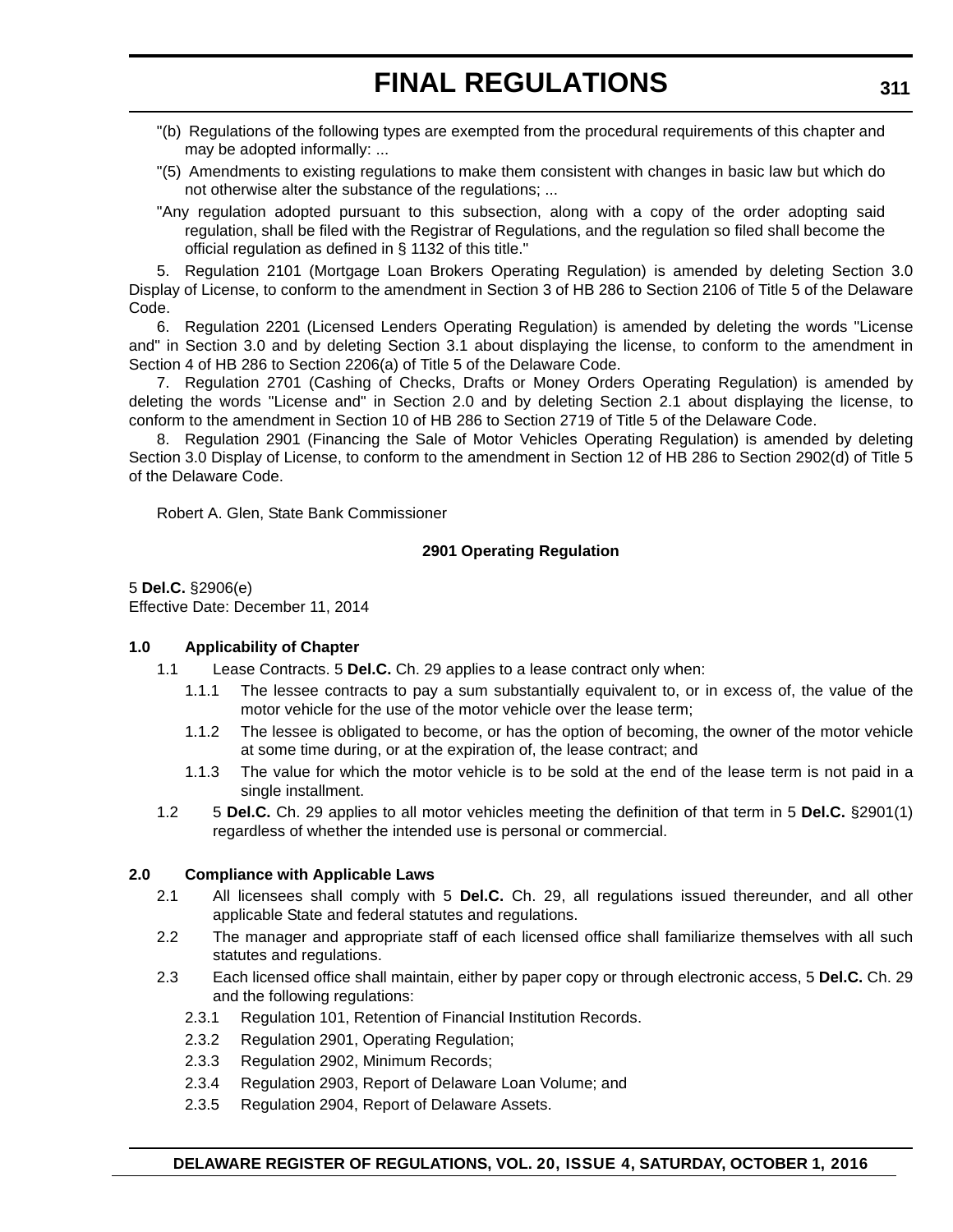## **3.0 Display of License**

Each licensed office open to the public shall prominently display its license issued under 5 **Del.C.** Ch. 29 in clear view of all customers.

## **4.03.0 Security Interest Satisfaction**

A licensee shall take all necessary action to discharge, satisfy or release a retained title, lien, or other security interest for a retail installment contract within 30 days of the date that the debt is satisfied or fully performed.

## **5.04.0 Insurance**

54.1 Credit Life and Health Insurance

- 54.1.1 A licensee may offer credit life and health insurance to qualified borrowers. Such insurance transactions shall conform to Title 18 of the Delaware Code and all applicable Insurance Commissioner Regulations.
- 54.1.2 Every licensee offering credit life and health insurance whose charges do not conform to those authorized by Title 18 of the Delaware Code shall maintain in each office a copy of a submission to the Insurance Commissioner requesting the non-conforming charge and the Insurance Commissioner's approval of those charges.
- 54.1.3 Credit life insurance refunds shall be calculated as of the date of death except as permitted by 18 **Del.C.** §3705(b)(4).
- 54.1.4 Credit health insurance payments received by a licensee shall be applied to the account for the period the payment actually covers regardless of the date of receipt. Additional interest charges shall not accrue if payment is received after the payment due date.
- $54.2$  A licensee may offer, but not require, only such other insurance products as the State Bank Commissioner may, upon written approval, permit.
- 54.3 Any licensee may require proof of insurance coverage for any loan secured by a motor vehicle or other collateral. The borrower has the right to submit any existing policy(s) naming the licensee as beneficiary, provided such policy is acceptable to the licensee as to coverage, term and carrier. Upon notification to the licensee of cancellation of any policy, the licensee may place coverage to protect the licensee's interest. The borrower shall be informed of such placement and any amount expended shall be due and payable by the borrower before a loan may be satisfied. A licensee may, if requested by the borrower, place such insurance coverage as is necessary to protect the licensee's interest at the inception of the loan.
- $-54.4$  Any insurance authorized by this regulation, other than the insurance coverage authorized by  $\frac{25.3}{20}$ §4.3 of this regulation, must be specifically requested by the borrower in writing. This request must be attached to, or part of, the loan application.

## **6.05.0 Negative Equity Financing**

Inclusion of negative equity financing is permissible only if the amount of an existing lien in a credit sales transaction exceeds the value of a trade-in. In a negative equity trade-in transaction where no cash payment is involved, licensees must disclose a zero down-payment. The negative equity must not be disclosed as a negative number for the consumer's down-payment. Any negative equity to be financed under the retail installment sales contract must be disclosed under 5 **Del.C.** §2907(e)(4), and not 5 **Del.C.** §2907(e)(2).

## **7.06.0 Advertising**

- 76.1 A licensee shall not advertise in any way that is false, misleading or deceptive.
- $76.2$  Any advertising that in any way falsely indicates that its source or origin is a government agency or the recipient's existing lender is prohibited.
- $76.3$  A licensee shall not advertise any credit terms that are not available.

## **8.07.0 Internet Websites**

**DELAWARE REGISTER OF REGULATIONS, VOL. 20, ISSUE 4, SATURDAY, OCTOBER 1, 2016**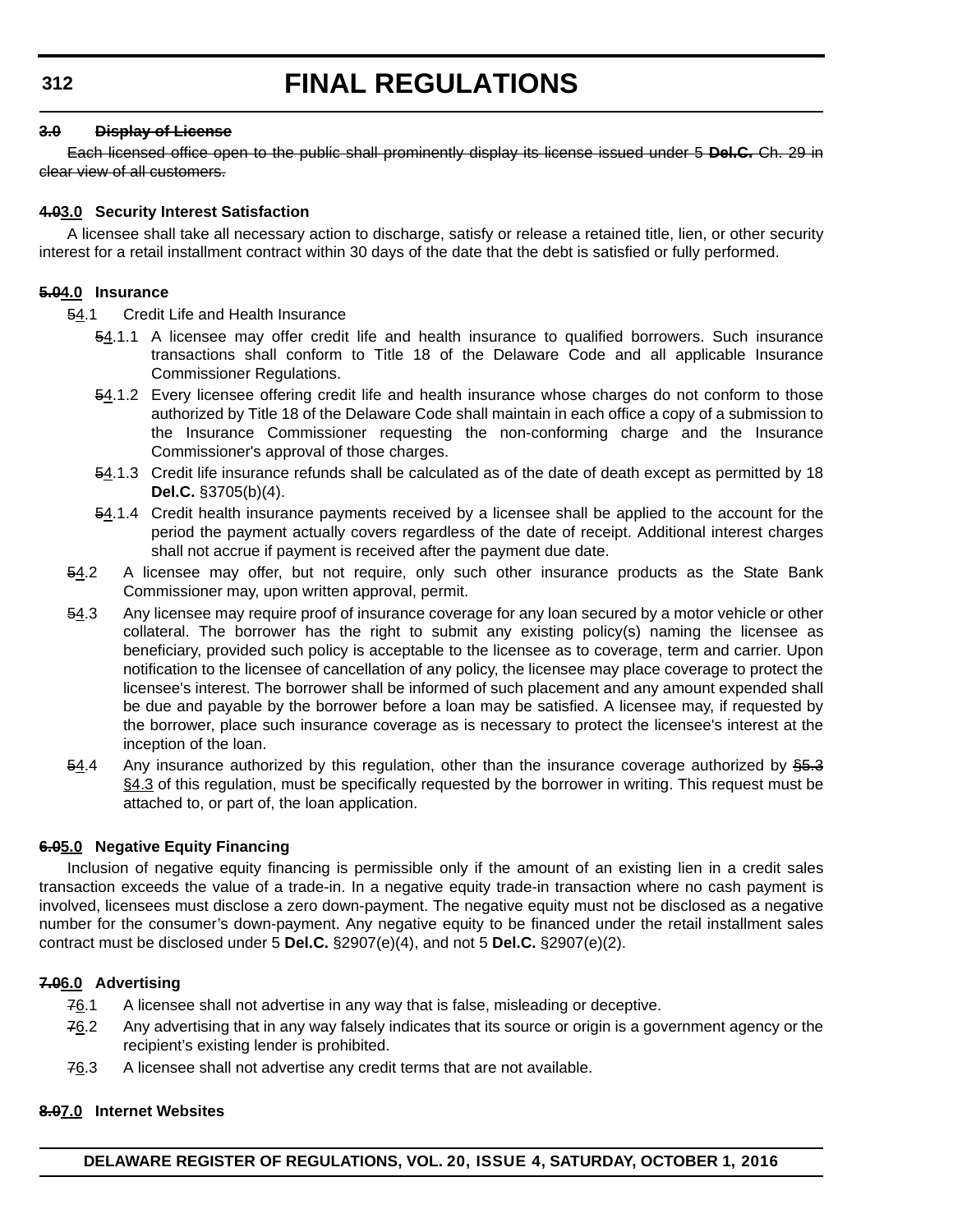If the website allows the licensee to conduct any business governed by its license, the website shall properly secure the transmission of all confidential information entered on the website or otherwise exchanged between the licensee and any consumer or borrower.

## **9.08.0 Information Security**

Each licensee shall implement and maintain a written comprehensive security program that contains appropriate administrative, technical and physical measures to safeguard the confidentiality of all information concerning applicants and borrowers customer related to the business governed by this regulation, including, but not limited to, all application information, account information, and information from any consumer report.

## **109.0 Repossession Policy**

Each licensee shall comply in all respects with 6 **Del.C.** Article 9, Secured Transactions, Part 6, Default.

## **1110.0 Examination Fees and Supervisory Assessments**

- 1110.1 The Commissioner may examine licensees pursuant to 5 **Del.C.** §§122 and 2906. The cost of such examinations are assessed in accordance with 5 **Del.C.** §127(a). A licensee shall remit payment not later than 30 days after the date of the examination invoice.
- 1110.2 The Commissioner shall assess each licensee a supervisory assessment fee, which is due and payable on August 1 of each year, in accordance with 5 **Del.C.** §127(b).
- 4410.3 Failure to remit timely payment of any examination fee or supervisory assessment will result in a penalty of 0.05 percent of the amount unpaid for each day that such fee or assessment remains unpaid after the due date, in accordance with 5 **Del.C.** §127(a) and (b).

## **1211.0 Examination Responses**

A licensee shall send the Commissioner a written response to every violation specified in a report of examination no later than 30 days after the date of the report.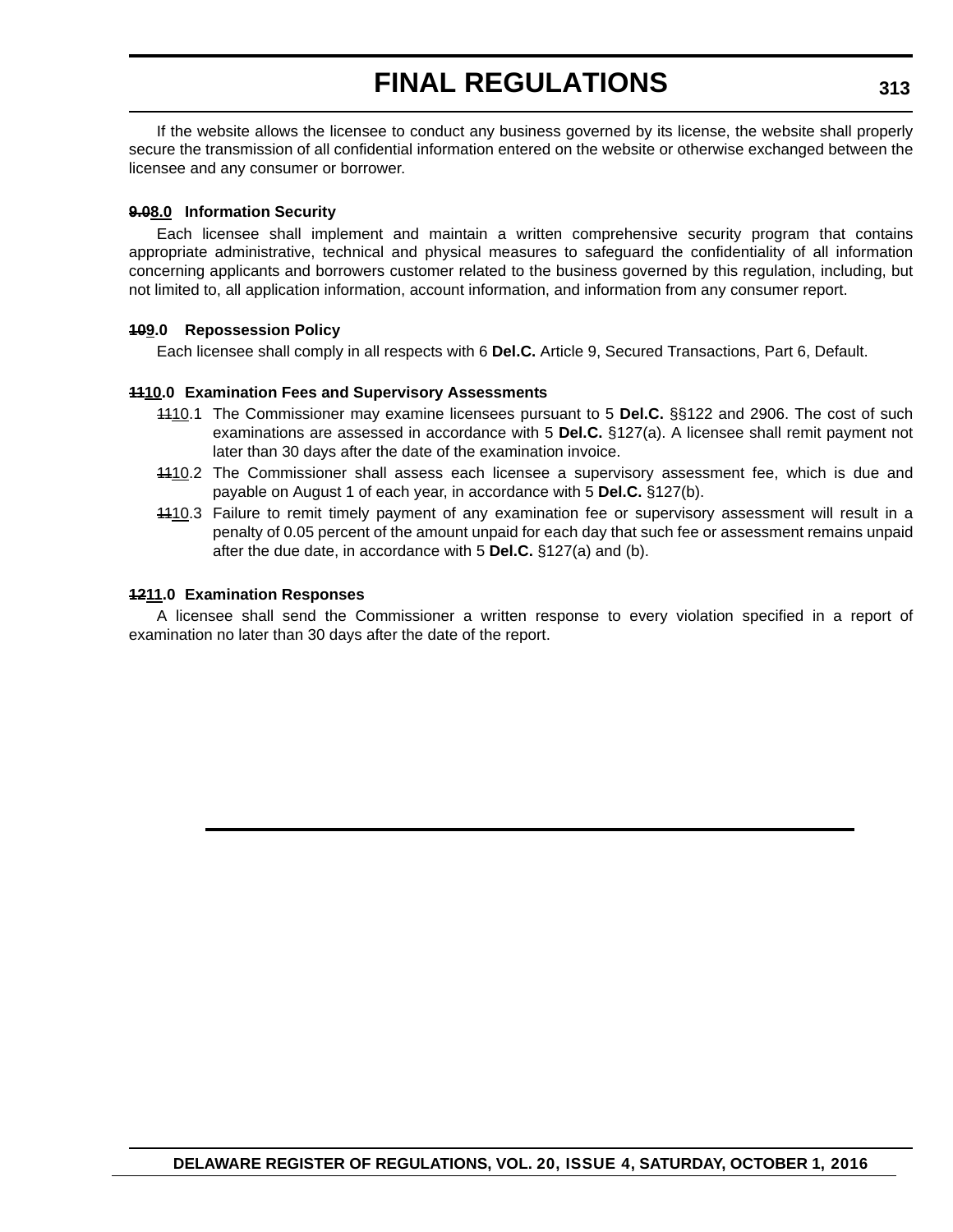## **GENERAL NOTICES**

### **DEPARTMENT OF HEALTH AND SOCIAL SERVICES DIVISION OF MEDICAID AND MEDICAL ASSISTANCE** Statutory Authority: 31 Delaware Code, Section 512 (31 **Del.C.** §512)

#### **STATEWIDE TRANSITION PLAN [HOME AND COMMUNITY-BASED SERVICES SETTINGS](#page-4-0) TRANSITION PLAN UPDATES**

In accordance with the public notice requirements of 42 CFR 441.301(6)(B)(iii), 42 CFR 441.710(3)(iii), and Title 29, Chapter 101 of the Delaware Code, Delaware Health and Social Services (DHSS)/Division of Medicaid and Medical Assistance (DMMA) gives notice related to the state's plan to comply with new federal regulations governing the settings in which the delivery of services to Medicaid Home and Community-Based Services (HCBS) waiver recipients may be provided.

#### **Purpose**

The purpose of this posting is to provide public notice and elicit public input for consideration regarding Delaware Medicaid's Proposed Home and Community-Based Services (HCBS) Settings Statewide Transition Plan (the Plan), specifically the Plan updates.

#### **Overview**

The Centers for Medicare and Medicaid Services (CMS) published regulations in the Federal Register (42 CFR 441.301(c)(4)-(6) on January 16, 2014, effective March 17, 2014, which changed the definition of Home and Community-Based Services (HCBS) settings. Because Delaware's 1115 Demonstration refers to the 1915(c) authority for HCBS services, the state must comply with these regulatory changes. Delaware does not have a 1915(k) waiver. The Plan must describe the process by which the state will ensure that service settings used in each of its home and community-based waivers meet "community-like" expectations. The final rule provides for a five-year transition process that will allow states to implement this rule in a manner that supports continuity of services for Medicaid recipients and minimizes disruptions in service during implementation; as such, all such services must be in compliance with CMS requirements before March 2019.

For additional information about the CMS HCBS final rule, use the following link to the CMS website:

[http://www.medicaid.gov/Medicaid-CHIP-Program-Information/By-Topics/Long-Term-Services-and-](http://www.medicaid.gov/Medicaid-CHIP-Program-Information/By-Topics/Long-Term-Services-and-Supports/Home-and-Community-Based-Services/Home-and-Community-Based-Services.html)

[Supports/Home-and-Community-Based-Services/Home-and-Community-Based-Services.html.](http://www.medicaid.gov/Medicaid-CHIP-Program-Information/By-Topics/Long-Term-Services-and-Supports/Home-and-Community-Based-Services/Home-and-Community-Based-Services.html)

Delaware Health and Social Services (DHSS)/Division of Medicaid and Medical Assistance (DMMA) previously provided an opportunity for comment on Delaware's HCBS Transition Plan.

#### **Transition Plan Update**

The Department of Health and Social Services (DHSS) is updating the Delaware Statewide Transition Plan (the Plan) to reflect the current status of implementation activities as of September 2016. We direct you to the following sections of the Plan that contain updated information:

- Amendment to the Statewide Transition Plan including Milestones starting on page 16
- Statewide Transition Plan
- Attachment 6 updated state systemic assessments by settings 7-11-2016;
- DDDS State Self-Assessment Evidence of Compliance
- CMS DE STP Initial Approval Letter (including Attachment I-Summary of Technical Changes Made By State of Delaware to Its Systemic Assessment & Remediation Strategy… and Attachment II-Additional CMS Feedback on Areas Where Improvement Is Needed In Order to Receive Final Approval…)

Moving forward, we plan to update the Plan as needed to reflect the status of implementation activities as they occur.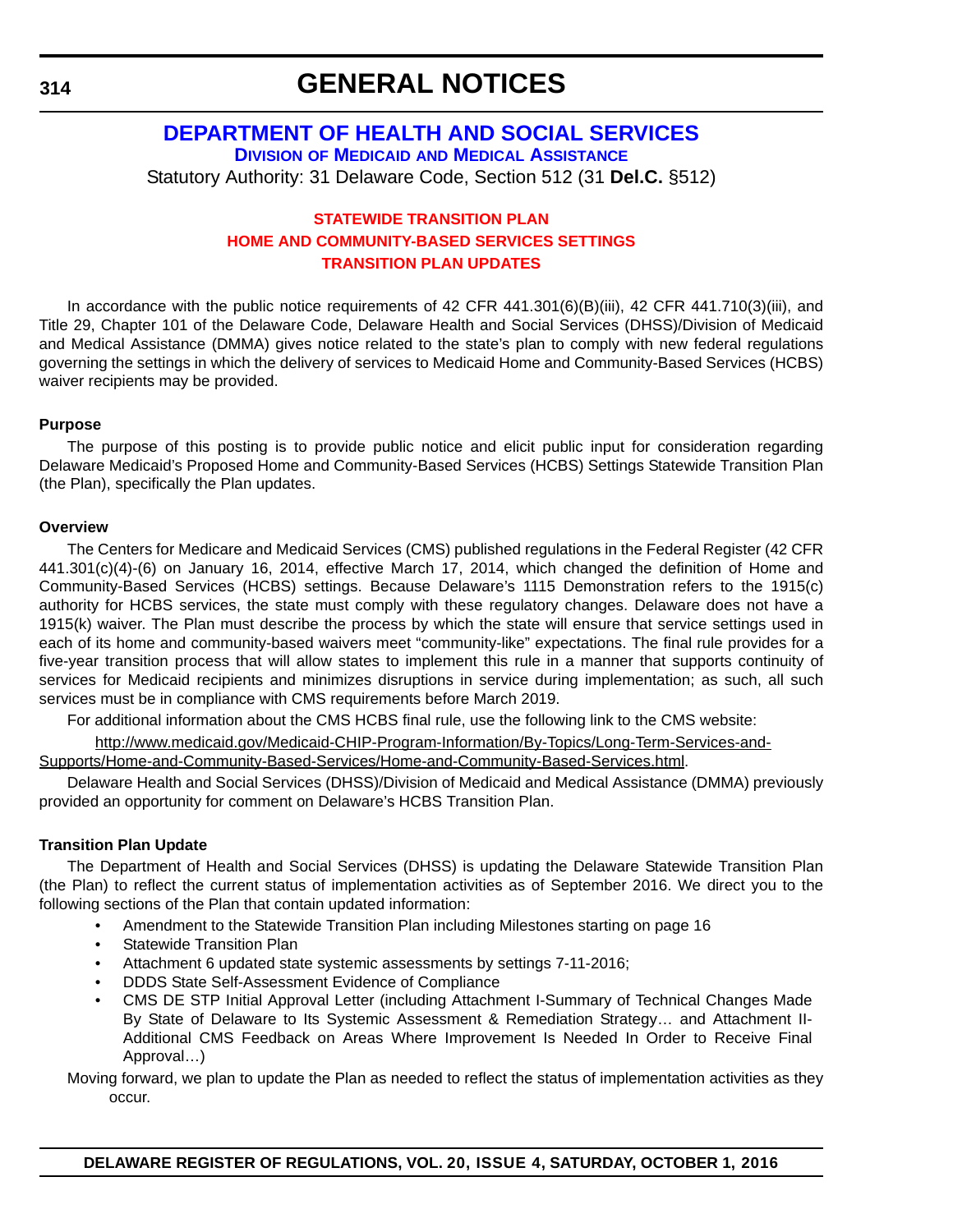#### **Draft of Proposed Statewide 1915 HCBS Settings Transition Plan Update**

This public notice, the updated Plan, and other related information is posted online at: [http://](http://dhss.delaware.gov/dhss/dmma/hcbs_trans_plan.html) [dhss.delaware.gov/dhss/dmma/hcbs\\_trans\\_plan.html](http://dhss.delaware.gov/dhss/dmma/hcbs_trans_plan.html). Delaware will be submitting its updated Plan to CMS by November 18, 2016.

Hard copies are available by contacting Lauren Gunton at lauren.gunton@state.de.us.

Hard copies are available for review at the Division of Medicaid and Medical Assistance, 1901 North DuPont Highway, Holloway Campus, Lewis Building, Conference Room 198, New Castle, Delaware 19720 from 8:00 a.m.  $-4:30$  p.m.

#### **Public Hearings**

DHSS/DMMA will provide the following opportunities to the public to provide input on the proposed (HCBS) Settings Transition Plan Updates in person. Three (3) public hearings are scheduled. The detailed information for each public hearing is shown below.

#### 1. **NEW CASTLE COUNTY**

**Monday, October 24, 2016 12:00pm – 2:00pm** Delaware State Police Troop 2 Robert Paris Community Room 100 Lagrange Avenue Newark, Delaware 19702 Phone: 302-834-2620 - main line (Visitor parking is in the front of the building)

#### 2. **Sussex County**

**Tuesday, October 25, 2016 9:30am-11:30pm**

Thurman Adams State Service Center (*Formerly, Georgetown State Service Center*) 546 South Bedford Street Georgetown, Delaware 19947 Phone: 302-856-5211 or 302-856-5574 (Visitor parking is designated by signs and is close to the entrance of the building)

#### 3. **Kent County**

**Tuesday, October 25, 2016 1:30pm – 3:30pm** Delaware Department of Transportation Administration Center 800 Bay Road Dover, Delaware 19901 Phone: 302-760-2000 (Visitor parking is in the front of the building)

The State will take verbal and written comments at the public hearings. The input provided will be summarized and used to formulate Delaware's final statewide transition plan that will be submitted to CMS.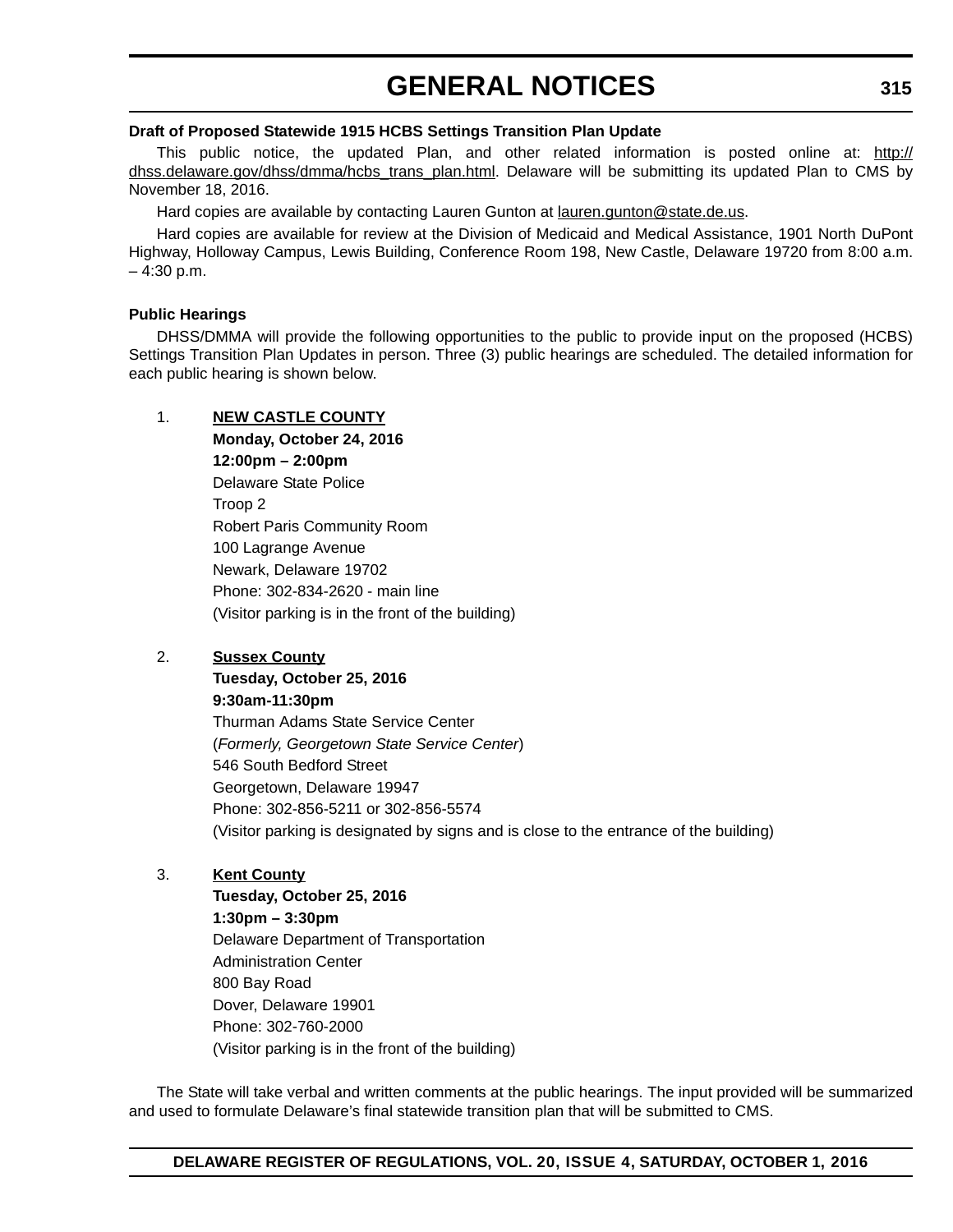## **GENERAL NOTICES**

If you require special assistance or auxiliary aids and/or services to participate in the public hearing (e.g., sign language or wheelchair accessibility), please call the following contact at least ten (10) days prior to the hearing for arrangements:

Lauren Gunton at (302) 255-9561; lauren.gunton@state.de.us

The prompt submission of requests helps to ensure the availability of qualified individuals and appropriate accommodations in advance.

#### **Public Comment Submission Process**

As required by 42 CFR Part 441.301, DHSS/DMMA must provide, at a minimum, a thirty-day public notice and comment period. Per Del. Code, Title 29, Ch. 101 §10118(a), the public comment period will be extended to 15 days after the final public hearing. The public is invited to review and comment on the State's proposed Transition Plan Updates. Comments must be received by 4:30 p.m. on November 9, 2016. Comments and input regarding the draft transition plan may be submitted in the following ways:

By email: [DMMA\\_PublicHearing@state.de.us or DHSS\\_HCBSTransition@state.de.us](mailto:DMMA_PublicHearing@state.de.us)

By fax: 302-255-4481 to the attention of HCBS Transition Plan Updates

By written comments sent to:

HCBS Transition Plan Updates Division of Medicaid and Medical Assistance Planning, Policy & Quality Unit 1901 North DuPont Highway P.O. Box 906

New Castle, Delaware 19720-0906

Please identify in the subject line: Draft Home and Community-Based Services (HCBS) Settings Transition Plan Updates.

The summary of comments, in addition to a summary of modifications made in response to the public comments, will be added to the Delaware's updated HCBS Transition Plan. The state will post on the **DMMA website** (http://www.dhss.delaware.gov/dhss/dmma/) a summary of public comments and our responses and, the final updated transition plan with any modifications after the receipt of public comments.

Stephen M. Groff, Director Division of Medicaid and Medical Assistance September 14, 2016

### **DEPARTMENT OF HEALTH AND SOCIAL SERVICES**

Statutory Authority: 16 Delaware Code, Chapter 25 (16 **Del.C.** Ch. 25)

#### **[Review of Agency Regulations](#page-4-0) 29 Del.C. §10407**

House Bill 147, which was passed by the General Assembly and signed by Governor Markell in 2015 requires executive branch agencies to review their existing regulations to determine whether they should be amended or rescinded. The law requires agencies to solicit public input to identify regulations adopted four years ago or more for possible modification or elimination. **Do you have specific ideas about which regulations that should be modified or eliminated? If so, we want to hear from you.**

**NOTICE IS HEREBY GIVEN** that the Department of Health and Social Services will be holding public hearings to receive comment on regulations that were adopted or amended before 2012.

A Public Hearing will be held on Thursday, October 20, 2016, at 6:00 pm, at the DPH Office in the Edgehill Shopping Center, 43 S. DuPont Highway Dover, DE 19901.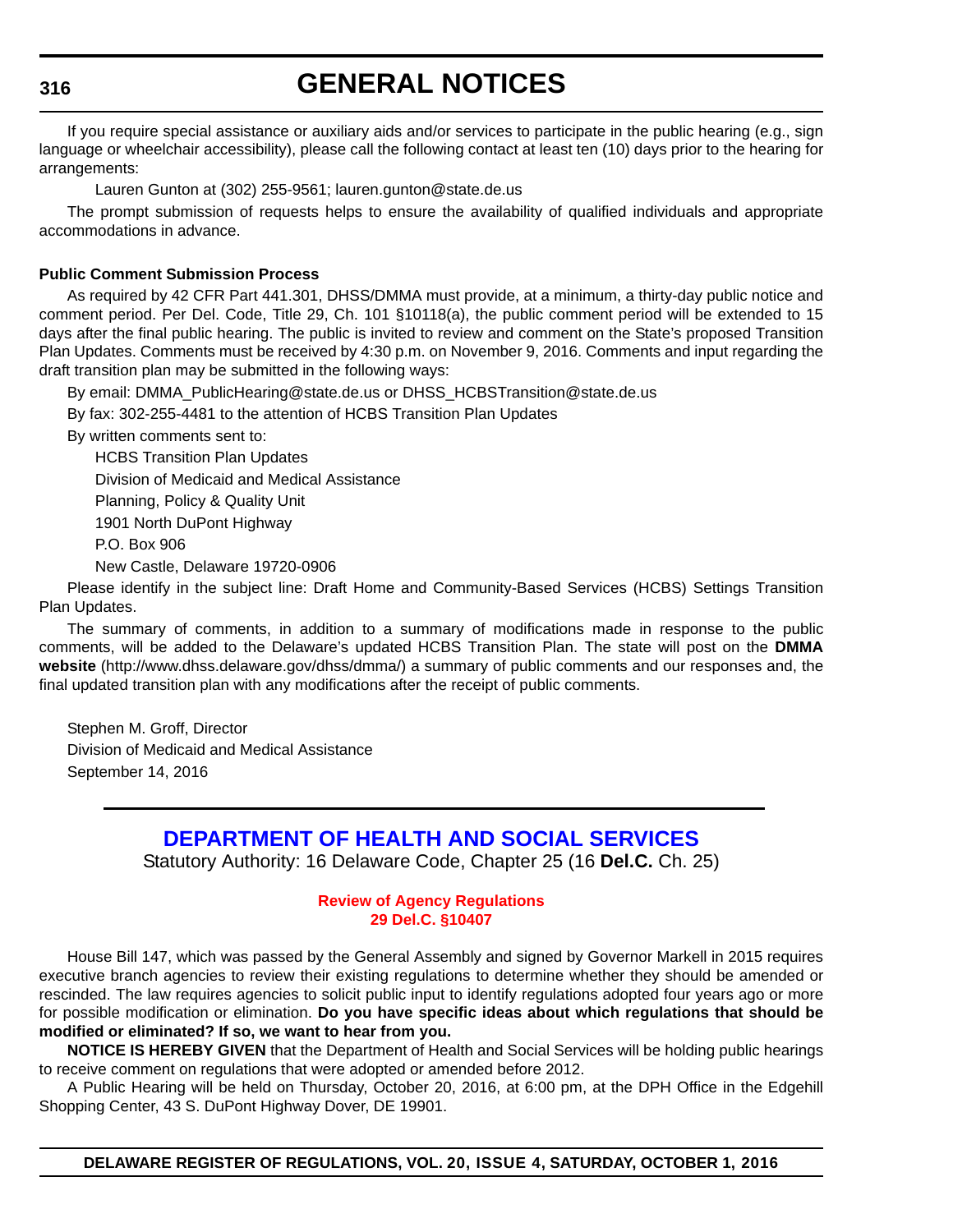If you require special assistance or auxiliary aids and/or services to participate in the public hearing (eg: sign language) please call the following contact at least ten (10) days prior to the hearing for arrangements: Cindi Powell at (302) 255-9043.

Written comments can be submitted through October 31, 2016 using the form on the DHSS website: [http://](http://www.dhss.delaware.gov/dhss/) [www.dhss.delaware.gov/dhss/](http://www.dhss.delaware.gov/dhss/) or by sending them to Jamie Mack at:

Jamie Mack Division of Public Health 417 Federal Street Dover, DE 19901 Email: jamie.mack@state.de.us Phone: (302) 744-4951

### **DEPARTMENT OF NATURAL RESOURCES AND ENVIRONMENTAL CONTROL**

#### **DIVISION OF AIR QUALITY**

Statutory Authority: 7 Delaware Code, Chapter 60 (7 **Del.C.** Ch. 60)

#### **[Revision to Satisfy EPAs State Implementation Plan \(SIP\) Call Related to Air Emissions During Equipment](#page-4-0)  Startup and Shutdown**

#### **1. TITLE OF SIP REVISION:**

Revision to Satisfy EPA's State Implementation Plan (SIP) Call Related to Air Emissions During Equipment Startup and Shutdown

#### **2. BRIEF SYNOPSIS OF THE SUBJECT, SUBSTANCE AND ISSUES:**

EPA, in 80 FR 33840 (6/12/2015 - final) identified the State Implementation Plans (SIPs) of 36 states as inadequate because they allegedly allowed unregulated excess emissions. Seven Delaware regulations were cited in this SIP Call because the EPA believes the regulations do not appropriately restrict emissions during start-up or shutdown events. This action is to revise the Delaware SIP to comply with the EPA SIP Call and avoid the imposition of federal sanctions.

- **3. POSSIBLE TERMS OF THE AGENCY ACTION:** None.
- **4. STATUTORY BASIS OR LEGAL AUTHORITY TO ACT:** 7 **Delaware Code**, Chapter 60

#### **5. OTHER REGULATIONS THAT MAY BE AFFECTED BY THE PROPOSAL:** None.

#### **6. NOTICE OF PUBLIC COMMENT:**

There will be a hearing on this proposed SIP revision on October 25, 2016 beginning at 6pm in the Dover DAQ offices at State Street Commons, 100 West Water Street, Suite 6A, Dover, DE 19904. Interested parties may submit comments in writing to David Fees, Division of Air Quality, 100 West Water Street, Suite 6A, Dover, DE 19904 and/or statements and testimony may be presented either orally or in writing at the public hearing.

#### **7. PREPARED BY:**

David Fees September 14, 2016

#### **Revision to Satisfy EPA's State Implementation Plan (SIP) Call Related to Air Emissions During Equipment**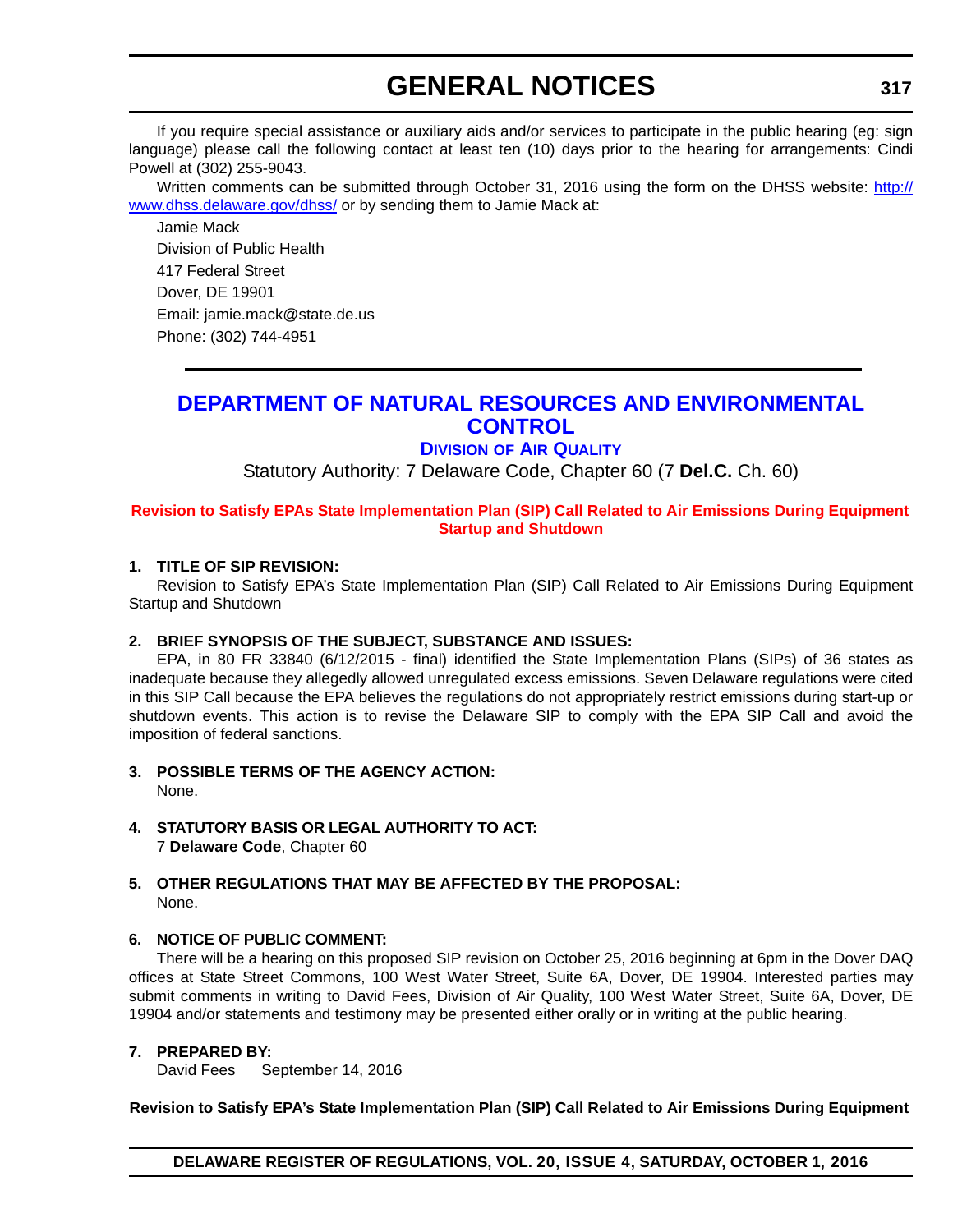#### **Startup and Shutdown**

#### **PROPOSED**

#### **September 15, 2016**

#### **1. Introduction**

On June 12, 2015 the EPA, identified the State Implementation Plans (SIPs) of 36 states as inadequate because they allegedly allowed unregulated excess emissions (80 FR 33840). Seven Delaware regulations were cited in this SIP Call because the EPA believes the regulations do not appropriately restrict emissions during startup or shutdown events. The seven Delaware regulations are: 7 **DE Admin. Code** 1104, 1105, 1108, 1109, 1114, 1124 and 1142.

Delaware does not agree with the EPA for the reasons cited in the comments Delaware made to the EPA docket. Despite this disagreement Delaware is revising the Delaware's SIP to comport with the EPA SIP Call to ensure the State is not subject to punitive CAA sanctions. This document details the revisions Delaware is making to the SIP, and demonstrates that these revisions comport with the EPA's interpretation of the CAA and are consistent with the EPA's approach for attainment and maintenance of all National Ambient Air Quality Standards (NAAQS).

#### **2. SIP Revision and Impact Analysis**

- 2.1 7 **DE Admin. Code** 1104, Particulate Emissions from Fuel Burning Equipment
	- 2.1.1 Delaware requests that EPA revise 7 **DE Admin. Code** 1104, Particulate Emissions from Fuel Burning Equipment, in the Delaware SIP as follows<sup>1</sup>:
		- 1.5 The provisions of this Regulation shall not apply to the start-up and shutdown of equipment which operates continuously or in an extended steady state when emissions from such equipment during start-up and shutdown are governed by an operation permit issued pursuant to the provisions of 2.0 of 7 **DE Admin. Code** 1102.
		- 2.1 Reserved. No person shall cause or allow the emission of particulate matter in excess of 0.3 pound per million BTU heat input, maximum two-hour average, from any fuel burning equipment.
		- 2.2 No person shall cause or allow the emission of particulate matter in excess of 0.3 pound per million BTU heat input, maximum 30-day rolling average, from any fuel burning equipment.
	- 2.1.2 Impact on attainment and maintenance of NAAQS. This revision provides the opportunity for any subject source to compensate for higher emission rates during startup or shutdown events by operating at corresponding lower rates during normal operations, so long as continuous compliance is demonstrated on a 30-day rolling average basis. This revision does not change the existing continuous emission limit in the SIP, nor will it result in any increase in emissions on a tons per year basis.
- 2.2 7 **DE Admin. Code** 1105, Particulate Emissions from Industrial Process Operations
	- 2.2.1 Delaware requests that EPA revise 7 **DE Admin. Code** 1105 Particulate Emissions from Industrial Process Operations, in the Delaware SIP as follows<sup>2</sup>:
		- 1.7 The provisions of this Regulation shall not apply to the start-up and shutdown of equipment which operates continuously or in an extended steady state when emissions from such equipment during start-up and shutdown are governed by an operation permit issued pursuant to the provisions of 2.0 of 7 **DE Admin. Code** 1102.

<sup>1.</sup> Along with the new provision (i.e., 2.2) the two provisions that are removed from the SIP (i.e., 1.5 and 2.1) will be retained and enforced by Delaware through the State regulation.

<sup>2.</sup> Along with the new provision (i.e., 2.2) the two provisions that are removed from the SIP (i.e., 1.7 and 2.1) will be retained and enforced by Delaware though the State regulation.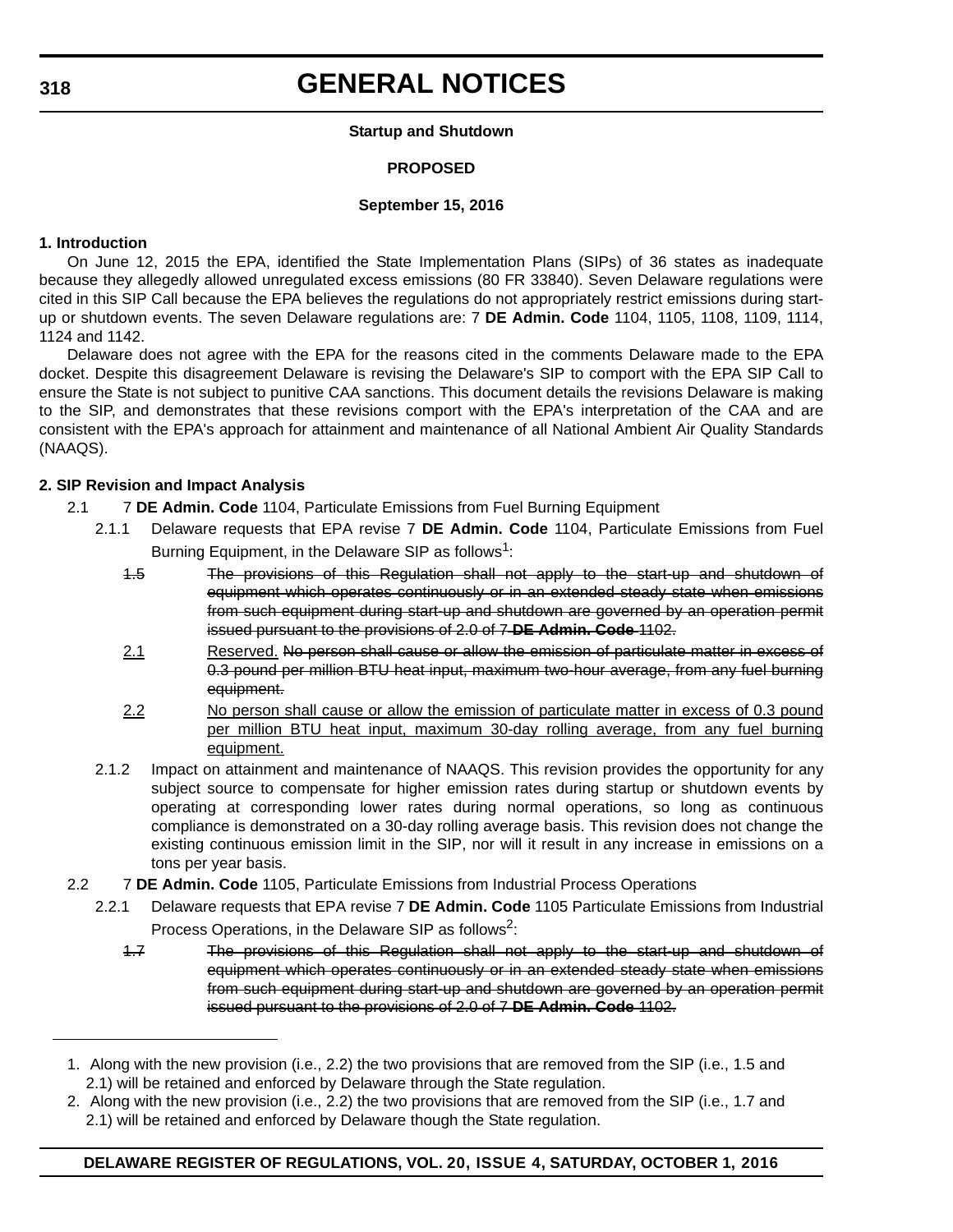- 2.1 Reserved. No person shall cause or allow particulate emissions into the atmosphere from any source not provided for in subsequent sections of this Regulation in excess of 0.2 grains per standard cubic foot.
- 2.2 No person shall cause or allow particulate emissions into the atmosphere from any source not provided for in subsequent sections of this Regulation in excess of 0.2 grains per standard cubic foot on a 30-day rolling average basis.
- 2.2.2 Impact on attainment and maintenance of NAAQS. This revision provides the opportunity for any subject source to compensate for higher emission rates during startup or shutdown events by operating at corresponding lower rates during normal operations, so long as continuous compliance is demonstrated on a 30-day rolling average basis. This revision does not change the existing continuous emission limit in the SIP, nor will it result in any increase in emissions on a tons per year basis.
- 2.3 7 **DE Admin. Code** 1108, Sulfur Dioxide Emissions from Fuel Burning Equipment. For 7 **DE Admin. Code** 1108 the provision EPA identified as deficient (i.e., 1.2) was removed from the Regulation under Secretary's Order (2013-A-0021), which was signed on 6/11/2013 and submitted to the EPA as a SIP revision. Since this SIP Call only deals with 1.2 of 1108, and since the revised regulation which does not include 1.2 was submitted to the EPA as a SIP revision, no further action is required under this SIP Call by Delaware relative to 7 **DE Admin. Code** 1108.

Since the cited provision has been removed from the Delaware Regulation, and because the EPA has indicated the cited provision allows for excess emissions, this revision comports with the EPA's interpretation of the CAA and is consistent with the EPA's approach for attainment and maintenance of all National Ambient Air Quality Standards (NAAQS).

2.4 7 **DE Admin. Code** 1109, Emissions of Sulfur Compounds from Industrial Operations. For 7 **DE Admin. Code** 1109 Delaware requests that the EPA remove the entire regulation from the Delaware  $SIP<sup>3</sup>$ 

Delaware believes existing federal requirements like, for example, New Source Performance Standards are adequate to ensure attainment and maintenance of sulfur related NAAQS in Delaware. Delaware believes that removal of this regulation from the SIP will not result in any increase in emissions on a ton per year basis, and that this revision comports with the EPA's interpretation of the CAA and is consistent with the EPA's approach for attainment and maintenance of all NAAQS.

2.5 7 **DE Admin. Code** 1114, Visible Emissions. For 7 **DE Admin. Code** 1114 Delaware requests that the EPA remove the entire regulation from the Delaware SIP  $4$ .

Delaware believes existing federal requirements like, for example, New Source Performance Standards regulate visible emissions, plus other Delaware SIP regulations that regulate fine particulate matter and fine particulate matter precursors (e.g., 1108 and 1146) are adequate to ensure attainment and maintenance of any particulate related NAAQS in Delaware. Further, there is no quantifiable relationship between visibility emissions and fine particulate matter emissions. Delaware believes that removal of this regulation from the SIP will not result in any increase in emissions on a ton per year basis, and that this revision comports with the EPA's interpretation of CAA and is consistent with the EPA's approach for attainment and maintenance of all NAAQS.

- 2.6 7 **DE Admin. Code** 1124, Control of Volatile Organic Compound Emissions. For 7 **DE Admin. Code** 1124 Delaware requests that the EPA remove the provision EPA identified as deficient (1.4) from the Delaware SIP as follows:
	- 1.4 Reserved. The provisions of this regulation shall not apply to the startup and shutdown of equipment which operates continuously or in an extended steady-state when emissions from such

<sup>3.</sup> The regulation will be retained and enforced by Delaware.

<sup>4.</sup> The regulation will be retained and enforced by Delaware.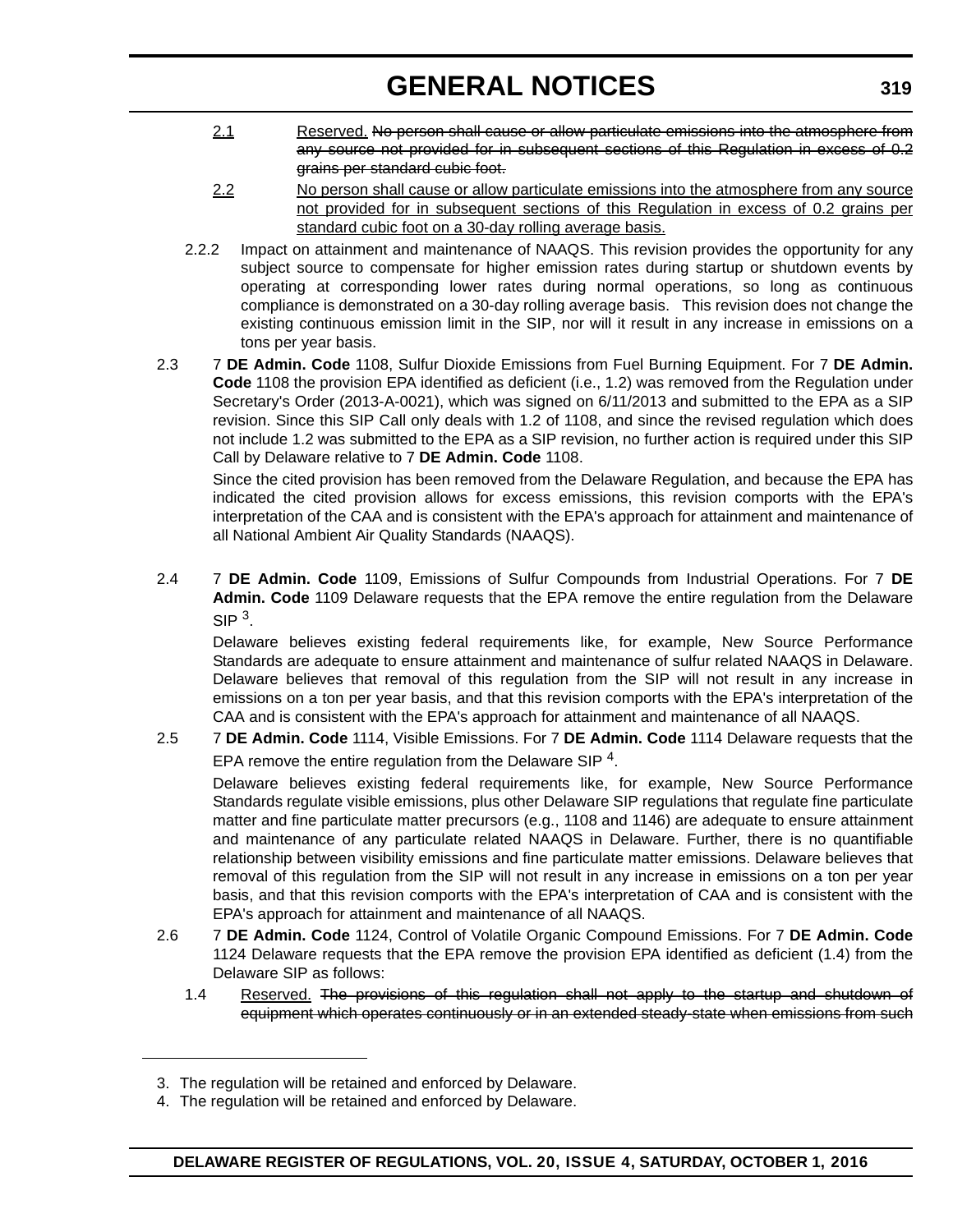equipment during startup and shutdown are governed by an Operating Permit issued pursuant to the provisions of 2.0 of 7 **DE Admin. Code** 1102.

Since the cited provision has been removed from the Delaware Regulation, and because the EPA has indicated the cited provision allows for excess emissions, this revision should be considered as strengthening the SIP and one which comports with the EPA's interpretation of the CAA and is consistent with EPA's approach for attainment and maintenance of all NAAQS.

- 2.7 7 **DE Admin. Code** 1142, Section 2.0, Control of NOx Emissions from Industrial Boilers and Process Heaters at Petroleum Refineries. For 7 **DE Admin. Code** 1142 Delaware requests that the EPA remove the provision EPA identified as deficient (2.3.1.6) from the Delaware SIP as follows:
	- 2.3.1.6 Reserved. The standards set out in 2.3 of this regulation shall not apply to the start-up and shutdown of equipment when emissions from such equipment during a start-up and shutdown are addressed in an operation permit issued pursuant to the provisions of 7 **DE Admin. Code** 1102.

Since the cited provision has been removed from the Delaware Regulation, and because the EPA has indicated the cited provision allows for excess emissions, this revision should be considered as strengthening the SIP and one which comports with the CAA and is consistent with EPA's approach for attainment and maintenance of all NAAQS.

#### **3. Conclusion**

Based on the analysis in the previous section of this document, Delaware concludes that this regulatory revision including the identified SIP revision will not have any adverse impact on Delaware's overall efforts for attaining and maintaining all NAAQS. Therefore, this SIP revision and its analysis meet the anti-backsliding provision of CAA Sec. 110(1).

#### **DEPARTMENT OF STATE DIVISION OF PROFESSIONAL REGULATION**

#### **3700 BOARD OF SPEECH/LANGUAGE PATHOLOGISTS, AUDIOLOGISTS AND HEARING AID DISPENSERS**

#### Statutory Authority: 24 Delaware Code, Section 3706(a)(1) (24 **Del.C.** §3706(a)(1)) 24 **DE Admin. Code** 3700

#### **[3700 Board of Examiners of Speech/Language Pathologists, Audiologists & Hearing Aid Dispensers](#page-4-0)**

Pursuant to 24 **Del.C.** §3706(a)(1), the Board of Speech/Language Pathologists, Audiologists and Hearing Aid Dispensers ("Board") proposes revisions to its rules and regulations.

On October 1, 2015, proposed revisions to the rules and regulations were published in the Delaware *Register of Regulations,* Vol. 19, Issue 4. Specifically, the Board's proposed amendments struck the current Section 9.2.1.4, which addresses practice by telecommunications, and added a new Section 10.0, pertaining to telepractice. The new Section 10.0 sets forth standards and requirements in order to allow licensees to engage in telepractice while protecting the public.

A public hearing was held on November 17, 2015 before the Board, and the public comment period for written comment was held open for another 15 days. The Board deliberated on the evidence submitted at its meeting on January 19, 2016. Based on those deliberations, the Board made substantive revisions to the proposed rules and regulations. Therefore, the Board strikes the rules and regulations as proposed in the October 1, 2015 *Register of Regulations* and proposes revised rules and regulations attached hereto as Exhibit A.

A public hearing was originally scheduled for September 20, 2016 but has been rescheduled for November 15, 2016 at 2:00 p.m. in the second floor conference room B of the Cannon Building, 861 Silver Lake Boulevard, Dover, Delaware, where members of the public can offer comments. Anyone wishing to receive a copy of the proposed rules and regulations may obtain a copy from the Board of Speech/Language Pathologists, Audiologists and Hearing Aid Dispensers, 861 Silver Lake Boulevard, Dover, Delaware 19904. Persons wishing to submit written comments may forward these to the Board at the above address.

In accordance with 29 **Del.C.** §10118(a), the final date to receive written comments will be November 30, 2016,

#### **DELAWARE REGISTER OF REGULATIONS, VOL. 20, ISSUE 4, SATURDAY, OCTOBER 1, 2016**

#### **320**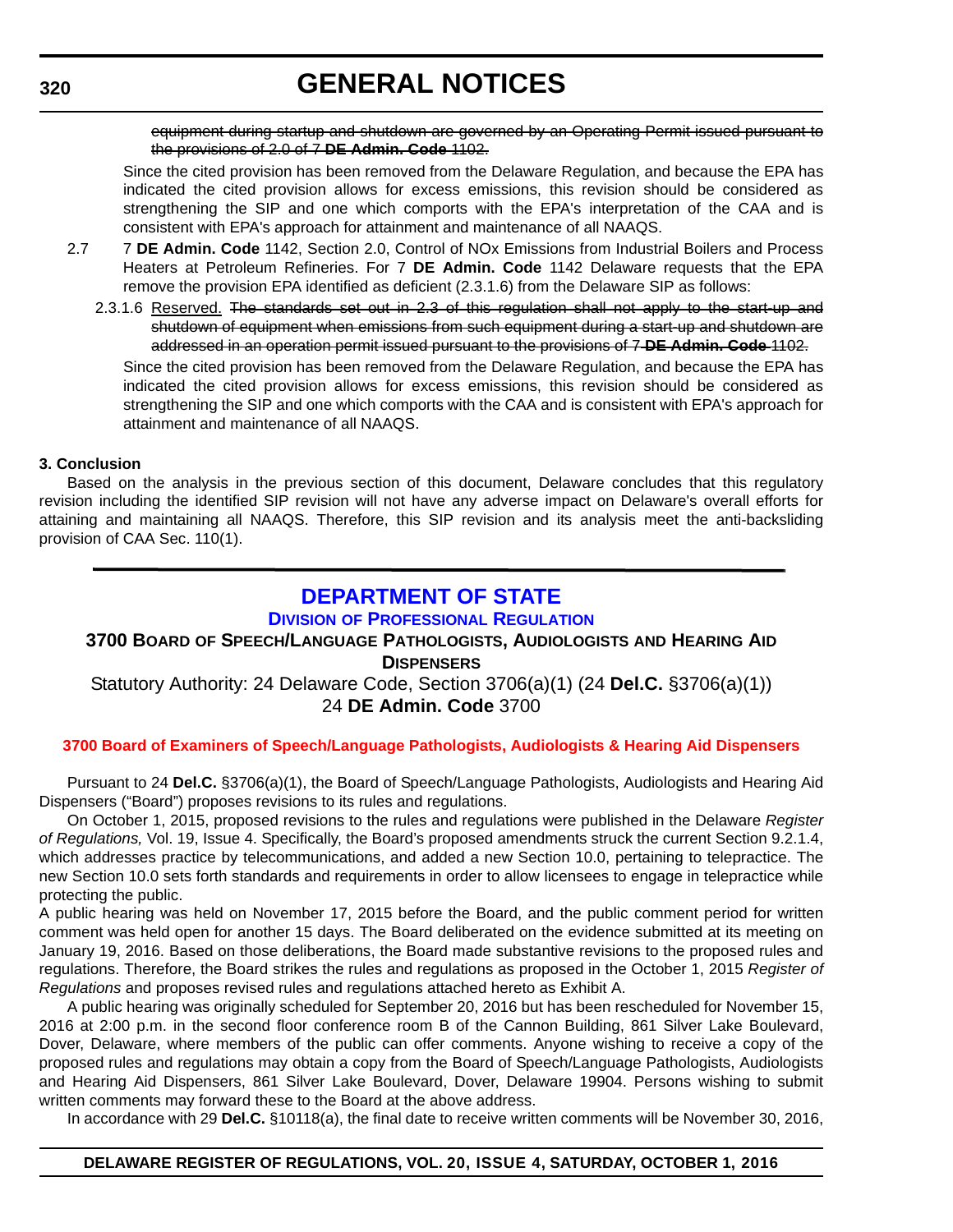which is 15 days following the public hearing. The Board will deliberate on all of the public comment at its next regularly scheduled meeting, at which time it will determine whether to adopt the rules and regulations as proposed or make additional changes due to the public comment.

#### **Nature of the Proceedings**

A public hearing was held before the Board on November 17, 2015 in the Cannon Building, 861 Silver Lake Boulevard, Dover, Delaware where members of the public were invited to offer comments on the proposed amendments to the rules and regulations. Members of the public were also invited to submit written comments. In accordance with 29 **Del.C.** §10118(a), the written public comment period was held open until December 2, 2015, which was 15 days following the public hearing. The Board deliberated on the proposed revisions at its regularly scheduled meeting on January 19, 2016.

#### **Summary of the Evidence**

At the November 17, 2015 hearing, the following exhibits were made part of the record:

**Exhibit 1:** *News Journal* Affidavit of Publication.

**Exhibit 2:** *Delaware State News* Affidavit of Publication.

**Exhibit 3:** October 22, 2015 letter from Robert Overmiller of the Governor's Advisory Council for Exceptional Citizens.

Mr. Overmiller requested a limited exception to Section 10.2.1.2 to permit occasional telepractice sessions with a regular client in the jurisdiction where the client is located.

**Exhibit 4:** October 28, 2015 letter from Daniese McMullin-Powell of the State Council for Persons with Disabilities.

Ms. McMullin-Powell shared the concerns set forth in Exhibit 3.

**Exhibit 5:** November 6, 2015 letter from Judith Page, of the American Speech Language Hearing Association. Ms. Page expressed concern regarding the requirement that the client be located in Delaware. She also commented that Delaware licensees, who may be recognized in their field, would be limited to providing services to clients located in Delaware. Ms. Page made a number of suggestions for inclusion in the proposed rules and regulation: Telepractice services must be equivalent to face-to-face services; licensees must comply with professional standards and must have the knowledge and skill to deliver services by telepractice; the use of technology must be appropriate for each client; include calibration of instruments; assess client's candidacy; provide written notification of the right to refuse services by telepractice; and maintain the confidentiality of records; **Exhibit 6:** Undated written comments from the Delaware Speech Hearing Association.

The comments include a request that Section 10.2.1.2 be amended to reflect the client's legal status as a Delaware resident and to include a consultation exemption.

**Exhibit 7:** November 17, 2015 email and written comments from Illene Courtright.

Ms. Courtright objected to the geographic borders requirement and suggested using instead the legal resident status of the client. She requested an exemption to this requirement for episodic services or informal consultation. Ms. Courtright commented that the informed consent requirement should include the risks and limitations of telepractice.

In addition, testimony was presented, as follows:

Leia Heckman, from the Delaware Speech Hearing Association, addressed the Board regarding her concerns with the proposed regulations. Specifically, Ms. Heckman noted that services provided by telepractice must be equivalent to services face-to-face. Ms. Heckman objected to the requirement that the client must be located in the State of Delaware. This proposed language would limit services for clients who leave the state. Ms. Heckman suggested inclusion of ASHA's model language pertaining to informed consent. Ms. Heckman advised the Board that DSHA supports ASHA's model language, and requested that the Board consider adopting the consultation exemption.

Christine Cook, a Delaware speech/language pathologist, addressed the Board regarding her concerns pertaining to proposed Section 10.2.4.2, which requires that consultations be conducted face-to-face. Ms. Cook stated that the Board had advocated for an increase in access to services. This section will limit access. Clients should be able to consult with out of state providers by telepractice. Ms. Cook requested the elimination of Section 10.2.4.2.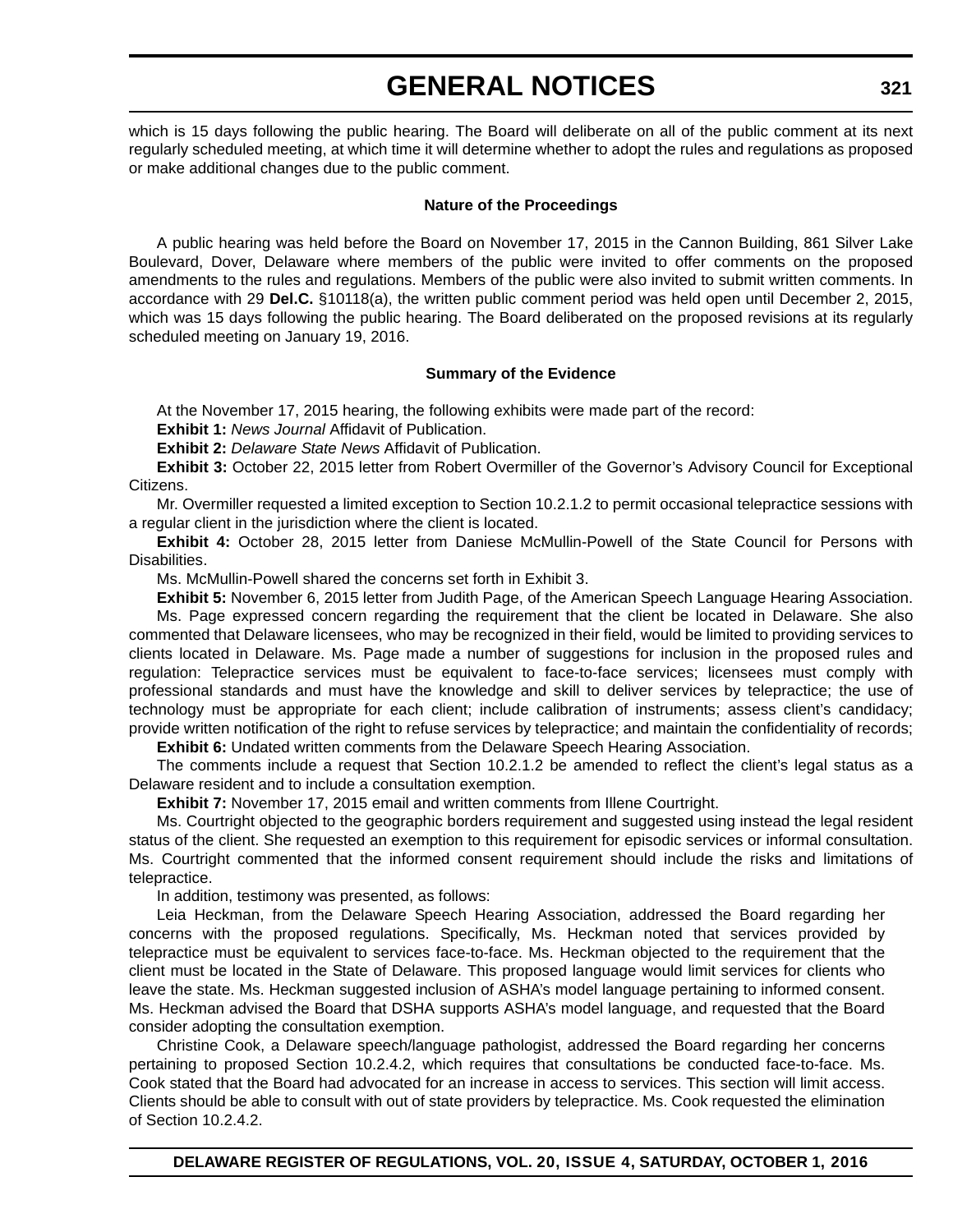## **GENERAL NOTICES**

Liesel Looney, an audiologist from the Nemours Children's Hospital, addressed the Board with her concerns pertaining to proposed Section 10.2.4.2. Ms. Looney reported that there is only one audiologist in Kent and Sussex County who is conducting follow-ups for newborns who fail hearing screenings. Due to the shortage, children are not getting subsequent follow-up appointments. Section 10.2.4.2 would prevent the provision of services by telepractice to this population. There is a need for providing remote services to families who live far from the hospital and lack transportation. Children in underserved areas aren't getting infant hearing screenings and timely intervention. The professional should be responsible for assessing appropriate care.

During the 15-day window for submission of additional written comments, as required by 29 **Del.C.** §10118(a), the Board received the following documents, which were marked as Exhibits on January 19, 2016:

**Exhibit 8:** December 1, 2015 letter from Michael Kurliand of Nemours, Alfed I. DuPont Hospital for Children.

Mr. Kurliand objected to inclusion of Sections 10.2.4.2 and Section 10.2.4.1. These sections require face-toface meetings for initial evaluation, re-evaluations and scheduled discharges. Mr. Kurliand stated that these Sections will dramatically limit access to care, particularly in underserved southern Delaware. Mr. Kurliand also objected to Section 10.2.1.2, which requires clients to be located within the borders of Delaware. Mr. Kurliand suggested that the proposed rules and regulations be amended to permit a Delaware licensee to follow established patients that are not physically in the state of Delaware.

**Exhibit 9:** December 1, 2015 letter from Yell Inverso of Nemours, Alfred I. DuPont Hospital for Children.

Ms. Inverso objected to the face-to-face requirements in Section 10.2.4.2. Ms. Inverso stated that this language will limit access to care for many patients, including patients in southern Delaware. Ms. Inverso commented on the impact on audiology services. Due to the limited access to audiology services in southern Delaware, infants are not receiving hearing screenings and recommended follow-up services.

#### **Findings and Conclusions**

The public was given notice and an opportunity to provide the Board with comments in writing and by testimony at the public hearing on the proposed amendments to the Board's rules and regulations.

Pursuant to 24 **Del.C.** §3706(a)(1), the Board has statutory authority to promulgate rules and regulations. The proposed changes seek to establish standards for the delivery of services by telepractice for the professions regulated by the Board.

During deliberations, the Board considered the testimony of witnesses and the documents marked as exhibits. The Board addressed the concerns presented through this evidence. The Board discussed the objection to proposed Section 10.2.1, which requires that the licensee shall have an active Delaware license, and during telepractice treatment, the client shall be located within the borders of the State of Delaware. Certain individuals offering public comment expressed reservations with respect to continuity of care and limiting access to needed services.

The Board declined to amend Section 10.2.1. Care occurs where the client is physically located. A licensee who is licensed in Delaware only would be engaging in unlicensed practice if permitted to treat a client who has left Delaware and is located in another state. The Board would have no jurisdiction with respect to care provided in another state. Section 10.2.1 serves the interests of public protection by ensuring that clients located in Delaware receive care from practitioners properly licensed by the Board.

The Board also addressed the benefits and disadvantages regarding Section 10.2.4.2, which requires that all evaluations be done in a face to face setting. The Board recognized the access problem presented by this language, and decided to amend this Section to specify that only initial evaluations must be performed face to face and not through telepractice. The method of treatment for subsequent evaluations will be left to the discretion of the licensed professional.

The Board noted that other concerns voiced by members of the public are addressed in proposed Section 10.0. In the delivery of services by telepractice, the licensee must meet all standards and requirements applicable to onsite care. *See* Section 10.2.4.3. The licensee who deliver services by telepractice must possess the specialized knowledge and skills needed for the particular technology. *See* Section 10.2.4.5. The licensee is responsible for determining that telepractice is appropriate for the particular client. *See* Section 10.2.4.1. The proposed rules and regulations also require that licensees obtain written, informed consent which includes an outline of the risks of telepractice. *See* Section 10.2.2.

Finally, the Board decided to strike the last sentence of Rule 10.1 as unnecessary.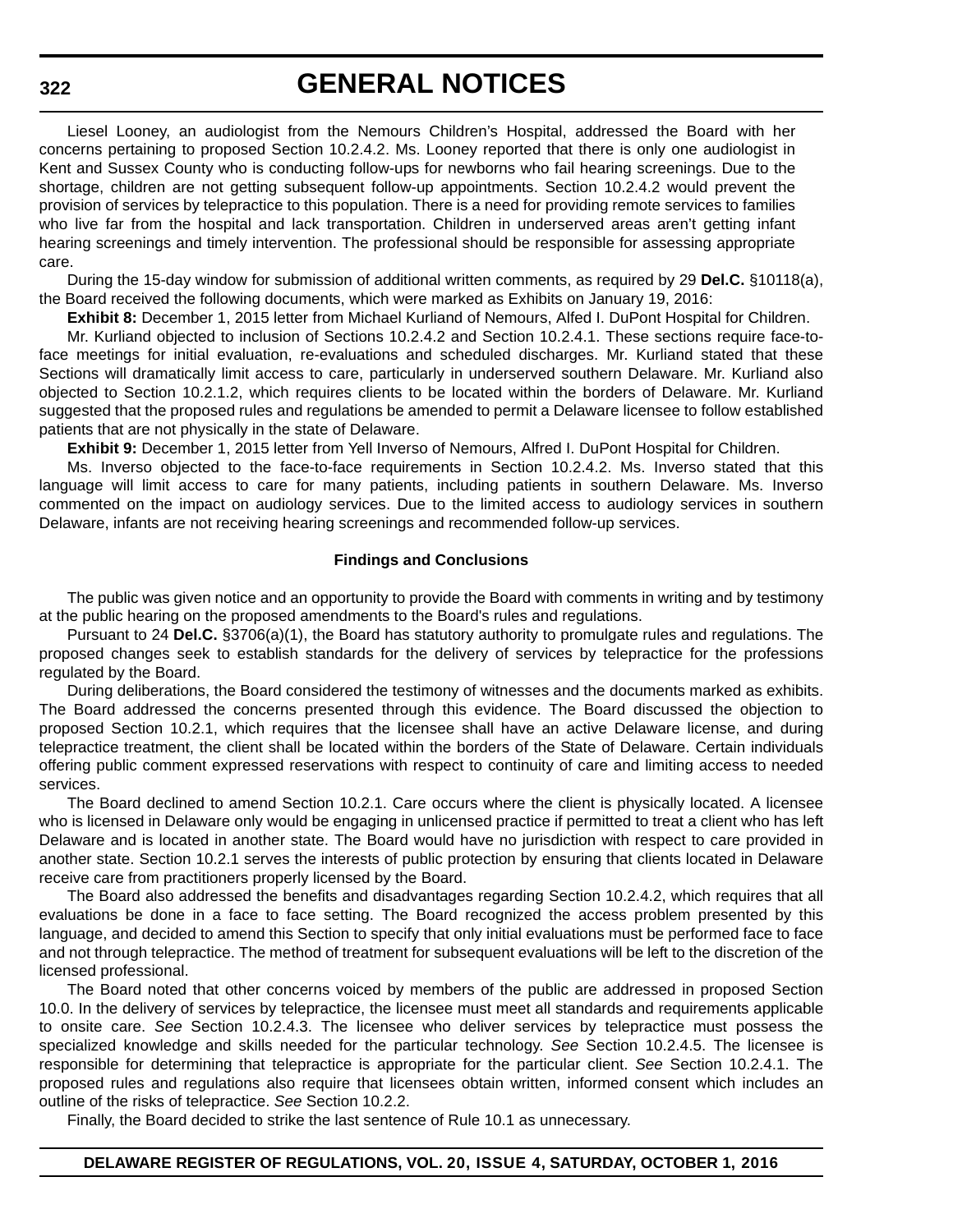**\*Please Note: As the proposed amendments published in the August 2016 issue of the** *Register* **at page 107 (20 DE Reg. 107) are not being changed, they are not being published. A copy of the text from the proposed amendment is available at:**

**<http://regulations.delaware.gov/register/august2016/proposed/20 DE Reg 107 08-01-16.htm>**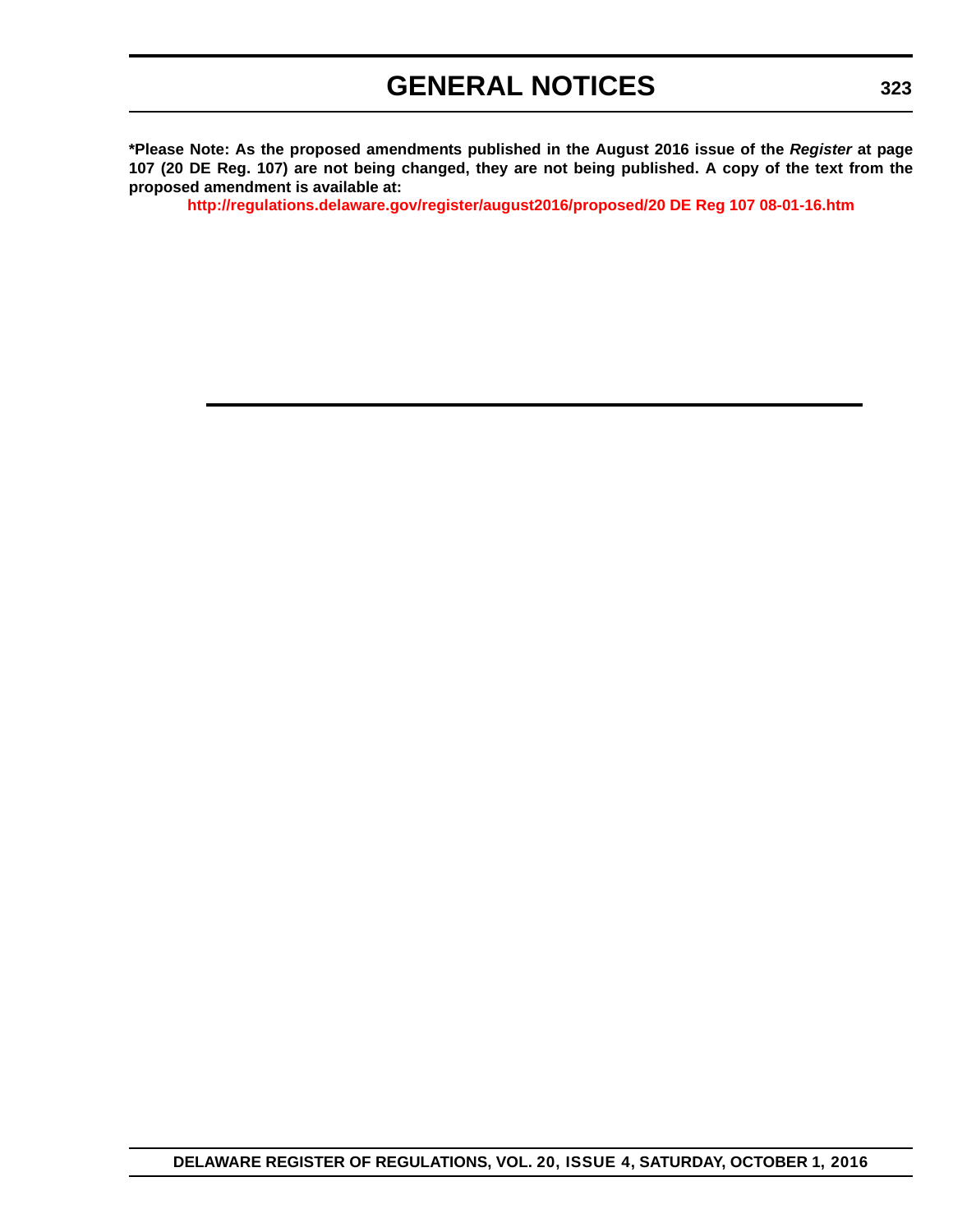#### **DEPARTMENT OF AGRICULTURE HARNESS RACING COMMISSION DELAWARE STANDARDBRED BREEDERS' FUND [PUBLIC NOTICE](#page-4-0) 502 Delaware Standardbred Breeders' Fund Regulations**

The State of Delaware, Department of Agriculture's Standardbred Breeders' Fund ("the Fund") hereby gives notice of its intention to adopt an amended regulation pursuant to the General Assembly's delegation of authority to do so found at 29 **Del.C.** §4815(b)(4)b.2 and in compliance with Delaware's Administrative Procedures Act at 29 **Del.C.** §10115. The proposed amended regulation under 4.2 and 9.2 removes the four (4) year old bonus program beginning with the foals of 2018 who would be four (4) year olds in 2022. This is a financial move to keep the "Fund" viable in the future.

The Fund solicits, and will consider, timely filed written comments from interested individuals and groups concerning these proposed amended regulations. The deadline for the filing of such written comments will be thirty days (30) after these proposed amended regulations are promulgated in the Delaware *Register of Regulations*. Any such submissions should be mailed or hand-delivered to Ms. Judy Davis-Wilson, Administrator, Delaware Standardbred Breeders' Fund Program whose address is State of Delaware, Department of Agriculture, 2320 South duPont Highway, Dover, Delaware 19901 by November 1, 2016.

### **DEPARTMENT OF EDUCATION [PUBLIC NOTICE](#page-4-0)**

The State Board of Education will hold its monthly meeting on Thursday, October 20, 2016 at 1:00 p.m. in the Townsend Building, Dover, Delaware.

### **DEPARTMENT OF HEALTH AND SOCIAL SERVICES DIVISION OF MEDICAID AND MEDICAL ASSISTANCE [PUBLIC NOTICE](#page-4-0)**

#### **Target Case Management Services for Individuals with Intellectual and Developmental Disabilities**

In compliance with the State's Administrative Procedures Act (APA - Title 29, Chapter 101 of the Delaware Code), 42 CFR §447.205, and under the authority of Title 31 of the Delaware Code, Chapter 5, Section 512, Delaware Health and Social Services (DHSS) / Division of Medicaid and Medical Assistance (DMMA) is proposing to amend the Title XIX Medicaid State Plan regarding Targeted Case Management, specifically, *to establish coverage and reimbursement methodologies for targeted case management services for individuals with intellectual disabilities.* 

Any person who wishes to make written suggestions, compilations of data, testimony, briefs or other written materials concerning the proposed new regulations must submit same to, Planning, Policy and Quality Unit, Division of Medicaid and Medical Assistance, 1901 North DuPont Highway, P.O. Box 906, New Castle, Delaware 19720-0906, by email to Kimberly.Xavier@state.de.us, or by fax to 302-255-4425 by October 31, 2016. Please identify in the subject line: Target Case Management Services.

The action concerning the determination of whether to adopt the proposed regulation will be based upon the results of Department and Division staff analysis and the consideration of the comments and written materials filed by other interested persons.

**324**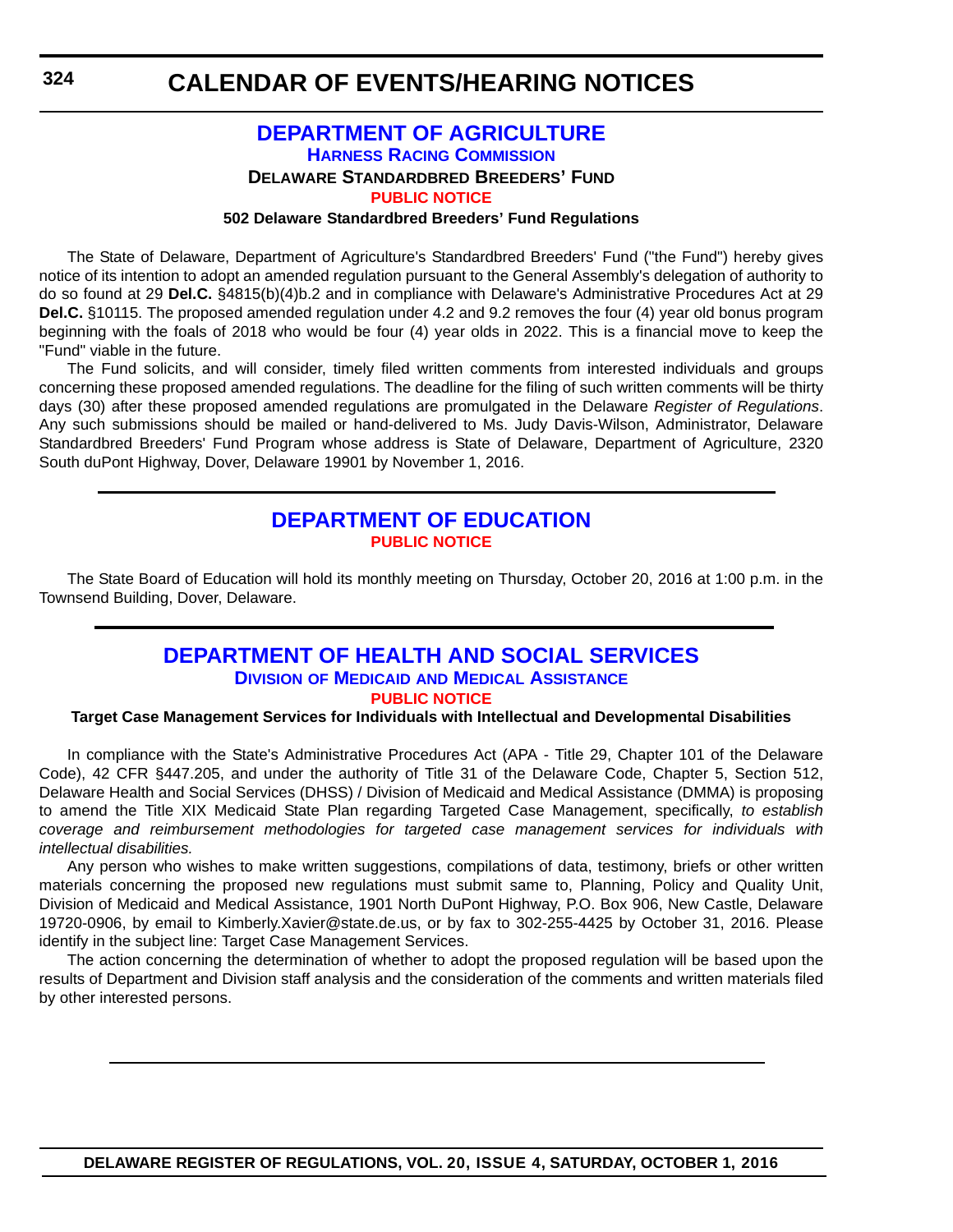#### **DIVISION OF PUBLIC HEALTH [PUBLIC NOTICE](#page-4-0) 4462 Public Drinking Water Systems**

Health Systems Protection Section (HSP), Division of Public Health, Department of Health and Social Services, is proposing revisions to the regulations governing Public Drinking Water Systems (4462). The regulations are being revised to include technical corrections to bring Delaware's regulations into full compliance with the Safe Drinking Water Act. On October 1, 2016, HSP plans to publish as proposed the amended regulations, and hold them out for public comment per Delaware law.

Copies of the proposed regulations are available for review in the October 1, 2016 edition of the Delaware *Register of Regulations*, accessible online at: http://regulations.delaware.gov or by calling the Division of Public Health at (302) 744-4951.

Any person who wishes to make written suggestions, testimony, briefs or other written materials concerning the proposed regulations must submit same to Jamie Mack by Friday, November 11, 2016, at:

Jamie Mack Division of Public Health 417 Federal Street Dover, DE 19901 Email: jamie.mack@state.de.us Phone: (302) 744-4951

### **DEPARTMENT OF NATURAL RESOURCES AND ENVIRONMENTAL CONTROL**

#### **DIVISION OF AIR QUALITY [PUBLIC NOTICE](#page-4-0)**

#### **1104 Particulate Emissions from Fuel Burning Equipment**

EPA, in 80 FR 33840 (6/12/2015 - final) identified the State Implementation Plans (SIPs) of 36 states as inadequate because they allegedly allowed unregulated excess emissions. Seven Delaware regulations were cited in this SIP Call because the EPA believes the regulations do not appropriately restrict emissions during start-up or shutdown events. This action is to revise one of the cited Delaware's regulations to comply with the EPA SIP Call and avoid the imposition of federal sanctions.

There will be a hearing on this proposed amendment and the other EPA cited Delaware rules on October 25, 2016 beginning at 6pm in the Dover DAQ offices at State Street Commons, 100 West Water Street, Suite 6A, Dover, DE 19904. Interested parties may submit comments in writing to David Fees, Division of Air Quality, 100 West Water Street, Suite 6A, Dover, DE 19904 and/or statements and testimony may be presented either orally or in writing at the public hearing.

#### **DIVISION OF AIR QUALITY [PUBLIC NOTICE](#page-4-0) 1105 Particulate Emissions from Industrial Process Operations**

EPA, in 80 FR 33840 (6/12/2015 - final) identified the State Implementation Plans (SIPs) of 36 states as inadequate because they allegedly allowed unregulated excess emissions. Seven Delaware regulations were cited in this SIP Call because the EPA believes the regulations do not appropriately restrict emissions during start-up or shutdown events. This action is to revise one of the cited Delaware's regulations to comply with the EPA SIP Call and avoid the imposition of federal sanctions.

There will be a hearing on this proposed amendment and the other EPA cited Delaware rules on October 25, 2016 beginning at 6pm in the Dover DAQ offices at State Street Commons, 100 West Water Street, Suite 6A, Dover, DE 19904. Interested parties may submit comments in writing to David Fees, Division of Air Quality, 100

#### **DELAWARE REGISTER OF REGULATIONS, VOL. 20, ISSUE 4, SATURDAY, OCTOBER 1, 2016**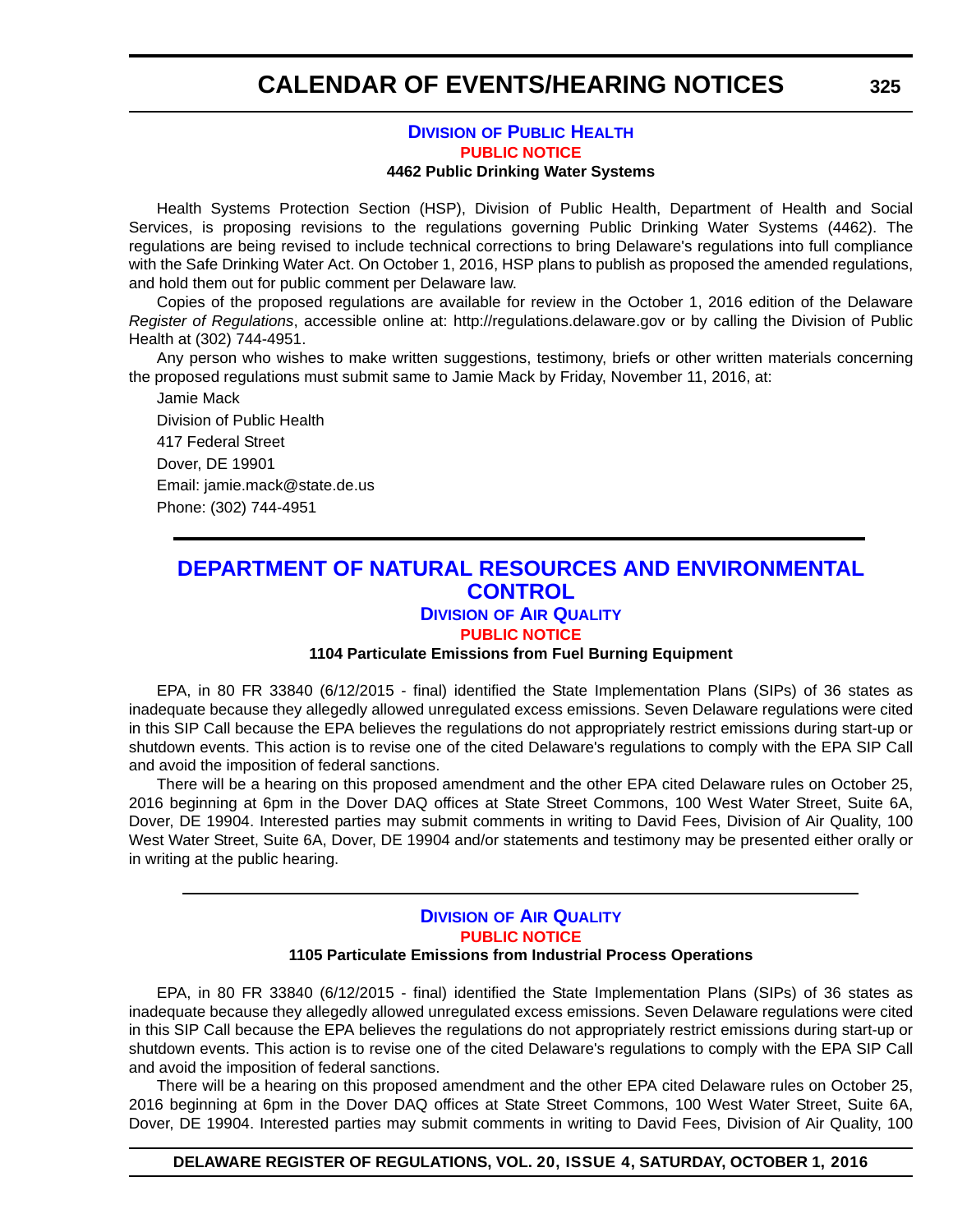## **CALENDAR OF EVENTS/HEARING NOTICES**

West Water Street, Suite 6A, Dover, DE 19904 and/or statements and testimony may be presented either orally or in writing at the public hearing.

#### **DIVISION OF AIR QUALITY [PUBLIC NOTICE](#page-4-0) 1124 Control of Volatile Organic Compound Emissions**

EPA, in 80 FR 33840 (6/12/2015 - final) identified the State Implementation Plans (SIPs) of 36 states as inadequate because they allegedly allowed unregulated excess emissions. Seven Delaware regulations were cited in this SIP Call because the EPA believes the regulations do not appropriately restrict emissions during start-up or shutdown events. This action is to revise one of the cited Delaware's regulations to comply with the EPA SIP Call and avoid the imposition of federal sanctions.

There will be a hearing on this proposed amendment and the other EPA cited Delaware rules on October 25, 2016 beginning at 6pm in the Dover DAQ offices at State Street Commons, 100 West Water Street, Suite 6A, Dover, DE 19904. Interested parties may submit comments in writing to David Fees, Division of Air Quality, 100 West Water Street, Suite 6A, Dover, DE 19904 and/or statements and testimony may be presented either orally or in writing at the public hearing.

#### **DIVISION OF AIR QUALITY [PUBLIC NOTICE](#page-4-0) 1125 Requirements for Preconstruction Review**

To bring Delaware's table of global warming potentials (GWP), as shown in Table 1-1 under the definition of greenhouse gases (GHG) in Section 1.9 up-to-date with the most current federal rules for calculating the  $CO<sub>2</sub>$ equivalent emissions ( $CO<sub>2</sub>e$ ) for regulated major sources emitting GHG. In 2010, the Delaware rule was revised to require GHG permitting consistent with EPA rules which included a method for calculating those emissions based upon GWP. GHG emissions, for the purposes of the federal rule, include the aggregate of six GHG; carbon dioxide  $(CO<sub>2</sub>)$ , nitrous oxide  $(N<sub>2</sub>O)$ , methane  $(CH<sub>4</sub>)$ , hydrofluorocarbons (HFC), perfluorocarbons (PFC), and sulfur hexafluoride ( $S_{F_6}$ ). The mass of each of these components emitted is multiplied by the EPA determined GWP for each. EPA has added 30 new compounds to the prior list of GHG bringing the total compounds to 62 and revised the GWP of 24 of the original 32.

There will be a public hearing on this proposed amendment on Tuesday October 25, 2016 beginning at 6pm in the Dover DAQ offices at State Street Commons, 100 West Water Street, Suite 6A, Dover, DE 19904. Interested parties may submit comments in writing to David Fees, Division of Air Quality, State Street Commons, 100 West Water Street, Suite 6A, Dover, DE 19904 and/or statements and testimony may be presented either orally or in writing at the public hearing.

#### **DIVISION OF AIR QUALITY [PUBLIC NOTICE](#page-4-0) 1142 Specific Emission Control Requirements**

EPA, in 80 FR 33840 (6/12/2015 - final) identified the State Implementation Plans (SIPs) of 36 states as inadequate because they allegedly allowed unregulated excess emissions. Seven Delaware regulations were cited in this SIP Call because the EPA believes the regulations do not appropriately restrict emissions during start-up or shutdown events. This action is to revise one of the cited Delaware's regulations to comply with the EPA SIP Call and avoid the imposition of federal sanctions.

There will be a hearing on this proposed amendment and the other EPA cited Delaware rules on October 25, 2016 beginning at 6pm in the Dover DAQ offices at State Street Commons, 100 West Water Street, Suite 6A, Dover, DE 19904. Interested parties may submit comments in writing to David Fees, Division of Air Quality, 100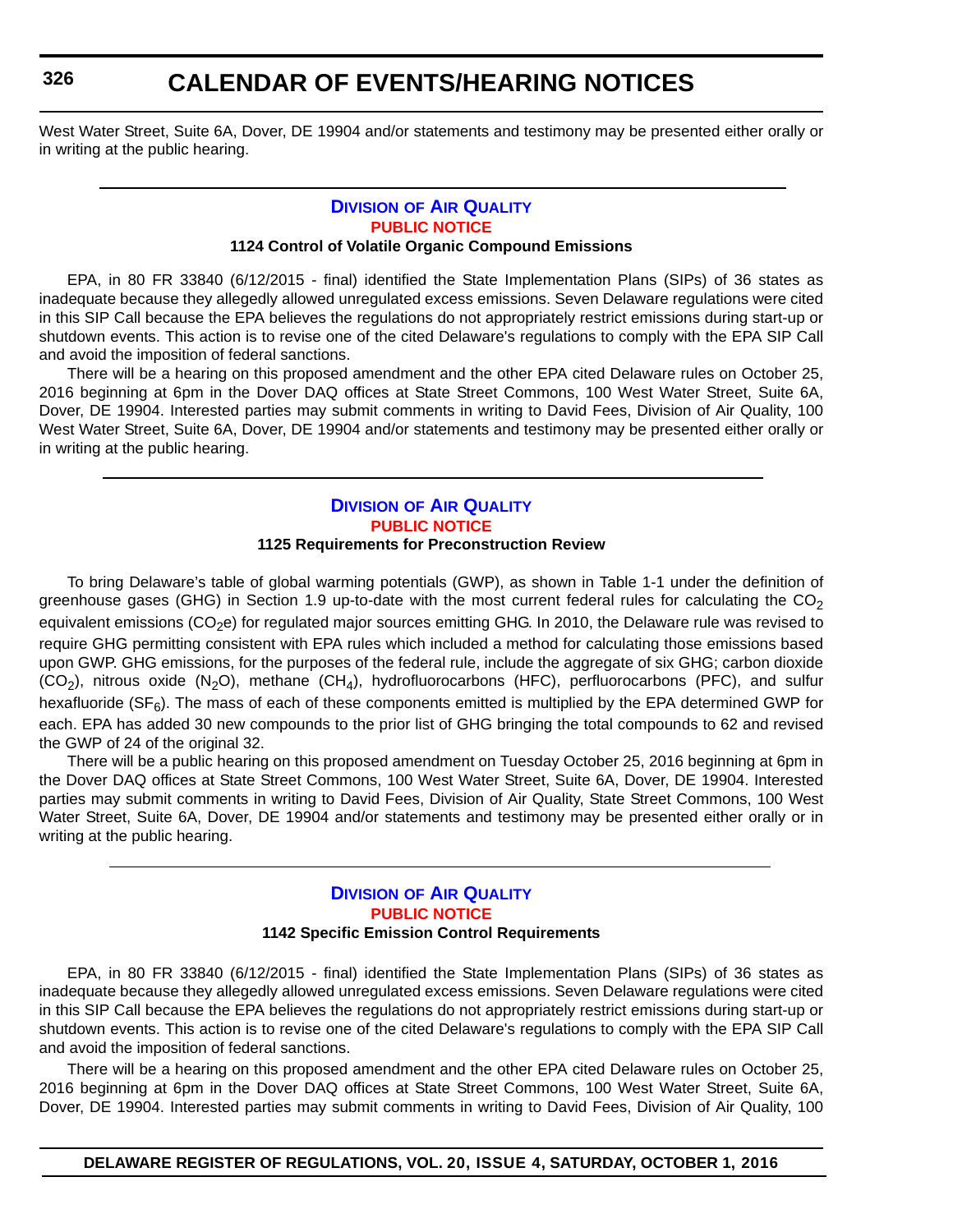West Water Street, Suite 6A, Dover, DE 19904 and/or statements and testimony may be presented either orally or in writing at the public hearing.

#### **DIVISION OF FISH AND WILDLIFE [PUBLIC NOTICE](#page-4-0) 3500 Tidal Finfish**

This action proposes to amend Delaware's tidal finfish regulations pertaining to the recreational and commercial Striped Bass fisheries. The Department removed an unnecessary harvest constraint (slot size limit) on the commercial fishery that resulted in the needless waste of Striped Bass through Emergency Secretary's Order No. 2016-F-0027, pursuant to 29 **Del.C.** §10119 and 7 **Del.C.** §903(h) (20 DE Reg. 6 (07/01/16)). This action proposes to adopt those measures through the normal regulatory process. In addition, the proposed amendments modify Striped Bass tagging requirements for consistency with the recently adopted 7 **Del.C.** §943. Specifically, the amendments provide for tagging of Striped Bass by commercial harvesters at any time prior to landing and clarify that recreational anglers are not required to tag Striped Bass. Several additional measures are proposed to address tracking, reporting and quota management in the commercial fishery, as noted in Addendum III to Amendment 6 to the Atlantic Striped Bass Interstate Fishery Management Plan. Among the measures proposed are: lost tag reporting; application of weigh station tags within 12 hours of landing; and actions to be taken to ensure compliance with commercial reporting and tagging requirements.

The hearing record on the proposed changes to 7 **DE Admin Code** 3503 Striped Bass Recreational Fishing Seasons; Methods of Take; Creel Limit; Possession Limit; 3504 Striped Bass Possession Size Limit; Exceptions; and, 3505 Striped Bass Commercial Fishing Season; Quotas; Tagging and Reporting Requirements will be open October 1, 2016. Individuals may submit written comments regarding the proposed changes via e-mail to Lisa.Vest@state.de.us or via the USPS to Lisa Vest, Hearing Officer, DNREC, 89 Kings Highway, Dover, DE 19901 (302) 739-9042. A public hearing on the proposed amendment will be held on October 24, 2016 beginning at 6:00 PM in the DNREC Auditorium, located at the Richardson & Robbins Building, 89 Kings Highway, Dover, DE 19901.

### **DEPARTMENT OF SERVICES FOR CHILDREN, YOUTH AND THEIR FAMILIES DIVISION OF FAMILY SERVICES OFFICE OF CHILD CARE LICENSING [PUBLIC NOTICE](#page-4-0) 103 Family Child Care Homes 104 Large Family Child Care Homes**

The Office of Child Care Licensing (OCCL) proposes to amend the DELACARE: Rules for Family Child Care Homes and DELACARE: Rules for Large Family Child Care Homes. These regulations were combined into one regulation after it was determined that the majority of the content was the same. A comprehensive review process was held in which all providers were invited to attend public meetings in July 2016 to offer comments on the current Rules. After these meetings, a draft was created incorporating best practices and provided to a task force of providers and stakeholders. The task force met four times to discuss the draft and revise it.

Interested parties wishing to offer comments on these proposed regulations or submit written suggestions, data, briefs, or other materials concerning the proposed regulations must submit them to Kelly McDowell, Office of Child Care Licensing, 3411 Silverside Road, Concord Plaza, Hagley Building Wilmington, Delaware 19810, by email to Kelly.McDowell@state.de.us, or by using OCCL's website http://kids.delaware.gov/occl/ announcements.shtml. Anonymous comments may be submitted by using OCCL's website. Comments must be submitted by the close of business on October 31, 2016. It is anticipated that this will be the final opportunity to offer comments on these proposed regulations. Regulations 103 and 104 were stricken in their entirety.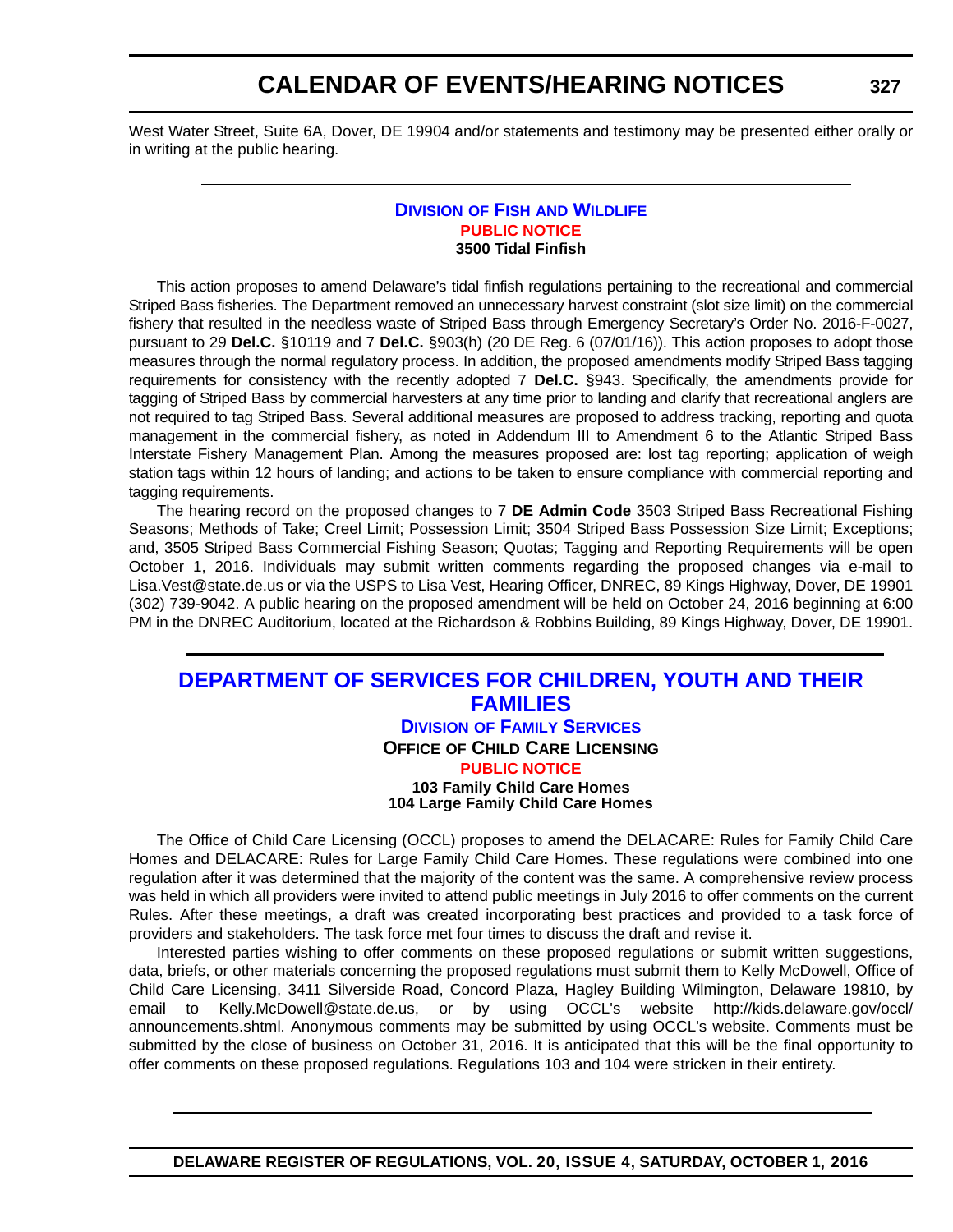#### **DIVISION OF FAMILY SERVICES OFFICE OF CHILD CARE LICENSING [PUBLIC NOTICE](#page-4-0) 201 Child Placing Agencies**

The Office of Child Care Licensing (OCCL) proposes to amend the DELACARE: Regulations for Child Placing Agencies. A comprehensive review process was held in which all providers were invited to attend public meetings in July 2016 to offer comments on the current regulations. After these meetings, a draft was created and provided to all of the child placing agencies in Delaware and the Division of Family Services for comment. The draft was revised based on these comments and a task force consisting of child placing agencies and the Division of Family Services met to discuss the revised draft and offer more comments. These proposed regulations reflect those changes.

Interested parties wishing to offer comments on these proposed regulations or submit written suggestions, data, briefs, or other materials concerning the proposed regulations must submit them to Kelly McDowell, Office of Child Care Licensing, 3411 Silverside Road, Concord Plaza, Hagley Building Wilmington, Delaware 19810, by email to Kelly.McDowell@state.de.us, or by using OCCL's website http://kids.delaware.gov/occl/ announcements.shtml. Anonymous comments may be submitted by using OCCL's website. Comments must be submitted by the close of business on October 31, 2016. It is anticipated that this will be the final opportunity to offer comments on these proposed regulations.

### **DEPARTMENT OF STATE PUBLIC SERVICE COMMISSION [PUBLIC NOTICE](#page-4-0)**

#### **3001 Rules for Certification and Regulation of Electric Suppliers**

In 1999 the Delaware Public Service Commission ("PSC") has promulgated certain regulations pertaining to certification of electric suppliers in 26 *Del. Admin. C*. §3001, now entitled "Rules for Certification and Regulation of Electric Suppliers ("Supplier Rules"). The PSC has revised the Supplier Rules several times since then.

The PSC now proposes to revise the Supplier Rules again. The purpose of the proposed revisions are to ensure electric choice for customers is more competitive and in compliance with the terms of the settlement agreement entered into by the parties in PSC Docket No. 10-2; to provide additional protection for customers; to require electric suppliers to include additional details regarding the rates, terms, and conditions of service in their offers to customers to provide electric supply services; to clarify sections of the Supplier Rules; and to make the certification process for electric suppliers more uniform.

The PSC is soliciting comments, suggestions, compilations of data, briefs, or other written materials about the proposed revisions to its Supplier Rules. If you wish to file any such materials, you should file them using the Commission's DelaFile docketing and file management system on or before **November 16, 2016**. You may also submit an original and ten copies of such written materials with the PSC on or before **November 16, 2016** at the following address:

Public Service Commission

861 Silver Lake Boulevard

Cannon Building, Suite 100

Dover, Delaware, 19904

Attn: Regulation Docket No. 49

If possible, you should accompany such written comments with an electronic version of the submission. Such electronic copy may be filed on a copy-capable CD-ROM or sent as an attachment to an e-mail addressed to [psc@state.de.us;](mailto:psc@state.de.us) include "Reg. Doc. 49" as the subject of the email. The Commission encourages the public to submit written comments on or before **November 16, 2016.**

The PSC will conduct a public hearing on the proposed regulations on **November 1, 2016 at 1:00 P.M.** at the PSC's office at the address set forth above.

You may review PSC Order No. 8937 (September 20, 2016) (the "Order") and the proposed revised Supplier

**328**